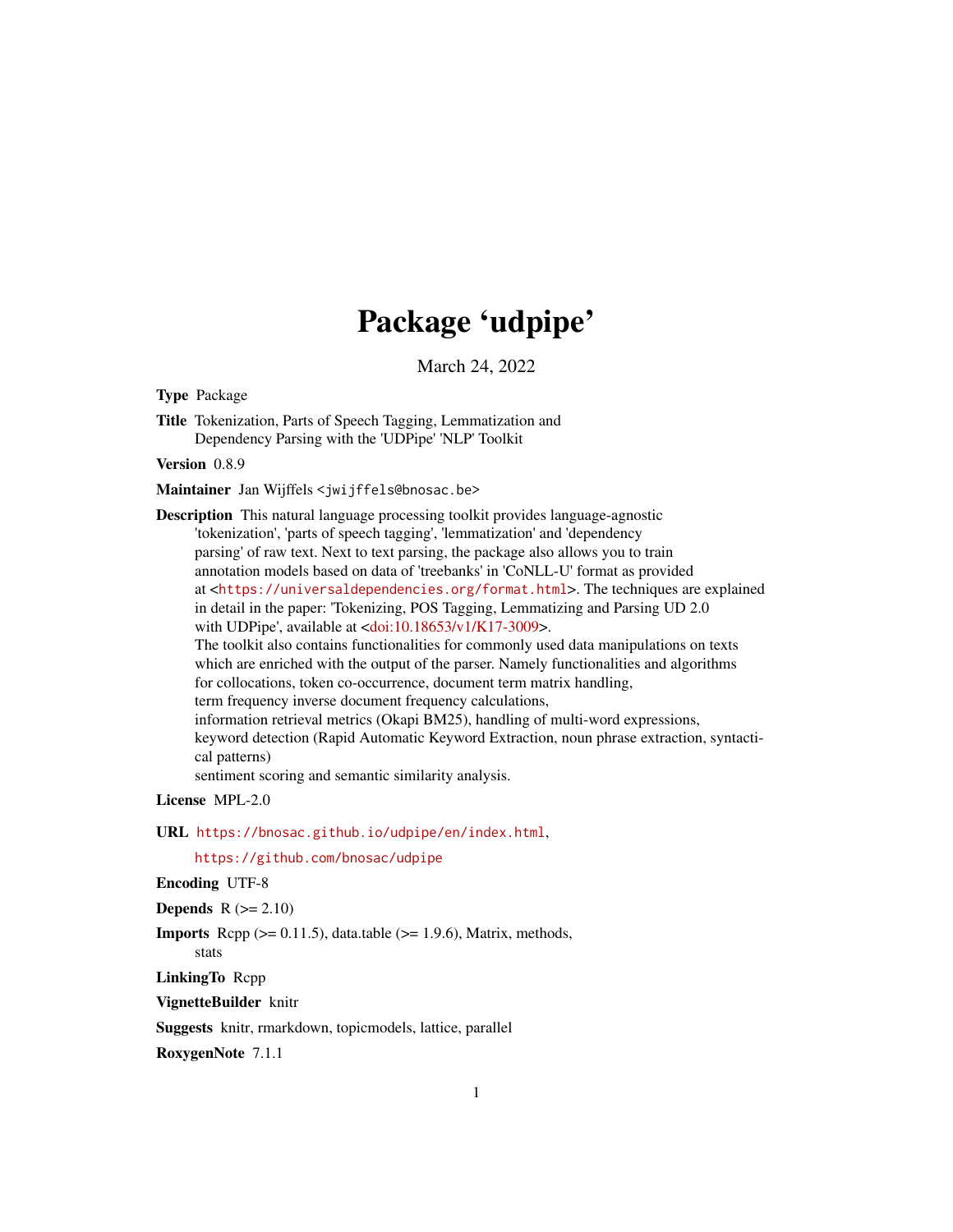### NeedsCompilation yes

Author Jan Wijffels [aut, cre, cph], BNOSAC [cph], Institute of Formal and Applied Linguistics, Faculty of Mathematics and Physics, Charles University in Prague, Czech Republic [cph], Milan Straka [ctb, cph], Jana Straková [ctb, cph]

Repository CRAN

Date/Publication 2022-03-24 09:30:02 UTC

## R topics documented:

| 3              |
|----------------|
| $\overline{4}$ |
| $\overline{5}$ |
| $\overline{7}$ |
| $\overline{7}$ |
| 8              |
| 9              |
| 10             |
| 11             |
| 11             |
| 12             |
| 13             |
| 14             |
| 16             |
| 19             |
| 21             |
| 22             |
| 25             |
| 27             |
| 28             |
| 30             |
| 31             |
|                |
|                |
| 35             |
| 36             |
| 37             |
| 38             |
| 39             |
| 40             |
| 42             |
| 43             |
| 45             |
| 47             |
| 49             |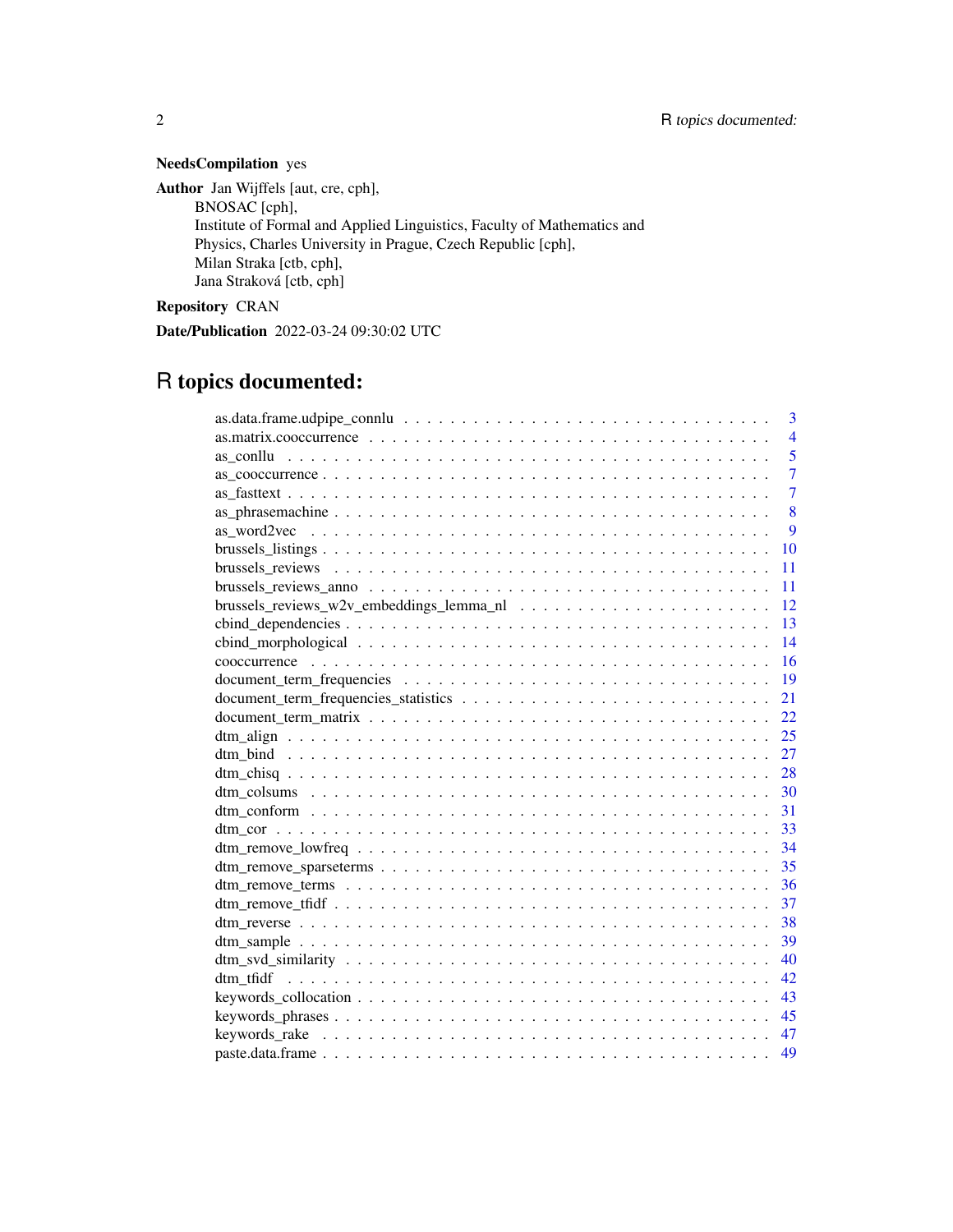<span id="page-2-0"></span>

|       |                                                                                                                            | 53 |
|-------|----------------------------------------------------------------------------------------------------------------------------|----|
|       |                                                                                                                            | 53 |
|       |                                                                                                                            | 54 |
|       |                                                                                                                            | 55 |
|       |                                                                                                                            | 56 |
|       |                                                                                                                            | 57 |
|       |                                                                                                                            | 58 |
|       |                                                                                                                            | 58 |
|       |                                                                                                                            | 60 |
|       |                                                                                                                            | 60 |
|       |                                                                                                                            | 61 |
|       |                                                                                                                            | 62 |
|       |                                                                                                                            | 63 |
|       |                                                                                                                            | 64 |
|       |                                                                                                                            | 64 |
|       |                                                                                                                            | 65 |
|       | $txt_recode_ngram \ldots \ldots \ldots \ldots \ldots \ldots \ldots \ldots \ldots \ldots \ldots \ldots \ldots$              | 66 |
|       |                                                                                                                            | 68 |
|       |                                                                                                                            | 68 |
|       |                                                                                                                            | 71 |
|       | $txt_{\text{tagsequence}} \dots \dots \dots \dots \dots \dots \dots \dots \dots \dots \dots \dots \dots \dots \dots \dots$ | 72 |
|       |                                                                                                                            | 73 |
|       |                                                                                                                            | 76 |
|       |                                                                                                                            | 77 |
|       |                                                                                                                            | 80 |
|       |                                                                                                                            | 80 |
|       |                                                                                                                            | 86 |
|       |                                                                                                                            | 87 |
|       |                                                                                                                            | 88 |
|       |                                                                                                                            | 91 |
|       |                                                                                                                            | 92 |
| Index |                                                                                                                            | 93 |

as.data.frame.udpipe\_connlu

*Convert the result of udpipe\_annotate to a tidy data frame*

### Description

Convert the result of [udpipe\\_annotate](#page-76-1) to a tidy data frame

### Usage

```
## S3 method for class 'udpipe_connlu'
as.data.frame(x, ...)
```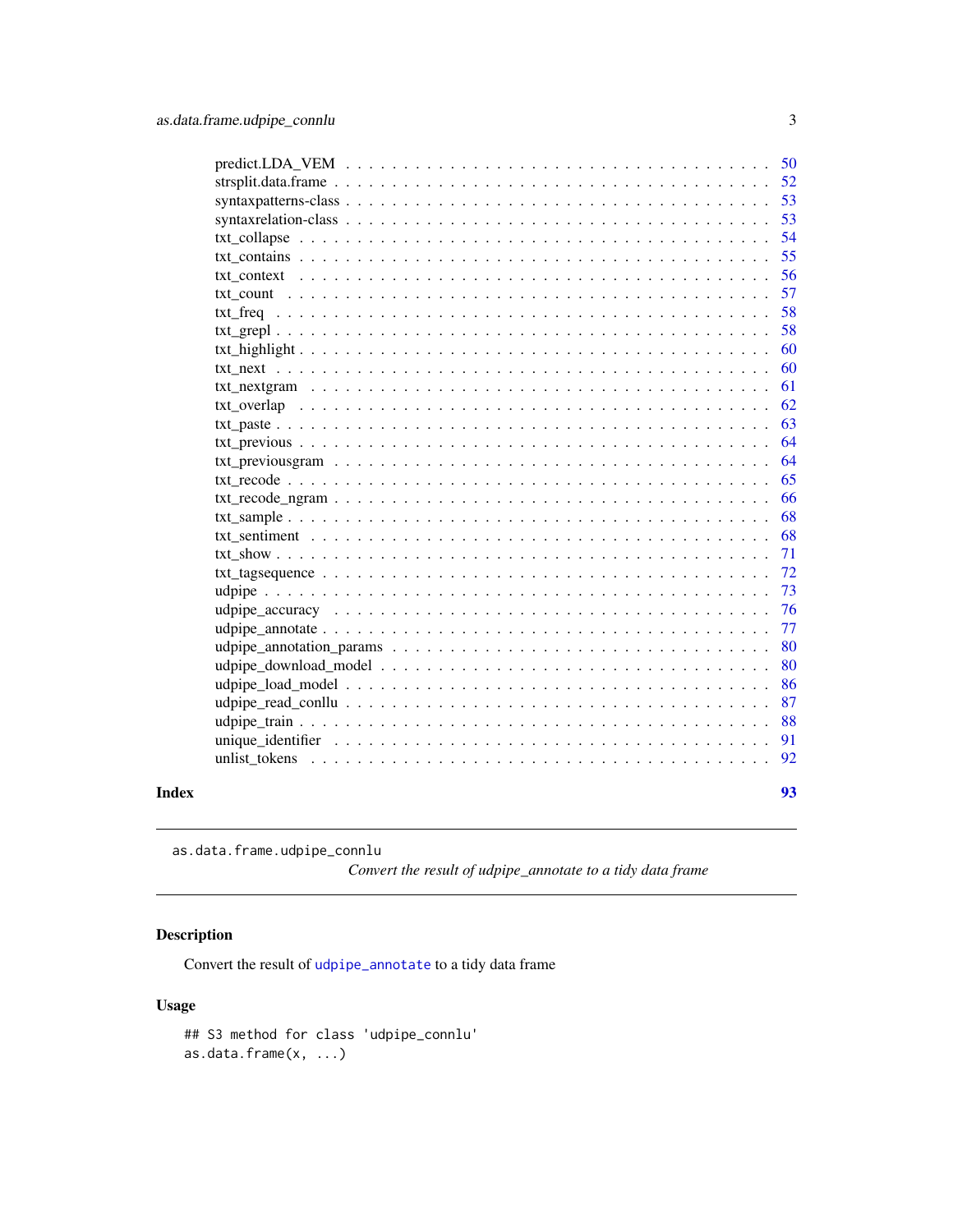#### <span id="page-3-0"></span>**Arguments**

|   | an object of class udpipe_connlu as returned by udpipe_annotate |
|---|-----------------------------------------------------------------|
| . | currently not used                                              |

### Value

a data.frame with columns doc\_id, paragraph\_id, sentence\_id, sentence, token\_id, token, lemma, upos, xpos, feats, head\_token\_id, dep\_rel, deps, misc

The columns paragraph\_id, sentence\_id are integers, the other fields are character data in UTF-8 encoding.

To get more information on these fields, visit [https://universaldependencies.org/format.](https://universaldependencies.org/format.html) [html](https://universaldependencies.org/format.html) or look at [udpipe](#page-72-1).

### See Also

[udpipe\\_annotate](#page-76-1)

### Examples

```
if(!model$download_failed){
ud_dutch <- udpipe_load_model(model$file_model)
txt <- c("Ik ben de weg kwijt, kunt u me zeggen waar de Lange Wapper ligt? Jazeker meneer",
         "Het gaat vooruit, het gaat verbazend goed vooruit")
x \leq udpipe_annotate(ud_dutch, x = txt)
x \leftarrow as.data-frame(x)head(x)
}
```
model <- udpipe\_download\_model(language = "dutch-lassysmall")

## cleanup for CRAN only - you probably want to keep your model if you have downloaded it if(file.exists(model\$file\_model)) file.remove(model\$file\_model)

as.matrix.cooccurrence

*Convert the result of cooccurrence to a sparse matrix*

### Description

Convert the result of [cooccurrence](#page-15-1) to a sparse matrix.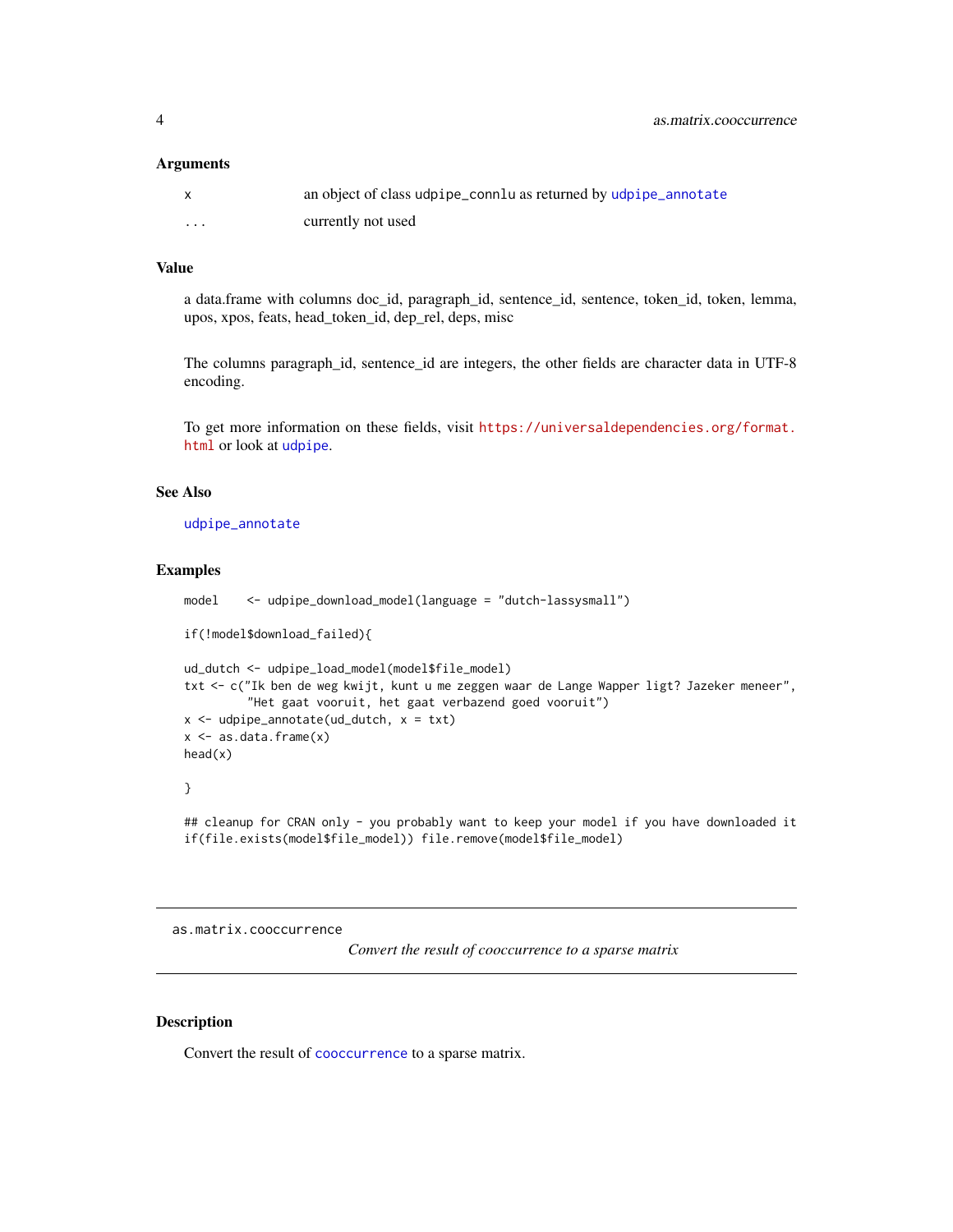#### <span id="page-4-0"></span>as\_conllu 5

### Usage

```
## S3 method for class 'cooccurrence'
as.matrix(x, \ldots)
```
#### Arguments

|                         | an object of class cooccurrence as returned by cooccurrence |
|-------------------------|-------------------------------------------------------------|
| $\cdot$ $\cdot$ $\cdot$ | not used                                                    |

### Value

a sparse matrix with in the rows and columns the terms and in the cells how many times the cooccurrence occurred

### See Also

[cooccurrence](#page-15-1)

### Examples

```
data(brussels_reviews_anno)
## By document, which lemma's co-occur
x <- subset(brussels_reviews_anno, xpos %in% c("NN", "JJ") & language %in% "fr")
x \le - cooccurrence(x, group = "doc_id", term = "lemma")
x \leftarrow as_matrix(x)dim(x)
x[1:3, 1:3]
```
as\_conllu *Convert a data.frame to CONLL-U format*

#### **Description**

If you have a data.frame with annotations containing 1 row per token, you can convert it to CONLL-U format with this function. The data frame is required to have the following columns: doc\_id, sentence\_id, sentence, token\_id, token and optionally has the following columns: lemma, upos, xpos, feats, head\_token\_id, dep\_rel, deps, misc. Where these fields have the following meaning

- doc\_id: the identifier of the document
- sentence\_id: the identifier of the sentence
- sentence: the text of the sentence for which this token is part of
- token id: Word index, integer starting at 1 for each new sentence; may be a range for multiword tokens; may be a decimal number for empty nodes.
- token: Word form or punctuation symbol.
- lemma: Lemma or stem of word form.
- upos: Universal part-of-speech tag.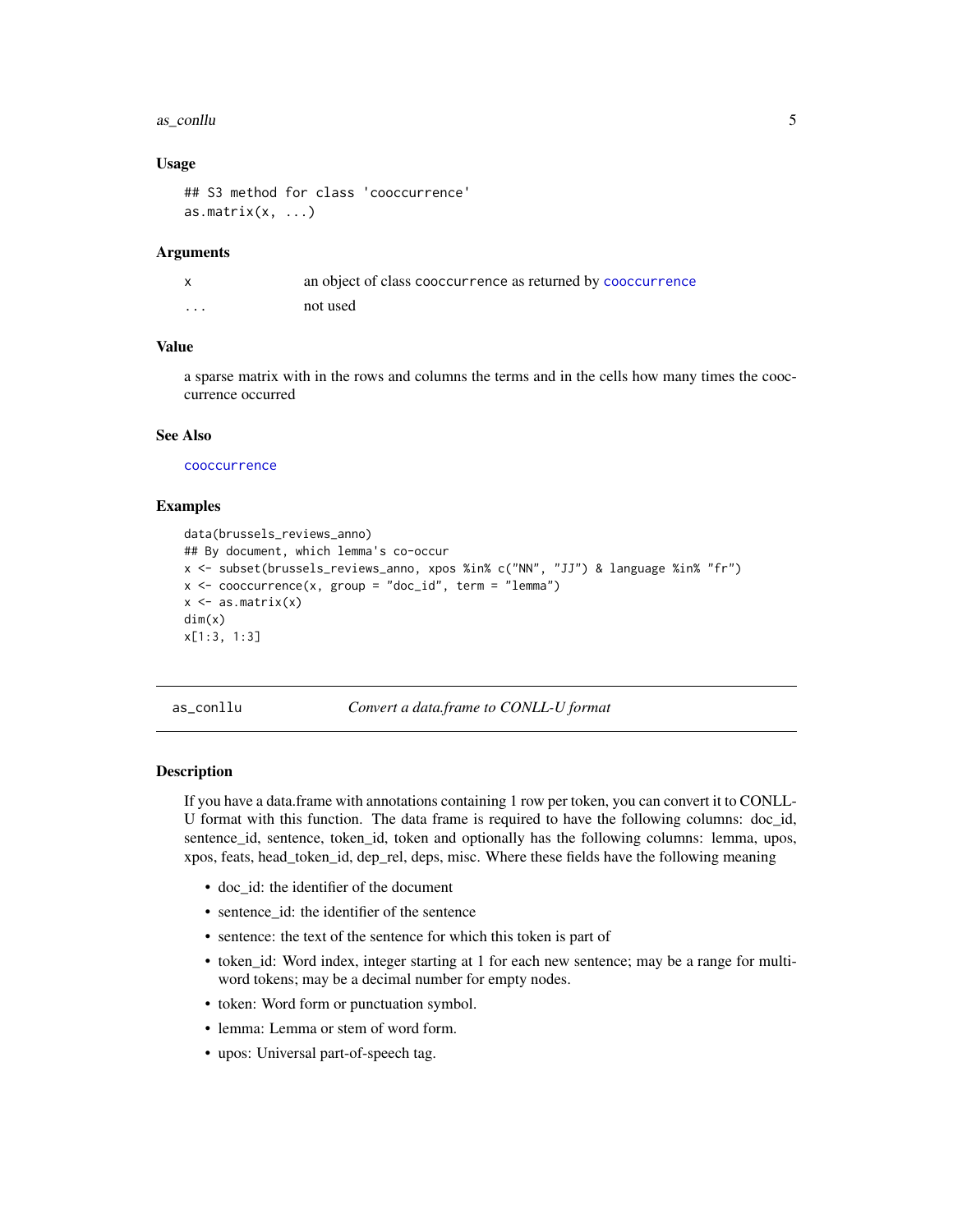- xpos: Language-specific part-of-speech tag; underscore if not available.
- feats: List of morphological features from the universal feature inventory or from a defined language-specific extension; underscore if not available.
- head\_token\_id: Head of the current word, which is either a value of token\_id or zero (0).
- dep\_rel: Universal dependency relation to the HEAD (root iff HEAD = 0) or a defined language-specific subtype of one.
- deps: Enhanced dependency graph in the form of a list of head-deprel pairs.
- misc: Any other annotation.

The tokens in the data.frame should be ordered as they appear in the sentence.

### Usage

as\_conllu(x)

### Arguments

| S           |  |
|-------------|--|
| ٦<br>I<br>٦ |  |
|             |  |

a data.frame with columns doc\_id, sentence\_id, sentence, token\_id, token, lemma, upos, xpos, feats, head\_token\_id, deprel, dep\_rel, misc

#### Value

a character string of length 1 containing the data.frame in CONLL-U format. See the example. You can easily save this to disk for processing in other applications.

### References

<https://universaldependencies.org/format.html>

```
file_conllu <- system.file(package = "udpipe", "dummydata", "traindata.conllu")
x <- udpipe_read_conllu(file_conllu)
str(x)
\text{conlu} \leq \text{as\_conlu}(x)cat(conllu)
## Not run:
## Write it to file, making sure it is in UTF-8
cat(as\_conlu(x), file = file("annotations.comllu", encoding = "UTF-8"))## End(Not run)
## Some fields are not mandatory, they will assummed to be NA
conllu <- as_conllu(x[, c('doc_id', 'sentence_id', 'sentence',
                           'token_id', 'token', 'upos')])
cat(conllu)
```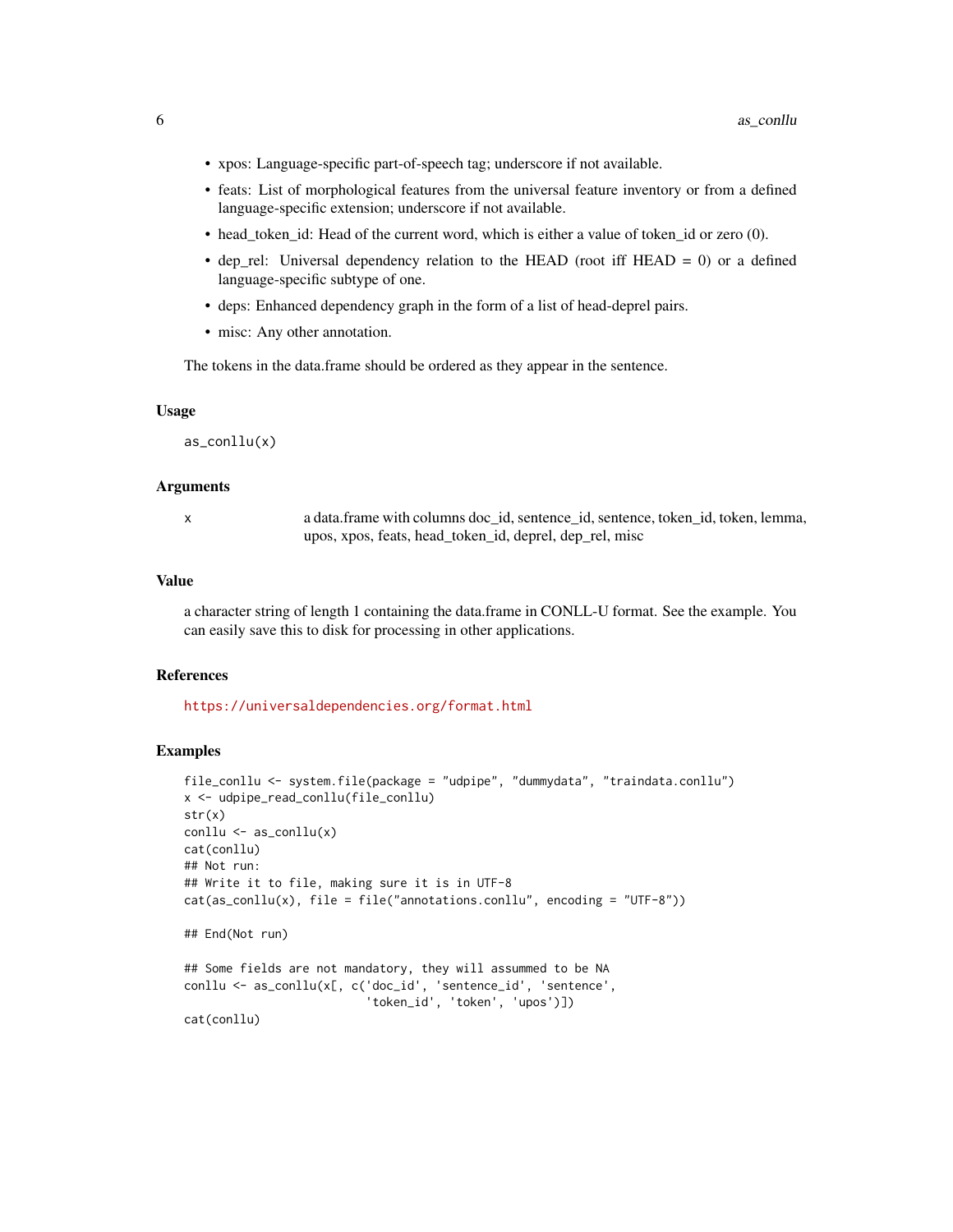<span id="page-6-0"></span>

### **Description**

Use this function to convert the cells of a matrix to a co-occurrence data.frame containing fields term1, term2 and cooc where each row of the resulting data.frame contains the value of a cell in the matrix if the cell is not empty.

#### Usage

as\_cooccurrence(x)

### Arguments

x a matrix or sparseMatrix

### Value

a data.frame with columns term1, term2 and cooc where the data in cooc contain the content of the cells in the matrix for the combination of term1 and term2

#### Examples

```
data(brussels_reviews_anno)
x <- subset(brussels_reviews_anno, language == "nl")
dtm <- document_term_frequencies(x = x, document = "doc_id", term = "token")
dtm <- document_term_matrix(dtm)
correlation <- dtm_cor(dtm)
```
cooc <- as\_cooccurrence(correlation) head(cooc)

as\_fasttext *Combine labels and text as used in fasttext*

### Description

Fasttext prepends a label or different labels to text using a special string ( $\Box$ label $\Box$ ). This function takes a character vector of text and prepends the labels alongside the special string.

### Usage

```
as_fasttext(x, y, label = "__label__")
```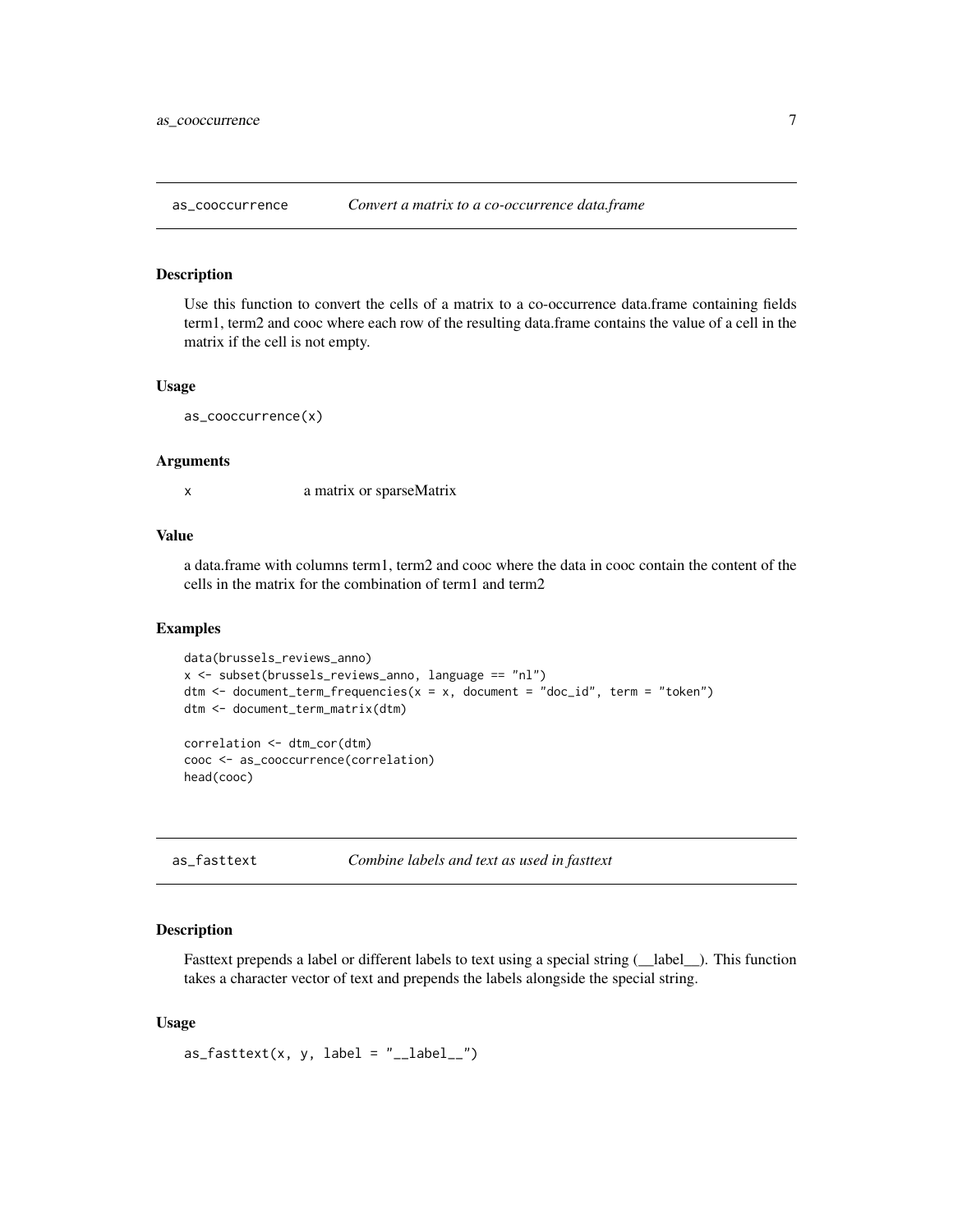#### <span id="page-7-0"></span>**Arguments**

| $\mathsf{x}$ | a character vector                                                                  |
|--------------|-------------------------------------------------------------------------------------|
| <b>V</b>     | a character vector of labels or a list of labels. y should be of the same length as |
| label        | the string to use to prepend to the label. Defaults to __label_                     |

### Value

a character vector of text where x and y are combined

### Examples

```
as_fasttext(x = c("just a bit of txt", "example2", "more txt please", "more"),
           y = c("pos", "neg", "neg", NA))
as_fasttext(x = c("just a bit of txt", "example2", "more txt please", "more"),y = list(c("ok", "pos"), c("neg", "topic2"), "", NA))
```

| as_phrasemachine | Convert Parts of Speech tags to one-letter tags which can be used to |
|------------------|----------------------------------------------------------------------|
|                  | <i>identify phrases based on regular expressions</i>                 |

#### Description

Noun phrases are of common interest when doing natural language processing. Extracting noun phrases from text can be done easily by defining a sequence of Parts of Speech tags. For example this sequence of POS tags can be seen as a noun phrase: Adjective, Noun, Preposition, Noun. This function recodes Universal POS tags to one of the following 1-letter tags, in order to simplify writing regular expressions to find Parts of Speech sequences:

- A: adjective
- C: coordinating conjuction
- D: determiner
- M: modifier of verb
- N: noun or proper noun
- P: preposition
- O: other elements

After which identifying a simple noun phrase can be just expressed by using the following regular expression (A|N)\*N(P+D\*(A|N)\*N)\* which basically says start with adjective or noun, another noun, a preposition, determiner adjective or noun and next a noun again.

### Usage

```
as\_phrasemachine(x, type = c("upos", "penn-treebank"))
```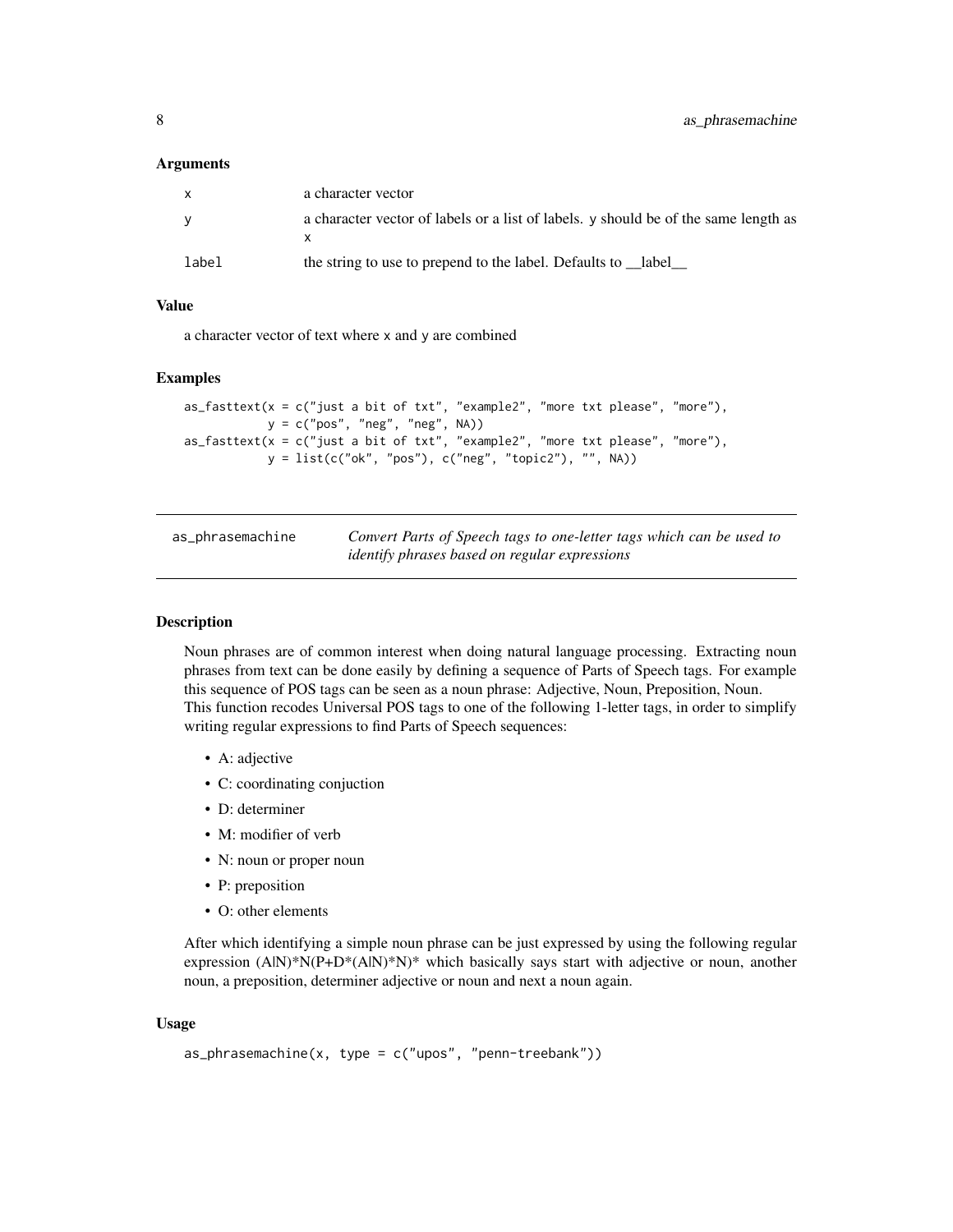### <span id="page-8-0"></span>as\_word2vec 9

#### **Arguments**

| x.   | a character vector of POS tags for example by using udpipe annotate                                                                                                                                                                                 |
|------|-----------------------------------------------------------------------------------------------------------------------------------------------------------------------------------------------------------------------------------------------------|
| type | either 'upos' or 'penn-treebank' indicating to recode Universal Parts of Speech<br>tags to the counterparts as described in the description, or to recode Parts of<br>Speech tags as known in the Penn Treebank to the counterparts as described in |
|      | the description                                                                                                                                                                                                                                     |

### Details

For more information on extracting phrases see [http://brenocon.com/handler2016phrases.](http://brenocon.com/handler2016phrases.pdf) [pdf](http://brenocon.com/handler2016phrases.pdf)

### Value

the character vector x where the respective POS tags are replaced with one-letter tags

### See Also

[phrases](#page-44-1)

### Examples

```
x <- c("PROPN", "SCONJ", "ADJ", "NOUN", "VERB", "INTJ", "DET", "VERB",
       "PROPN", "AUX", "NUM", "NUM", "X", "SCONJ", "PRON", "PUNCT", "ADP",
      "X", "PUNCT", "AUX", "PROPN", "ADP", "X", "PROPN", "ADP", "DET",
      "CCONJ", "INTJ", "NOUN", "PROPN")
as_phrasemachine(x)
```
as\_word2vec *Convert a matrix of word vectors to word2vec format*

### Description

The word2vec format provides in the first line the dimension of the word vectors and in the following lines one has the elements of the wordvector where each line covers one word or token.

The function is basically a utility function which allows one to write wordvectors created with other R packages in the well-known word2vec format which is used by udpipe\_train to train the dependency parser.

#### Usage

```
as_word2vec(x)
```
#### Arguments

x a matrix with word vectors where the rownames indicate the word or token and the number of columns of the matrix indicate the side of the word vector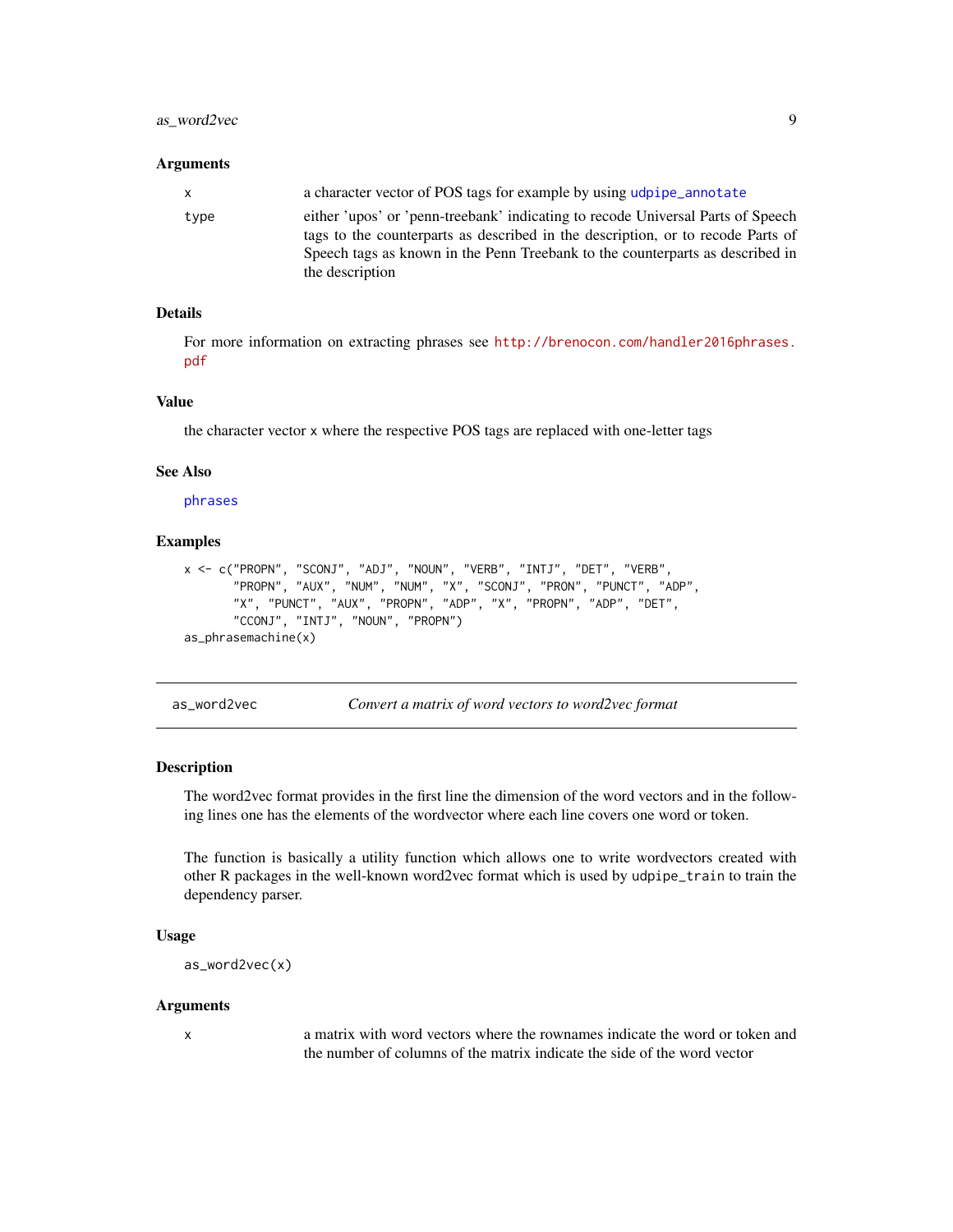### Value

a character string of length 1 containing the word vectors in word2vec format which can be written to a file on disk

### Examples

```
wordvectors \leq matrix(rnorm(1000), nrow = 100, ncol = 10)
rownames(wordvectors) <- sprintf("word%s", seq_len(nrow(wordvectors)))
wv <- as_word2vec(wordvectors)
cat(wv)
f \leftarrow file(tempfile(fileext = ".txt"), encoding = "UTF-8")
cat(wv, file = f)close(f)
```
<span id="page-9-1"></span>brussels\_listings *Brussels AirBnB address locations available at www.insideairbnb.com*

### Description

Brussels AirBnB address locations available at www.insideairbnb.com More information: http://insideairbnb.com/getthe-data.html

Data has been converted from UTF-8 to ASCII as in  $i$  conv $(x, f$ rom = "UTF-8", to = "ASCII//TRANSLIT") in order to be able to comply to CRAN policies.

### Source

<http://insideairbnb.com/brussels>: information of 2015-10-03

### See Also

[brussels\\_reviews](#page-10-1), [brussels\\_reviews\\_anno](#page-10-2)

```
data(brussels_listings)
head(brussels_listings)
```
<span id="page-9-0"></span>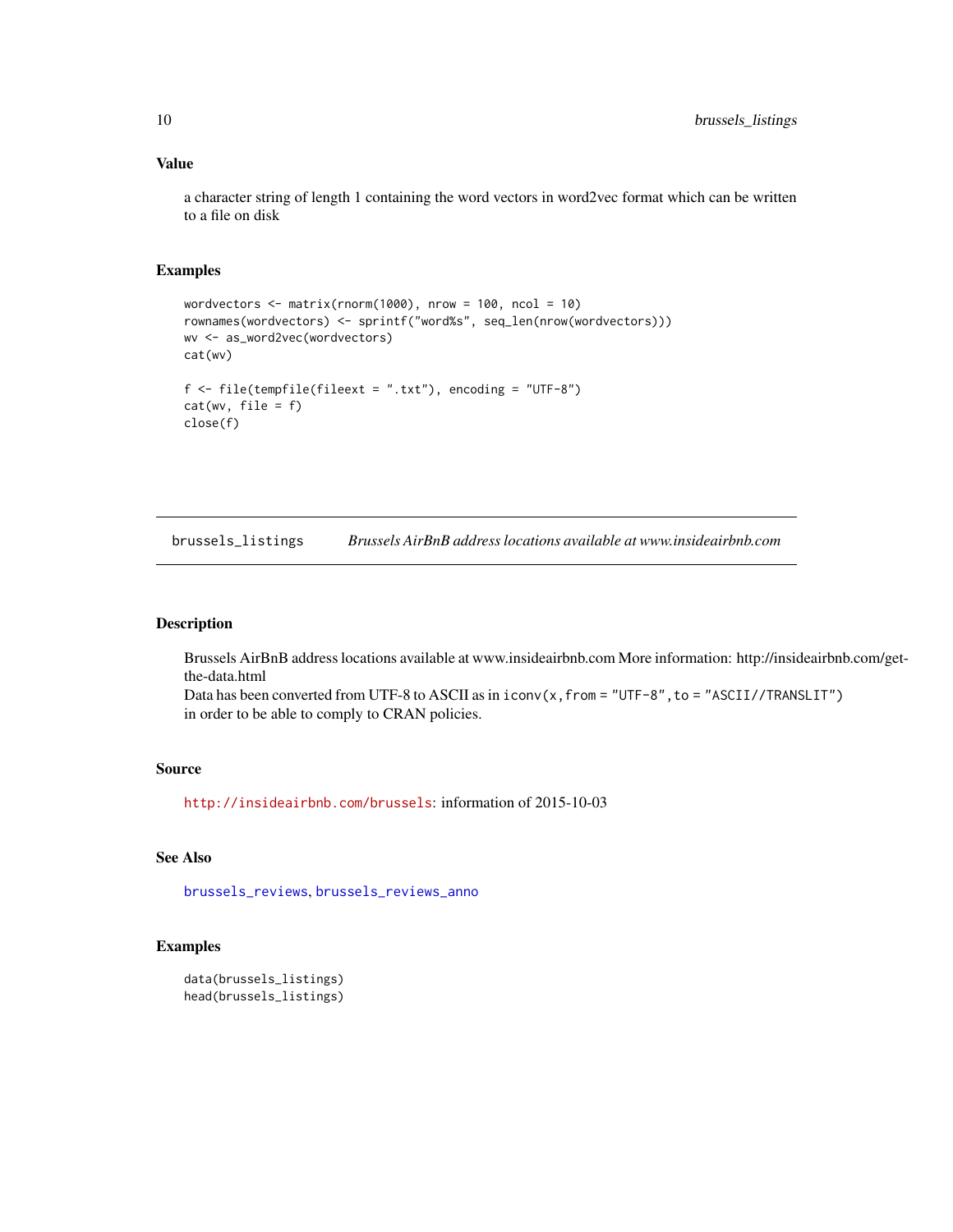<span id="page-10-1"></span><span id="page-10-0"></span>brussels\_reviews *Reviews of AirBnB customers on Brussels address locations available at www.insideairbnb.com*

### Description

Reviews of AirBnB customers on Brussels address locations available at www.insideairbnb.com More information: http://insideairbnb.com/get-the-data.html. The data contains 500 reviews in Spanish, 500 reviews in French and 500 reviews in Dutch.

The data frame contains the field id (unique), listing\_id which corresponds to the listing\_id of the [brussels\\_listings](#page-9-1) dataset and text fields feedback and language (identified with package cld2) Data has been converted from UTF-8 to ASCII as in  $i$  conv $(x, f$ rom = "UTF-8", to = "ASCII//TRANSLIT") in order to be able to comply to CRAN policies.

#### Source

<http://insideairbnb.com/brussels>: information of 2015-10-03

### See Also

[brussels\\_listings](#page-9-1), [brussels\\_reviews\\_anno](#page-10-2)

#### Examples

```
data(brussels_reviews)
str(brussels_reviews)
head(brussels_reviews)
```
<span id="page-10-2"></span>brussels\_reviews\_anno *Reviews of the AirBnB customers which are tokenised, POS tagged and lemmatised*

#### **Description**

Reviews of the AirBnB customerswhich are tokenised, POS tagged and lemmatised. The data contains 1 row per document/token and contains the fields doc id, language, sentence id, token id, token, lemma, xpos.

Data has been converted from UTF-8 to ASCII as in iconv(x, from = "UTF-8", to = "ASCII//TRANSLIT") in order to be able to comply to CRAN policies.

### Source

<http://insideairbnb.com/brussels>: information of 2015-10-03

### See Also

[brussels\\_reviews](#page-10-1), [brussels\\_listings](#page-9-1)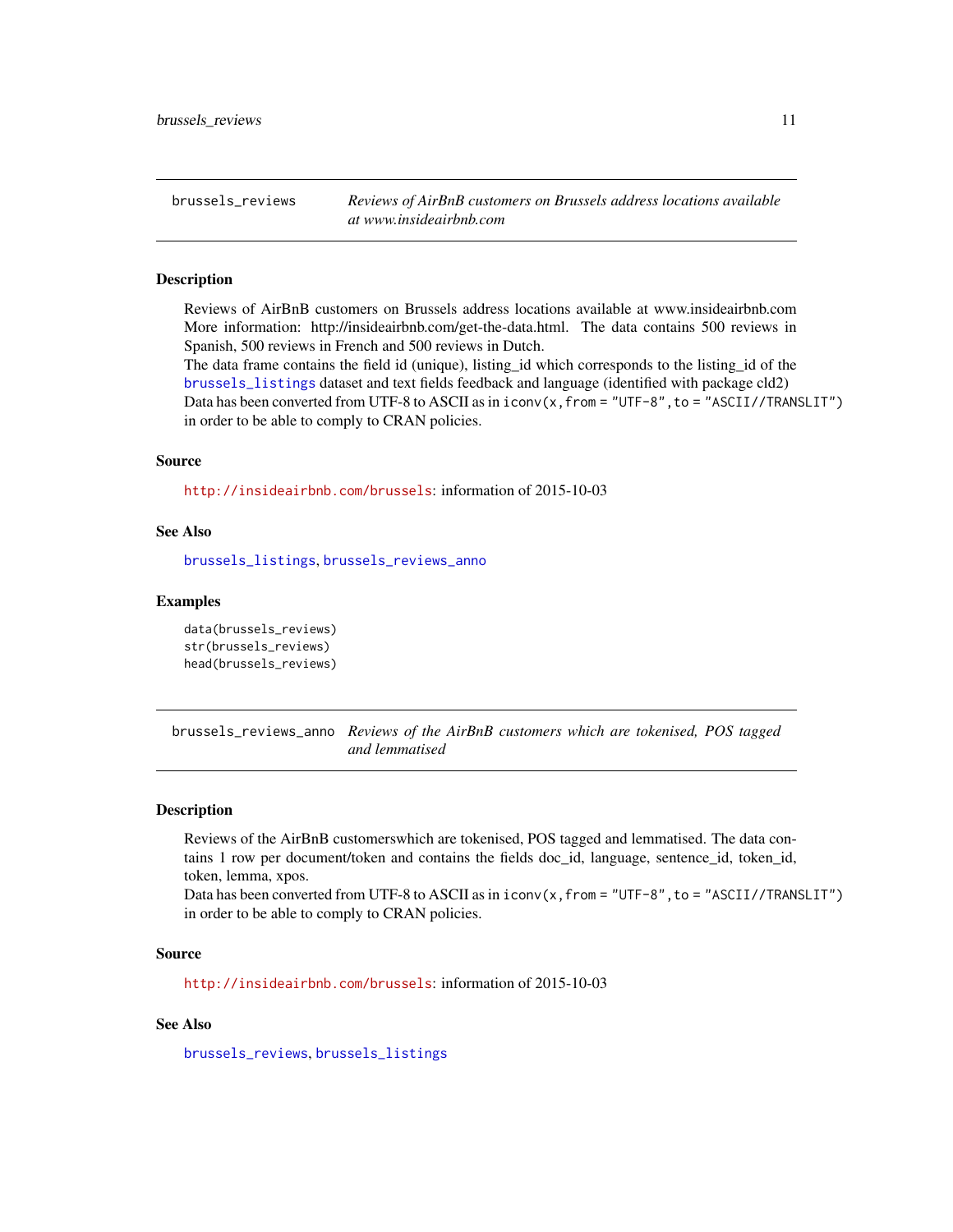### Examples

```
## brussels_reviews_anno
data(brussels_reviews_anno)
head(brussels_reviews_anno)
sort(table(brussels_reviews_anno$xpos))
## Not run:
##
## If you want to construct a similar dataset as the
## brussels_reviews_anno dataset based on the udpipe library, do as follows
##
library(udpipe)
library(data.table)
data(brussels_reviews)
## The brussels_reviews contains comments on Airbnb sites in 3 languages: es, fr and nl
table(brussels_reviews$language)
bxl_anno <- split(brussels_reviews, brussels_reviews$language)
## Annotate the Spanish comments
m <- udpipe_download_model(language = "spanish-ancora")
m <- udpipe_load_model(file = m$file_model)
bxl_anno$es <- udpipe_annotate(object = m, x = bxl_anno$es$feedback, doc_id = bxl_anno$es$id)
## Annotate the French comments
m <- udpipe_download_model(language = "french-partut")
m <- udpipe_load_model(file = m$file_model)
bxl_anno$fr <- udpipe_annotate(object = m, x = bxl_anno$fr$feedback, doc_id = bxl_anno$fr$id)
## Annotate the Dutch comments
m <- udpipe_download_model(language = "dutch-lassysmall")
m <- udpipe_load_model(file = m$file_model)
bxl_anno$nl <- udpipe_annotate(object = m, x = bxl_anno$nl$feedback, doc_id = bxl_anno$nl$id)
brussels_reviews_anno <- lapply(bxl_anno, as.data.frame)
brussels_reviews_anno <- rbindlist(brussels_reviews_anno)
str(brussels_reviews_anno)
## End(Not run)
```
brussels\_reviews\_w2v\_embeddings\_lemma\_nl *An example matrix of word embeddings*

#### **Description**

An simple 10-dimensional example matrix of word embeddings trained on the Dutch lemma's of the dataset [brussels\\_reviews\\_anno](#page-10-2)

<span id="page-11-0"></span>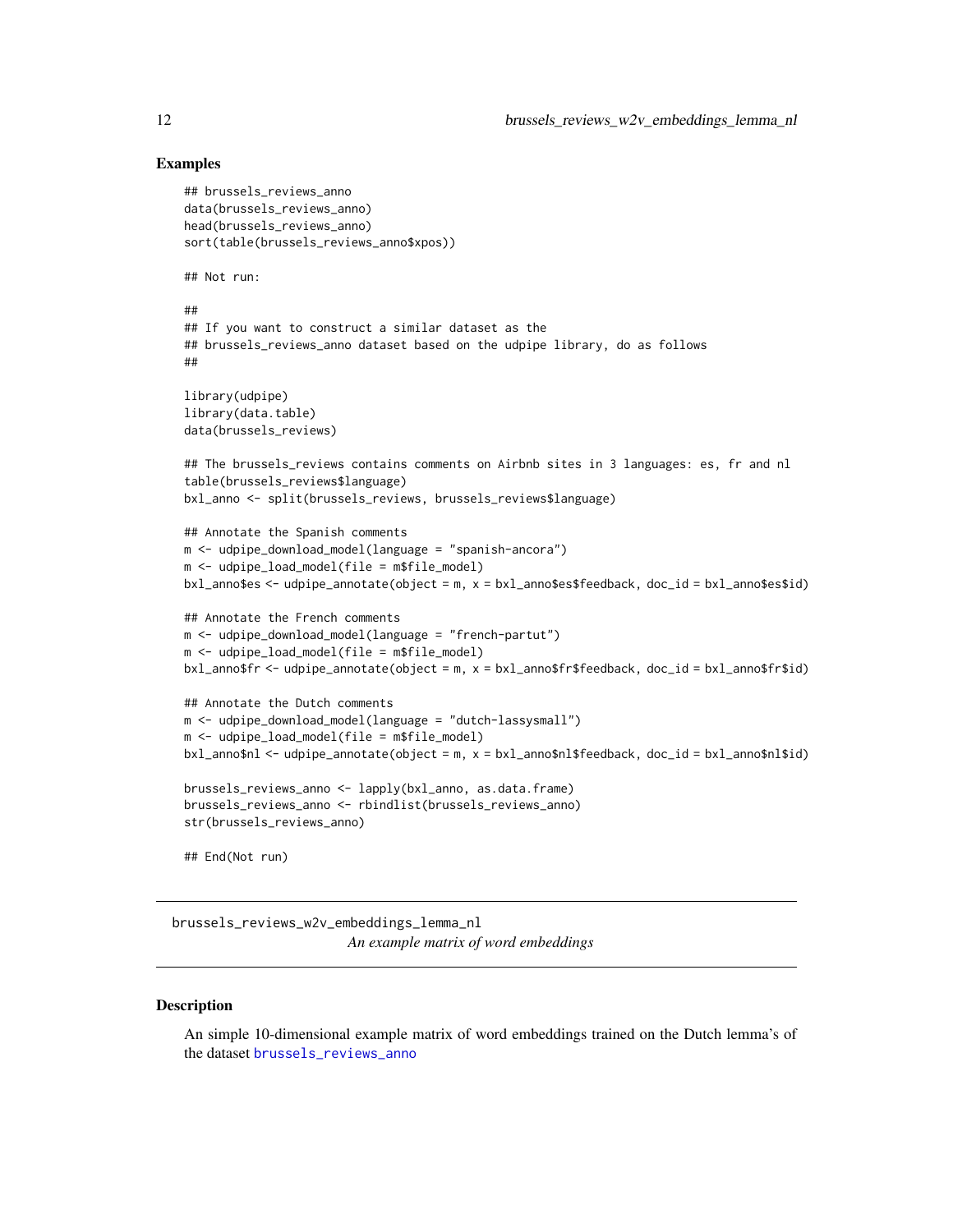### <span id="page-12-0"></span>cbind\_dependencies 13

### Examples

```
data(brussels_reviews_w2v_embeddings_lemma_nl)
head(brussels_reviews_w2v_embeddings_lemma_nl)
```
cbind\_dependencies *Add the dependency parsing information to an annotated dataset*

### Description

Annotated results of udpipe\_annotate contain dependency parsing results which indicate how each word is linked to another word and the relation between these 2 words.

This information is available in the fields token\_id, head\_token\_id and dep\_rel which indicates how each token is linked to the parent. The type of relation (dep\_rel) is defined at [https://](https://universaldependencies.org/u/dep/index.html) [universaldependencies.org/u/dep/index.html](https://universaldependencies.org/u/dep/index.html).

For example in the text 'The economy is weak but the outlook is bright', the term economy is linked to weak as the term economy is the nominal subject of weak.

This function adds the parent or child information to the annotated data.frame.

#### Usage

```
cbind_dependencies(
  x,
  type = c("parent", "child", "parent_rowid", "child_rowid"),
 recursive = FALSE
)
```
### Arguments

| $\mathsf{x}$ | a data.frame or data.table as returned by as $data$ . frame (udpipe_annotate( $\ldots$ ))                                                                                                                                                             |
|--------------|-------------------------------------------------------------------------------------------------------------------------------------------------------------------------------------------------------------------------------------------------------|
| type         | either one of 'parent', 'child', 'parent_rowid', 'child_rowid'. Look to the re-<br>turn value section for more information on the difference in logic. Defaults to<br>'parent', indicating to add the information of the head_token_id to the dataset |
| recursive    | in case when type is set to 'parent_rowid' or 'child_rowid', do you want the<br>parent of the parent of the parent,  or the child of the child of the child  in-<br>cluded. Defaults to FALSE indicating to only have the direct parent or children.  |

### Details

Mark that the output which this function provides might possibly change in subsequent releases and is experimental.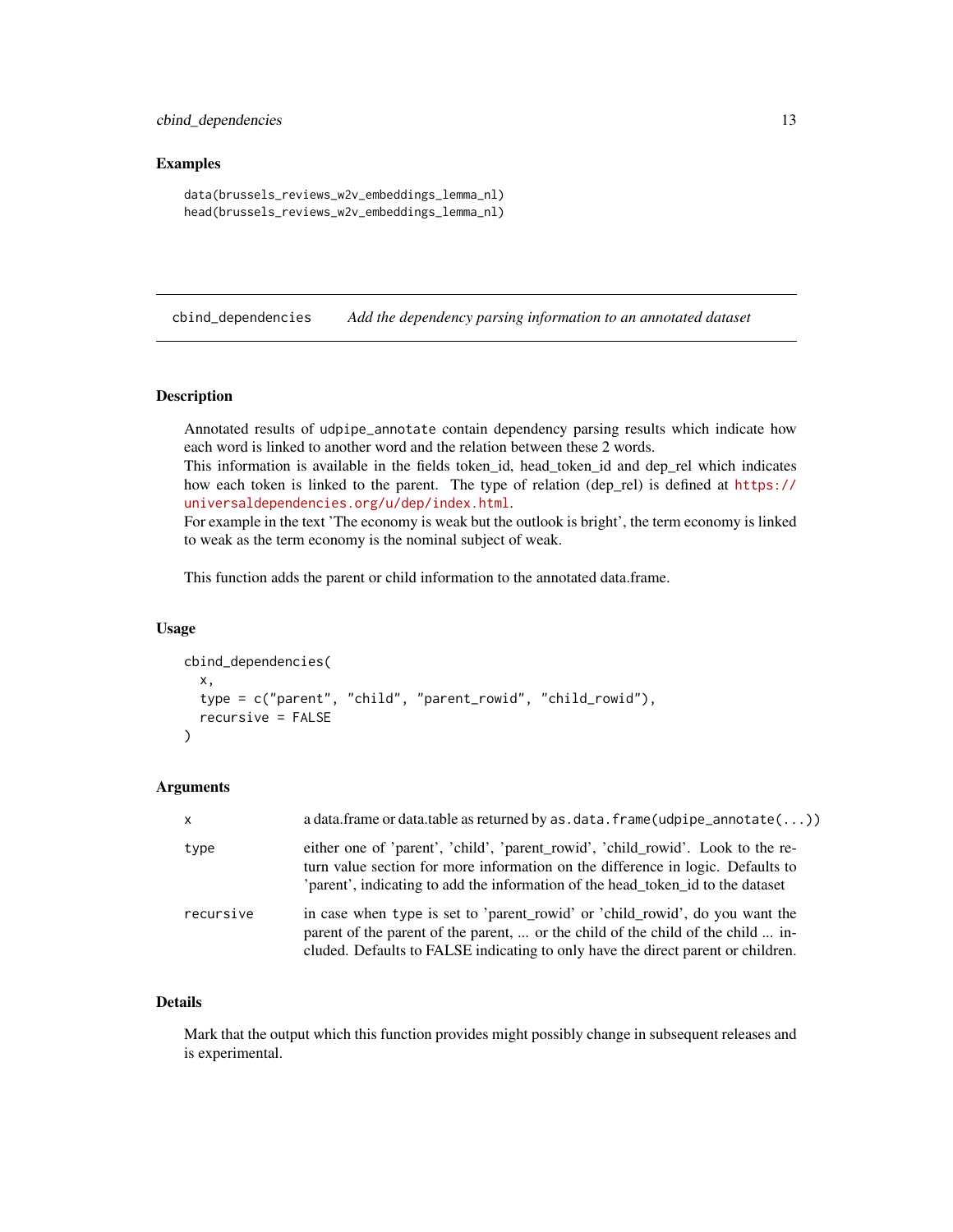#### <span id="page-13-0"></span>Value

a data.frame/data.table in the same order of x where extra information is added on top namely:

- In case type is set to 'parent': the token/lemma/upos/xpos/feats information of the parent (head dependency) is added to the data.frame. See the examples.
- In case type is set to 'child': the token/lemma/upos/xpos/feats/dep\_rel information of all the children is put into a column called 'children' which is added to the data.frame. This is a list column where each list element is a data.table with these columns: token/lemma/upos/xpos/dep\_rel. See the examples.
- In case type is set to 'parent\_rowid': a new list column is added to x containing the row numbers within each combination of doc\_id,paragraph\_id,sentence\_id which are parents of the token.

In case recursive is set to TRUE the new column which is added to the data.frame is called parent\_rowids, otherwise it is called parent\_rowid. See the examples.

• In case type is set to 'child\_rowid': a new list column is added to x containing the row numbers within each combination of doc\_id,paragraph\_id,sentence\_id which are children of the token.

In case recursive is set to TRUE the new column which is added to the data.frame is called child\_rowids, otherwise it is called child\_rowid. See the examples.

### Examples

```
## Not run:
udmodel <- udpipe_download_model(language = "english-ewt")
udmodel <- udpipe_load_model(file = udmodel$file_model)
x <- udpipe_annotate(udmodel,
                     x = "The economy is weak but the outlook is bright")
x \leftarrow as.data-frame(x)x[, c("token_id", "token", "head_token_id", "dep_rel")]
x \le - cbind_dependencies(x, type = "parent")
nominalsubject <- subset(x, dep_rel %in% c("nsubj"))
nominalsubject <- nominalsubject[, c("dep_rel", "token", "token_parent")]
nominalsubject
x \le - cbind_dependencies(x, type = "child")
x \le cbind_dependencies(x, type = "parent_rowid")
x <- cbind_dependencies(x, type = "parent_rowid", recursive = TRUE)
x <- cbind_dependencies(x, type = "child_rowid")
x <- cbind_dependencies(x, type = "child_rowid", recursive = TRUE)
x
lapply(x$child_rowid, FUN=function(i) x[sort(i), ])
## End(Not run)
```
cbind\_morphological *Add morphological features to an annotated dataset*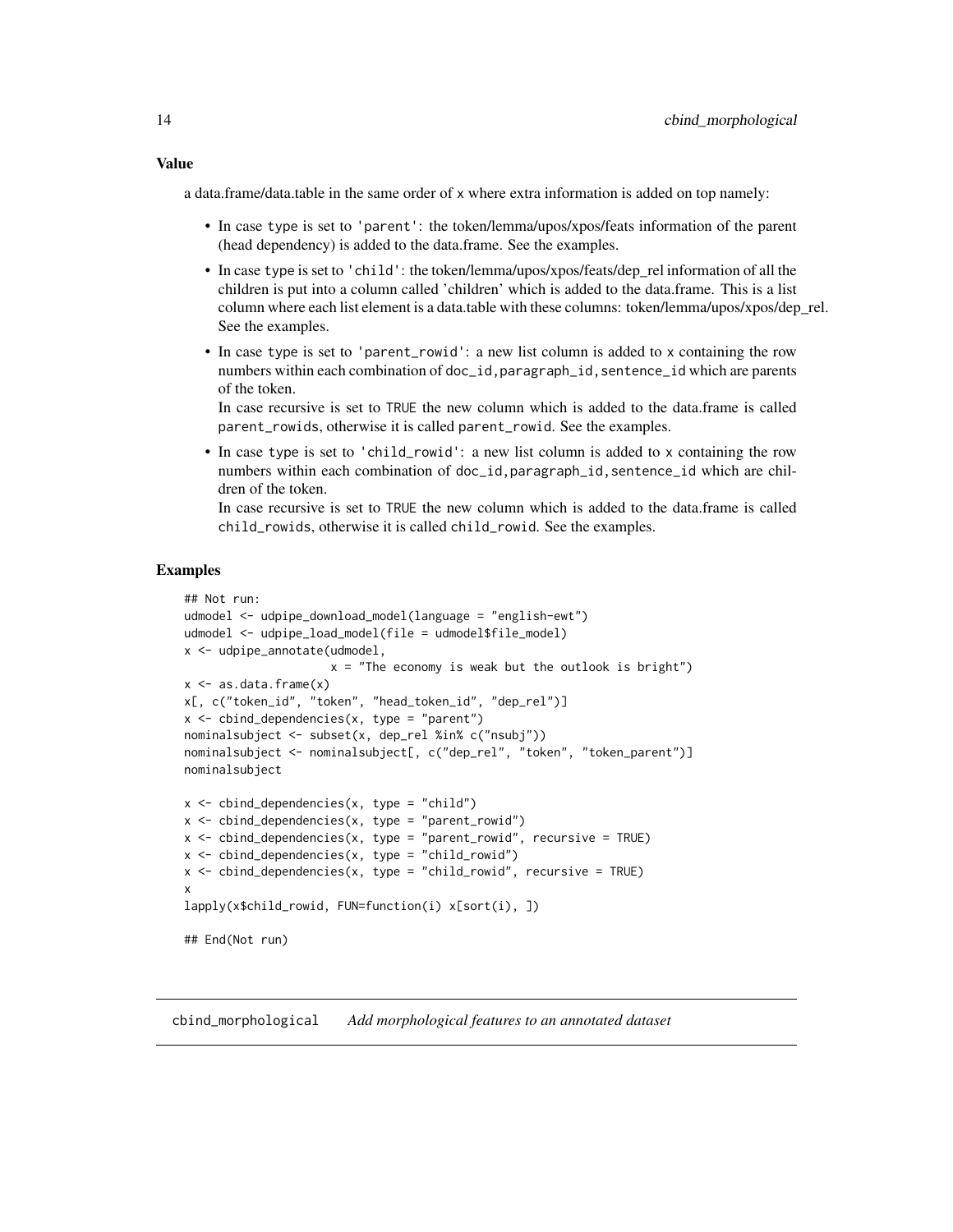### Description

The result of [udpipe\\_annotate](#page-76-1) which is put into a data.frame returns a field called feats containing morphological features as defined at [https://universaldependencies.org/u/feat/index.](https://universaldependencies.org/u/feat/index.html) [html](https://universaldependencies.org/u/feat/index.html). If there are several of these features, these are concatenated with the | symbol. This function extracts each of these morphological features separately and adds these as extra columns to the data.frame

### Usage

```
cbind_morphological(x, term = "feats", which)
```
#### Arguments

| $\mathsf{x}$ | a data.frame or data.table as returned by as $data$ . frame (udpipe_annotate( $\ldots$ ))                                                                                                                                                                     |
|--------------|---------------------------------------------------------------------------------------------------------------------------------------------------------------------------------------------------------------------------------------------------------------|
| term         | the name of the field in x which contains the morphological features. Defaults<br>to 'feats'.                                                                                                                                                                 |
| which        | a character vector with names of morphological features to uniquely parse out.<br>These features are one of the 24 lexical and grammatical properties of words de-<br>fined at https://universaldependencies.org/u/feat/index.html. Possi-<br>ble values are: |
|              | • "lexical": "PronType", "NumType", "Poss", "Reflex", "Foreign", "Abbr",<br>"Typo"<br>• "inflectional_noun": "Gender", "Animacy", "NounClass", "Number", "Case",                                                                                              |
|              | "Definite", "Degree"                                                                                                                                                                                                                                          |
|              | • "inflectional_verb": "VerbForm", "Mood", "Tense", "Aspect", "Voice", "Ev-<br>ident", "Polarity", "Person", "Polite", "Clusivity"                                                                                                                            |
|              | Soo the examples                                                                                                                                                                                                                                              |

See the examples.

### Value

x in the same order with extra columns added (at least the column has\_morph is added indicating if any morphological features are present and as well extra columns for each possible morphological feature in the data)

```
## Not run:
udmodel <- udpipe_download_model(language = "english-ewt")
udmodel <- udpipe_load_model(file = udmodel$file_model)
x <- udpipe_annotate(udmodel,
                     x = "The economy is weak but the outlook is bright")
x \leftarrow as.data-frame(x)x <- cbind_morphological(x, term = "feats")
## End(Not run)
f <- system.file(package = "udpipe", "dummydata", "traindata.conllu")
x <- udpipe_read_conllu(f)
```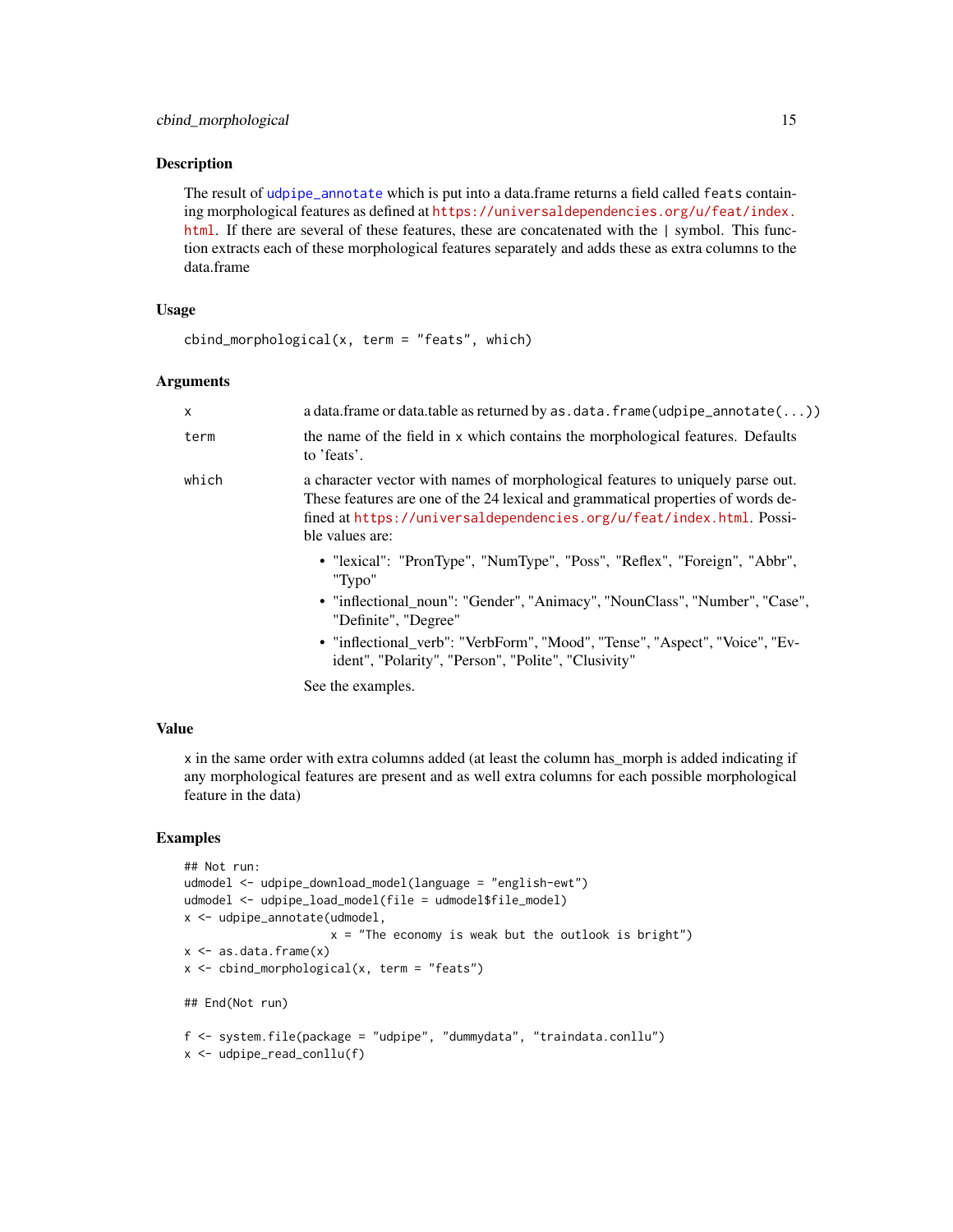```
x \le - cbind_morphological(x, term = "feats")
f <- system.file(package = "udpipe", "dummydata", "traindata.conllu")
x <- udpipe_read_conllu(f)
x <- cbind_morphological(x, term = "feats",
                         which = c("Mood", "Gender", "VerbForm", "Polarity", "Polite"))
# extract all features from the feats column even if not present in the data
f <- system.file(package = "udpipe", "dummydata", "traindata.conllu")
x <- udpipe_read_conllu(f)
x <- cbind_morphological(x, term = "feats",
                         which = c("lexical", "inflectional_noun", "inflectional_verb"))
```
<span id="page-15-1"></span>cooccurrence *Create a cooccurence data.frame*

### Description

A cooccurence data.frame indicates how many times each term co-occurs with another term.

There are 3 types of cooccurrences:

- Looking at which words are located in the same document/sentence/paragraph.
- Looking at which words are followed by another word
- Looking at which words are in the neighbourhood of the word as in follows the word within skipgram number of words

The output of the function gives a cooccurrence data.frame which contains the fields term1, term2 and cooc where cooc indicates how many times term1 and term2 co-occurred. This dataset can be constructed

- based upon a data frame where you look within a group (column of the data.frame) if 2 terms occurred in that group.
- based upon a vector of words in which case we look how many times each word is followed by another word.
- based upon a vector of words in which case we look how many times each word is followed by another word or is followed by another word if we skip a number of words in between.

#### Note that

- For cooccurrence.data.frame no ordering is assumed which implies that the function does not return self-occurrences if a word occurs several times in the same group of text and term1 is always smaller than term2 in the output
- For cooccurrence.character we assume text is ordered from left to right, the function as well returns self-occurrences

You can also aggregate cooccurrences if you decide to do any of these 3 by a certain group and next want to obtain an overall aggregate.

<span id="page-15-0"></span>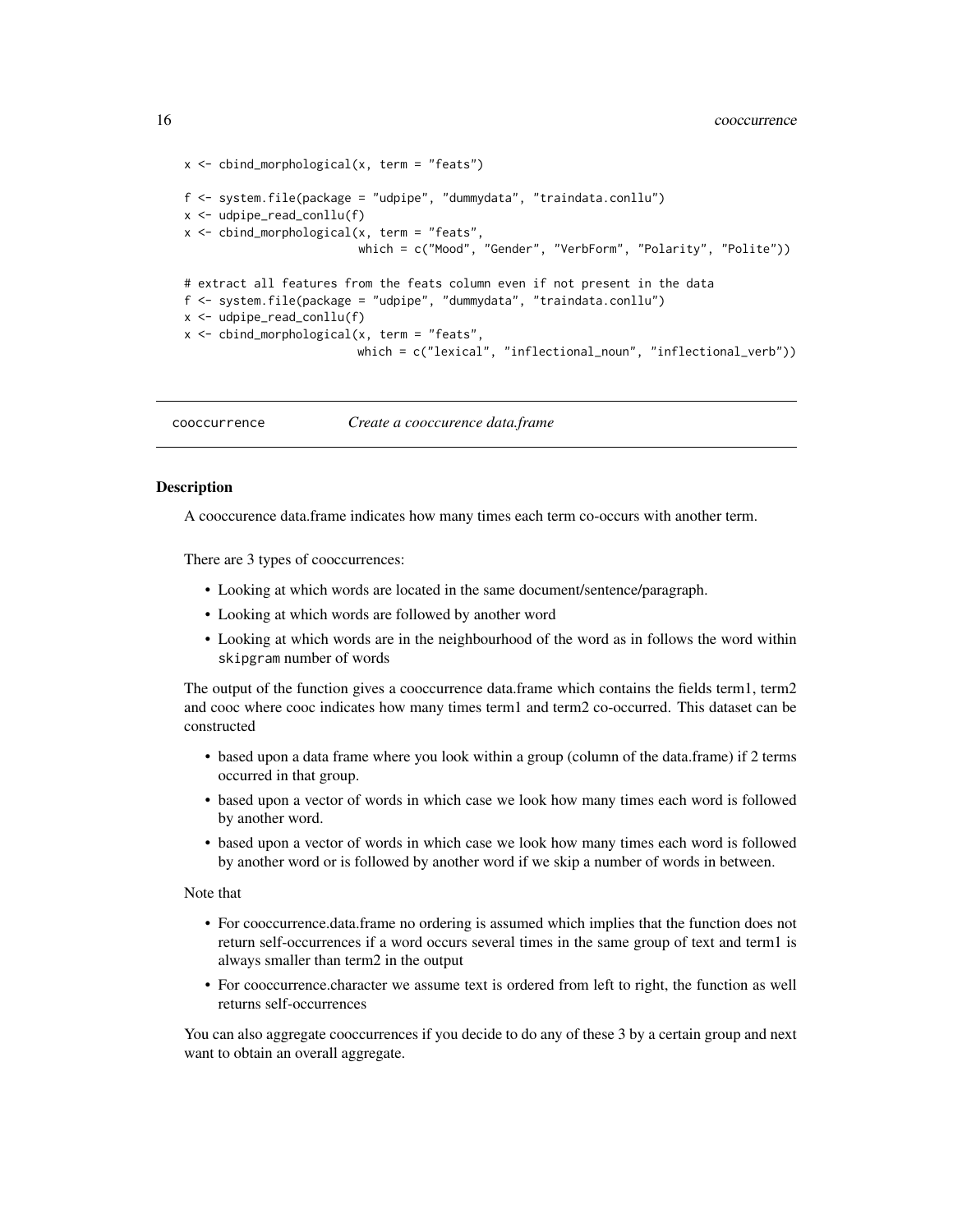## cooccurrence 17

### Usage

```
coocurrence(x, order = TRUE, ...)## S3 method for class 'character'
cooccurrence(
  x,
  order = TRUE,
  ...,
  relevant = rep(TRUE, length(x)),skipgram = 0
\mathcal{L}## S3 method for class 'cooccurrence'
coocurrence(x, order = TRUE, ...)## S3 method for class 'data.frame'
cooccurrence(x, order = TRUE, ..., group, term)
```
### Arguments

| X        | either                                                                                                                                                                                                                                                                                                                                                                                                                                 |
|----------|----------------------------------------------------------------------------------------------------------------------------------------------------------------------------------------------------------------------------------------------------------------------------------------------------------------------------------------------------------------------------------------------------------------------------------------|
|          | • a data.frame where the data.frame contains 1 row per document/term, in<br>which case you need to provide group and term where term is the column<br>containing 1 term per row and group indicates something like a document<br>id or document + sentence id. This uses cooccurrence.data.frame.                                                                                                                                      |
|          | • a character vector with terms where one element contains 1 term. This uses<br>cooccurrence.character.                                                                                                                                                                                                                                                                                                                                |
|          | • an object of class cooccurrence. This uses cooccurrence.cooccurrence.                                                                                                                                                                                                                                                                                                                                                                |
| order    | logical indicating if we need to sort the output from high cooccurrences to low<br>coccurrences. Defaults to TRUE.                                                                                                                                                                                                                                                                                                                     |
|          | other arguments passed on to the methods                                                                                                                                                                                                                                                                                                                                                                                               |
| relevant | a logical vector of the same length as x, indicating if the word in x is relevant or<br>not. This can be used to exclude stopwords from the cooccurrence calculation or<br>selecting only nouns and adjectives to find cooccurrences along with each other<br>(for example based on the Parts of Speech upos output from udpipe_annotate).<br>Only used if calculating cooccurrences on x which is a character vector of words.        |
| skipgram | integer of length 1, indicating how far in the neighbourhood to look for words.<br>skipgram is considered the maximum skip distance between words to calculate<br>co-occurrences (where co-occurrences are of type skipgram-bigram, where a<br>skipgram-bigram are 2 words which occur at a distance of at most skipgram +<br>1 from each other).<br>Only used if calculating cooccurrences on x which is a character vector of words. |
| group    | character vector of columns in the data frame x indicating to calculate cooccur-<br>rences within these columns.<br>This is typically a field like document id or a sentence identifier. To be used if x<br>is a data frame.                                                                                                                                                                                                           |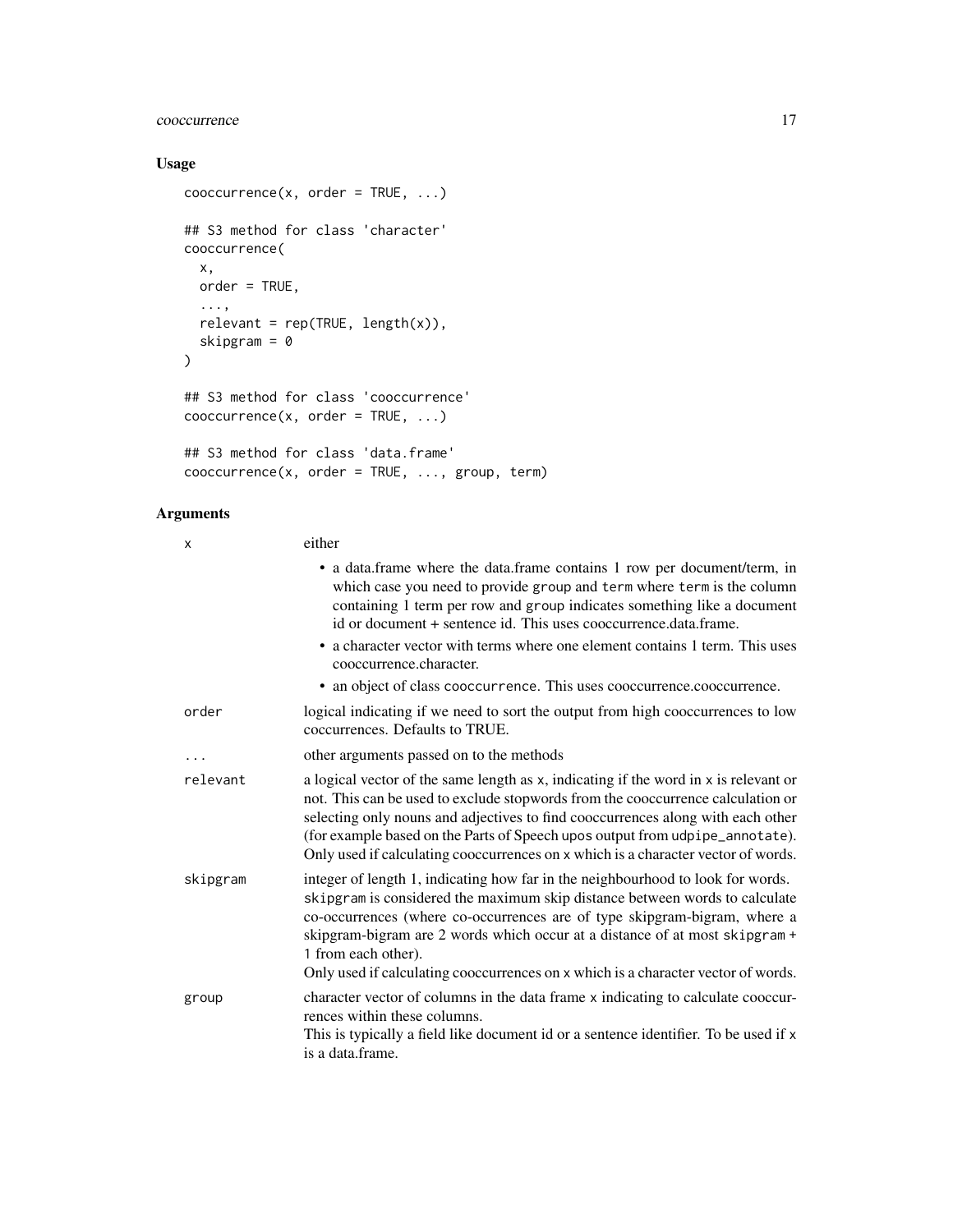term character string of a column in the data frame x, containing 1 term per row. To be used if x is a data.frame.

#### Value

a data.frame with columns term1, term2 and cooc indicating for the combination of term1 and term2 how many times this combination occurred

#### Methods (by class)

- character: Create a cooccurence data.frame based on a vector of terms
- cooccurrence: Aggregate co-occurrence statistics by summing the cooc by term/term2
- data.frame: Create a cooccurence data.frame based on a data.frame where you look within a document / sentence / paragraph / group if terms co-occur

```
data(brussels_reviews_anno)
```

```
## By document, which lemma's co-occur
x <- subset(brussels_reviews_anno, xpos %in% c("NN", "JJ") & language %in% "fr")
x \le - cooccurrence(x, group = "doc_id", term = "lemma")
head(x)
## Which words follow each other
x \leq -c("A", "B", "A", "A", "B", "C")cooccurrence(x)
data(brussels_reviews_anno)
x <- subset(brussels_reviews_anno, language == "es")
x <- cooccurrence(x$lemma)
head(x)
x <- subset(brussels_reviews_anno, language == "es")
x <- cooccurrence(x$lemma, relevant = x$xpos %in% c("NN", "JJ"), skipgram = 4)
head(x)
## Which nouns follow each other in the same document
library(data.table)
x <- as.data.table(brussels_reviews_anno)
x \le - subset(x, language == "nl" & xpos %in% c("NN"))
x \leq x[, cooccurrence(lemma, order = FALSE), by = list(doc_id)]
head(x)
x_nodoc <- cooccurrence(x)
x_nodoc <- subset(x_nodoc, term1 != "appartement" & term2 != "appartement")
head(x_nodoc)
```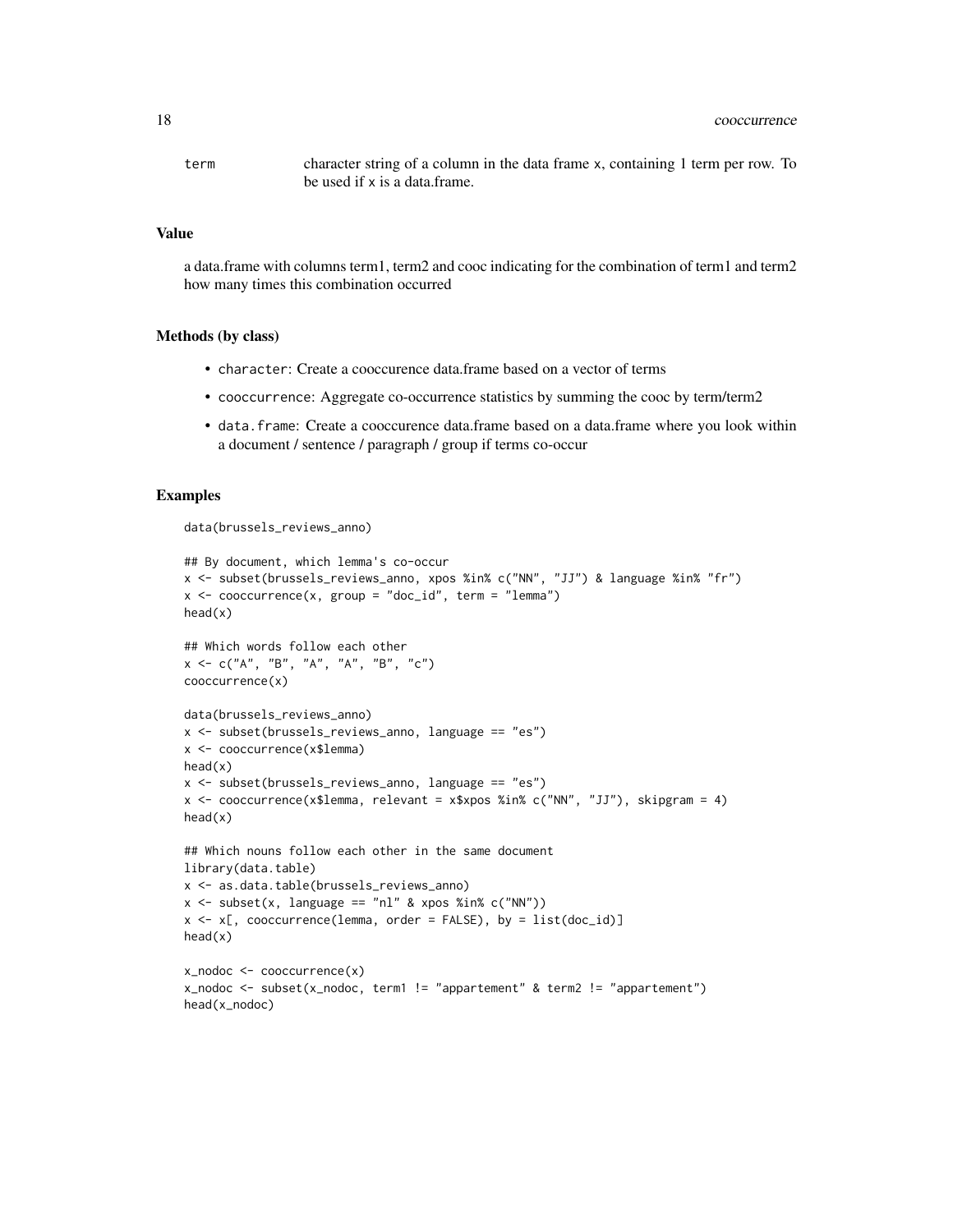```
document_term_frequencies
```
*Aggregate a data.frame to the document/term level by calculating how many times a term occurs per document*

### Description

Aggregate a data.frame to the document/term level by calculating how many times a term occurs per document

### Usage

```
document_term_frequencies(x, document, ...)
## S3 method for class 'data.frame'
document_term_frequencies(
  x,
  document = colnames(x)[1],term = colnames(x)[2],...
)
## S3 method for class 'character'
document_term_frequencies(
  x,
  document = paste("doc", seq_along(x), sep = ""),
  split = "[[:space:][:punct:][:digit:]]+",
  ...
)
```
### Arguments

| X        | a data.frame or data.table containing a field which can be considered as a docu-<br>ment (defaults to the first column in x) and a field which can be considered as a<br>term (defaults to the second column in $x$ ). If the dataset also contains a column<br>called 'freq', this will be summed over instead of counting the number of rows<br>occur by document/term combination.<br>If $x$ is a character vector containing several terms, the text will be split by the<br>argument split before doing the agregation at the document/term level. |
|----------|---------------------------------------------------------------------------------------------------------------------------------------------------------------------------------------------------------------------------------------------------------------------------------------------------------------------------------------------------------------------------------------------------------------------------------------------------------------------------------------------------------------------------------------------------------|
| document | If x is a data frame, the column in x which identifies a document. If x is a charac-<br>ter vector then document is a vector of the same length as $x$ where document [i]<br>is the document id which corresponds to the text in $x[i]$ .                                                                                                                                                                                                                                                                                                               |
| $\ddots$ | further arguments passed on to the methods                                                                                                                                                                                                                                                                                                                                                                                                                                                                                                              |
| term     | If $x$ is a data frame, the column in x which identifies a term. Defaults to the<br>second column in x.                                                                                                                                                                                                                                                                                                                                                                                                                                                 |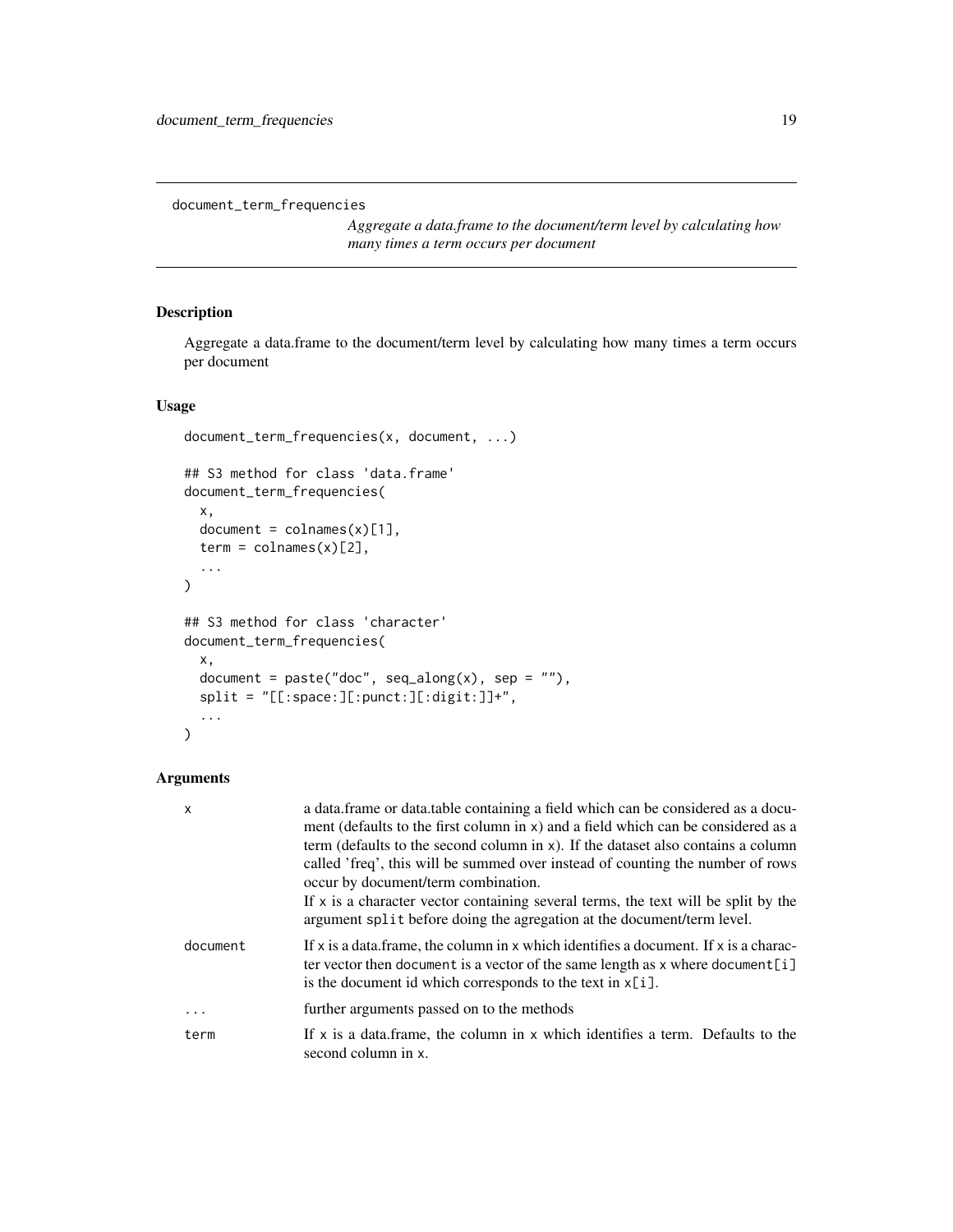split The regular expression to be used if  $x$  is a character vector. This will split the character vector x in pieces by the provides split argument. Defaults to splitting according to spaces/punctuations/digits.

#### Value

a data.table with columns doc id, term, freq indicating how many times a term occurred in each document. If freq occurred in the input dataset the resulting data will have summed the freq. If freq is not in the dataset, will assume that freq is 1 for each row in the input dataset x.

#### Methods (by class)

- data.frame: Create a data.frame with one row per document/term combination indicating the frequency of the term in the document
- character: Create a data.frame with one row per document/term combination indicating the frequency of the term in the document

#### Examples

```
##
## Calculate document_term_frequencies on a data.frame
##
data(brussels_reviews_anno)
x <- document_term_frequencies(brussels_reviews_anno[, c("doc_id", "token")])
x <- document_term_frequencies(brussels_reviews_anno[, c("doc_id", "lemma")])
str(x)
brussels_reviews_anno$my_doc_id <- paste(brussels_reviews_anno$doc_id,
                                         brussels_reviews_anno$sentence_id)
x <- document_term_frequencies(brussels_reviews_anno[, c("my_doc_id", "lemma")])
##
## Calculate document_term_frequencies on a character vector
##
data(brussels_reviews)
x <- document_term_frequencies(x = brussels_reviews$feedback, document = brussels_reviews$id,
                               split = " "")x <- document_term_frequencies(x = brussels_reviews$feedback, document = brussels_reviews$id,
                               split = "[[:space:][:punct:][:digit:]]+")##
## document-term-frequencies on several fields to easily include bigram and trigrams
##
library(data.table)
x <- as.data.table(brussels_reviews_anno)
x \le x (, token_bigram := txt_nextgram(token, n = 2), by = list(doc_id, sentence_id)]
x \leq x [, token_trigram := txt_nextgram(token, n = 3), by = list(doc_id, sentence_id)]
x <- document_term_frequencies(x = x,
                               document = "doc_id",term = c("token", "token_bigram", "token_trigram"))
```
head(x)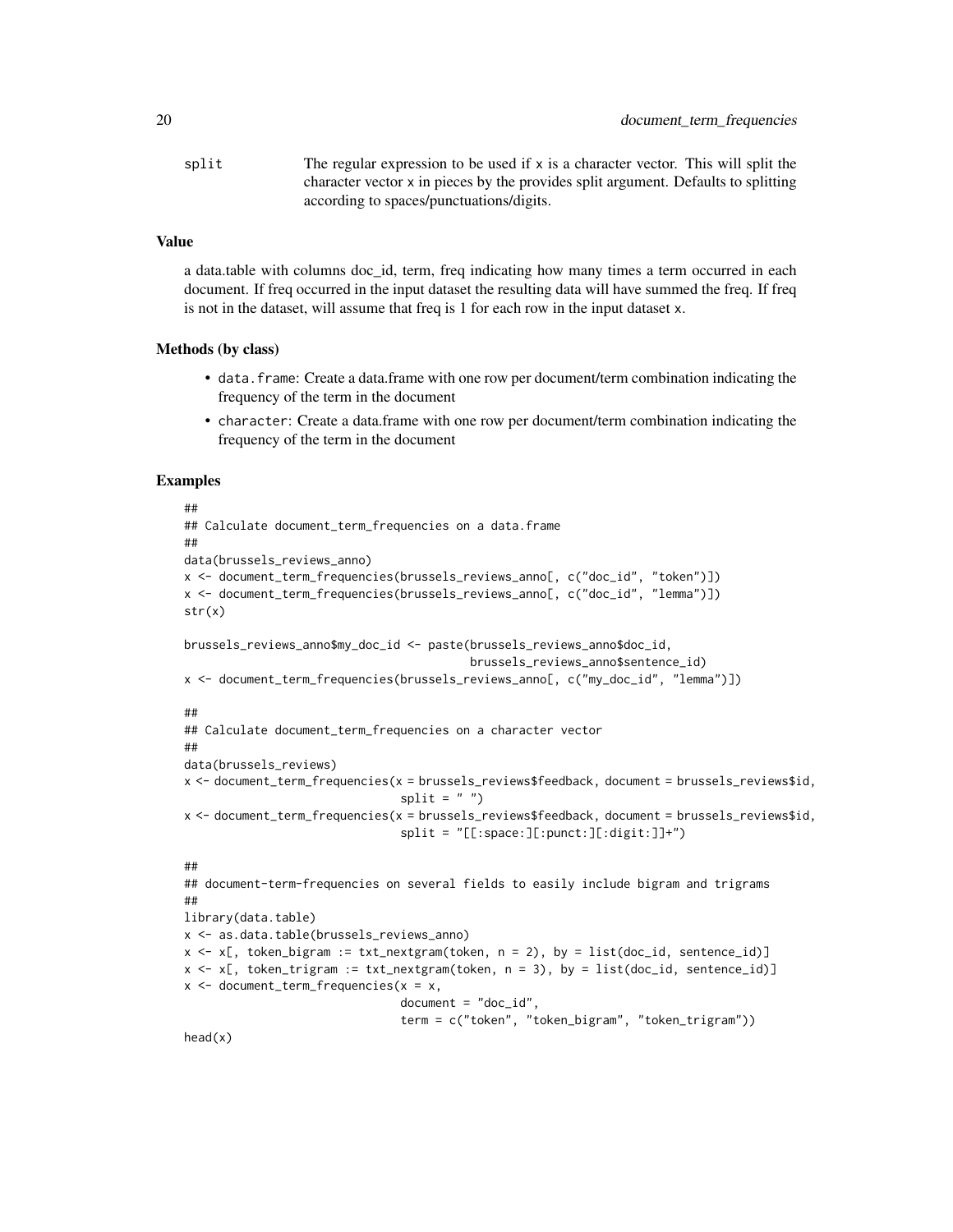<span id="page-20-0"></span>document\_term\_frequencies\_statistics

*Add Term Frequency, Inverse Document Frequency and Okapi BM25 statistics to the output of document\_term\_frequencies*

### Description

Term frequency Inverse Document Frequency (tfidf) is calculated as the multiplication of

- Term Frequency (tf): how many times the word occurs in the document / how many words are in the document
- Inverse Document Frequency (idf): log(number of documents / number of documents where the term appears)

The Okapi BM25 statistic is calculated as the multiplication of the inverse document frequency and the weighted term frequency as defined at [https://en.wikipedia.org/wiki/Okapi\\_BM25](https://en.wikipedia.org/wiki/Okapi_BM25).

#### Usage

document\_term\_frequencies\_statistics(x,  $k = 1.2$ ,  $b = 0.75$ )

### Arguments

| $\mathsf{x}$ | a data.table as returned by document_term_frequencies containing the columns<br>doc id, term and freq.                       |
|--------------|------------------------------------------------------------------------------------------------------------------------------|
| k            | parameter k1 of the Okapi BM25 ranking function as defined at https://en.<br>wikipedia.org/wiki/0kapi_BM25. Defaults to 1.2. |
| b            | parameter b of the Okapi BM25 ranking function as defined at https://en.<br>wikipedia.org/wiki/0kapi_BM25. Defaults to 0.5.  |

### Value

a data.table with columns doc\_id, term, freq and added to that the computed statistics tf, idf, tfidf, tf\_bm25 and bm25.

```
data(brussels_reviews_anno)
x <- document_term_frequencies(brussels_reviews_anno[, c("doc_id", "token")])
x <- document_term_frequencies_statistics(x)
head(x)
```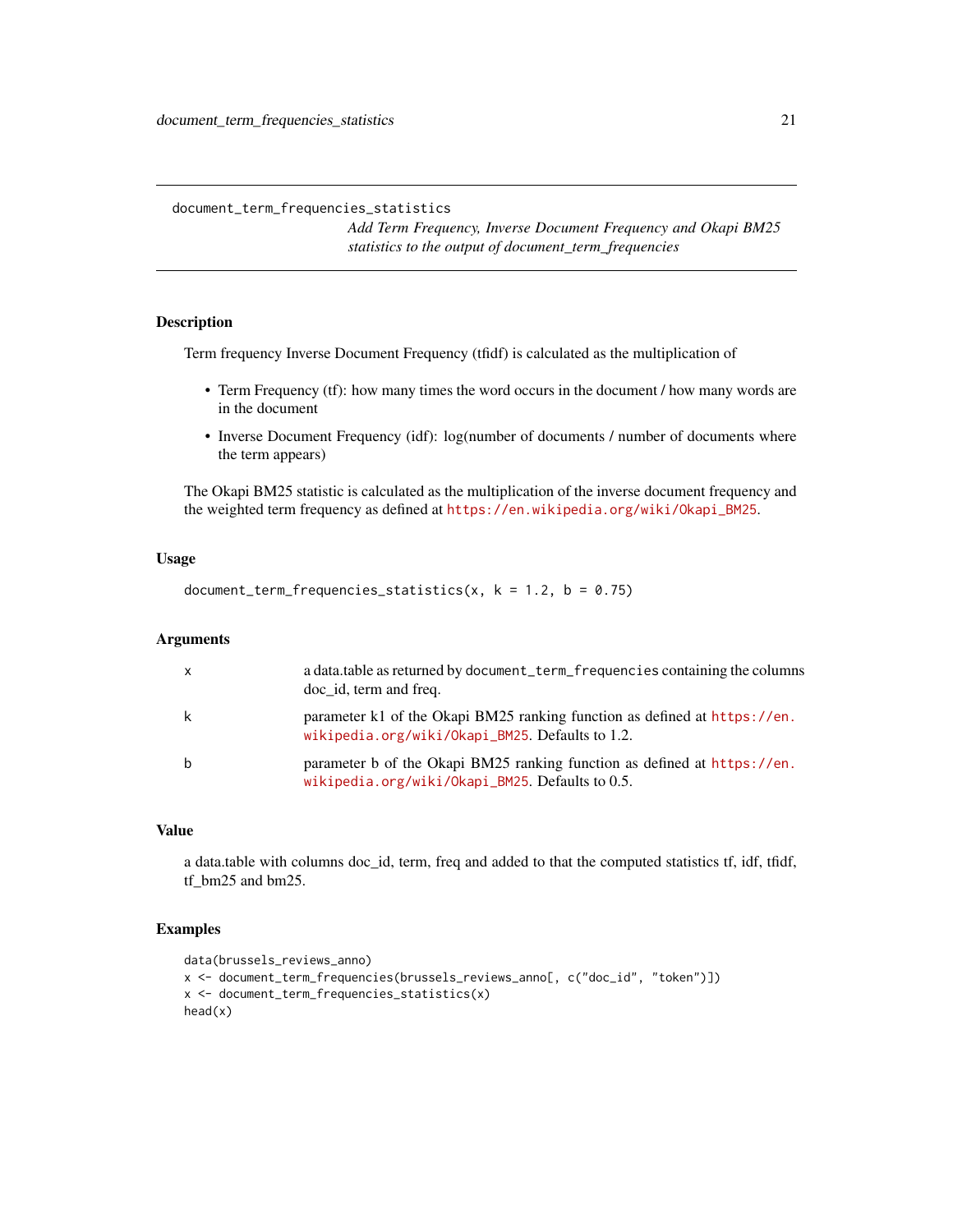<span id="page-21-1"></span><span id="page-21-0"></span>document\_term\_matrix *Create a document/term matrix*

#### **Description**

Create a document/term matrix from either

- a data.frame with 1 row per document/term as returned by [document\\_term\\_frequencies](#page-18-1)
- a list of tokens from e.g. from package sentencepiece, tokenizers.bpe or just by using strsplit
- an object of class DocumentTermMatrix or TermDocumentMatrix from the tm package
- an object of class simple\_triplet\_matrix from the slam package
- a regular dense matrix

### Usage

```
document\_term\_matrix(x, vocabulary, weight = "freq", ...)## S3 method for class 'data.frame'
document_term_matrix(x, vocabulary, weight = "freq", ...)
## S3 method for class 'matrix'
document_term_matrix(x, ...)
## S3 method for class 'integer'
document_term_matrix(x, ...)
## S3 method for class 'numeric'
document_term_matrix(x, ...)
## Default S3 method:
document_term_matrix(x, vocabulary, ...)
## S3 method for class 'DocumentTermMatrix'
document_term_matrix(x, ...)
## S3 method for class 'TermDocumentMatrix'
document_term_matrix(x, ...)
## S3 method for class 'simple_triplet_matrix'
document_term_matrix(x, ...)
```
#### Arguments

x a data.frame with columns doc\_id, term and freq indicating how many times a term occurred in that specific document. This is what [document\\_term\\_frequencies](#page-18-1) returns.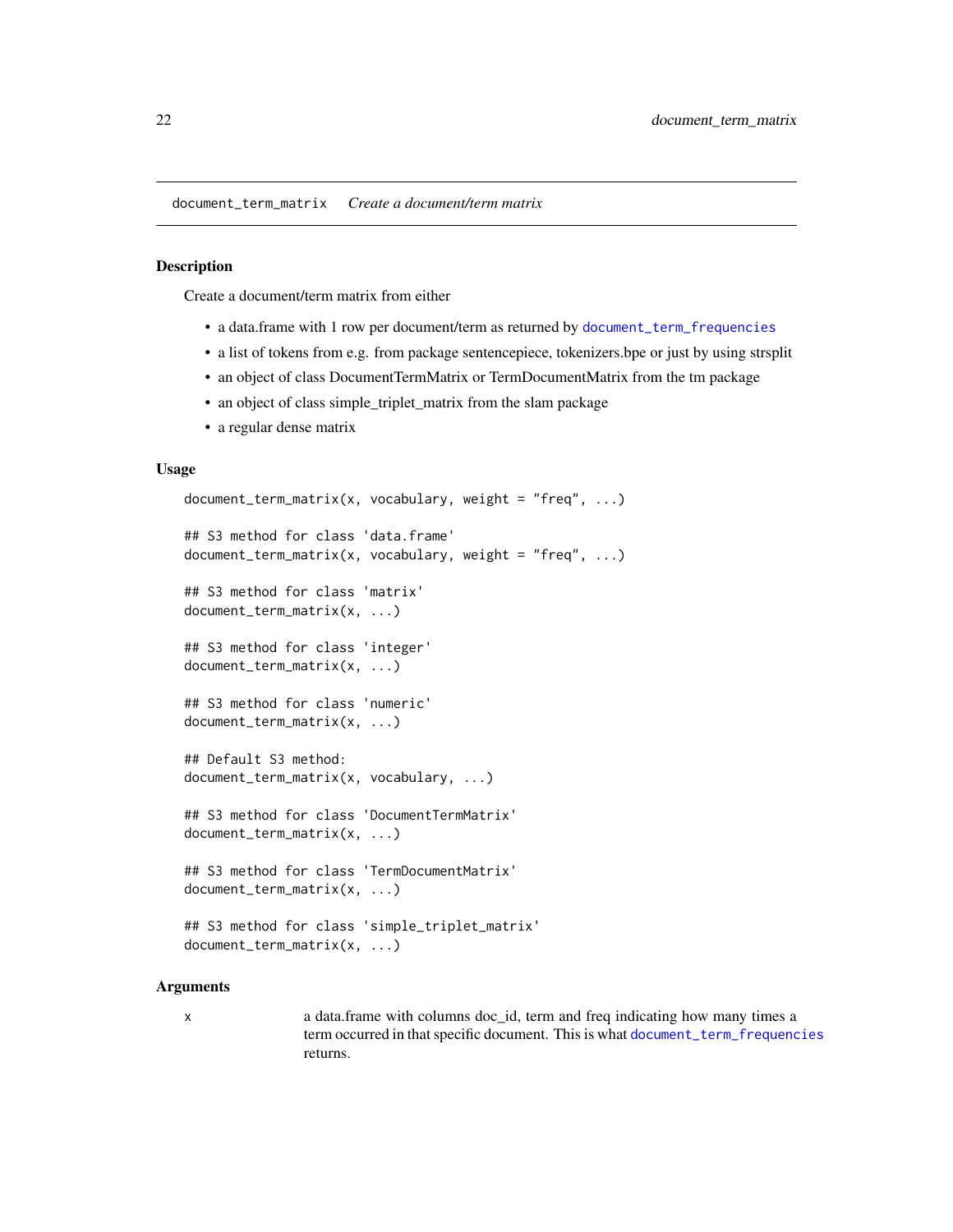|            | This data.frame will be reshaped to a matrix with 1 row per doc_id, the terms<br>will be put in the columns and the freq in the matrix cells. Note that the column<br>name to use for freq can be set in the weight argument. |
|------------|-------------------------------------------------------------------------------------------------------------------------------------------------------------------------------------------------------------------------------|
| vocabulary | a character vector of terms which should be present in the document term matrix<br>even if they did not occur in x                                                                                                            |
| weight     | a column of x indicating what to put in the matrix cells. Defaults to 'freq'<br>indicating to use column freq from x to put into the matrix cells                                                                             |
| .          | further arguments currently not used                                                                                                                                                                                          |

### Value

an sparse object of class dgCMatrix with in the rows the documents and in the columns the terms containing the frequencies provided in x extended with terms which were not in x but were provided in vocabulary. The rownames of this resulting object contain the doc\_id from x

### Methods (by class)

- data. frame: Construct a document term matrix from a data. frame with columns doc id, term, freq
- matrix: Construct a sparse document term matrix from a matrix
- integer: Construct a sparse document term matrix from an named integer vector
- numeric: Construct a sparse document term matrix from a named numeric vector
- default: Construct a document term matrix from a list of tokens
- DocumentTermMatrix: Convert an object of class DocumentTermMatrix from the tm package to a sparseMatrix
- TermDocumentMatrix: Convert an object of class TermDocumentMatrix from the tm package to a sparseMatrix with the documents in the rows and the terms in the columns
- simple\_triplet\_matrix: Convert an object of class simple\_triplet\_matrix from the slam package to a sparseMatrix

#### See Also

[sparseMatrix](#page-0-0), [document\\_term\\_frequencies](#page-18-1)

```
x \le - data.frame(doc_id = c(1, 1, 2, 3, 4),
term = c("A", "C", "Z", "X", "G"),
freq = c(1, 5, 7, 10, 0)document_term_matrix(x)
document_term_matrix(x, vocabulary = LETTERS)
## Example on larger dataset
data(brussels_reviews_anno)
```

```
x <- document_term_frequencies(brussels_reviews_anno[, c("doc_id", "lemma")])
dtm <- document_term_matrix(x)
dim(dtm)
```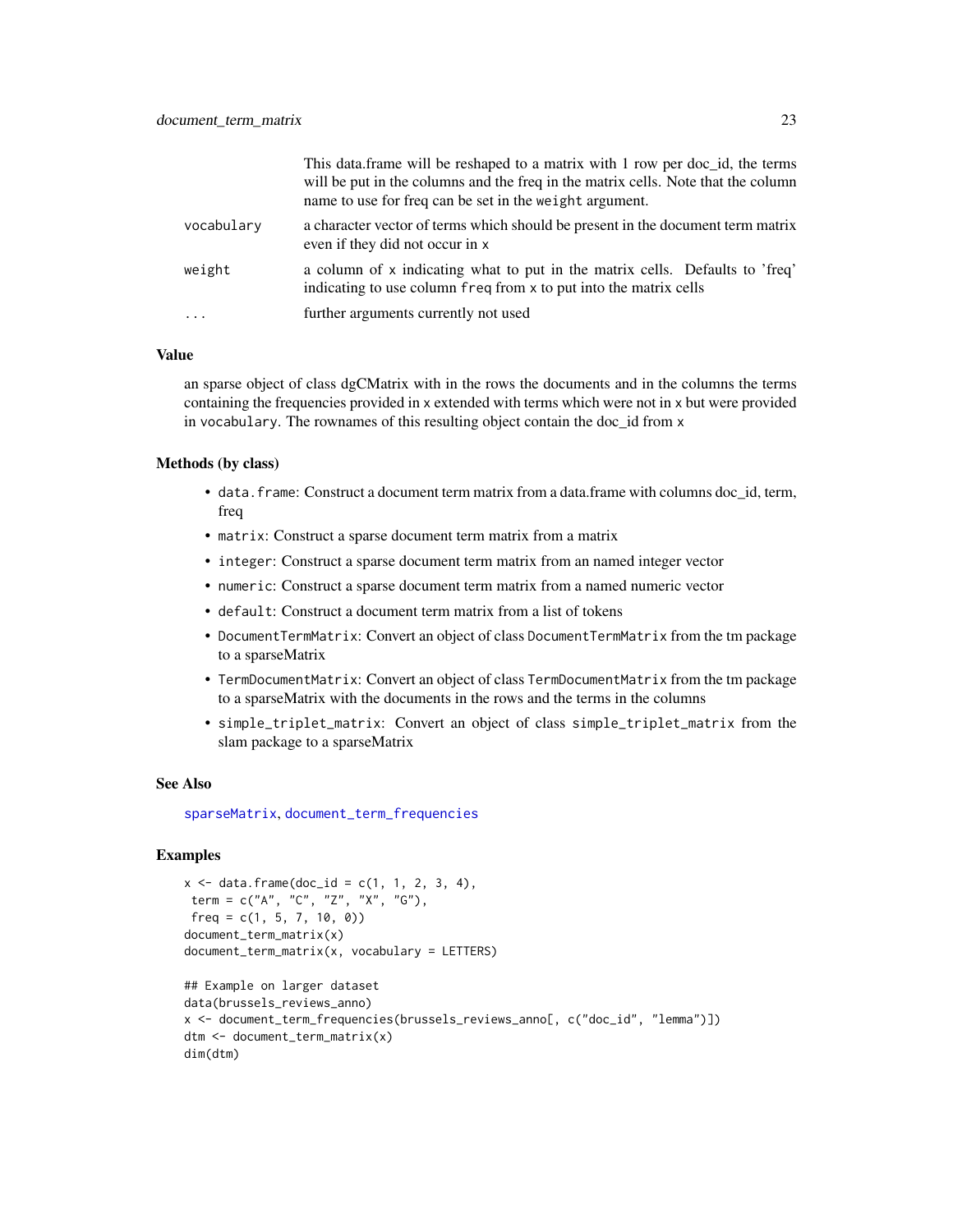```
x <- document_term_frequencies(brussels_reviews_anno[, c("doc_id", "lemma")])
x <- document_term_frequencies_statistics(x)
dtm <- document_term_matrix(x)
dtm <- document_term_matrix(x, weight = "freq")
dtm <- document_term_matrix(x, weight = "tf_idf")
dtm <- document_term_matrix(x, weight = "bm25")
x <- split(brussels_reviews_anno$lemma, brussels_reviews_anno$doc_id)
dtm <- document_term_matrix(x)
## example showing the vocubulary argument
## allowing you to making sure terms which are not in the data are provided in the resulting dtm
allterms <- unique(x$term)
dtm <- document_term_matrix(head(x, 1000), vocabulary = allterms)
## example for a list of tokens
x <- list(doc1 = c("aa", "bb", "cc", "aa", "b"),
          doc2 = c("bb", "bb", "dd", ""),
          doc3 = character(),doc4 = c("cc", NA),
          doc5 = character()document_term_matrix(x)
dtm \leq document_term_matrix(x, vocabulary = c("a", "bb", "cc"))
dtm <- dtm_conform(dtm, rows = c("doc1", "doc2", "doc7"), columns = c("a", "bb", "cc"))
data(brussels_reviews)
x <- strsplit(setNames(brussels_reviews$feedback, brussels_reviews$id), split = " +")
x \leq document_term_matrix(x)
##
## Example adding bigrams/trigrams to the document term matrix
## Mark that this can also be done using ?dtm_cbind
##
library(data.table)
x <- as.data.table(brussels_reviews_anno)
x \le x (, token_bigram := txt_nextgram(token, n = 2), by = list(doc_id, sentence_id)]
x \le x (, token_trigram := txt_nextgram(token, n = 3), by = list(doc_id, sentence_id)]
x <- document_term_frequencies(x = x,
                               document = "doc_id",term = c("token", "token_bigram", "token_trigram"))
dtm <- document_term_matrix(x)
##
## Convert dense matrix to sparse matrix
##
x \le matrix(c(0, 0, 0, 1, NA, 3, 4, 5, 6, 7), nrow = 2)
x
dtm <- document_term_matrix(x)
dtm
##
## Convert vectors to sparse matrices
##
x <- setNames(-3:3, c("a", "b", "c", "d", "e", "f"))
dtm <- document_term_matrix(x)
```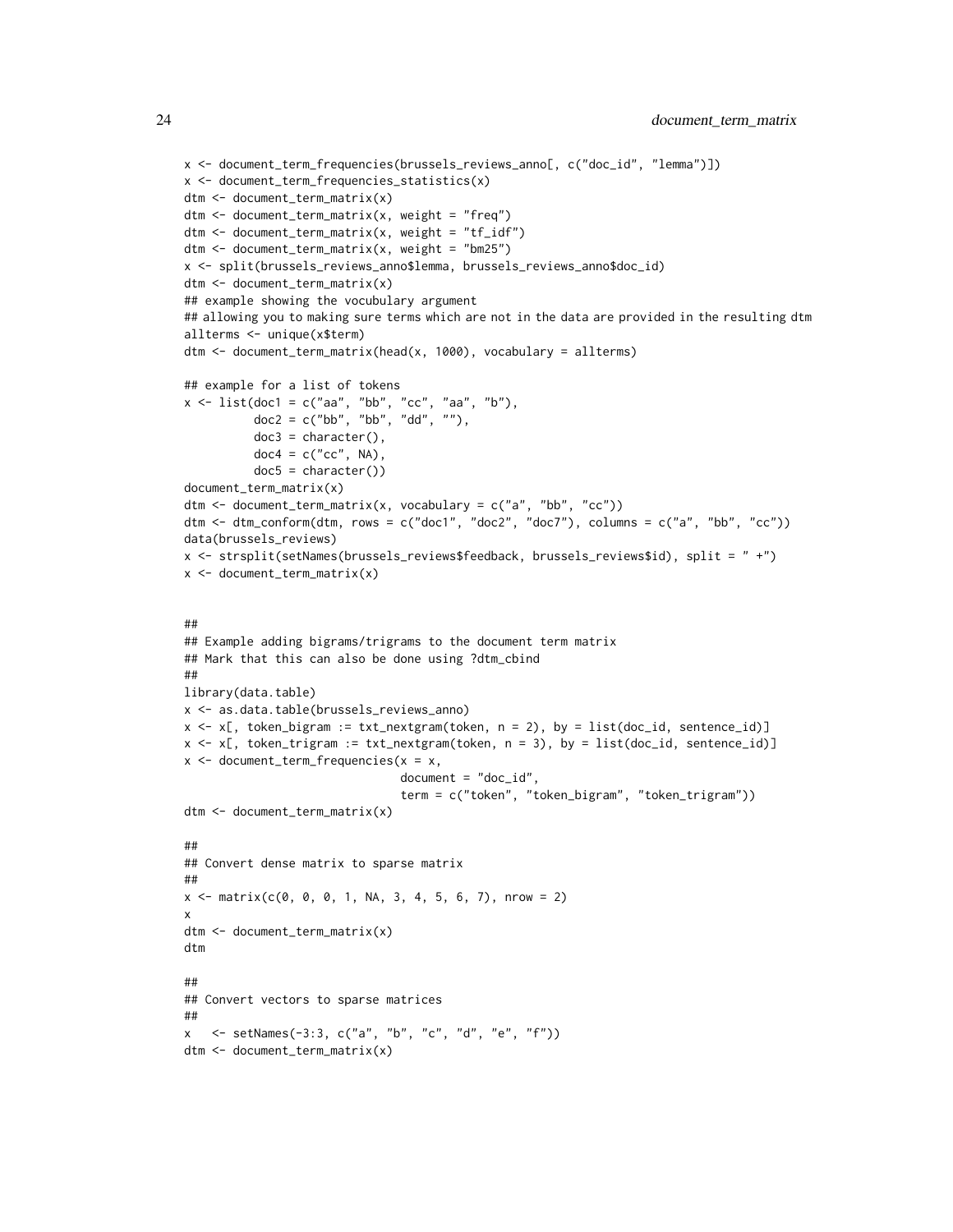```
dtm_align 25
```

```
dtm
x <- setNames(runif(6), c("a", "b", "c", "d", "e", "f"))
dtm <- document_term_matrix(x)
dtm
##
## Convert lists to sparse matrices
##
x \le - list(a = c("some", "set", "of", "words"),
            b1 = NA,
            b2 = NA,
            c1 =character(),
            c2 = 0,
            d = c("words", "words", "words")dtm <- document_term_matrix(x)
dtm
```
dtm\_align *Reorder a Document-Term-Matrix alongside a vector or data.frame*

### Description

This utility function is useful to align a Document-Term-Matrix with information in a data.frame or a vector to predict, such that both the predictive information as well as the target is available in the same order.

Matching is done based on the identifiers in the rownames of x and either the names of the y vector or the first column of y in case it is a data.frame.

### Usage

dtm\_align(x, y, FUN, ...)

#### Arguments

| $\mathsf{x}$ | a Document-Term-Matrix of class dgCMatrix (which can be an object returned<br>by document_term_matrix)                 |
|--------------|------------------------------------------------------------------------------------------------------------------------|
| y            | either a vector or data.frame containing something to align with x (e.g. for<br>predictive purposes).                  |
|              | • In case y is a vector, it should have names which are available in the row-<br>names of x.                           |
|              | • In case y is a data frame, it's first column should contain identifiers which<br>are available in the rownames of x. |
| FUN          | a function to be applied on x before aligning it to y. See the examples                                                |
| $\ddotsc$    | further arguments passed on to FUN                                                                                     |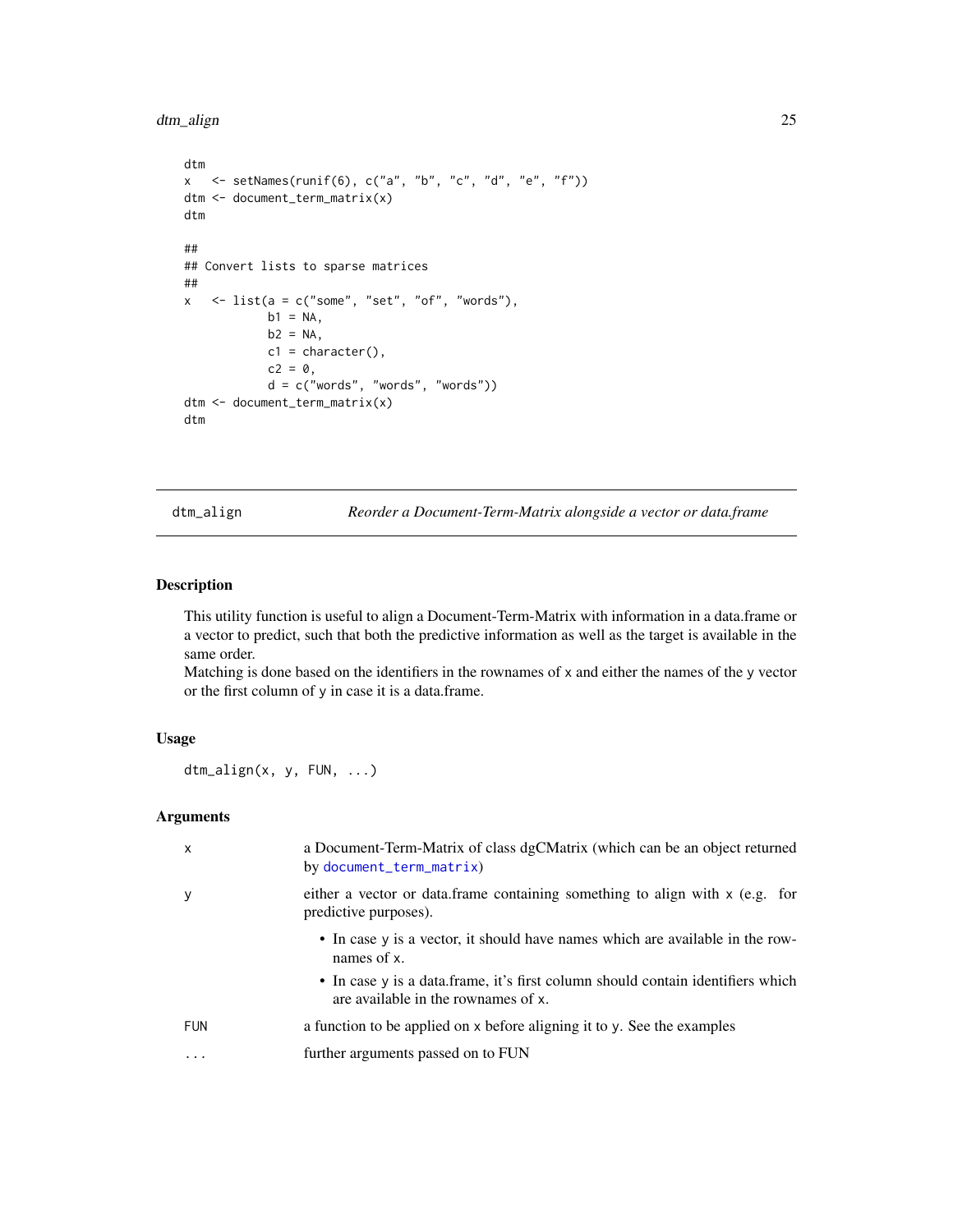a list with elements x and y containing the document term matrix x in the same order as y.

- If in y a vector was passed, the returned y element will be a vector
- If in y a data.frame was passed with more than 2 columns, the returned y element will be a data.frame
- If in y a data.frame was passed with exactly 2 columns, the returned y element will be a vector

Only returns data of x with overlapping identifiers in y.

### See Also

[document\\_term\\_matrix](#page-21-1)

```
x \le - matrix(1:9, nrow = 3, dimnames = list(c("a", "b", "c")))
x
dtm_align(x = x,
          y = c(b = 1, a = 2, c = 6, d = 6)dtm_align(x = x,
          y = c(b = 1, a = 2, c = 6, d = 6, d = 7, a = -1)data(brussels_reviews)
data(brussels_listings)
x <- brussels_reviews
x <- strsplit.data.frame(x, term = "feedback", group = "listing_id")
x <- document_term_frequencies(x)
x \leq document_term_matrix(x)
y <- brussels_listings$price
names(y) <- brussels_listings$listing_id
## align a matrix of predictors with a vector to predict
trainset \le dtm_align(x = x, y = y)
trainset \leq dtm_align(x = x, y = y, FUN = function(dtm){
  dtm <- dtm_remove_lowfreq(dtm, minfreq = 5)
  dtm <- dtm_sample(dtm)
  dtm
})
head(names(y))
head(rownames(x))
head(names(trainset$y))
head(rownames(trainset$x))
## align a matrix of predictors with a data.frame
trainset \le - dtm_align(x = x, y = brussels_listings[, c("listing_id", "price")])
trainset \leq dtm_align(x = x,
                y = brussels_listings[, c("listing_id", "price", "room_type")])
head(trainset$y$listing_id)
head(rownames(trainset$x))
```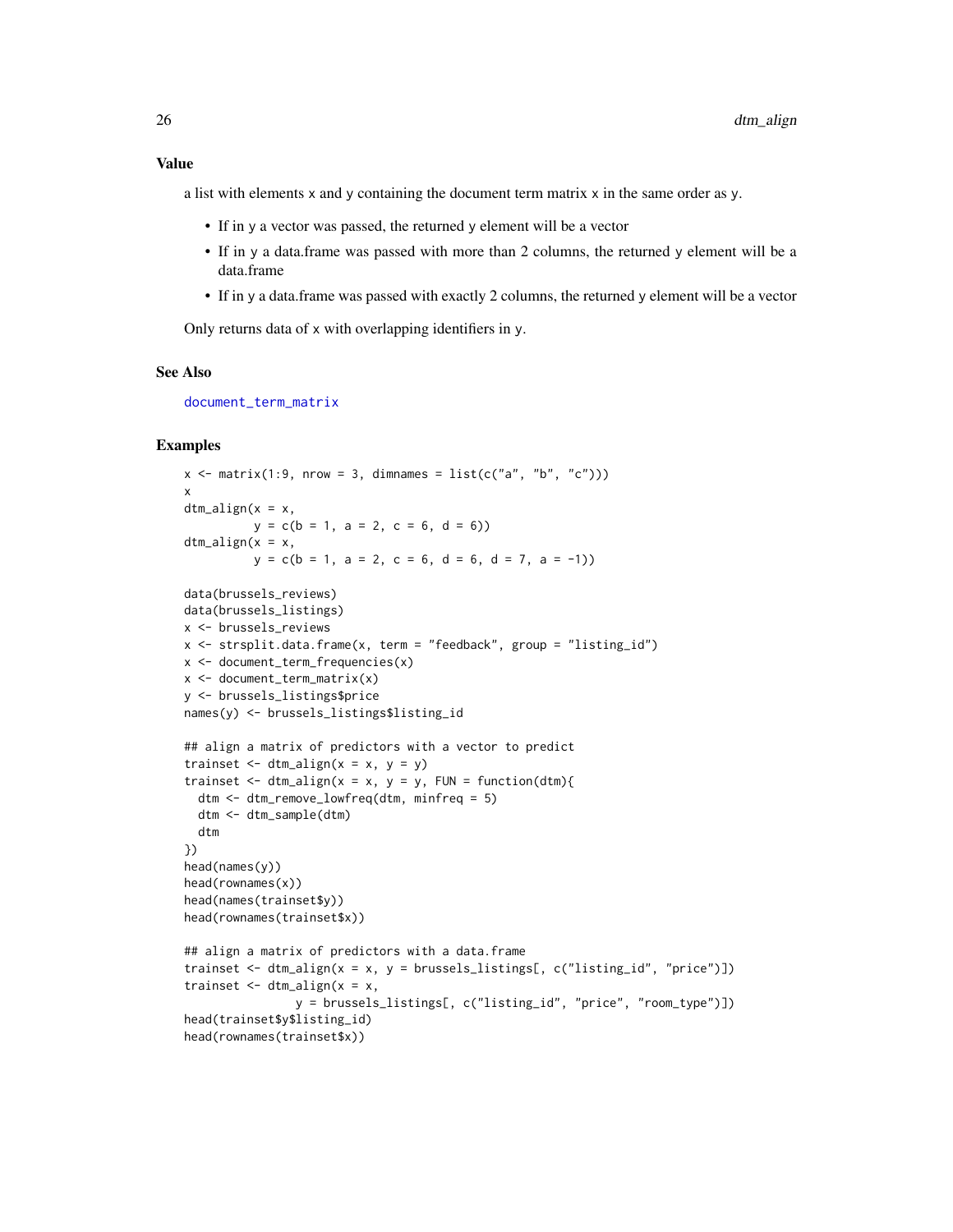```
## example with duplicate data in case of data balancing
dtm_align(x = matrix(1:30, nrow = 3, dimnames = list(c("a", "b", "c"))),y = c(a = 1, a = 2, b = 3, d = 6, b = 6)target <- subset(brussels_listings, listing_id %in% brussels_reviews$listing_id)
target \leq rbind(target[1:3, ], target[c(2, 3), ], target[c(1, 4), ])
trainset \le dtm_align(x = x, y = target[, c("listing_id", "price")])
trainset <- dtm_align(x = x, y = setNames(target$price, target$listing_id))
names(trainset$y)
rownames(trainset$x)
```

| dtm bind |
|----------|

Combine 2 document term matrices either by rows or by columns

### Description

These 2 methods provide [cbind](#page-0-0) and [rbind](#page-0-0) functionality for sparse matrix objects which are returned by [document\\_term\\_matrix](#page-21-1).

In case of dtm\_cbind, if the rows are not ordered in the same way in x and y, it will order them based on the rownames. If there are missing rows these will be filled with NA values. In case of dtm\_rbind, if the columns are not ordered in the same way in x and y, it will order them based on the colnames. If there are missing columns these will be filled with NA values.

### Usage

 $dt$ m\_cbind $(x, y, \ldots)$  $dt$ m\_rbind(x, y, ...)

### Arguments

| $\mathsf{x}$ | a sparse matrix such as a "dgCMatrix" object which is returned by document term matrix |
|--------------|----------------------------------------------------------------------------------------|
| <b>V</b>     | a sparse matrix such as a "dgCMatrix" object which is returned by document_term_matrix |
| $\cdots$     | more sparse matrices                                                                   |

### Value

a sparse matrix where either rows are put below each other in case of dtm\_rbind or columns are put next to each other in case of dtm\_cbind

### See Also

[document\\_term\\_matrix](#page-21-1)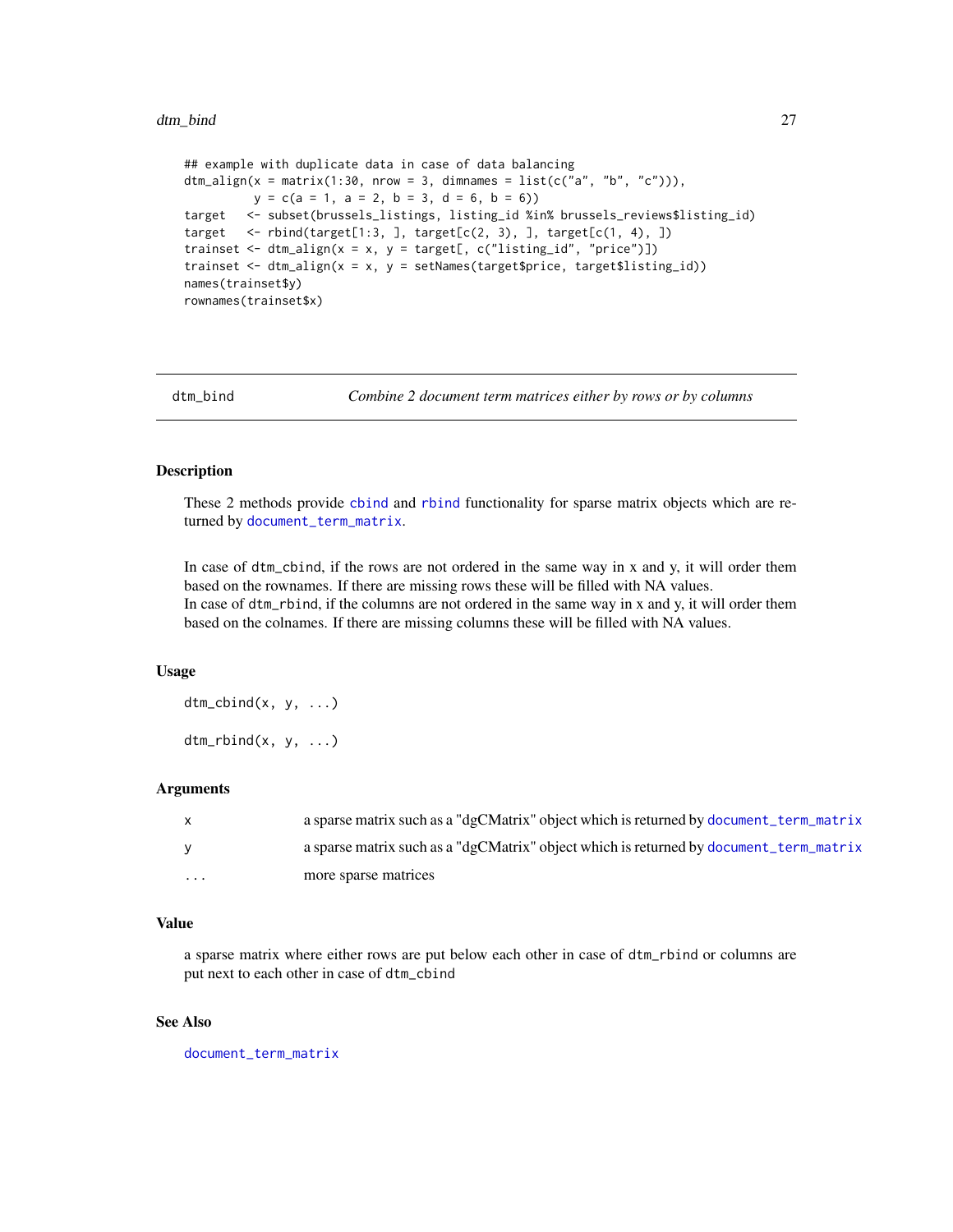### Examples

```
data(brussels_reviews_anno)
x <- brussels_reviews_anno
## rbind
dtm1 <- document_term_frequencies(x = subset(x, doc_id %in% c("10049756", "10284782")),
                                  document = "doc_id", term = "token")dtm1 <- document_term_matrix(dtm1)
dtm2 <- document_term_frequencies(x = subset(x, doc_id %in% c("10789408", "12285061", "35509091")),
                                  document = "doc_id", term = "token")dtm2 <- document_term_matrix(dtm2)
dtm3 <- document_term_frequencies(x = subset(x, doc_id %in% c("31133394", "36224131")),
                                  document = "doc_id", term = "token")dtm3 <- document_term_matrix(dtm3)
m <- dtm_rbind(dtm1, dtm2)
dim(m)
m <- dtm_rbind(dtm1, dtm2, dtm3)
dim(m)
## cbind
library(data.table)
x <- as.data.table(brussels_reviews_anno)
x \leq x[, token_bigram := txt_nextgram(token, n = 2), by = list(doc_id, sentence_id)]
x \leq x[, lemma_upos := sprintf("%s//%s", lemma, upos)]
dtm1 <- document_term_frequencies(x = x, document = "doc_id", term = c("token"))
dtm1 <- document_term_matrix(dtm1)
dtm2 <- document_term_frequencies(x = x, document = "doc_id", term = c("token_bigram"))
dtm2 <- document_term_matrix(dtm2)
dtm3 \leq document_term_frequencies(x = x, document = "doc_id", term = c("upos"))
dtm3 <- document_term_matrix(dtm3)
dtm4 \le document_term_frequencies(x = x, document = "doc_id", term = c("lemma_upos"))
dtm4 <- document_term_matrix(dtm4)
m <- dtm_cbind(dtm1, dtm2)
dim(m)
m <- dtm_cbind(dtm1, dtm2, dtm3, dtm4)
dim(m)
m <- dtm_cbind(dtm1[-c(100, 999), ], dtm2[-1000,])
dim(m)
```
dtm\_chisq *Compare term usage across 2 document groups using the Chi-square Test for Count Data*

### **Description**

Perform a chisq. test to compare if groups of documents have more prevalence of specific terms. The function looks to each term in the document term matrix and applies a [chisq.test](#page-0-0) comparing the frequency of occurrence of each term compared to the other terms in the document group.

<span id="page-27-0"></span>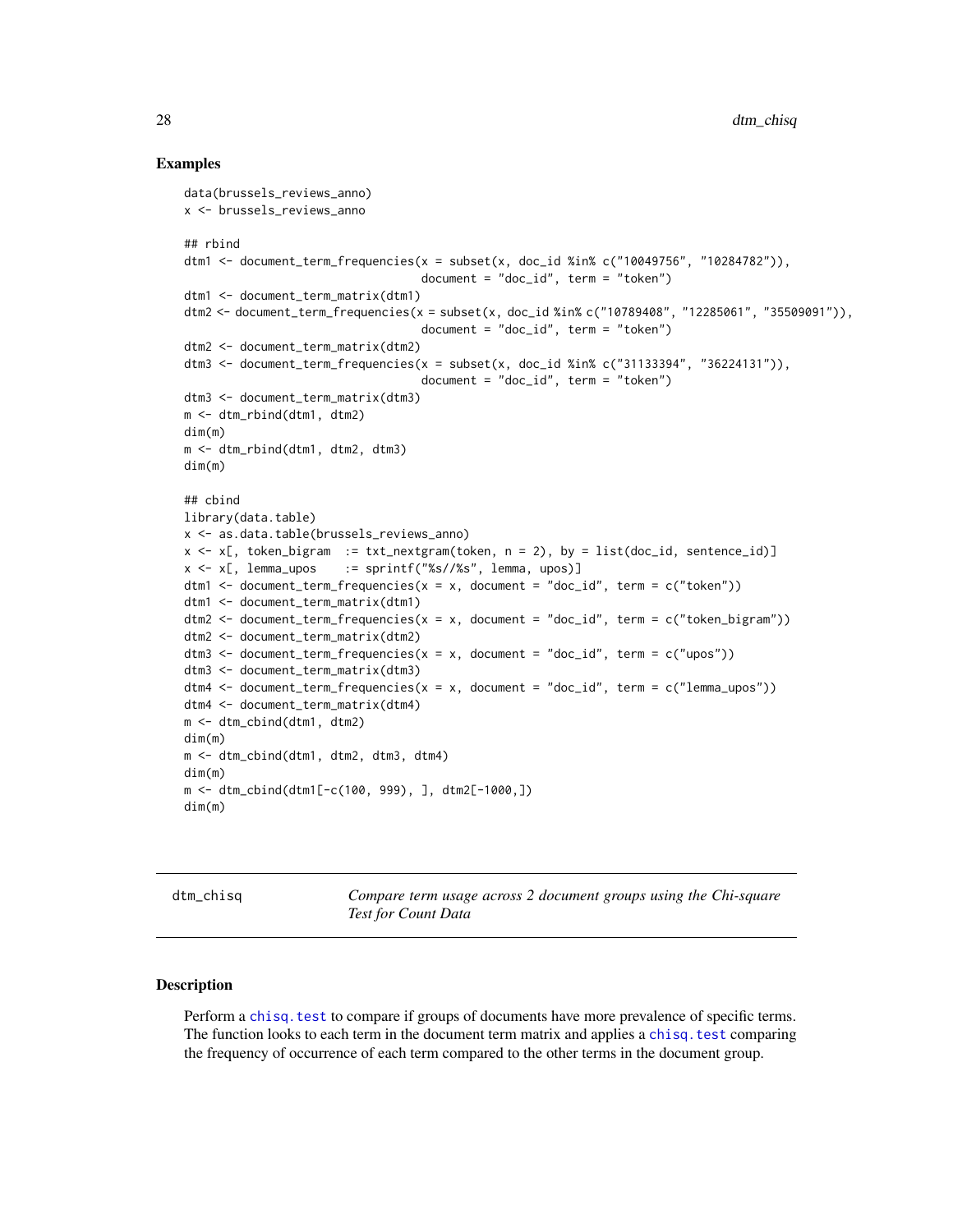### dtm\_chisq 29

### Usage

dtm\_chisq(dtm, groups, correct = TRUE, ...)

#### Arguments

| dtm     | a document term matrix: an object returned by document_term_matrix                                                                                                            |
|---------|-------------------------------------------------------------------------------------------------------------------------------------------------------------------------------|
| groups  | a logical vector with 2 groups (TRUE / FALSE) where the size of the groups<br>vector is the same as the number of rows of dtm and where element i corresponds<br>row i of dtm |
| correct | passed on to chisq. test                                                                                                                                                      |
| .       | further arguments passed on to chisq. test                                                                                                                                    |

### Value

a data.frame with columns term, chisq, p.value, freq, freq\_true, freq\_false indicating for each term in the dtm, how frequently it occurs in each group, the Chi-Square value and it's corresponding p-value.

```
data(brussels_reviews_anno)
##
## Which nouns occur in text containing the term 'centre'
##
x <- subset(brussels_reviews_anno, xpos == "NN" & language == "fr")
x \leq x[, c("doc_id", "lemma")]
x <- document_term_frequencies(x)
dtm <- document_term_matrix(x)
relevant <- dtm_chisq(dtm, groups = dtm[, "centre"] > 0)
head(relevant, 10)
##
## Which adjectives occur in text containing the term 'hote'
##
x \le subset(brussels_reviews_anno, xpos == "JJ" & language == "fr")
x \leq x[, c("doc_id", "lemma")]
x <- document_term_frequencies(x)
dtm <- document_term_matrix(x)
group <- subset(brussels_reviews_anno, lemma %in% "hote")
group <- rownames(dtm) %in% group$doc_id
relevant <- dtm_chisq(dtm, groups = group)
head(relevant, 10)
## Not run:
# do not show scientific notation of the p-values
options(scipen = 100)
head(relevant, 10)
## End(Not run)
```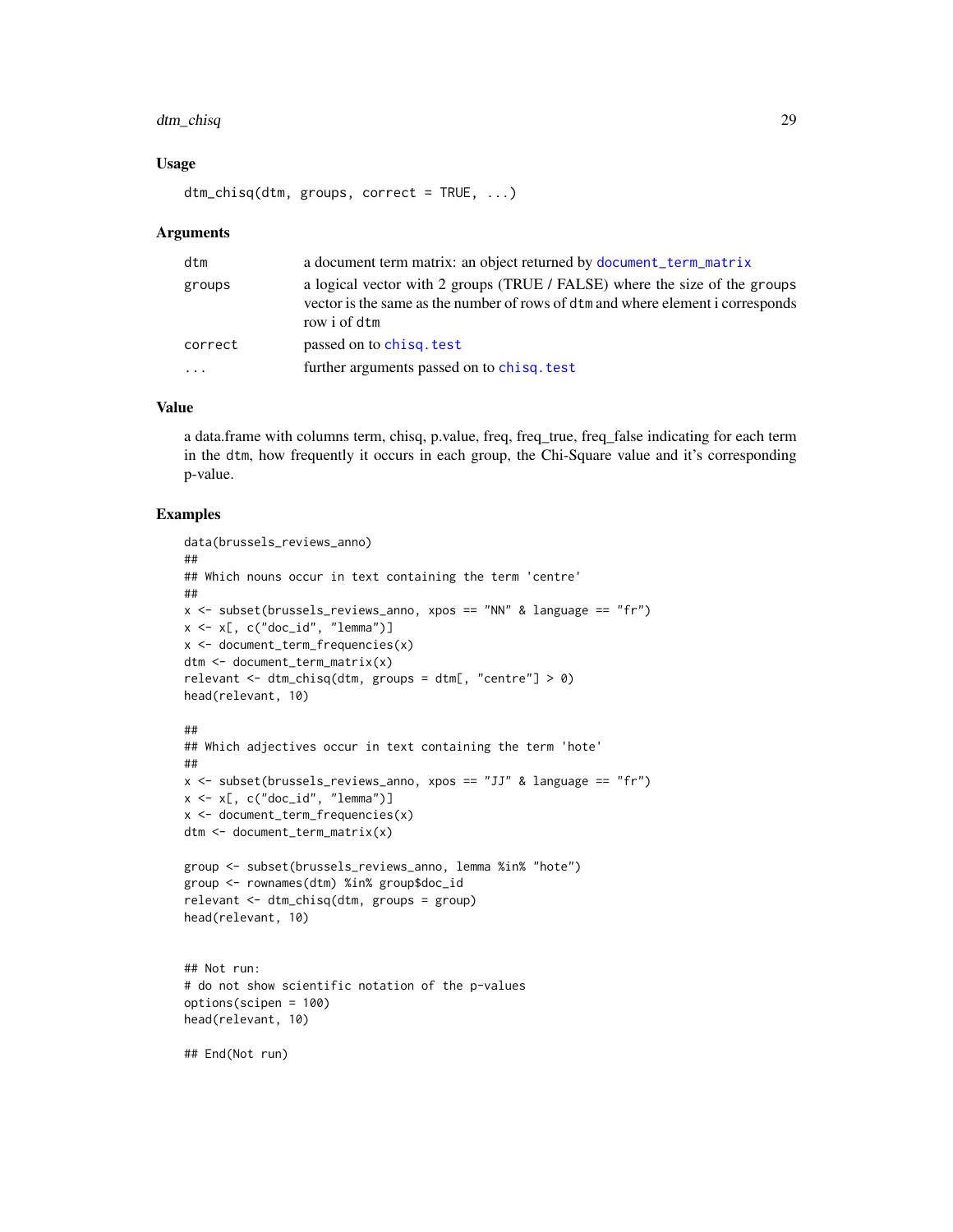<span id="page-29-0"></span>

### Description

Column sums and Row sums for document term matrices

### Usage

```
dtm_colsums(dtm, groups)
```
dtm\_rowsums(dtm, groups)

### **Arguments**

| dtm    | an object returned by document_term_matrix                                                                                                                                     |
|--------|--------------------------------------------------------------------------------------------------------------------------------------------------------------------------------|
| groups | optionally, a list with column/row names or column/row indexes of the dtm<br>which should be combined by taking the sum over the rows or columns of these.<br>See the examples |

#### Value

Returns either a vector in case argument groups is not provided or a sparse matrix of class dgCMatrix in case argument groups is provided

- in case groups is not provided: a vector of row/column sums with corresponding names
- in case groups is provided: a sparse matrix containing summed information over the groups of rows/columns

```
x < - data.frame(
 doc_id = c(1, 1, 2, 3, 4),term = c("A", "C", "Z", "X", "G"),
 freq = c(1, 5, 7, 10, 0)dtm <- document_term_matrix(x)
x <- dtm_colsums(dtm)
x
x <- dtm_rowsums(dtm)
head(x)
##
## Grouped column summation
##
x \le - list(doc1 = c("aa", "bb", "aa", "b"), doc2 = c("bb", "bb", "BB"))
dtm <- document_term_matrix(x)
dtm
dtm_colsums(dtm, groups = list(combinedB = c("b", "bb"), combinedA = c("aa", "A")))
```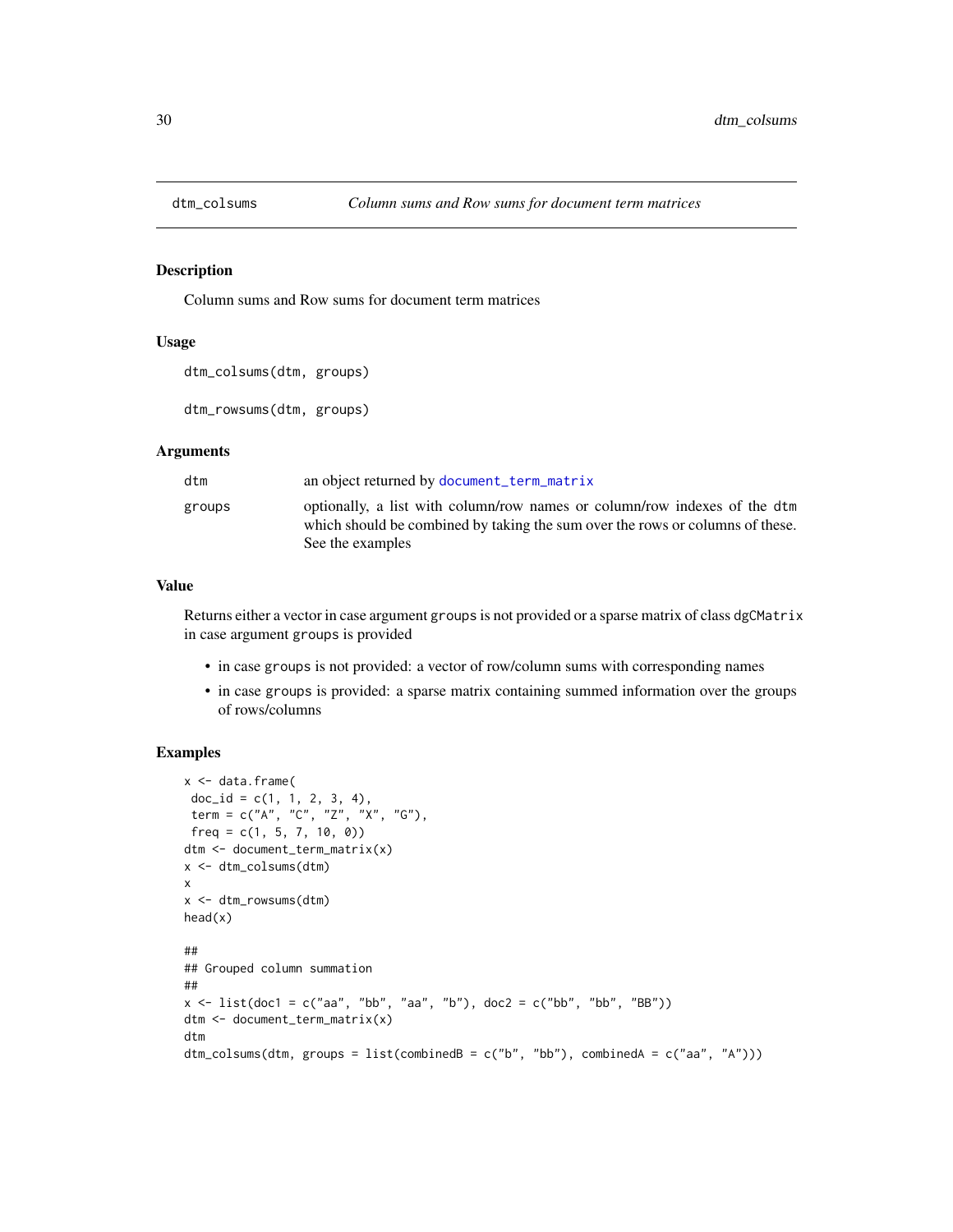### <span id="page-30-0"></span>dtm\_conform 31

```
dtm_colsums(dtm, groups = list(combinedA = c("aa", "A")))
dtm_colsums(dtm, groups = list(
 combinedB = grep(pattern = "b", colnames(dtm), ignore.case = TRUE, value = TRUE),
 combinedA = c("aa", "A", "ZZZ"),
 test = character())dtm_colsums(dtm, groups = list())
##
## Grouped row summation
##
x \le - list(doc1 = c("aa", "bb", "aa", "b"),
          doc2 = c("bb", "bb", "BB"),doc3 = c("bb", "bb", "BB"),
          doc4 = c("bb", "bb", "BB", "b"))
dtm <- document_term_matrix(x)
dtm
dtm_rowsums(dtm, groups = list(doc1 = "doc1", combi = c("doc2", "doc3", "doc4")))
dtm_rowsums(dtm, groups = list(unknown = "docUnknown", combi = c("doc2", "doc3", "doc4")))
dtm_rowsums(dtm, groups = list())
```
dtm\_conform *Make sure a document term matrix has exactly the specified rows and columns*

#### Description

Makes sure the document term matrix has exactly the rows and columns which you specify. If missing rows or columns are occurring, the function fills these up either with empty cells or with the value that you provide. See the examples.

### Usage

```
dtm_conform(dtm, rows, columns, fill)
```
### Arguments

| dtm     | a document term matrix: an object returned by document_term_matrix                 |
|---------|------------------------------------------------------------------------------------|
| rows    | a character vector of row names which dtm should have                              |
| columns | a character vector of column names which dtm should have                           |
| fill.   | a value to use to fill up missing rows / columns. Defaults to using an empty cell. |

### Value

the sparse matrix dtm with exactly the specified rows and columns

### See Also

[document\\_term\\_matrix](#page-21-1)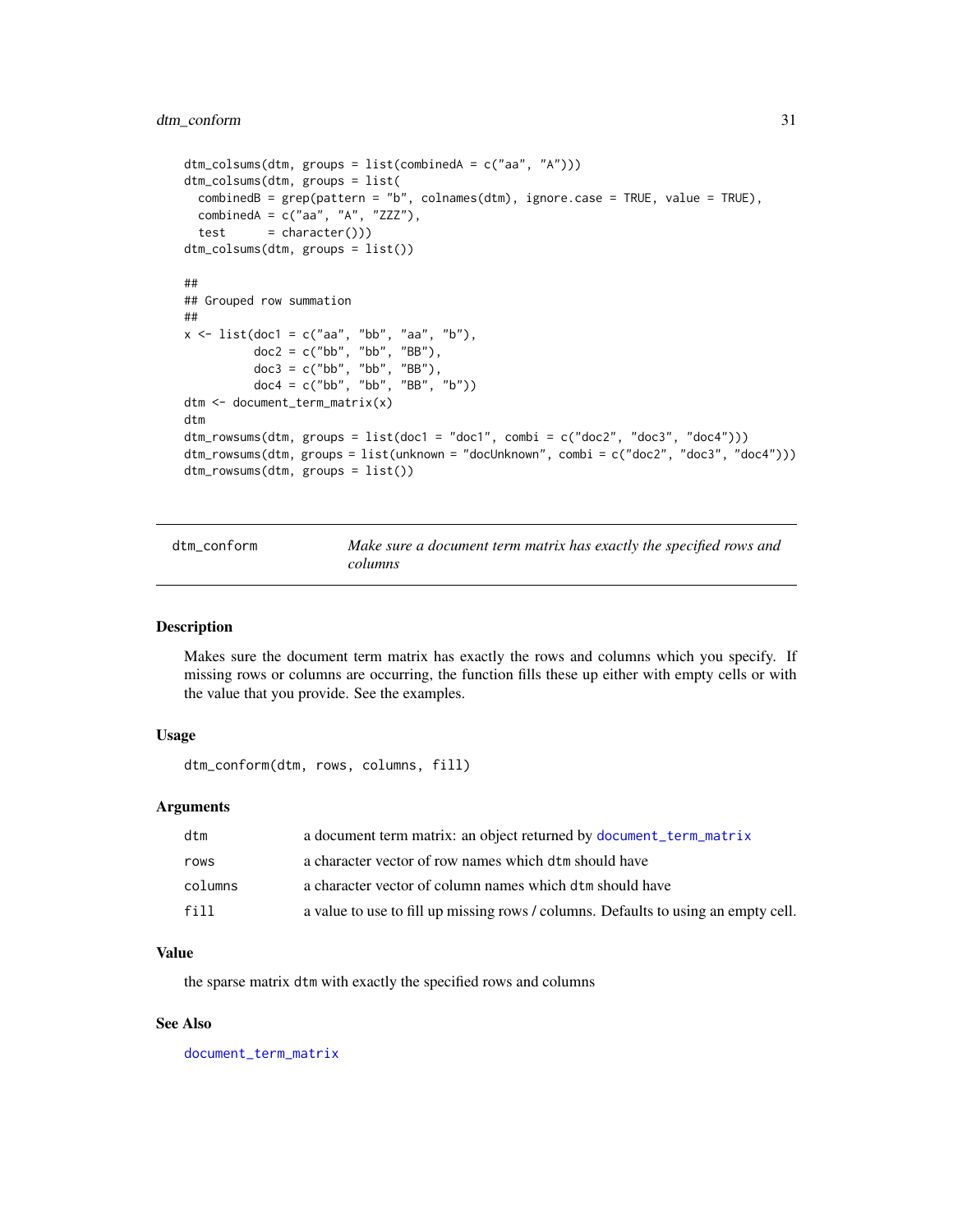```
x \le - data.frame(doc_id = c("doc_1", "doc_1", "doc_1", "doc_2"),
                text = c("a", "a", "b", "c"),stringsAsFactors = FALSE)
dtm <- document_term_frequencies(x)
dtm <- document_term_matrix(dtm)
dtm
dtm_conform(dtm,
            rows = c("doc_1", "doc_2", "doc_3"), colums = c("a", "b", "c", "Z", "Y"))dtm_conform(dtm,
            rows = c("doc_1", "doc_2", "doc_3"), colums = c("a", "b", "c", "Z", "Y"),fill = 1)
dtm_conform(dtm, rows = c("doc_1", "doc_3"), columns = c("a", "b", "c", "Z", "Y"))
dtm_conform(dtm, columns = c("a", "b", "Z"))
dtm_conform(dtm, rows = c("doc_1"))
dtm_conform(dtm, rows = character())
dtm_conform(dtm, columns = character())
dtm_conform(dtm, rows = character(), columns = character())
##
## Some examples on border line cases
##
special1 \leq dtm[, character()]
special2 <- dtm[character(), character()]
special3 \leq dtm[character(), ]
dtm_conform(special1,
            rows = c("doc_1", "doc_2", "doc_3"), columns = c("a", "b", "c", "Z", "Y"))dtm_conform(special1,
            rows = c("doc_1", "doc_2", "doc_3"), colums = c("a", "b", "c", "Z", "Y"),fill = 1)dtm_conform(special1, rows = c("doc_1", "doc_3"), columns = c("a", "b", "c", "Z", "Y"))
dtm_conform(special1, columns = c("a", "b", "Z"))
dtm_conform(special1, rows = c("doc_1"))
dtm_conform(special1, rows = character())
dtm_conform(special1, columns = character())
dtm_conform(special1, rows = character(), columns = character())
dtm_conform(special2,
            rows = c("doc_1", "doc_2", "doc_3"), columns = c("a", "b", "c", "Z", "Y"))dtm_conform(special2,
            rows = c("doc_1", "doc_2", "doc_3"), columns = c("a", "b", "c", "Z", "Y"),
            fill = 1)dtm_conform(special2, rows = c("doc_1", "doc_3"), columns = c("a", "b", "c", "Z", "Y"))
dtm_conform(special2, columns = c("a", "b", "Z"))
dtm_conform(special2, rows = c("doc_1"))
dtm_conform(special2, rows = character())
dtm_conform(special2, columns = character())
dtm_conform(special2, rows = character(), columns = character())
dtm_conform(special3,
            rows = c("doc_1", "doc_2", "doc_3"), colums = c("a", "b", "c", "Z", "Y"))
```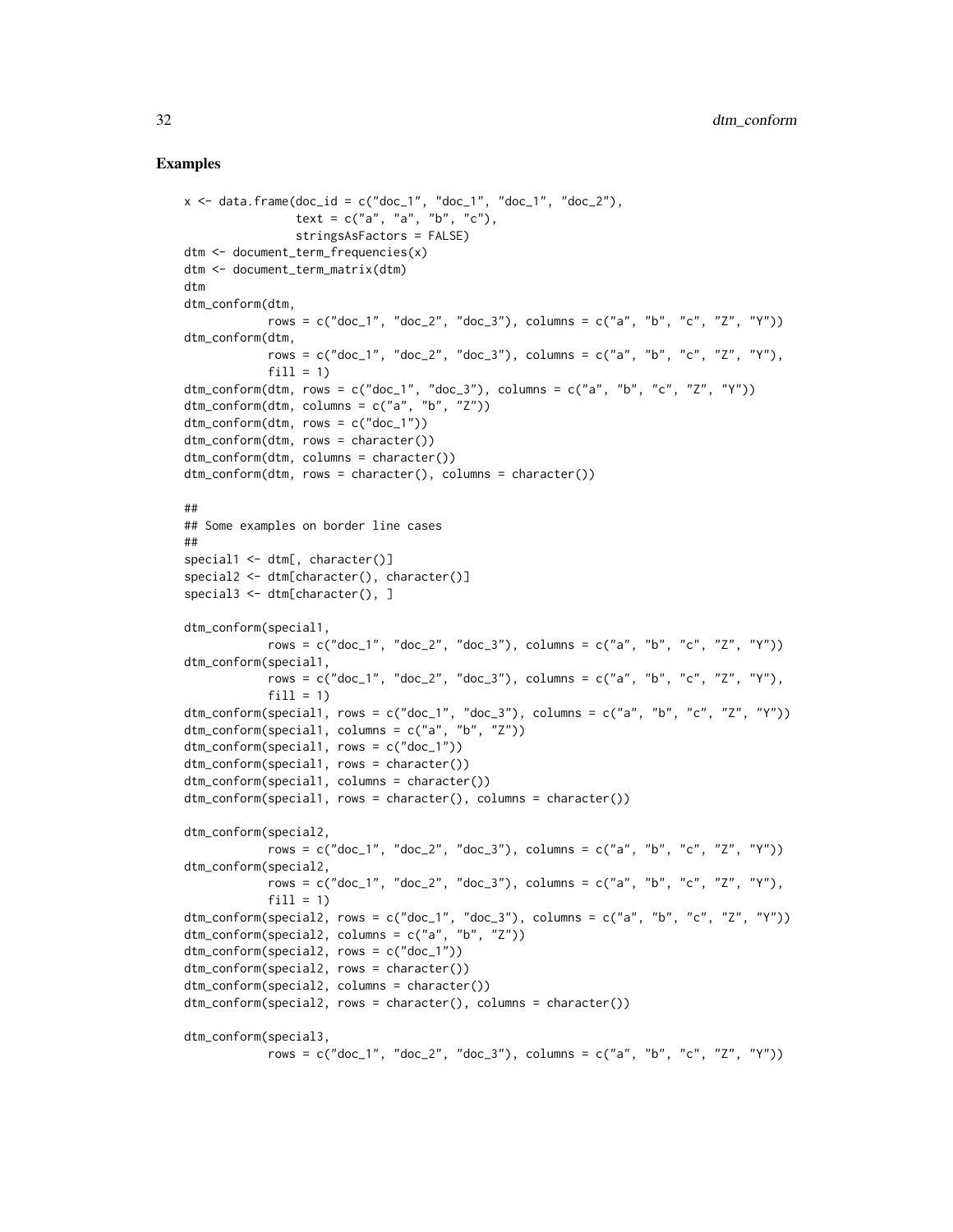#### <span id="page-32-0"></span>dtm\_cor 33

```
dtm_conform(special3,
           rows = c("doc_1", "doc_2", "doc_3"), columns = c("a", "b", "c", "Z", "Y"),
           fill = 1)dtm_conform(special3, rows = c("doc_1", "doc_3"), columns = c("a", "b", "c", "Z", "Y"))
dtm_conform(special3, columns = c("a", "b", "Z"))
dtm_conform(special3, rows = c("doc_1"))
dtm_conform(special3, rows = character())
dtm_conform(special3, columns = character())
dtm_conform(special3, rows = character(), columns = character())
```
dtm\_cor *Pearson Correlation for Sparse Matrices*

### Description

Pearson Correlation for Sparse Matrices. More memory and time-efficient than cor (as .matrix(x)).

### Usage

dtm\_cor(x)

### Arguments

x A matrix, potentially a sparse matrix such as a "dgCMatrix" object which is returned by [document\\_term\\_matrix](#page-21-1)

### Value

a correlation matrix

### See Also

[document\\_term\\_matrix](#page-21-1)

```
x <- data.frame(
 doc_id = c(1, 1, 2, 3, 4),term = c("A", "C", "Z", "X", "G"),
freq = c(1, 5, 7, 10, 0)dtm <- document_term_matrix(x)
dtm_cor(dtm)
```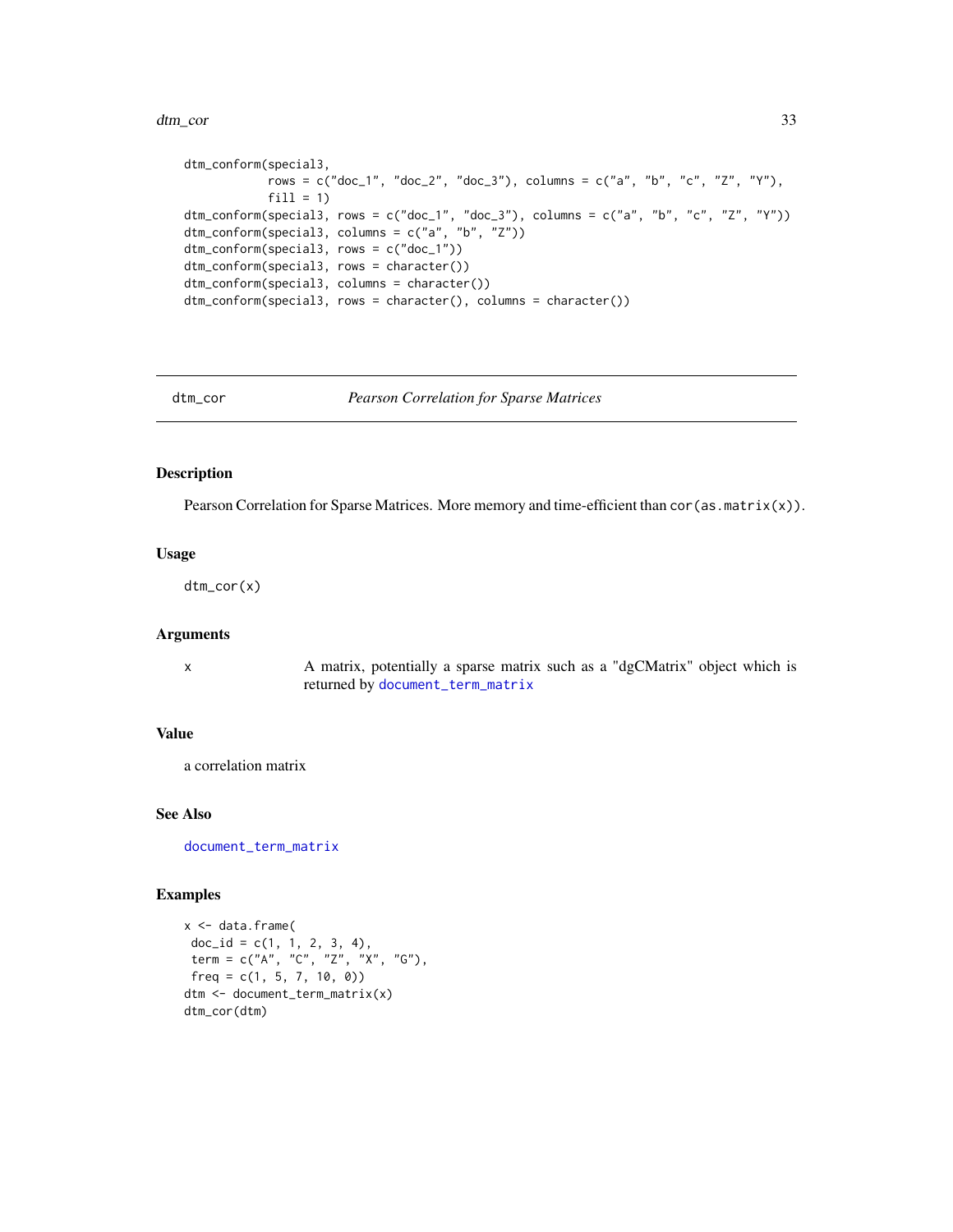<span id="page-33-0"></span>

### Description

Remove terms occurring with low frequency from a Document-Term-Matrix and documents with no terms

### Usage

```
dtm_remove_lowfreq(dtm, minfreq = 5, maxterms, remove_emptydocs = TRUE)
```
### Arguments

| dtm              | an object returned by document_term_matrix                                                                               |
|------------------|--------------------------------------------------------------------------------------------------------------------------|
| minfreq          | integer with the minimum number of times the term should occur in order to<br>keep the term                              |
| maxterms         | integer indicating the maximum number of terms which should be kept in the<br>dtm. The argument is optional.             |
| remove_emptydocs |                                                                                                                          |
|                  | logical indicating to remove documents containing no more terms after the term<br>removal is executed. Defaults to TRUE. |

### Value

a sparse Matrix as returned by sparseMatrix where terms with low occurrence are removed and documents without any terms are also removed

```
data(brussels_reviews_anno)
x <- subset(brussels_reviews_anno, xpos == "NN")
x \leftarrow x[, c("doc_id", "lemma")]
x <- document_term_frequencies(x)
dtm <- document_term_matrix(x)
```

```
## Remove terms with low frequencies and documents with no terms
x \le - dtm_remove_lowfreq(dtm, minfreq = 10)
dim(x)
x \le - dtm_remove_lowfreq(dtm, minfreq = 10, maxterms = 25)
dim(x)
x <- dtm_remove_lowfreq(dtm, minfreq = 10, maxterms = 25, remove_emptydocs = FALSE)
dim(x)
```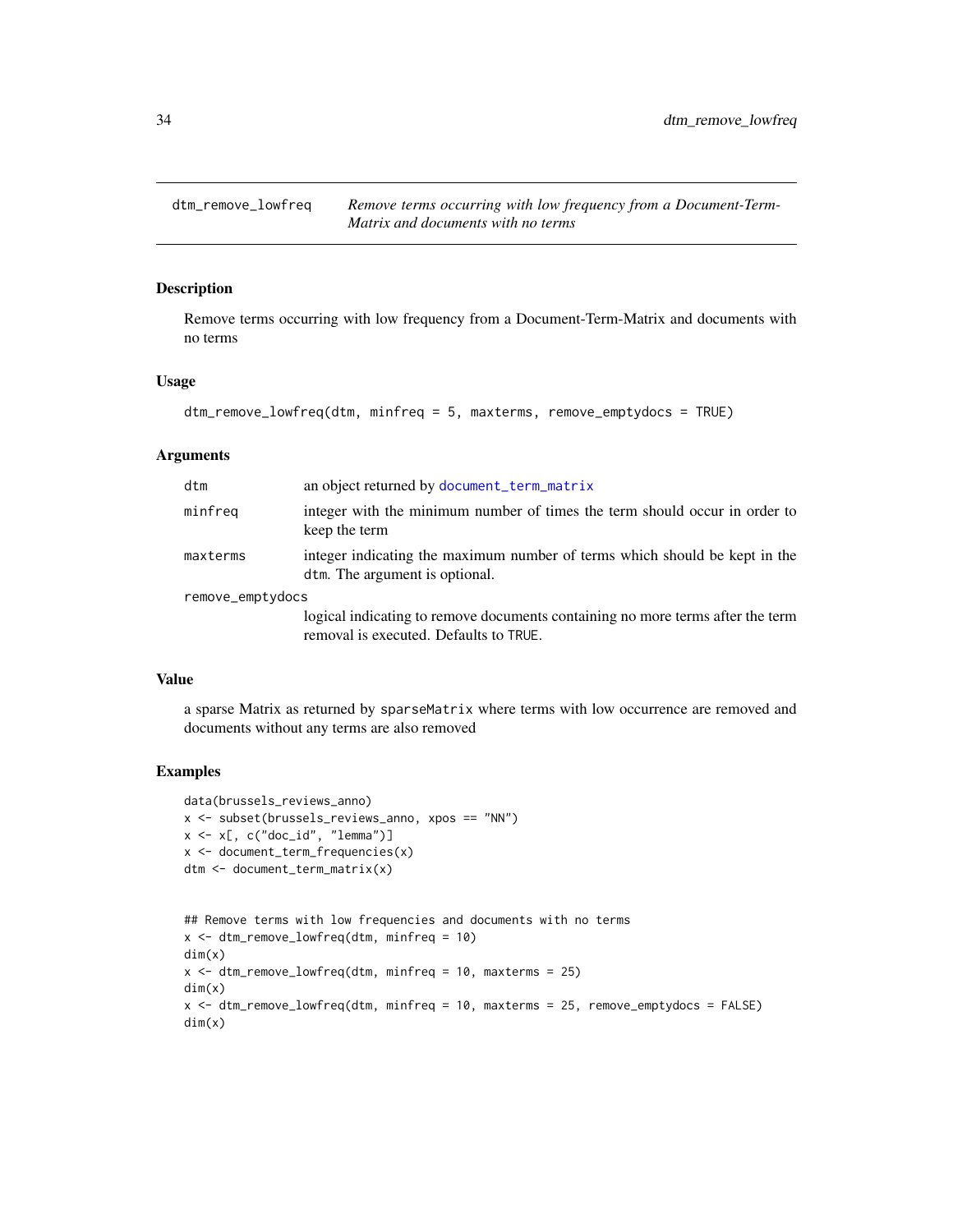<span id="page-34-0"></span>dtm\_remove\_sparseterms

*Remove terms with high sparsity from a Document-Term-Matrix*

### Description

Remove terms with high sparsity from a Document-Term-Matrix and remove documents with no terms.

Sparsity indicates in how many documents the term is not occurring.

### Usage

```
dtm_remove_sparseterms(dtm, sparsity = 0.99, remove_emptydocs = TRUE)
```
### Arguments

| dtm              | an object returned by document_term_matrix                                                                                                        |  |
|------------------|---------------------------------------------------------------------------------------------------------------------------------------------------|--|
| sparsity         | numeric in 0-1 range indicating the sparsity percent. Defaults to 0.99 meaning<br>drop terms which occur in less than 1 percent of the documents. |  |
| remove_emptydocs |                                                                                                                                                   |  |
|                  | logical indicating to remove documents containing no more terms after the term<br>removal is executed. Defaults to TRUE.                          |  |

### Value

a sparse Matrix as returned by sparseMatrix where terms with high sparsity are removed and documents without any terms are also removed

```
data(brussels_reviews_anno)
x <- subset(brussels_reviews_anno, xpos == "NN")
x \leftarrow x[, c("doc_id", "lemma")x <- document_term_frequencies(x)
dtm <- document_term_matrix(x)
```

```
## Remove terms with low frequencies and documents with no terms
x \le - dtm_remove_sparseterms(dtm, sparsity = 0.99)
dim(x)
x <- dtm_remove_sparseterms(dtm, sparsity = 0.99, remove_emptydocs = FALSE)
dim(x)
```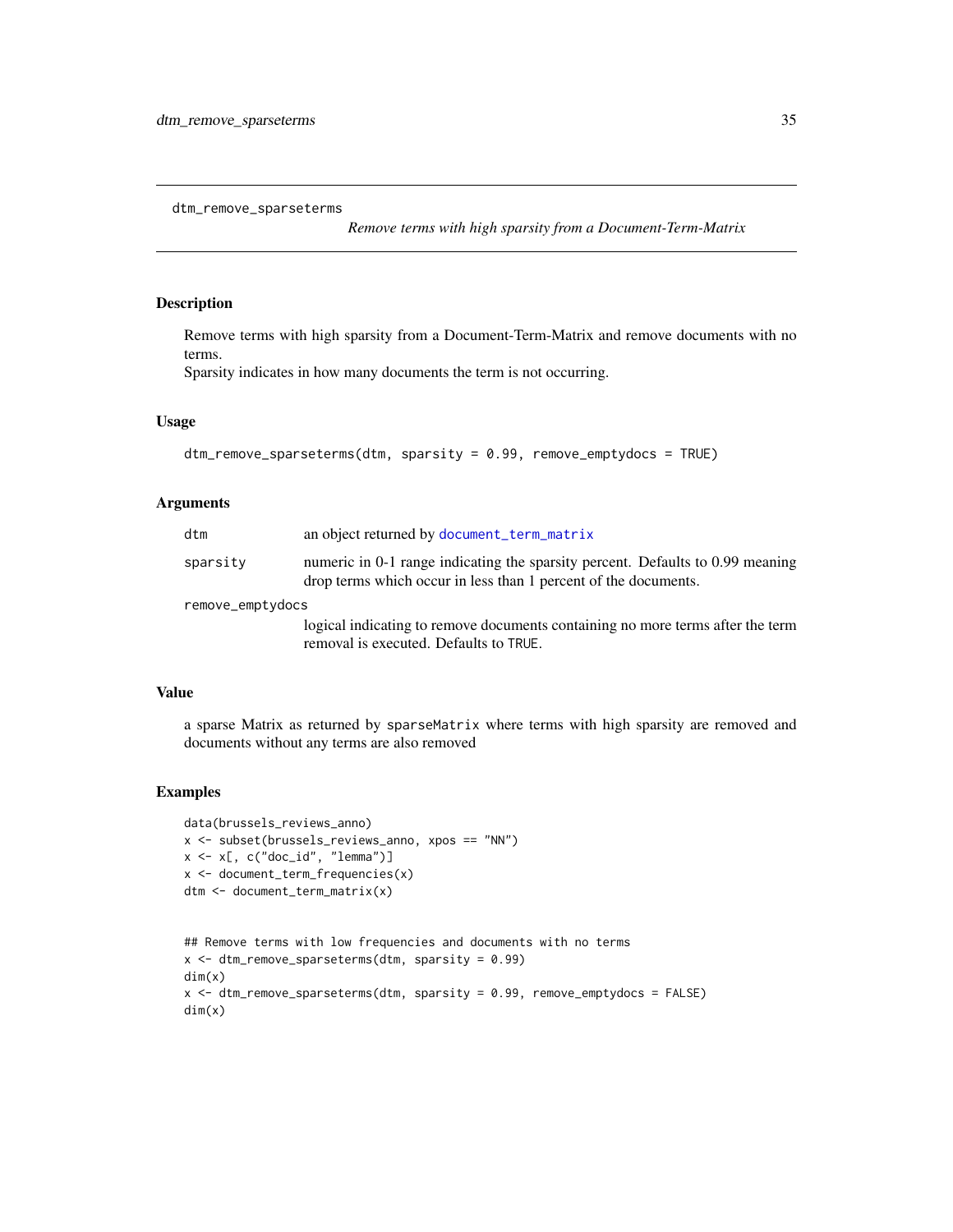<span id="page-35-0"></span>

### Description

Remove terms from a Document-Term-Matrix and keep only documents which have a least some terms

### Usage

dtm\_remove\_terms(dtm, terms, remove\_emptydocs = TRUE)

### Arguments

| dtm              | an object returned by document_term_matrix                                             |
|------------------|----------------------------------------------------------------------------------------|
| terms            | a character vector of terms which are in colnames (dtm) and which should be<br>removed |
| remove_emptydocs |                                                                                        |
|                  | logical indicating to remove documents containing no more terms after the term         |
|                  | removal is executed. Defaults to TRUE.                                                 |

### Value

a sparse Matrix as returned by sparseMatrix where the indicated terms are removed as well as documents with no terms whatsoever

```
data(brussels_reviews_anno)
x <- subset(brussels_reviews_anno, xpos == "NN")
x \leq x[, c("doc_id", "lemma")]
x <- document_term_frequencies(x)
dtm <- document_term_matrix(x)
dim(dtm)
x <- dtm_remove_terms(dtm, terms = c("appartement", "casa", "centrum", "ciudad"))
dim(x)
x <- dtm_remove_terms(dtm, terms = c("appartement", "casa", "centrum", "ciudad"),
                      remove_emptydocs = FALSE)
dim(x)
```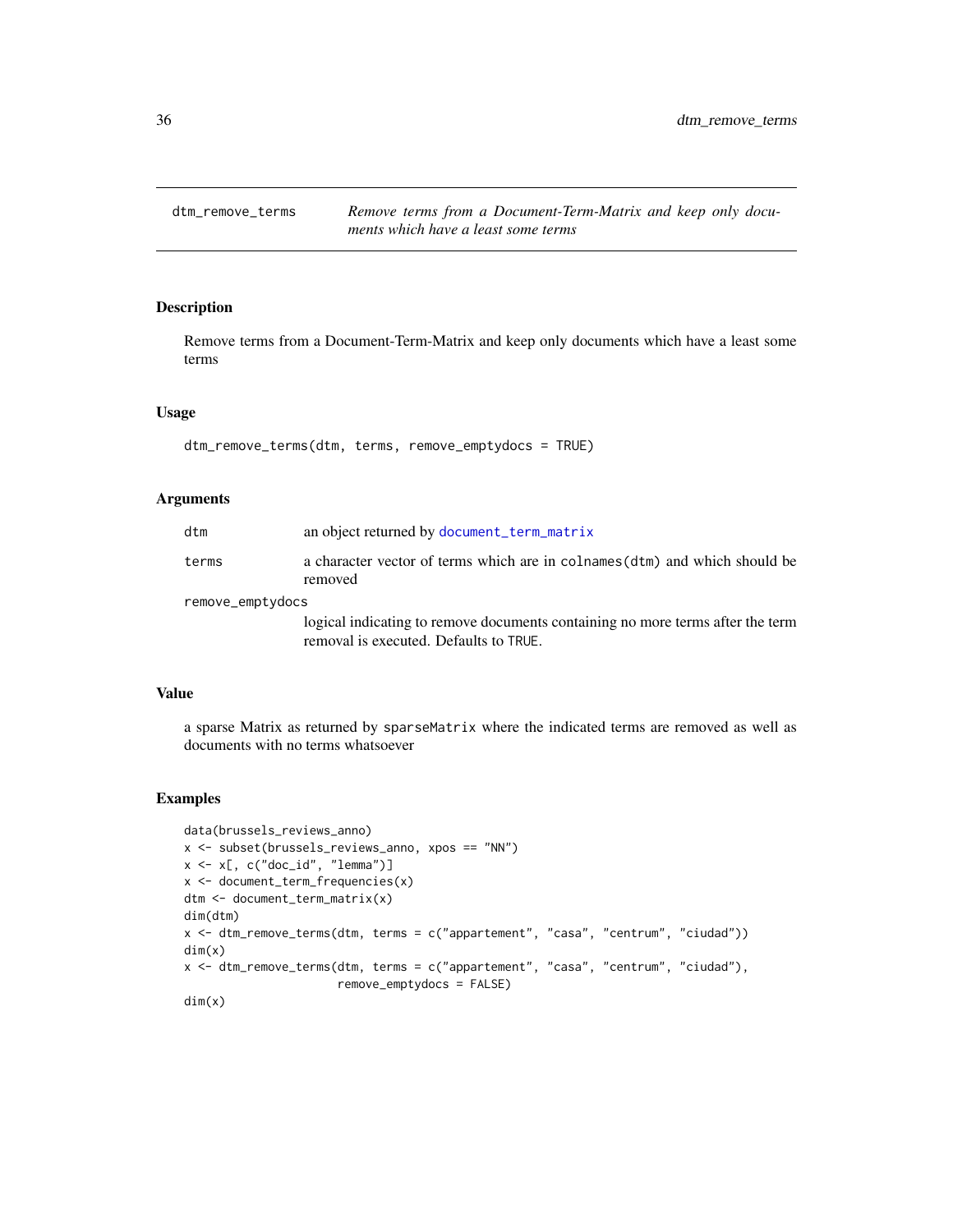dtm\_remove\_tfidf *Remove terms from a Document-Term-Matrix and documents with no terms based on the term frequency inverse document frequency*

## Description

Remove terms from a Document-Term-Matrix and documents with no terms based on the term frequency inverse document frequency. Either giving in the maximum number of terms (argument top), the tfidf cutoff (argument cutoff) or a quantile (argument prob)

#### Usage

```
dtm_remove_tfidf(dtm, top, cutoff, prob, remove_emptydocs = TRUE)
```
#### **Arguments**

| dtm              | an object returned by document_term_matrix                                                                                              |
|------------------|-----------------------------------------------------------------------------------------------------------------------------------------|
| top              | integer with the number of terms which should be kept as defined by the highest<br>mean tfidf                                           |
| cutoff           | numeric cutoff value to keep only terms in dtm where the tfidf obtained by<br>dtm_tfidf is higher than this value                       |
| prob             | numeric quantile indicating to keep only terms in dtm where the tfidf obtained<br>by dtm_tfidf is higher than the prob percent quantile |
| remove_emptydocs |                                                                                                                                         |
|                  | logical indicating to remove documents containing no more terms after the term<br>removal is executed. Defaults to TRUE.                |

### Value

a sparse Matrix as returned by sparseMatrix where terms with high tfidf are kept and documents without any remaining terms are removed

```
data(brussels_reviews_anno)
x <- subset(brussels_reviews_anno, xpos == "NN")
x \leq -x[, c("doc_id", "lemma")]
x <- document_term_frequencies(x)
dtm <- document_term_matrix(x)
dtm <- dtm_remove_lowfreq(dtm, minfreq = 10)
dim(dtm)
## Keep only terms with high tfidf
x <- dtm_remove_tfidf(dtm, top=50)
dim(x)
x <- dtm_remove_tfidf(dtm, top=50, remove_emptydocs = FALSE)
dim(x)
```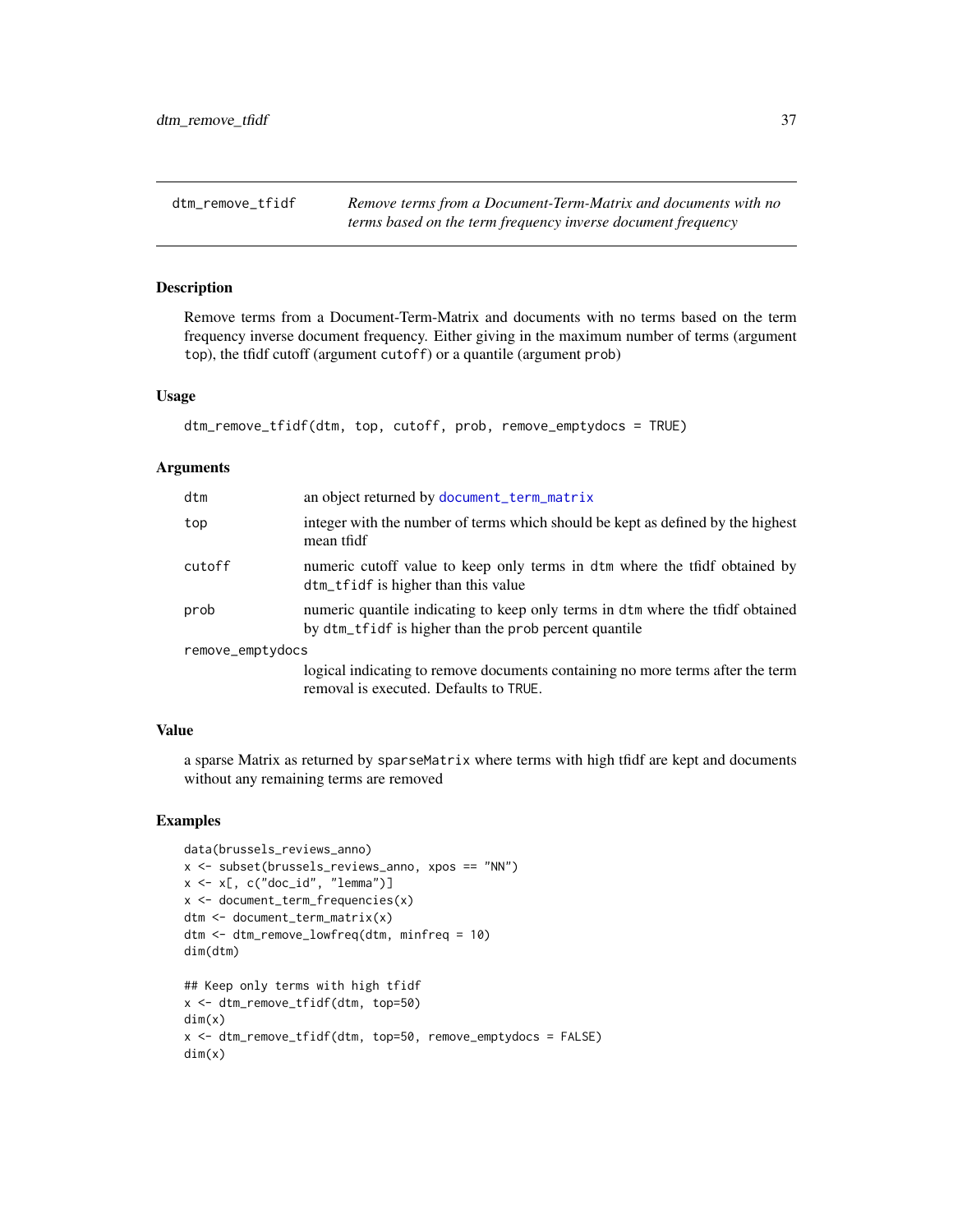```
## Keep only terms with tfidf above 1.1
x <- dtm_remove_tfidf(dtm, cutoff=1.1)
dim(x)
## Keep only terms with tfidf above the 60 percent quantile
x <- dtm_remove_tfidf(dtm, prob=0.6)
dim(x)
```
dtm\_reverse *Inverse operation of the document\_term\_matrix function*

# Description

Inverse operation of the [document\\_term\\_matrix](#page-21-0) function. Creates frequency table which contains 1 row per document/term

## Usage

dtm\_reverse(x)

#### Arguments

x an object as returned by [document\\_term\\_matrix](#page-21-0)

## Value

a data.frame with columns doc\_id, term and freq where freq is just the value in each cell of the x

## See Also

[document\\_term\\_matrix](#page-21-0)

```
x <- data.frame(
doc_id = c(1, 1, 2, 3, 4),term = c("A", "C", "Z", "X", "G"),
freq = c(1, 5, 7, 10, 0)dtm <- document_term_matrix(x)
dtm_reverse(dtm)
```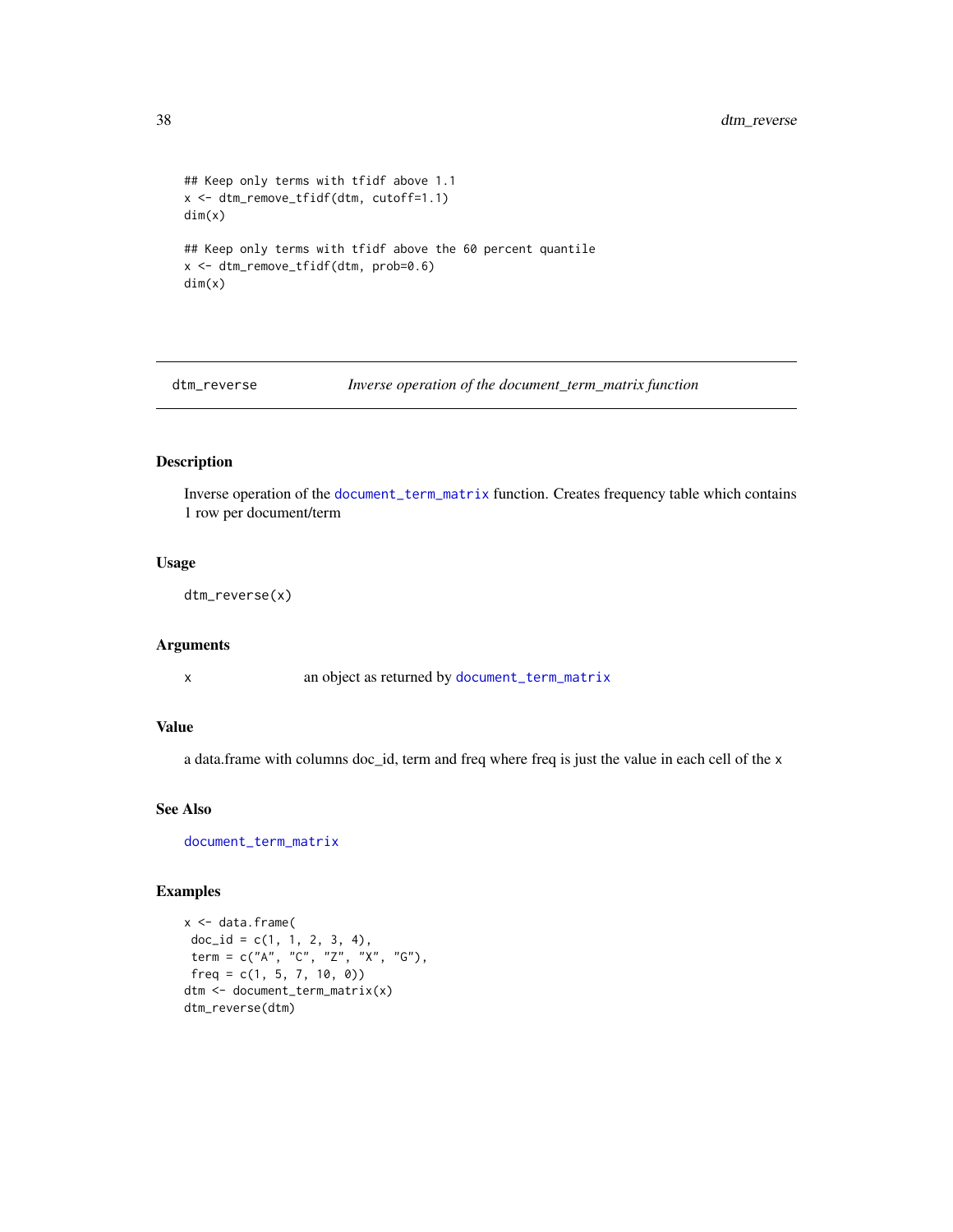Sample the specified number of rows from the Document-Term-Matrix using either with or without replacement.

## Usage

```
dtm_sample(dtm, size = nrow(dtm), replace = FALSE, prob = NULL)
```
# Arguments

| dtm     | a document term matrix of class dgCMatrix (which can be an object returned by<br>document_term_matrix) |
|---------|--------------------------------------------------------------------------------------------------------|
| size    | a positive number, the number of rows to sample                                                        |
| replace | should sampling be with replacement                                                                    |
| prob    | a vector of probability weights, one for each row of x                                                 |

## Value

dtm with as many rows as specified in size

```
x \le - list(doc1 = c("aa", "bb", "cc", "aa", "b"),
          doc2 = c("bb", "bb", "dd", ""),
          doc3 = character(),doc4 = c("cc", NA),
          doc5 = character()dtm <- document_term_matrix(x)
dtm_sample(dtm, size = 2)
dtm_sample(dtm, size = 3)
dtm_sample(dtm, size = 2)
dtm_sample(dtm, size = 8, replace = TRUE)
dtm_sample(dtm, size = 8, replace = TRUE, prob = c(1, 1, 0.01, 0.5, 0.01))
```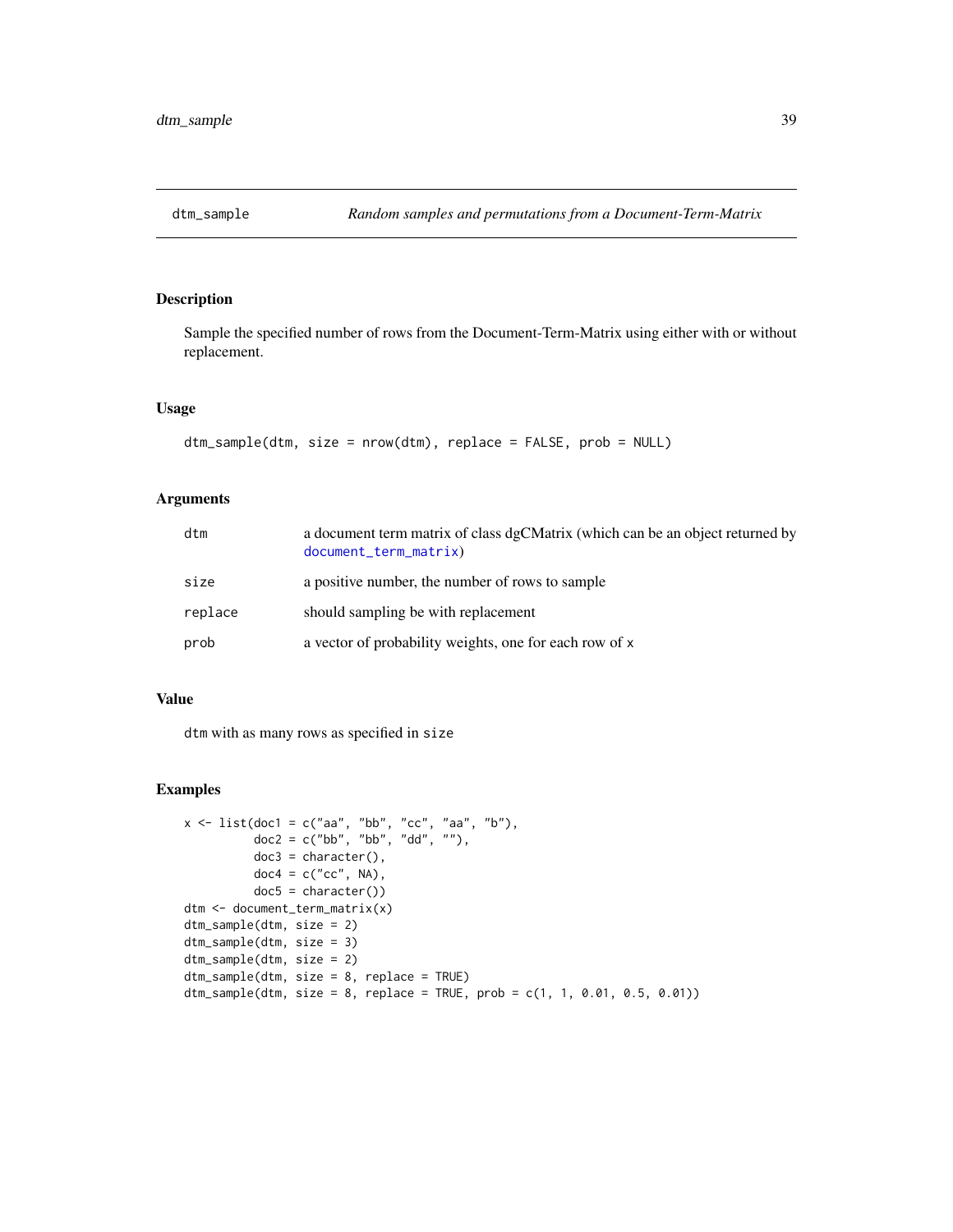dtm\_svd\_similarity *Semantic Similarity to a Singular Value Decomposition*

## Description

Calculate the similarity of a document term matrix to a set of terms based on a Singular Value Decomposition (SVD) embedding matrix.

This can be used to easily construct a sentiment score based on the latent scale defined by a set of positive or negative terms.

# Usage

```
dtm_svd_similarity(
  dtm,
  embedding,
  weights,
  terminology = rownames(embedding),
  type = c("cosine", "dot")
)
```
## Arguments

| dtm         | a sparse matrix such as a "dgCMatrix" object which is returned by document_term_matrix<br>containing frequencies of terms for each document                                                                                 |
|-------------|-----------------------------------------------------------------------------------------------------------------------------------------------------------------------------------------------------------------------------|
| embedding   | a matrix containing the v element from an singular value decomposition with<br>the right singular vectors. The rownames of that matrix should contain terms<br>which are available in the colnames (dtm). See the examples. |
| weights     | a numeric vector with weights giving your definition of which terms are positive<br>or negative. The names of this vector should be terms available in the rownames<br>of the embedding matrix. See the examples.           |
| terminology | a character vector of terms to limit the calculation of the similarity for the dtm to<br>the linear combination of the weights. Defaults to all terms from the embedding<br>matrix.                                         |
| type        | either 'cosine' or 'dot' indicating to respectively calculate cosine similarities<br>or inner product similarities between the dtm and the SVD embedding space.<br>Defaults to 'cosine'.                                    |

## Value

an object of class 'svd\_similarity' which is a list with elements

- weights: The weights used. These are scaled to sum up to 1 as well on the positive as the negative side
- type: The type of similarity calculated (either 'cosine' or 'dot')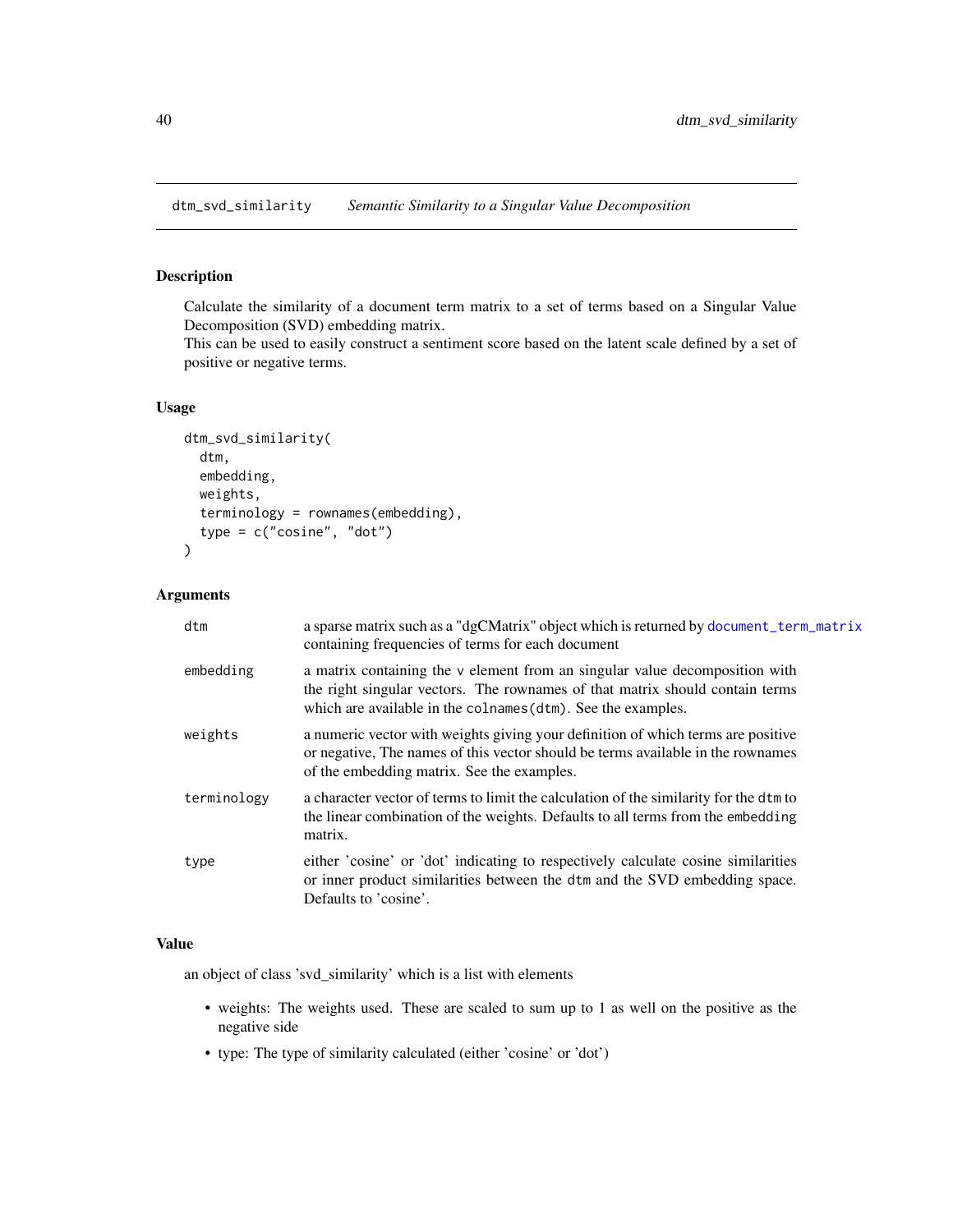- terminology: A data.frame with columns term, freq and similarity where similarity indicates the similarity between the term and the SVD embedding space of the weights and freq is how frequently the term occurs in the dtm. This dataset is sorted in descending order by similarity.
- similarity: A data.frame with columns doc id and similarity indicating the similarity between the dtm and the SVD embedding space of the weights. The doc\_id is the identifier taken from the rownames of dtm.
- scale: A list with elements terminology and weights indicating respectively the similarity in the SVD embedding space between the terminology and each of the weights and between the weight terms itself

#### See Also

```
https://en.wikipedia.org/wiki/Latent_semantic_analysis
```

```
data("brussels_reviews_anno", package = "udpipe")
x <- subset(brussels_reviews_anno, language %in% "nl" & (upos %in% "ADJ" | lemma %in% "niet"))
dtm <- document_term_frequencies(x, document = "doc_id", term = "lemma")
dtm <- document_term_matrix(dtm)
dtm <- dtm_remove_lowfreq(dtm, minfreq = 3)
## Function performing Singular Value Decomposition on sparse/dense data
dtm_svd <- function(dtm, dim = 5, type = c("RSpectra", "svd"), \dots}
 type <- match.arg(type)
 if(type == "svd"){
   SVD \leq svd(dtm, nu = 0, nv = dim, ...)
 }else if(type == "RSpectra"){
    #Uncomment this if you want to use the faster sparse SVD by RSpectra
   #SVD \leftarrow RSpectra::svds(dtm, nu = 0, k = dim, ...)}
 rownames(SVD$v) <- colnames(dtm)
 SVD$v
}
#embedding <- dtm_svd(dtm, dim = 5)
embedding <- dtm_svd(dtm, dim = 5, type = "svd")
## Define positive / negative terms and calculate the similarity to these
weights <- setNames(c(1, 1, 1, 1, -1, -1, -1, -1),
                    c("fantastisch", "schoon", "vriendelijk", "net",
                      "lawaaiig", "lastig", "niet", "slecht"))
scores <- dtm_svd_similarity(dtm, embedding = embedding, weights = weights)
scores
str(scores$similarity)
hist(scores$similarity$similarity)
plot(scores$terminology$similarity_weight, log(scores$terminology$freq),
     type = "n")
text(scores$terminology$similarity_weight, log(scores$terminology$freq),
     labels = scores$terminology$term)
```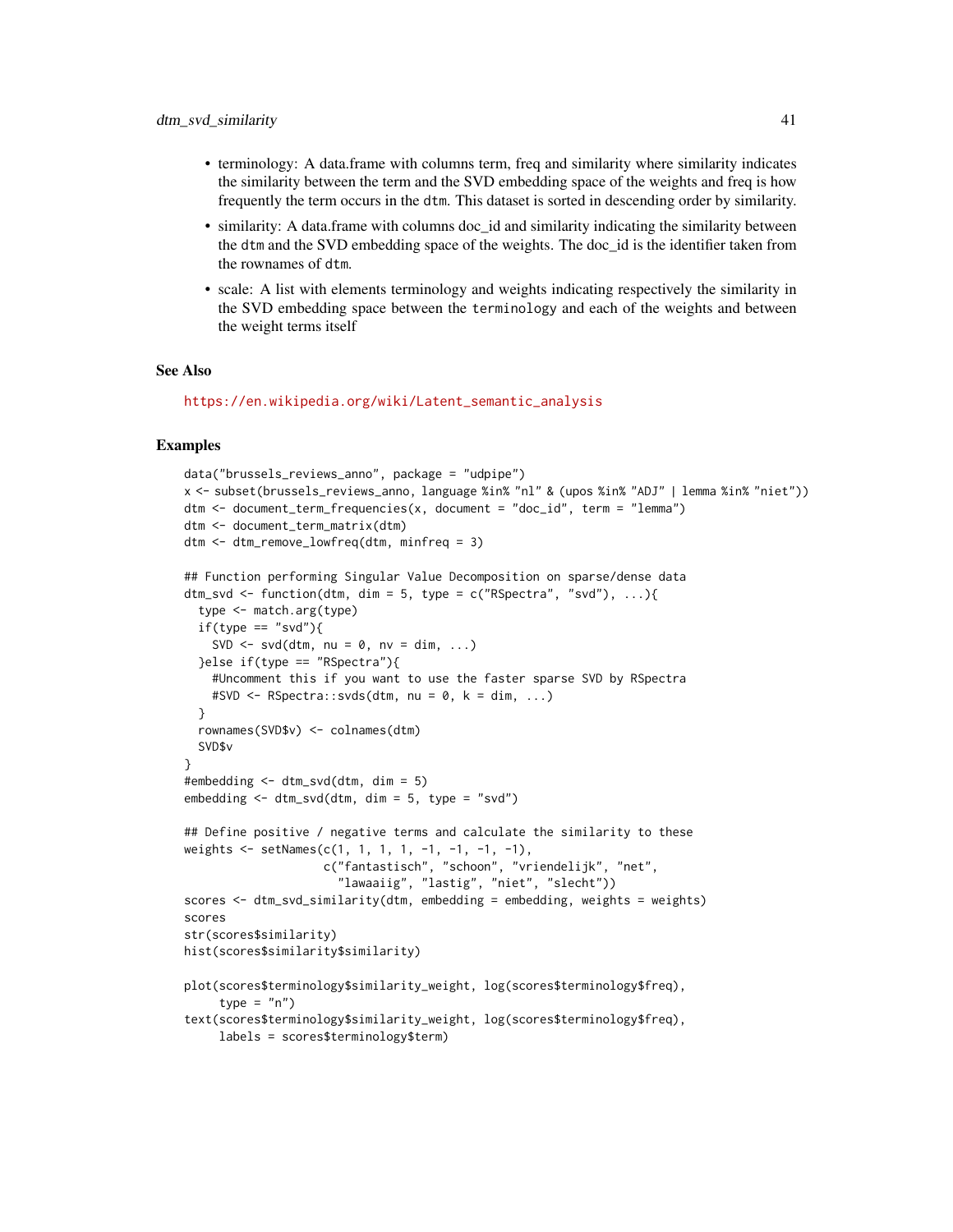```
## Not run:
## More elaborate example using word2vec
## building word2vec model on all Dutch texts,
## finding similarity of dtm to adjectives only
set.seed(123)
library(word2vec)
text <- subset(brussels_reviews_anno, language == "nl")
text <- paste.data.frame(text, term = "lemma", group = "doc_id")
text <- text$lemma
model <- word2vec(text, dim = 10, iter = 20, type = "cbow", min_count = 1)
predict(model, newdata = names(weights), type = "nearest", top_n = 3)
embedding <- as.matrix(model)
## End(Not run)
data(brussels_reviews_w2v_embeddings_lemma_nl)
embedding <- brussels_reviews_w2v_embeddings_lemma_nl
adjective <- subset(brussels_reviews_anno, language %in% "nl" & upos %in% "ADJ")
adjective <- txt_freq(adjective$lemma)
adjective \le subset(adjective, freq \ge 5 & nchar(key) > 1)
adjective <- adjective$key
scores <- dtm_svd_similarity(dtm, embedding, weights = weights, type = "dot",
                               terminology = adjective)
scores
plot(scores$terminology$similarity_weight, log(scores$terminology$freq),
     type = "n")
text(scores$terminology$similarity_weight, log(scores$terminology$freq),
     labels = scores$terminology$term, cex = 0.8)
```
dtm\_tfidf *Term Frequency - Inverse Document Frequency calculation*

## Description

Term Frequency - Inverse Document Frequency calculation. Averaged by each term.

### Usage

```
dtm_tfidf(dtm)
```
#### Arguments

dtm an object returned by [document\\_term\\_matrix](#page-21-0)

## Value

a vector with tfidf values, one for each term in the dtm matrix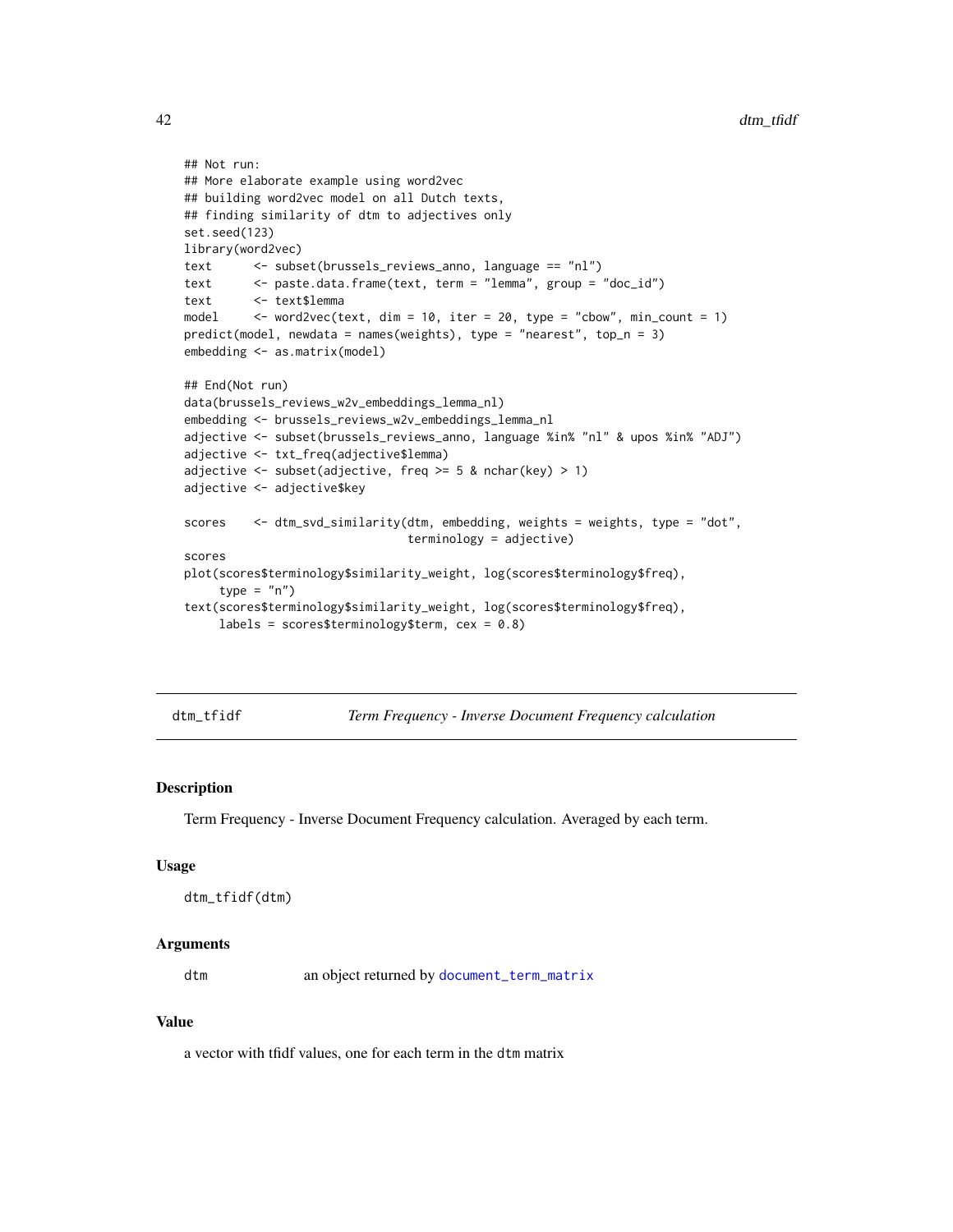# keywords\_collocation 43

## Examples

```
data(brussels_reviews_anno)
x <- subset(brussels_reviews_anno, xpos == "NN")
x \leq x[, c("doc_id", "lemma")]
x \leq - document_term_frequencies(x)
dtm <- document_term_matrix(x)
## Calculate tfidf
tfidf <- dtm_tfidf(dtm)
hist(tfidf, breaks = "scott")
head(sort(tfidf, decreasing = TRUE))
head(sort(tfidf, decreasing = FALSE))
```
keywords\_collocation *Extract collocations - a sequence of terms which follow each other*

## Description

Collocations are a sequence of words or terms that co-occur more often than would be expected by chance. Common collocation are adjectives + nouns, nouns followed by nouns, verbs and nouns, adverbs and adjectives, verbs and prepositional phrases or verbs and adverbs.

This function extracts relevant collocations and computes the following statistics on them which are indicators of how likely two terms are collocated compared to being independent.

- PMI (pointwise mutual information):  $log2(P(w1w2) / P(w1) P(w2))$
- MD (mutual dependency):  $log2(P(w1w2)^2 / P(w1) P(w2))$
- LFMD (log-frequency biased mutual dependency):  $MD + log2(P(w1w2))$

As natural language is non random - otherwise you wouldn't understand what I'm saying, most of the combinations of terms are significant. That's why these indicators of collocation are merely used to order the collocations.

## Usage

```
keywords_collocation(x, term, group, ngram_max = 2, n_min = 2, sep = "")
collocation(x, term, group, ngram_max = 2, n_min = 2, sep = "")
```
#### Arguments

| x     | a data frame with one row per term where the sequence of the terms correspond<br>to the natural order of a text. The data frame x should also contain the columns<br>provided in term and group                                                    |
|-------|----------------------------------------------------------------------------------------------------------------------------------------------------------------------------------------------------------------------------------------------------|
| term  | a character vector with 1 column from x which indicates the term                                                                                                                                                                                   |
| group | a character vector with 1 or several columns from x which indicates for example<br>a document id or a sentence id. Collocations will be computed within this group<br>in order not to find collocations across sentences or documents for example. |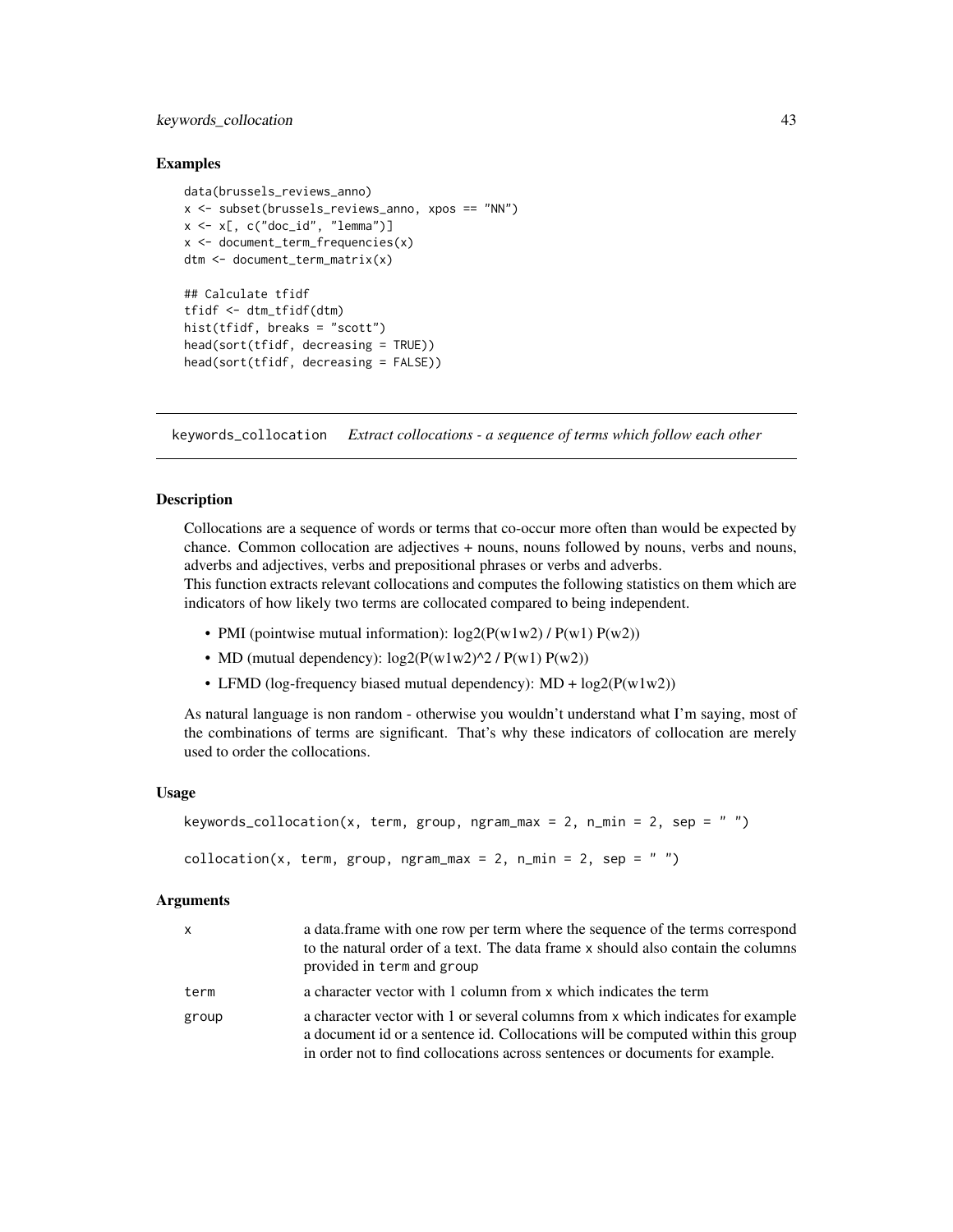| ngram_max | integer indicating the size of the collocations. Defaults to 2, indicating to com-<br>pute bigrams. If set to 3, will find collocations of bigrams and trigrams. |
|-----------|------------------------------------------------------------------------------------------------------------------------------------------------------------------|
| n_min     | integer indicating the frequency of how many times a collocation should at least<br>occur in the data in order to be returned. Defaults to 2.                    |
| sep       | character string with the separator which will be used to paste together terms<br>which are collocated. Defaults to a space: ''.                                 |

## Value

a data.frame with columns

- keyword: the terms which are combined as a collocation
- ngram: the number of terms which are combined
- left: the left term of the collocation
- right: the right term of the collocation
- freq: the number of times the collocation occurred in the data
- freq\_left: the number of times the left element of the collocation occurred in the data
- freq right: the number of times the right element of the collocation occurred in the data
- pmi: the pointwise mutual information
- md: mutual dependency
- lfmd: log-frequency biased mutual dependency

```
data(brussels_reviews_anno)
x <- subset(brussels_reviews_anno, language %in% "fr")
colloc <- keywords_collocation(x, term = "lemma", group = c("doc_id", "sentence_id"),
                               ngram_max = 3, n.min = 10head(colloc, 10)
## Example on finding collocations of nouns preceded by an adjective
library(data.table)
x \leftarrow as.data_table(x)x[, xpos_previous := txt_previous(xpos, n = 1), by = list(doc_id, sentence_id)]
x[, xpos_next := txt_next(xpos, n = 1), by = list(doc_id, sentence_id)]
x \le subset(x, (xpos %in% c("NN") & xpos_previous %in% c("JJ")) |
               (xpos %in% c("JJ") & xpos_next %in% c("NN")))
colloc <- keywords_collocation(x, term = "lemma", group = c("doc_id", "sentence_id"),
                               ngram_max = 2, n.min = 2)head(colloc)
```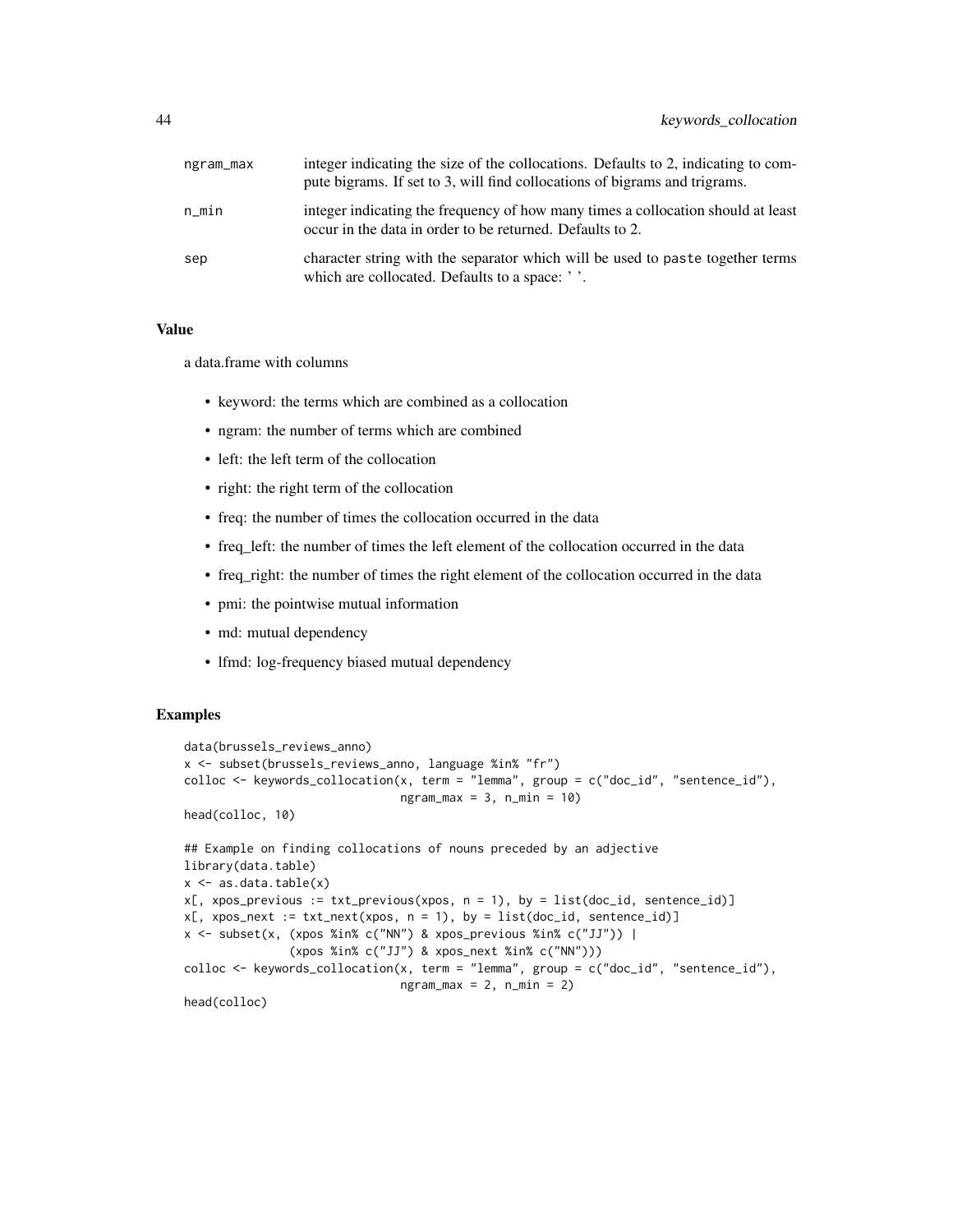keywords\_phrases *Extract phrases - a sequence of terms which follow each other based on a sequence of Parts of Speech tags*

# Description

This function allows to extract phrases, like simple noun phrases, complex noun phrases or any exact sequence of parts of speech tag patterns.

An example use case of this is to get all text where an adjective is followed by a noun or for example to get all phrases consisting of a preposition which is followed by a noun which is next followed by a verb. More complex patterns are shown in the details below.

# Usage

```
keywords_phrases(
  x,
 term = x,
 pattern,
  is_regex = FALSE,
  sep = " " "ngram_max = 8,detailed = TRUE
)
phrases(
 x,
  term = x,
 pattern,
  is_regex = FALSE,
  sep = " "ngram_max = 8,
  detailed = TRUE
)
```
# Arguments

| $\mathsf{x}$ | a character vector of Parts of Speech tags where we want to locate a relevant<br>sequence of POS tags as defined in pattern                                                                                                                                                                                                                                                                                     |
|--------------|-----------------------------------------------------------------------------------------------------------------------------------------------------------------------------------------------------------------------------------------------------------------------------------------------------------------------------------------------------------------------------------------------------------------|
| term         | a character vector of the same length as x with the words or terms corresponding<br>to the tags in x                                                                                                                                                                                                                                                                                                            |
| pattern      | In case is regex is set to FALSE, pattern should be a character vector with a<br>sequence of POS tags to identify in x. The length of the character vector should<br>be bigger than 1.<br>In case is regex is set to TRUE, this should be a regular expressions which<br>will be used on a concatenated version of x to identify the locations where these<br>regular expression occur. See the examples below. |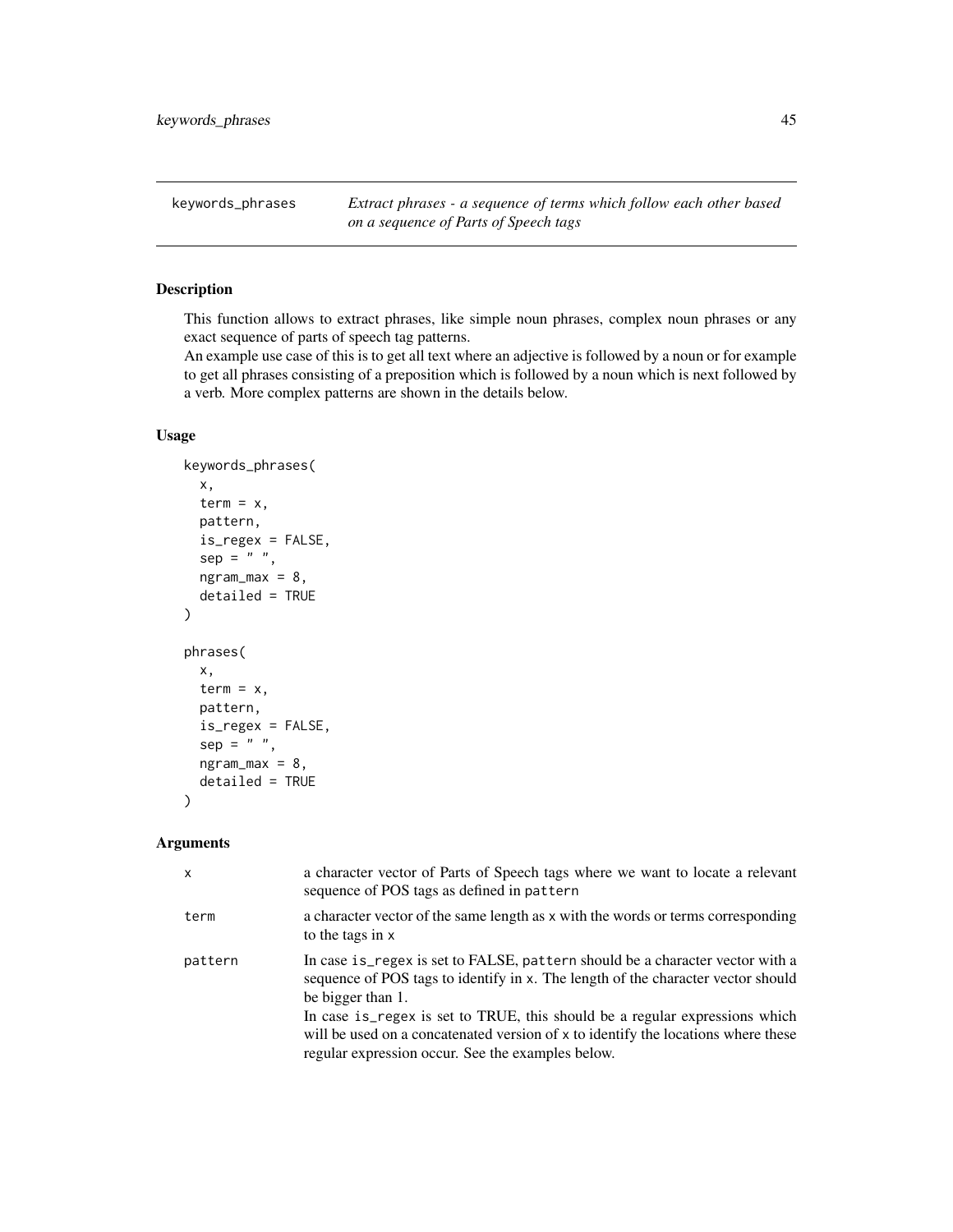| is_regex  | logical indicating if pattern can be considered as a regular expression or if it is<br>just a character vector of POS tags. Defaults to FALSE, indicating pattern is<br>not a regular expression. |
|-----------|---------------------------------------------------------------------------------------------------------------------------------------------------------------------------------------------------|
| sep       | character indicating how to collapse the phrase of terms which are found. De-<br>faults to using a space.                                                                                         |
| ngram_max | an integer indicating to allow phrases to be found up to ngram maximum number<br>of terms following each other. Only used if is_regex is set to TRUE. Defaults to<br>8.                           |
| detailed  | logical indicating to return the exact positions where the phrase was found (set to<br>TRUE) or just how many times each phrase is occurring (set to FALSE). Defaults<br>to TRUE.                 |

# Details

Common phrases which you might be interested in and which can be supplied to pattern are

- Simple noun phrase: "(A|N)\*N(P+D\*(A|N)\*N)\*"
- Simple verb Phrase: "((A|N)\*N(P+D\*(A|N)\*N)\*P\*(M|V)\*V(M|V)\*|(M|V)\*V(M|V)\*D\*(A|N)\*N(P+D\*(A|N)\*N)\*|(M
- Noun hrase with coordination conjuction: "((A(CA)\*|N)\*N((P(CP)\*)+(D(CD)\*)\*(A(CA)\*|N)\*N)\*(C(D(CD)\*)\*(A(CA)\*|N)\*N((P(CP)\*)+(D(CD)\*)\*(A(CA)\*|N)\*N)\*)\*)"
- Verb phrase with coordination conjuction: "(((A(CA)\*lN)\*N((P(CP)\*)+(D(CD)\*)\*(A(CA)\*lN)\*N)\*(C(D(CD)\*)\*(A(C

#### See the examples.

Mark that this functionality is also implemented in the phrasemachine package where it is implemented using plain R code, while the implementation in this package uses a more quick Rcpp implementation for extracting these kind of regular expression like phrases.

## Value

If argument detailed is set to TRUE a data.frame with columns

- keyword: the phrase which corresponds to the collapsed terms of where the pattern was found
- ngram: the length of the phrase
- pattern: the pattern which was found
- start: the starting index of x where the pattern was found
- end: the ending index of x where the pattern was found

If argument detailed is set to FALSE will return aggregate frequency statistics in a data.frame containing the columns keyword, ngram and freq (how many time it is occurring)

## See Also

[as\\_phrasemachine](#page-7-0)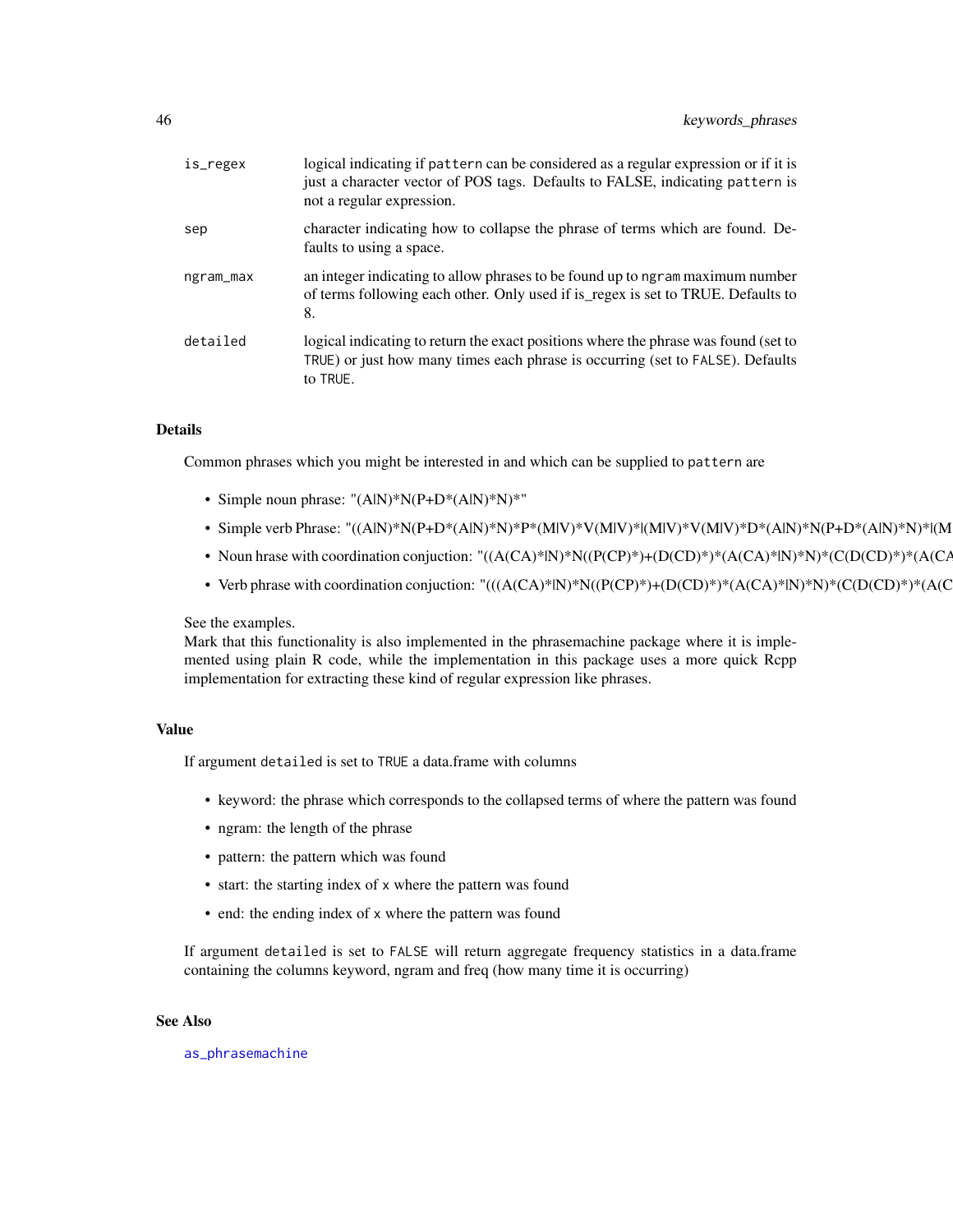# keywords\_rake 47

### Examples

```
data(brussels_reviews_anno, package = "udpipe")
x <- subset(brussels_reviews_anno, language %in% "fr")
## Find exactly this sequence of POS tags
np \leq keywords_phrases(x$xpos, pattern = c("DT", "NN", "VB", "RB", "JJ"), sep = "-")
head(np)
np <- keywords_phrases(x$xpos, pattern = c("DT", "NN", "VB", "RB", "JJ"), term = x$token)
head(np)
## Find noun phrases with the following regular expression: (A|N)+N(P+D*(A|N)*N)*
x$phrase_tag <- as_phrasemachine(x$xpos, type = "penn-treebank")
nounphrases <- keywords_phrases(x$phrase_tag, term = x$token,
                                pattern = "(A|N)+N(P+D*(A|N)*N)*", is_regex = TRUE,
                                ngram_max = 4,
                                detailed = TRUE)
head(nounphrases, 10)
head(sort(table(nounphrases$keyword), decreasing=TRUE), 20)
## Find frequent sequences of POS tags
library(data.table)
x \leftarrow as.data.title(x)x \le x [, pos_sequence := txt_nextgram(x = xpos, n = 3), by = list(doc_id, sentence_id)]
tail(sort(table(x$pos_sequence)))
np <- keywords_phrases(x$xpos, term = x$token, pattern = c("IN", "DT", "NN"))
head(np)
```

```
keywords_rake Keyword identification using Rapid Automatic Keyword Extraction
                      (RAKE)
```
## Description

RAKE is a basic algorithm which tries to identify keywords in text. Keywords are defined as a sequence of words following one another. The algorithm goes as follows.

- candidate keywords are extracted by looking to a contiguous sequence of words which do not contain irrelevant words
- a score is being calculated for each word which is part of any candidate keyword, this is done by
	- among the words of the candidate keywords, the algorithm looks how many times each word is occurring and how many times it co-occurs with other words
	- each word gets a score which is the ratio of the word degree (how many times it co-occurs with other words) to the word frequency
- a RAKE score for the full candidate keyword is calculated by summing up the scores of each of the words which define the candidate keyword

The resulting keywords are returned as a data.frame together with their RAKE score.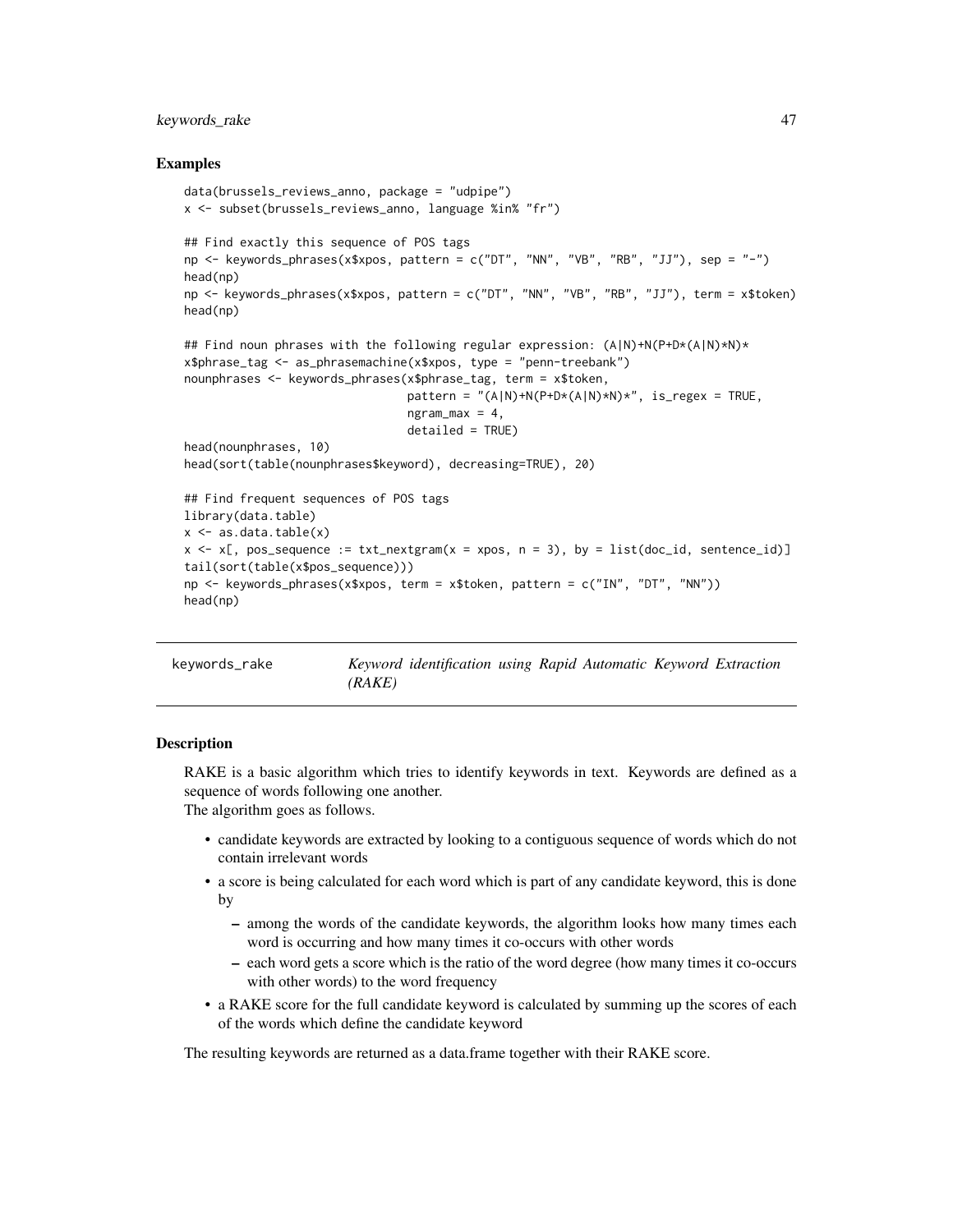# Usage

```
keywords_rake(
  x,
  term,
  group,
  relevant = rep(TRUE, nrow(x)),ngram_max = 2,n_{min} = 2,
  sep = " "\mathcal{L}
```
# Arguments

| X         | a data. frame with one row per term as returned by as $data$ . frame (udpipe_annotate( $\ldots$ ))                                                                                                                                                                                                                                                     |
|-----------|--------------------------------------------------------------------------------------------------------------------------------------------------------------------------------------------------------------------------------------------------------------------------------------------------------------------------------------------------------|
| term      | character string with a column in the data frame x, containing 1 term per row.<br>To be used if x is a data.frame.                                                                                                                                                                                                                                     |
| group     | a character vector with 1 or several columns from x which indicates for example<br>a document id or a sentence id. Keywords will be computed within this group<br>in order not to find keywords across sentences or documents for example.                                                                                                             |
| relevant  | a logical vector of the same length as $nrow(x)$ , indicating if the word in the<br>corresponding row of x is relevant or not. This can be used to exclude stop-<br>words from the keywords calculation or for selecting only nouns and adjectives<br>to find keywords (for example based on the Parts of Speech upos output from<br>udpipe_annotate). |
| ngram_max | integer indicating the maximum number of words that there should be in each<br>keyword                                                                                                                                                                                                                                                                 |
| n_min     | integer indicating the frequency of how many times a keywords should at least<br>occur in the data in order to be returned. Defaults to 2.                                                                                                                                                                                                             |
| sep       | character string with the separator which will be used to paste together the<br>terms which define the keywords. Defaults to a space: '                                                                                                                                                                                                                |
|           |                                                                                                                                                                                                                                                                                                                                                        |

#### Value

a data.frame with columns keyword, ngram and rake which is ordered from low to high rake

- keyword: the keyword
- ngram: how many terms are in the keyword
- freq: how many times did the keyword occur
- rake: the ratio of the degree to the frequency as explained in the description, summed up for all words from the keyword

## References

Rose, Stuart & Engel, Dave & Cramer, Nick & Cowley, Wendy. (2010). Automatic Keyword Extraction from Individual Documents. Text Mining: Applications and Theory. 1 - 20. 10.1002/9780470689646.ch1.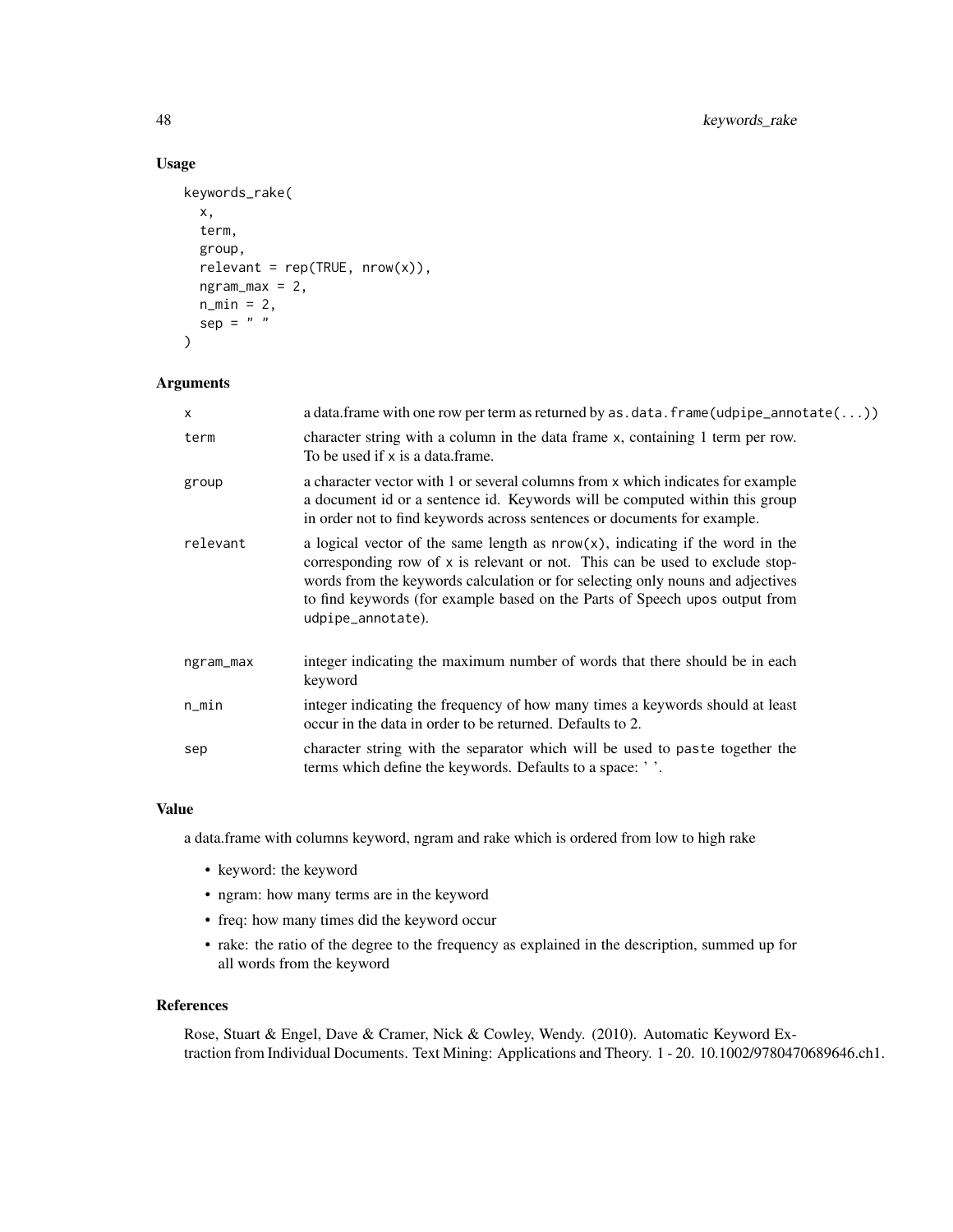# paste.data.frame 49

### Examples

```
data(brussels_reviews_anno)
x <- subset(brussels_reviews_anno, language == "nl")
keywords <- keywords_rake(x = x, term = "lemma", group = "doc_id",
                          relevant = x$xpos %in% c("NN", "JJ")head(keywords)
x \le - subset(brussels_reviews_anno, language == "fr")
keywords <- keywords_rake(x = x, term = "lemma", group = c("doc_id", "sentence_id"),
                          relevant = x$xpos %in% c("NN", "JJ"),
                          ngram_max = 10, n.min = 2, sep = "-")head(keywords)
```
<span id="page-48-0"></span>paste.data.frame *Concatenate text of each group of data together*

#### Description

This function is similar to [paste](#page-0-0) but works on a data.frame, hence paste.data.frame. It concatenates text belonging to groups of data together in one string. The function is the inverse operation of [strsplit.data.frame](#page-51-0).

#### Usage

paste.data.frame(data, term, group, collapse = " ")

#### Arguments

| data     | a data.frame or data.table                                                                                                                                       |
|----------|------------------------------------------------------------------------------------------------------------------------------------------------------------------|
| term     | a string with a column name or a character vector of column names from data<br>which you want to concatenate together using paste                                |
| group    | a string with a column name or a character vector of column names from data<br>indicating identifiers of groups. The text in term will be concatenated by group. |
| collapse | a character string that you want to use to collapse the text data together. Defaults<br>to a single space.                                                       |

# Value

A data.frame with 1 row per group containing the columns from group and term where all the text in term for each group will be [paste-](#page-0-0)d together, separated by the collapse argument.

## See Also

[strsplit.data.frame](#page-51-0), [paste](#page-0-0)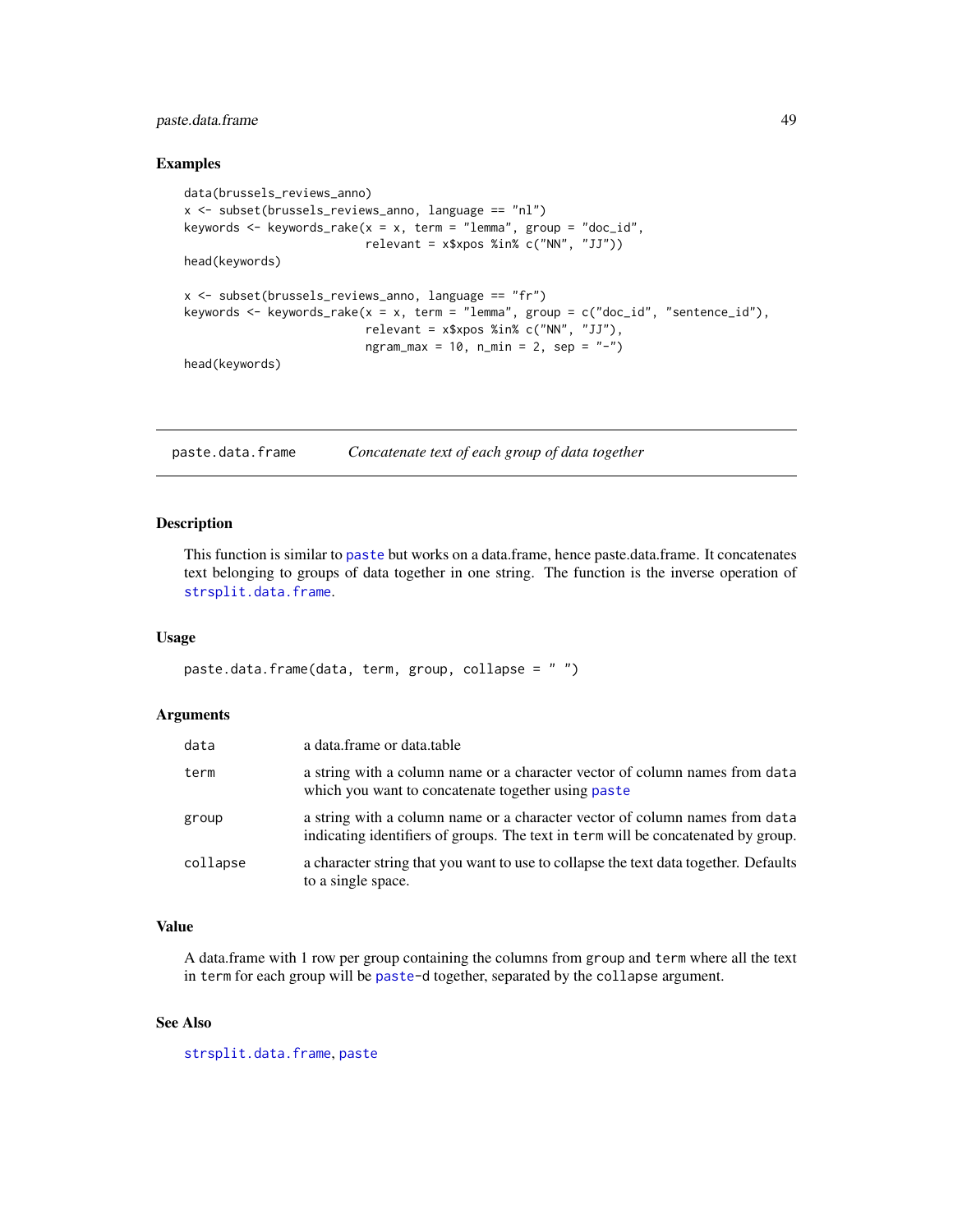## Examples

```
data(brussels_reviews_anno, package = "udpipe")
head(brussels_reviews_anno)
x <- paste.data.frame(brussels_reviews_anno,
                      term = "lemma",
                      group = c("doc_id", "sentence_id"))
str(x)
x <- paste.data.frame(brussels_reviews_anno,
                      term = c("lemma", "token"),
                      group = c("doc_id", "sentence_id"),
                      collapse = "-")str(x)
```
predict.LDA\_VEM *Predict method for an object of class LDA\_VEM or class LDA\_Gibbs*

# Description

Gives either the predictions to which topic a document belongs or the term posteriors by topic indicating which terms are emitted by each topic.

If you provide in newdata a document term matrix for which a document does not contain any text and hence does not have any terms with nonzero entries, the prediction will give as topic prediction NA values (see the examples).

## Usage

```
## S3 method for class 'LDA_VEM'
predict(
  object,
  newdata,
  type = c("topics", "terms"),
  min\_posterior = -1,
 min\_terms = 0,
  labels,
  ...
\lambda## S3 method for class 'LDA_Gibbs'
predict(
  object,
  newdata,
  type = c("topics", "terms"),
  min\_posterior = -1,
  min_{\text{terms}} = 0,
  labels,
  ...
)
```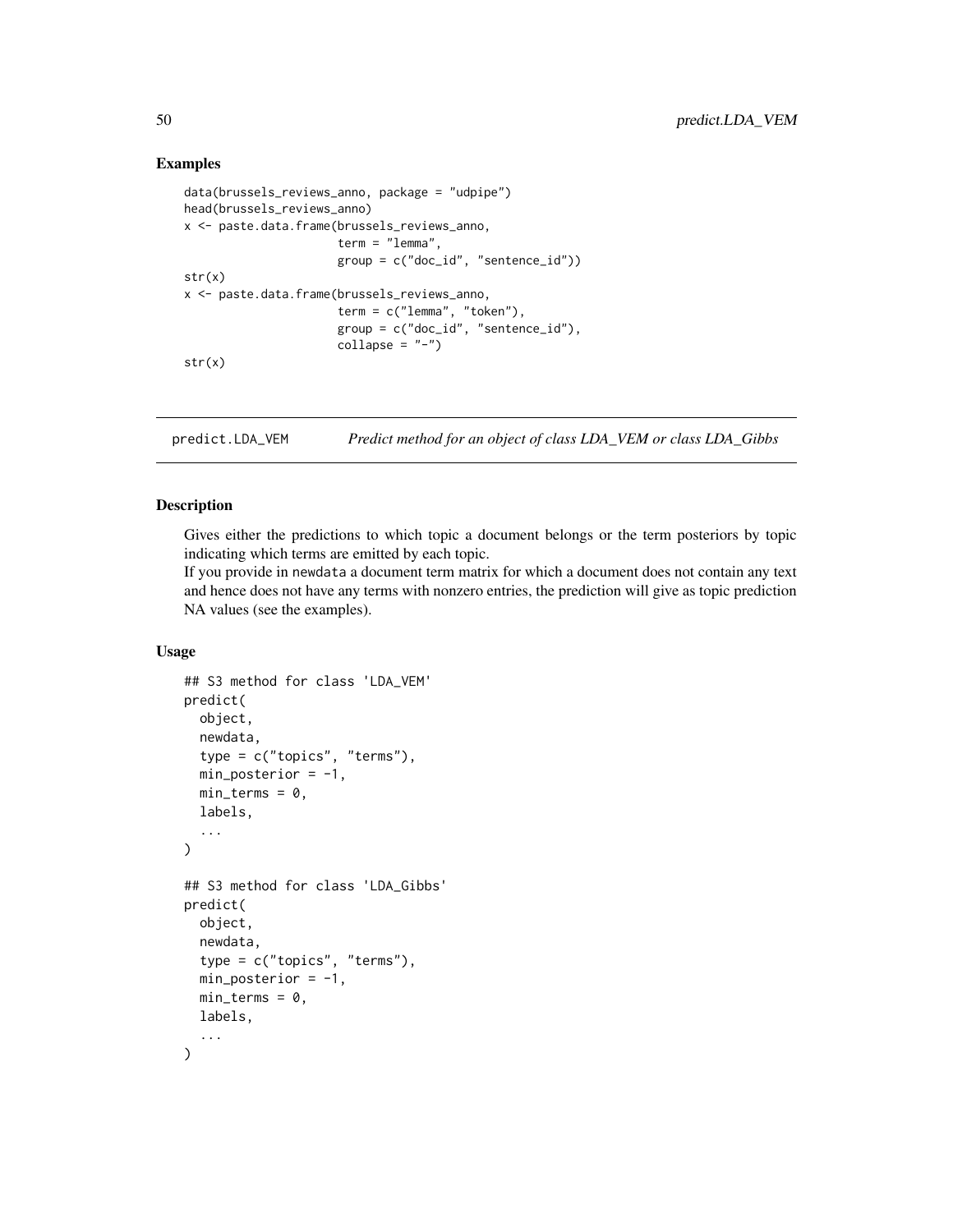## **Arguments**

| object        | an object of class LDA_VEM or LDA_Gibbs as returned by LDA from the top-<br>icmodels package                                                                                                                          |
|---------------|-----------------------------------------------------------------------------------------------------------------------------------------------------------------------------------------------------------------------|
| newdata       | a document/term matrix containing data for which to make a prediction                                                                                                                                                 |
| type          | either 'topic' or 'terms' for the topic predictions or the term posteriors                                                                                                                                            |
| min_posterior | numeric in 0-1 range to output only terms emitted by each topic which have a<br>posterior probability equal or higher than min_posterior. Only used if type is<br>'terms'. Provide -1 if you want to keep all values. |
| min_terms     | integer indicating the minimum number of terms to keep in the output when<br>type is 'terms'. Defaults to 0.                                                                                                          |
| labels        | a character vector of the same length as the number of topics in the topic model.<br>Indicating how to label the topics. Only valid for type $=$ 'topic'. Defaults to<br>topic_prob_001 up to topic_prob_999.         |
| $\ddotsc$     | further arguments passed on to topic models:: posterior                                                                                                                                                               |

# Value

- in case of type = 'topic': a data.table with columns doc\_id, topic (the topic number to which the document is assigned to), topic\_label (the topic label) topic\_prob (the posterior probability score for that topic), topic\_probdiff\_2nd (the probability score for that topic - the probability score for the 2nd highest topic) and the probability scores for each topic as indicated by topic\_labelyourownlabel
- n case of type = 'terms': a list of data.frames with columns term and prob, giving the posterior probability that each term is emitted by the topic

#### See Also

#### [posterior-methods](#page-0-0)

# Examples

```
## Build document/term matrix on dutch nouns
data(brussels_reviews_anno)
data(brussels_reviews)
x <- subset(brussels_reviews_anno, language == "nl")
x \leftarrow subset(x, xpos %in% c("JJ"))
x \leq x[, c("doc_id", "lemma")]
x <- document_term_frequencies(x)
dtm <- document_term_matrix(x)
dtm <- dtm_remove_lowfreq(dtm, minfreq = 10)
dtm <- dtm_remove_tfidf(dtm, top = 100)
```

```
## Fit a topicmodel using VEM
library(topicmodels)
mymodel \leq LDA(x = dtm, k = 4, method = "VEM")
```
## Get topic terminology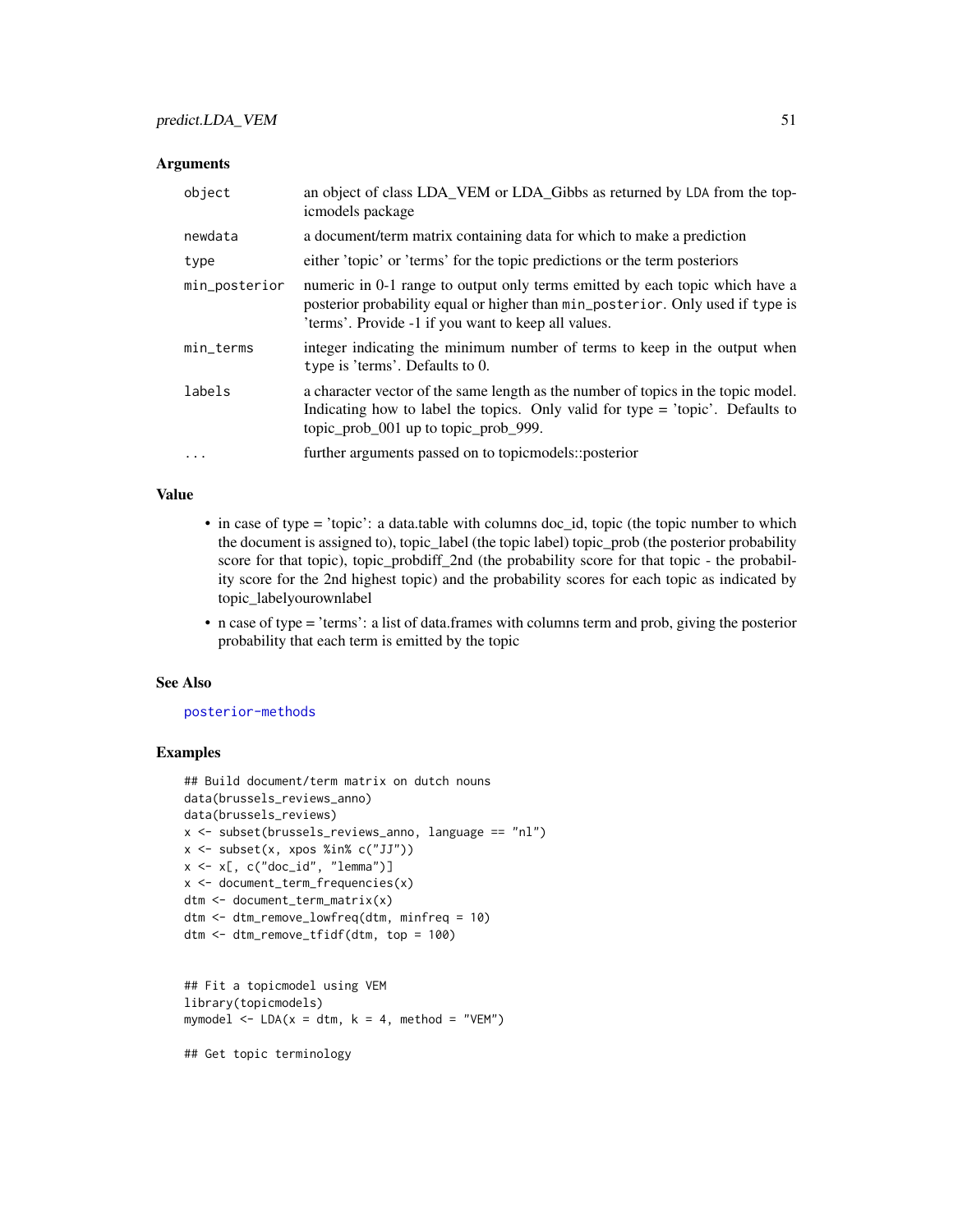```
terminology <- predict(mymodel, type = "terms", min_posterior = 0.05, min_terms = 3)
terminology
## Get scores alongside the topic model
dtm <- document_term_matrix(x, vocabulary = mymodel@terms)
scores <- predict(mymodel, newdata = dtm, type = "topics")
scores <- predict(mymodel, newdata = dtm, type = "topics",
                  labels = c("mylabel1", "xyz", "app-location", "newlabel"))
head(scores)
table(scores$topic)
table(scores$topic_label)
table(scores$topic, exclude = c())
table(scores$topic_label, exclude = c())
## Fit a topicmodel using Gibbs
library(topicmodels)
mymodel \leq LDA(x = dtm, k = 4, method = "Gibbs")
terminology <- predict(mymodel, type = "terms", min_posterior = 0.05, min_terms = 3)
scores <- predict(mymodel, type = "topics", newdata = dtm)
```
<span id="page-51-0"></span>strsplit.data.frame *Obtain a tokenised data frame by splitting text alongside a regular expression*

## Description

Obtain a tokenised data frame by splitting text alongside a regular expression. This is the inverse operation of [paste.data.frame](#page-48-0).

#### Usage

```
strsplit.data.frame(
  data,
  term,
  group,
  split = "[[:space:][:punct:][:digit:]]^{+"},...
\mathcal{L}
```
#### **Arguments**

| data  | a data.frame or data.table                                                                                                                                               |
|-------|--------------------------------------------------------------------------------------------------------------------------------------------------------------------------|
| term  | a character with a column name from data which you want to split into tokens                                                                                             |
| group | a string with a column name or a character vector of column names from data<br>indicating identifiers of groups. The text in term will be split into tokens by<br>group. |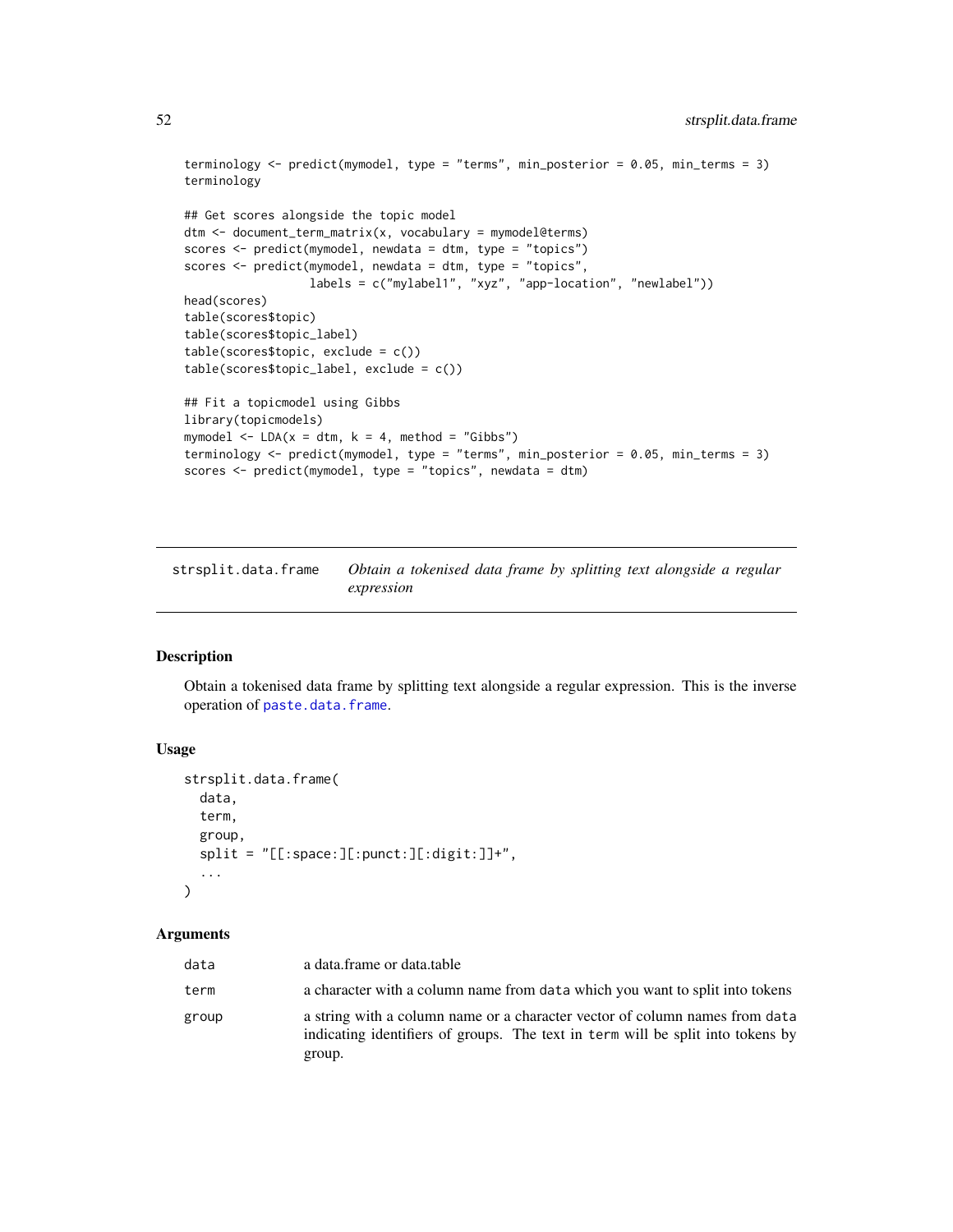| split                   | a regular expression indicating how to split the term column. Defaults to split-    |
|-------------------------|-------------------------------------------------------------------------------------|
|                         | ting by spaces, punctuation symbols or digits. This will be passed on to strisplit. |
| $\cdot$ $\cdot$ $\cdot$ | further arguments passed on to strsplit                                             |

## Value

A tokenised data frame containing one row per token. This data.frame has the columns from group and term where the text in column term will be split by the provided regular expression into tokens.

# See Also

[paste.data.frame](#page-48-0), [strsplit](#page-0-0)

## Examples

```
data(brussels_reviews, package = "udpipe")
x <- strsplit.data.frame(brussels_reviews, term = "feedback", group = "id")
head(x)
x <- strsplit.data.frame(brussels_reviews,
                         term = c("feedback"),
                         group = c("listing_id", "language"))
head(x)
x <- strsplit.data.frame(brussels_reviews, term = "feedback", group = "id",
                         split = " " , fixed = TRUE)head(x)
```
syntaxpatterns-class *Experimental and undocumented querying of syntax patterns*

# Description

Currently undocumented

syntaxrelation-class *Experimental and undocumented querying of syntax relationships*

## Description

Currently undocumented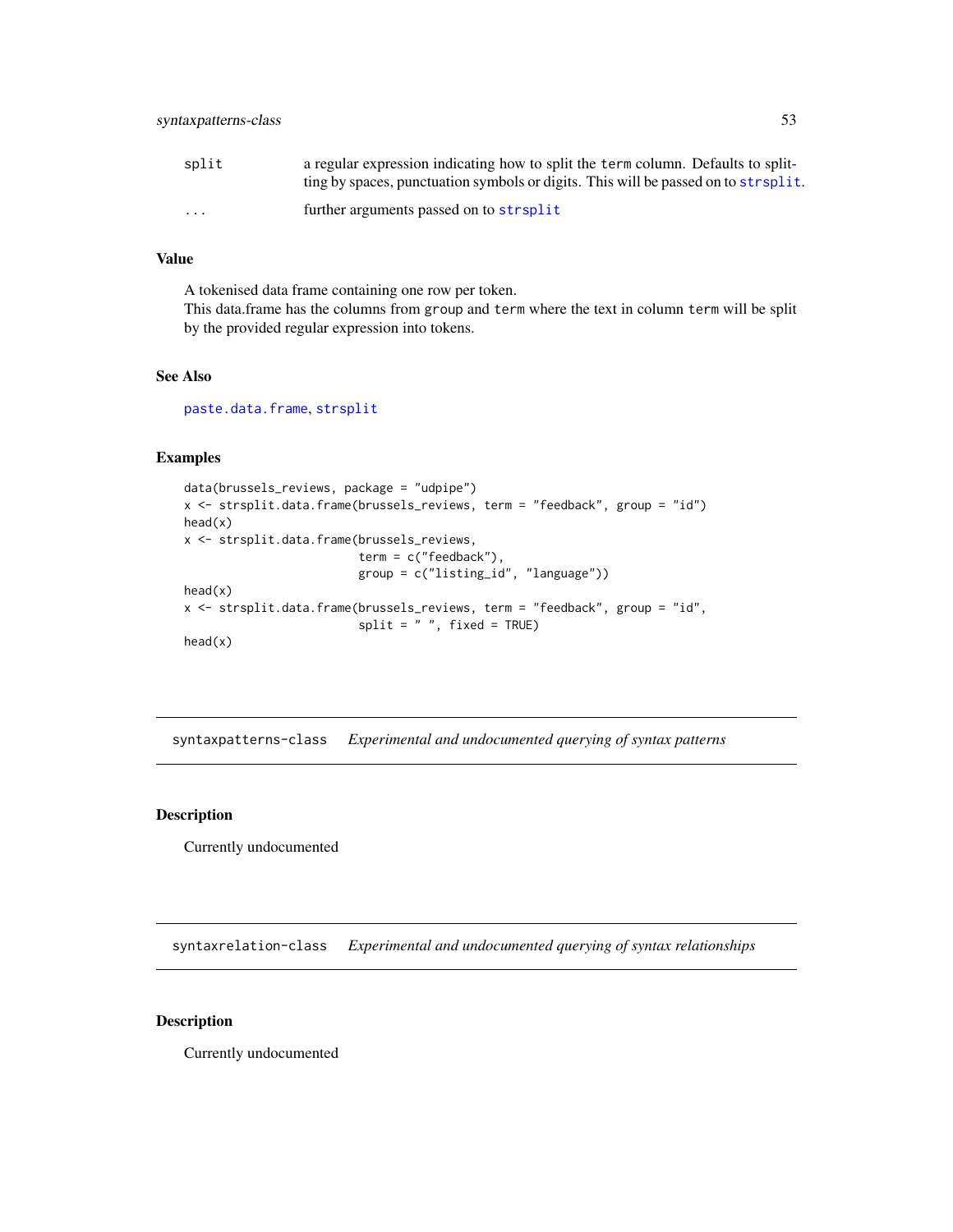## Usage

```
## S4 method for signature 'syntaxrelation,logical'
e1 | e2
## S4 method for signature 'logical,syntaxrelation'
e1 | e2
## S4 method for signature 'syntaxrelation,logical'
e1 & e2
## S4 method for signature 'logical,syntaxrelation'
e1 & e2
```
# Arguments

| e l          | Currently undocumented                                   |
|--------------|----------------------------------------------------------|
| e2           | Currently undocumented                                   |
|              |                                                          |
| txt_collapse | Collapse a character vector while removing missing data. |

## Description

Collapse a character vector while removing missing data.

# Usage

```
txt_collapse(x, collapse = "")
```
## Arguments

|          | a character vector or a list of character vectors                            |
|----------|------------------------------------------------------------------------------|
| collapse | a character string to be used to collapse the vector. Defaults to a space: ' |

#### Value

a character vector of length 1 with the content of x collapsed using paste

#### See Also

[paste](#page-0-0)

```
txt_collapse(c(NA, "hello", "world", NA))
x \le -\text{list}(a = c("h", "i"), b = c("some", "more", "text"),c = character(), d = NAtxt_collapse(x, collapse = " ")
```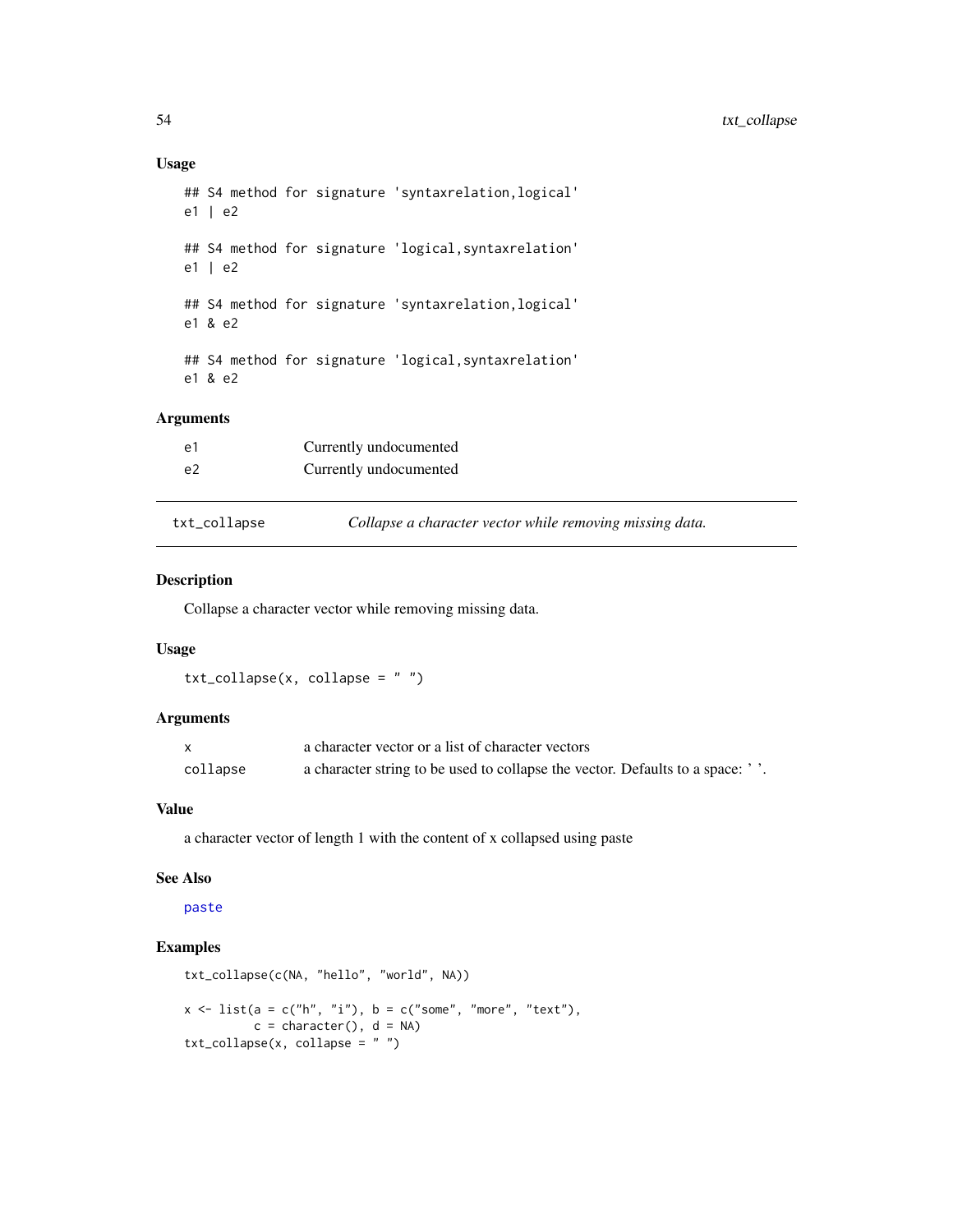Look up text which has a certain pattern. This pattern lookup is performed by executing a regular expression using [grepl](#page-0-0).

## Usage

 $txt_contains(x, patterns, value = FALSE, ignore-case = TRUE, ...)$ 

## Arguments

| $\mathsf{x}$ | a character vector with text                                                                                                                                                                                                              |
|--------------|-------------------------------------------------------------------------------------------------------------------------------------------------------------------------------------------------------------------------------------------|
| patterns     | a regular expression which might be contained in x, a vector of these or a list of<br>pattern elements where the list elements include and exclude indicate to find<br>a pattern in x while excluding elements which have another pattern |
| value        | logical, indicating to return the elements of x where the pattern was found or<br>just a logical vector. Defaults to FALSE indicating to return a logical.                                                                                |
| ignore.case  | logical, if set to FALSE, the pattern matching is case sensitive and if TRUE, case<br>is ignored during matching. Passed on to grep1                                                                                                      |
|              | other parameters which can be passed on to grepl e.g. fixed/perl/useBytes                                                                                                                                                                 |

## Value

a logical vector of the same length as x indicating if one of the patterns was found in x. Or the vector of elements of x where the pattern was found in case argument value is set to TRUE

## See Also

[grepl](#page-0-0)

```
x <- c("The cats are eating catfood",
       "Our cat is eating the catfood",
       "the dog eats catfood, he likes it",
       NA)
txt_contains(x, patterns = c("cat", "dog"))
txtxt_{\text{contains}}(x, patterns = c("cat", "dog"), value = TRUE)txt_contains(x, patterns = c("eats"), value = TRUE)txt_contains(x, patterns = c("^The"), ignore.case = FALSE, value = TRUE)
txt_contains(x, patterns = list(include = c("cat"), exclude = c("dog")),
             value = TRUE)
txt_contains(x, "cat") & txt_contains(x, "dog")
```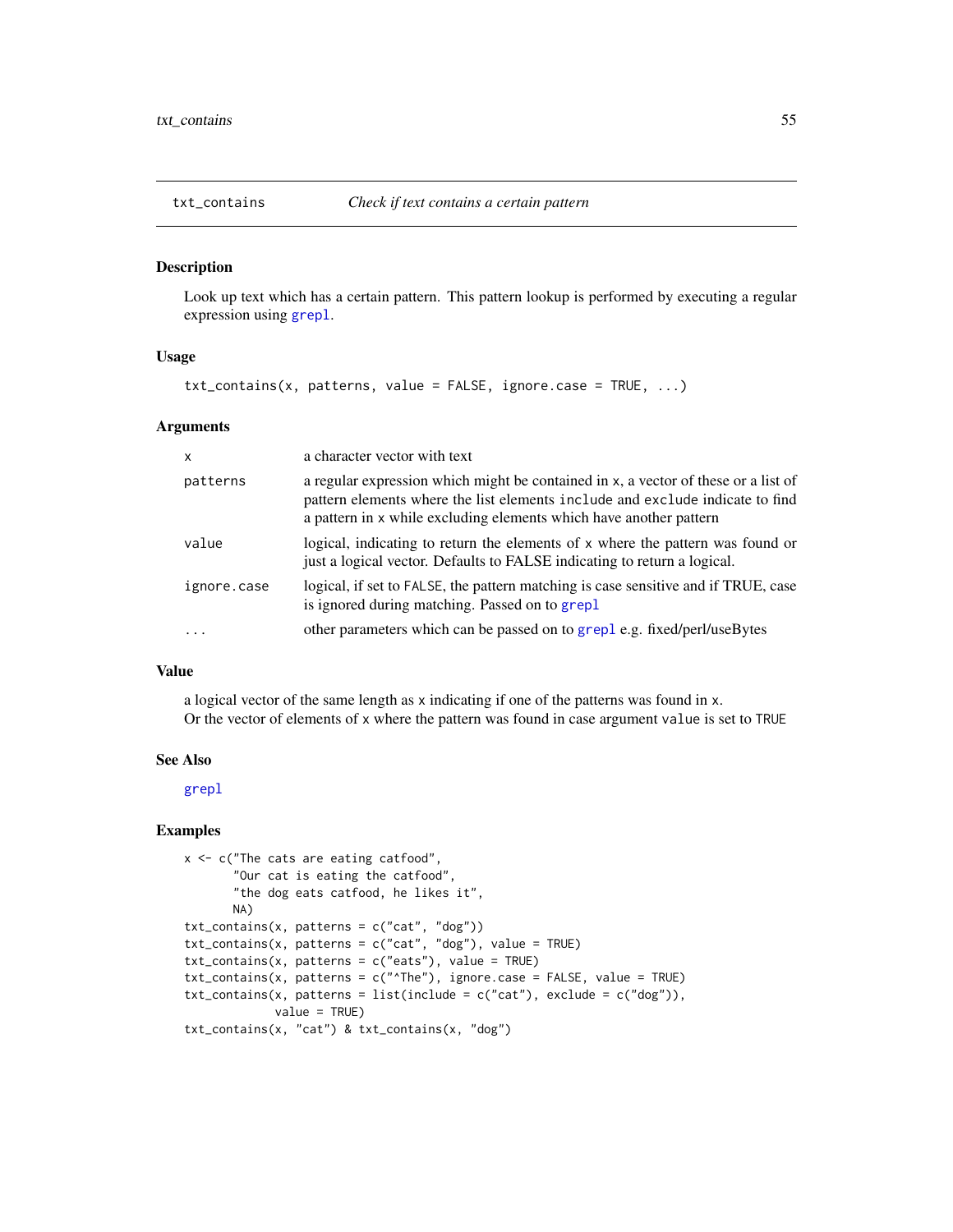txt\_context *Based on a vector with a word sequence, get n-grams (looking forward + backward)*

## Description

If you have annotated your text using [udpipe\\_annotate](#page-76-0), your text is tokenised in a sequence of words. Based on this vector of words in sequence getting n-grams comes down to looking at the previous/next word and the subsequent previous/next word andsoforth. These words can be pasted together to form an n-gram.

# Usage

 $txt_countext(x, n = c(-1, 0, 1), sep = " ", na.rm = FALSE)$ 

#### **Arguments**

| x     | a character vector where each element is just 1 term or word                                                                                                                                                                                              |
|-------|-----------------------------------------------------------------------------------------------------------------------------------------------------------------------------------------------------------------------------------------------------------|
| n     | an integer vector indicating how many terms to look back and ahead                                                                                                                                                                                        |
| sep   | a character element indicating how to paste the subsequent words together                                                                                                                                                                                 |
| na.rm | logical, if set to TRUE, will keep all text even if it can not look back/ahead the<br>amount specified by n. If set to FALSE, will have a resulting value of NA if at<br>least one element is NA or it can not look back/ahead the amount specified by n. |

## Value

a character vector of the same length of x with the n-grams

## See Also

[txt\\_paste](#page-62-0), [txt\\_next](#page-59-0), [txt\\_previous](#page-63-0), [shift](#page-0-0)

```
x <- c("We", "walked", "anxiously", "to", "the", "doctor", "!")
## Look 1 word before + word itself
y \le -txt\_{context}(x, n = c(-1, 0), na.m = FALSE)data.frame(x, y)
## Look 1 word before + word itself + 1 word after
y \le -txt\_{context}(x, n = c(-1, 0, 1), n = r = FALSE)data.frame(x, y)
y \le -txt\_{context}(x, n = c(-1, 0, 1), n = r = TRUE)data.frame(x, y)
## Look 2 words before + word itself + 1 word after
## even if not all words are there
y \le - txt_context(x, n = c(-2, -1, 0, 1), na.rm = TRUE, sep = "_")
```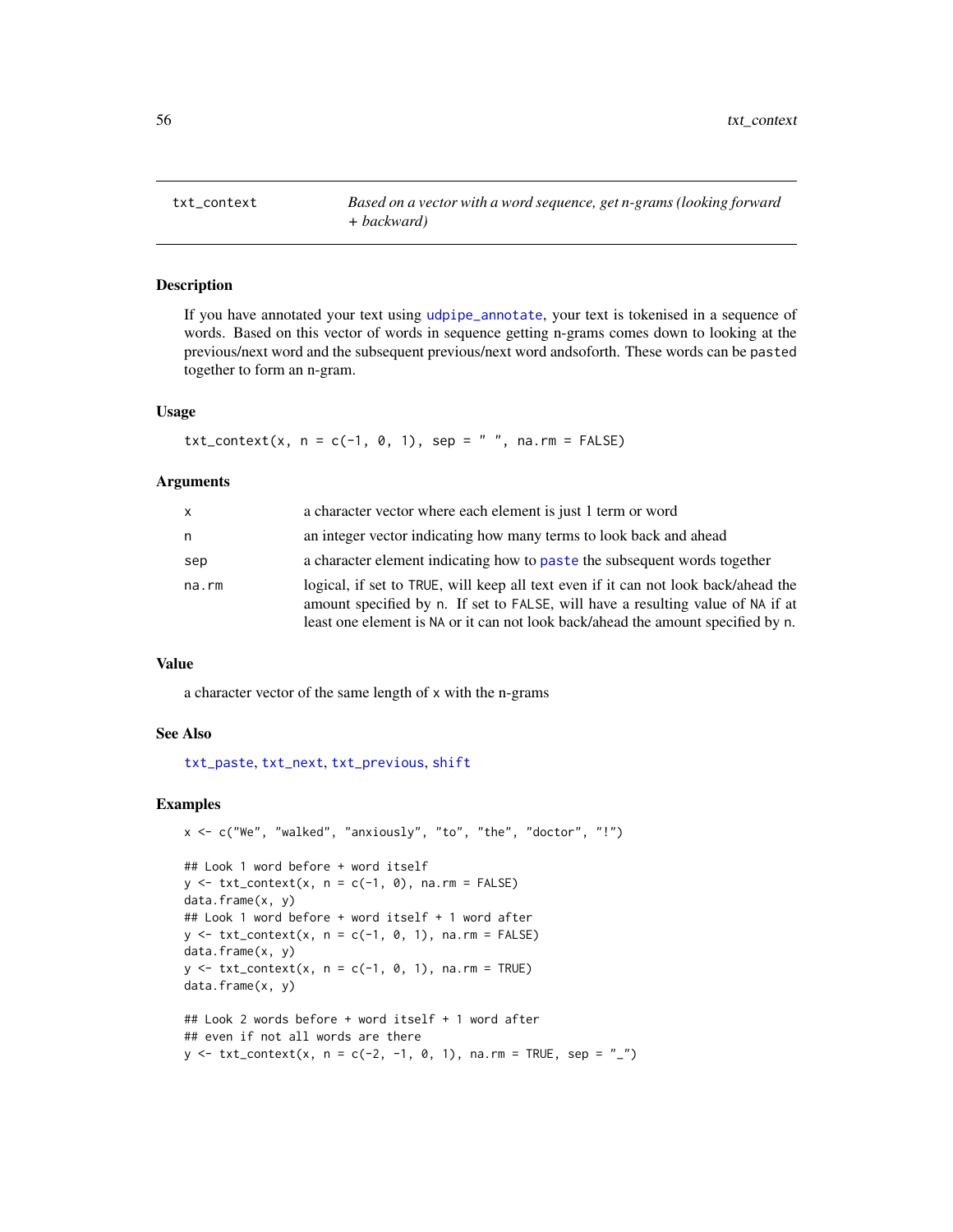#### txt\_count 57

```
data.frame(x, y)
y \le - txt_context(x, n = c(-2, -1, 1, 2), na.rm = FALSE, sep = "_")
data.frame(x, y)
x \leq c ("We", NA, NA, "to", "the", "doctor", "!")
y \le -txt\_{context}(x, n = c(-1, 0), n a. rm = FALSE)data.frame(x, y)
y \le -txt{\_}context(x, n = c(-1, 0), n a.rm = TRUE)data.frame(x, y)
library(data.table)
data(brussels_reviews_anno, package = "udpipe")
x <- as.data.table(brussels_reviews_anno)
x <- subset(x, doc_id %in% txt_sample(unique(x$doc_id), n = 10))
x <- x[, context := txt_context(lemma), by = list(doc_id, sentence_id)]
head(x, 20)
x$term <- sprintf("%s/%s", x$lemma, x$upos)
x \leq x[, context := txt_context(term), by = list(doc_id, sentence_id)]
head(x, 20)
```
txt\_count *Count the number of times a pattern is occurring in text*

#### Description

Count the number of times a pattern is occurring in text. Pattern counting is performed by executing a regular expression using [gregexpr](#page-0-0) and checking how many times the regular expression occurs.

### Usage

txt\_count(x, pattern, ...)

#### Arguments

| X                       | a character vector with text                 |
|-------------------------|----------------------------------------------|
| pattern                 | a text pattern which might be contained in x |
| $\cdot$ $\cdot$ $\cdot$ | other arguments, passed on to gregexpr       |

#### Value

an integer vector of the same length as x indicating how many times the pattern is occurring in x

```
x <- c("abracadabra", "ababcdab", NA)
txt_count(x, pattern = "ab")txt_count(x, pattern = "AB", ignore-case = TRUE)txt_count(x, pattern = "AB", ignore-case = FALSE)
```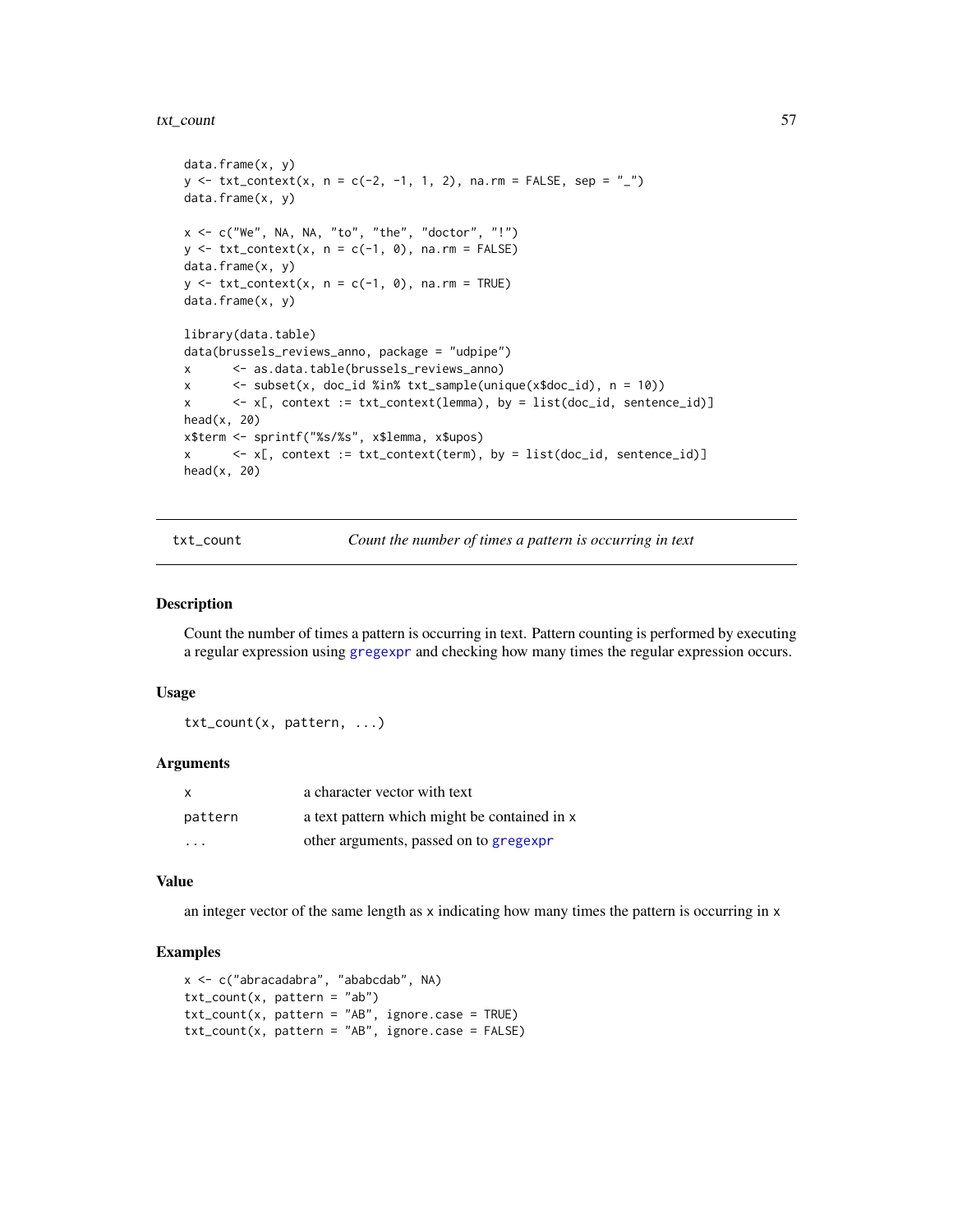Frequency statistics of elements in a vector

# Usage

 $txt_freq(x, exclude = c(NA, NaN), order = TRUE)$ 

# Arguments

| $\mathbf{x}$ | a vector                                                                                      |
|--------------|-----------------------------------------------------------------------------------------------|
| exclude      | logical indicating to exclude values from the table. Defaults to NA and NaN.                  |
| order        | logical indicating to order the resulting dataset in order of frequency. Defaults<br>to TRUE. |

# Value

a data.frame with columns key, freq and freq\_pct indicating the how many times each value in the vector x is occurring

#### Examples

```
x <- sample(LETTERS, 1000, replace = TRUE)
txt_freq(x)
x <- factor(x, levels = LETTERS)
txt_freq(x, order = FALSE)
```
txt\_grepl *Look up a multiple patterns and indicate their presence in text*

# Description

A variant of [grepl](#page-0-0) which allows to specify multiple regular expressions and allows to combine the result of these into one logical vector.

You can specify how to combine the results of the regular expressions by specifying an aggregate function like [all](#page-0-0), [any](#page-0-0), [sum](#page-0-0).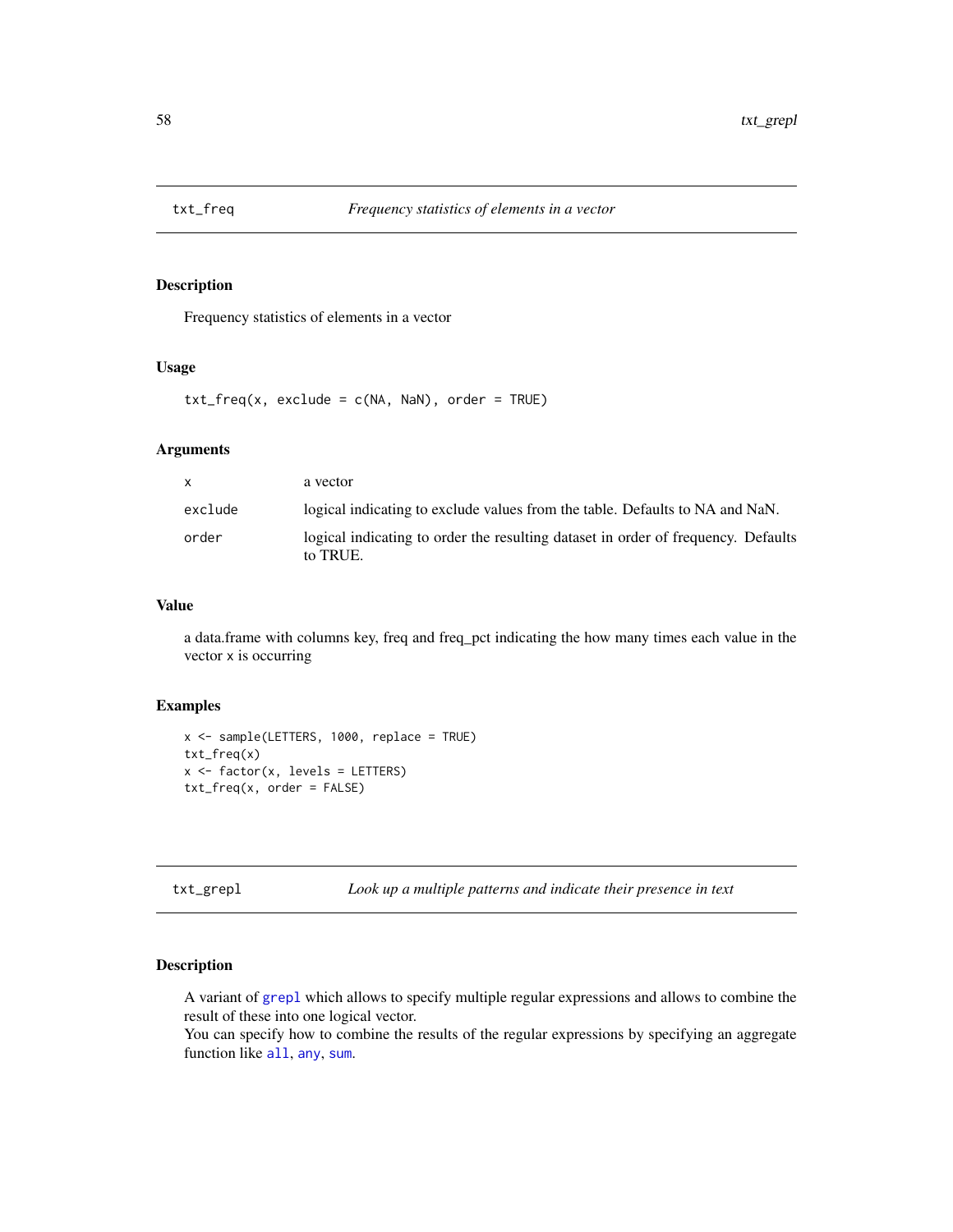#### txt\_grepl 59

# Usage

```
txt_grepl(
  x,
  pattern,
  FUN = all,ignore.case = FALSE,
  perl = FALSE,fixed = FALSE,useBytes = FALSE,
  ...
\mathcal{L}
```
## Arguments

| X           | a character vector                                                                                                         |
|-------------|----------------------------------------------------------------------------------------------------------------------------|
| pattern     | a character vector containing one or several regular expressions                                                           |
| <b>FUN</b>  | a function to apply to combine the results of the different regular expressions for<br>each element of x. Defaults to all. |
| ignore.case | passed on to grepl                                                                                                         |
| perl        | passed on to grepl                                                                                                         |
| fixed       | passed on to grepl                                                                                                         |
| useBytes    | passed on to grepl                                                                                                         |
| $\ddotsc$   | further arguments passed on to FUN                                                                                         |

# Value

a logical vector with the same length as x with the result of the call to FUN applied elementwise to each result of grepl for each pattern

# See Also

#### [grepl](#page-0-0)

```
x \leq c("--A--", "--B--", "-ABC--", "--AC--", "Z")txt\_grepl(x, pattern = c("A", "C"), FUN = all)txt\_grepl(x, pattern = c("A", "C"), FUN = any)txt_grepl(x, pattern = c("A", "C"), FUN = sum)
data.frame(x = x,A_and_C = txt_grepl(x, pattern = c("A", "C"), FUN = all),
           A_orr_C = txt\_grepl(x, pattern = c("A", "C"), FUN = any),A_C_n = tx_1 = tx_2 = h(x, pattern = c("A", "C"), FUN = sum)txt_grepl(x, pattern = "A|C")
```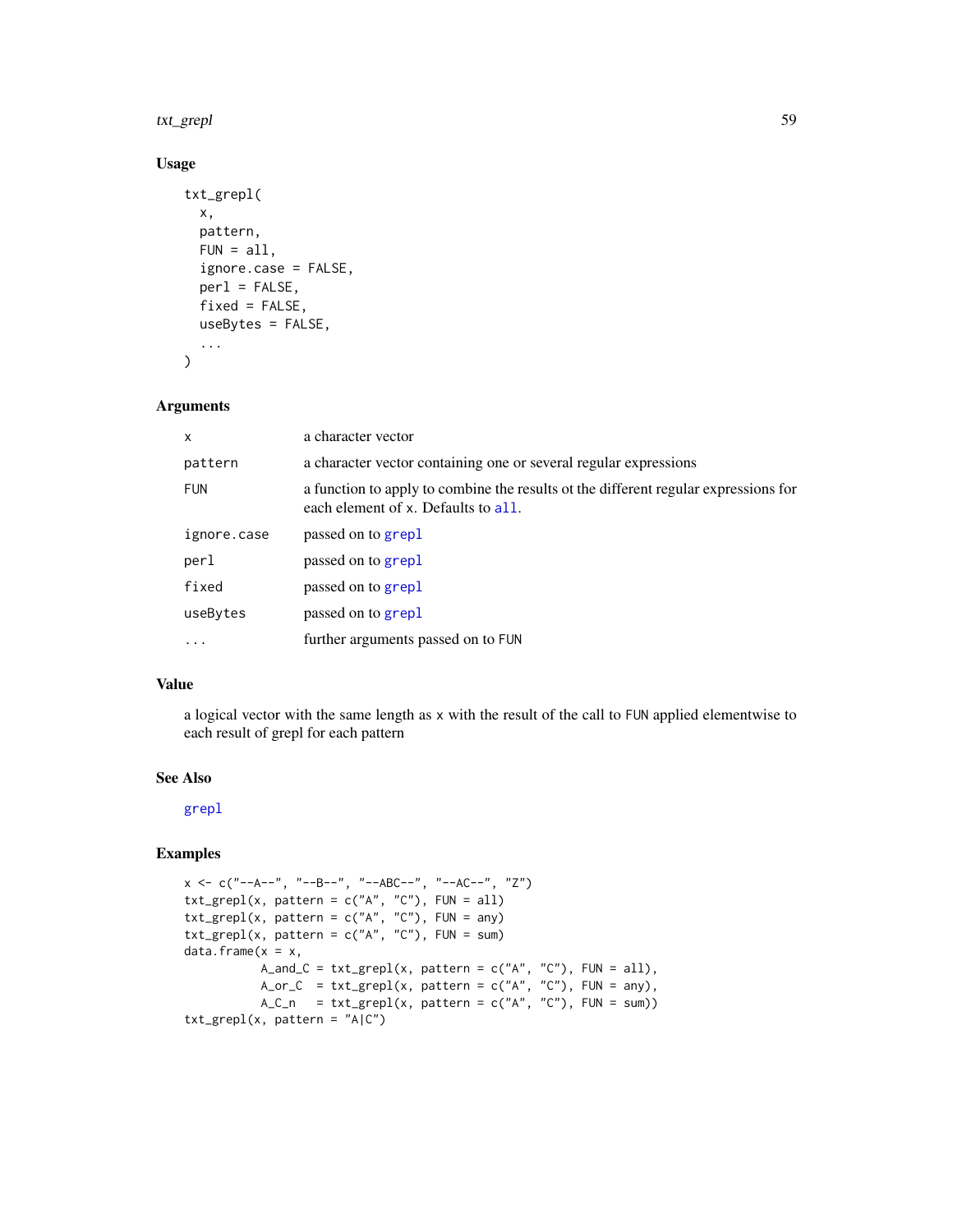Highlight words in a character vector. The words provided in terms are highlighted in the text by wrapping it around the following charater:  $\vert$ . So 'I like milk and sugar in my coffee' would give 'I like  $|$ milk $|$  and sugar in my coffee' if you want to highlight the word milk

## Usage

txt\_highlight(x, terms)

# Arguments

|       | a character vector with text                     |
|-------|--------------------------------------------------|
| terms | a vector of words to highlight which appear in x |

# Value

A character vector with the same length of x where the terms provided in terms are put in between || to highlight them

## Examples

x <- "I like milk and sugar in my coffee." txt\_highlight(x, terms = "sugar") txt\_highlight(x, terms = c("milk", "my"))

<span id="page-59-0"></span>txt\_next *Get the n-th next element of a vector*

# Description

Get the n-th next element of a vector

# Usage

 $txt\_next(x, n = 1)$ 

#### Arguments

| a character vector where each element is just 1 term or word |
|--------------------------------------------------------------|
| an integer indicating how far to look next. Defaults to 1.   |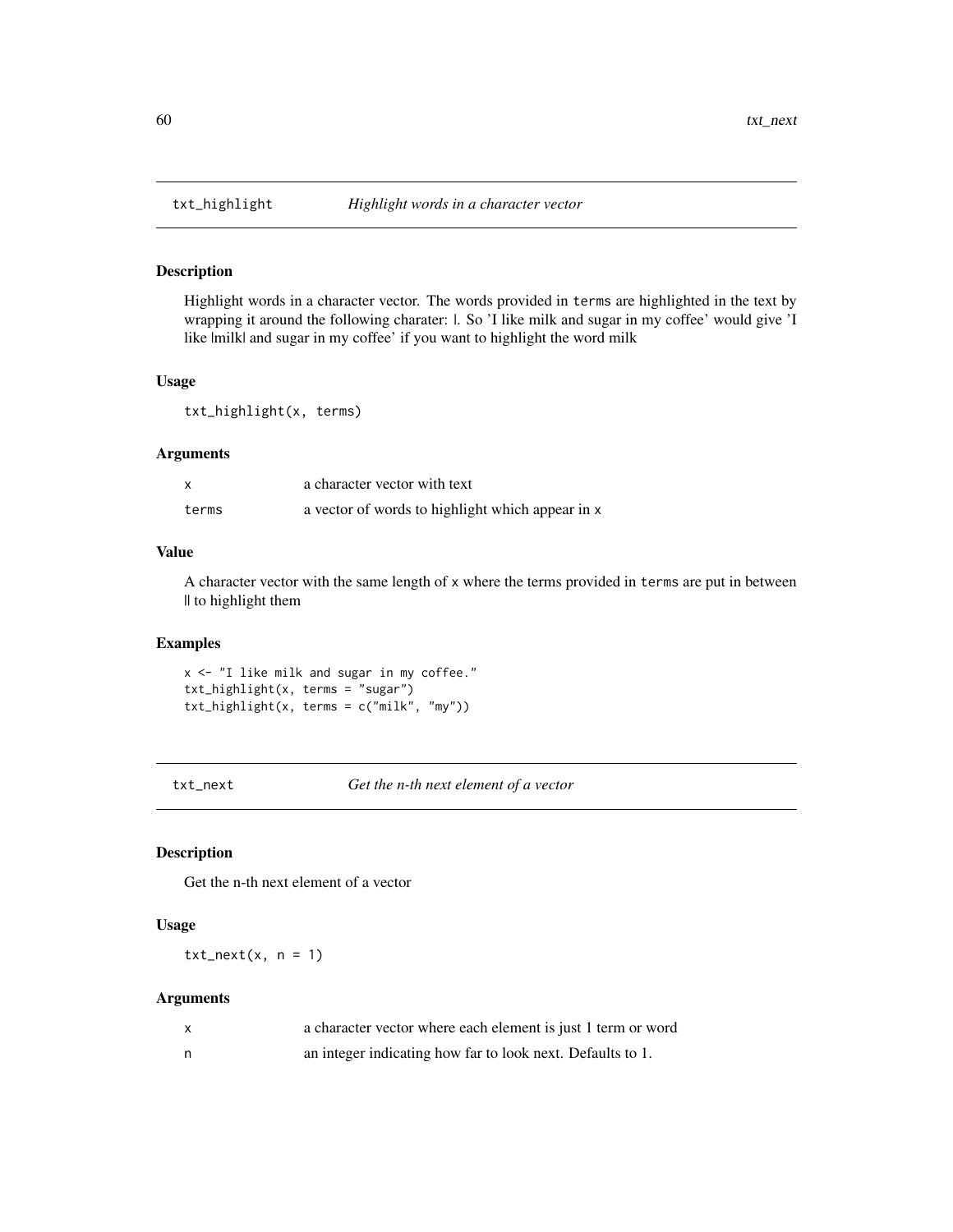# txt\_nextgram 61

# Value

a character vector of the same length of x with the next element

## See Also

[shift](#page-0-0)

# Examples

```
x <- sprintf("%s%s", LETTERS, 1:26)
txt\_next(x, n = 1)data.frame(word = x,
           word_next1 = txt\_next(x, n = 1),
           word_next2 = txt\_next(x, n = 2),
           stringsAsFactors = FALSE)
```
<span id="page-60-0"></span>txt\_nextgram *Based on a vector with a word sequence, get n-grams (looking forward)*

## Description

If you have annotated your text using [udpipe\\_annotate](#page-76-0), your text is tokenised in a sequence of words. Based on this vector of words in sequence getting n-grams comes down to looking at the next word and the subsequent word andsoforth. These words can be pasted together to form an n-gram containing the current word, the next word up, the subsequent word, ...

# Usage

txt\_nextgram(x,  $n = 2$ , sep = "")

# Arguments

| $\mathsf{X}$ | a character vector where each element is just 1 term or word                                                                                                                                                                      |
|--------------|-----------------------------------------------------------------------------------------------------------------------------------------------------------------------------------------------------------------------------------|
| n.           | an integer indicating the ngram. Values of 1 will keep the x, a value of 2 will<br>append the next term to the current term, a value of 3 will append the subsequent<br>term and the term following that term to the current term |
| sep          | a character element indicating how to paste the subsequent words together                                                                                                                                                         |

#### Value

a character vector of the same length of x with the n-grams

# See Also

[paste](#page-0-0), [shift](#page-0-0)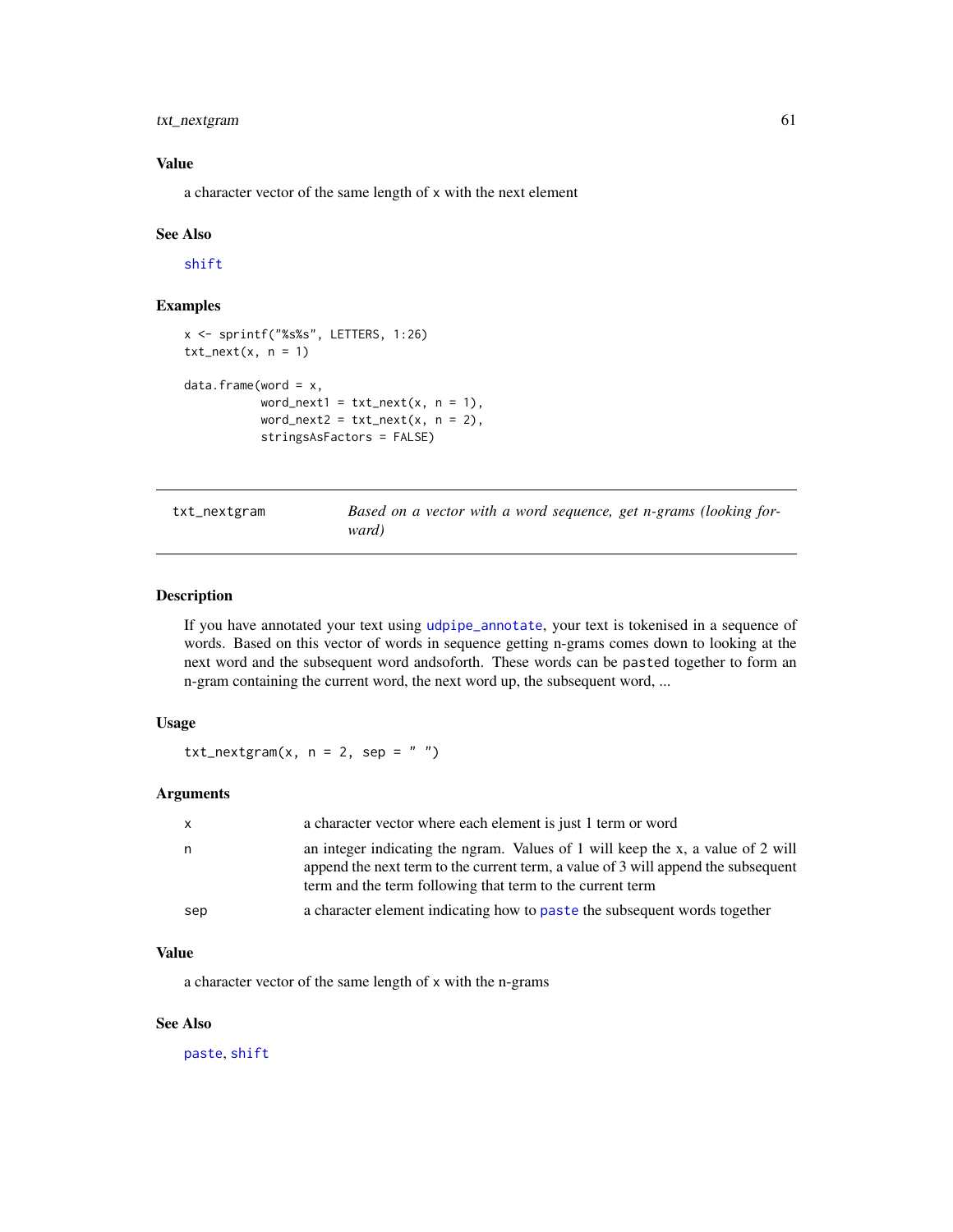# Examples

```
x <- sprintf("%s%s", LETTERS, 1:26)
txt_nextgram(x, n = 2)
data.frame(words = x,
           bigram = txt\_nextgram(x, n = 2),
           trigram = txt\_nextgram(x, n = 3, sep = "-"),
           quatrogram = txt\_nextgram(x, n = 4, sep = ""),
           stringsAsFactors = FALSE)
x <- c("A1", "A2", "A3", NA, "A4", "A5")
data.frame(x,
           bigram = txt\_nextgram(x, n = 2, sep = "__"),
           stringsAsFactors = FALSE)
```
txt\_overlap *Get the overlap between 2 vectors*

## Description

Get the overlap between 2 vectors

## Usage

txt\_overlap(x, y)

## Arguments

| X | a vector |
|---|----------|
| y | a vector |

# Value

a vector with elements of x which are also found in y

```
x < -c("a", "b", "c")y <- c("b", "c", "e", "z")
txt_overlap(x, y)
txt_overlap(y, x)
```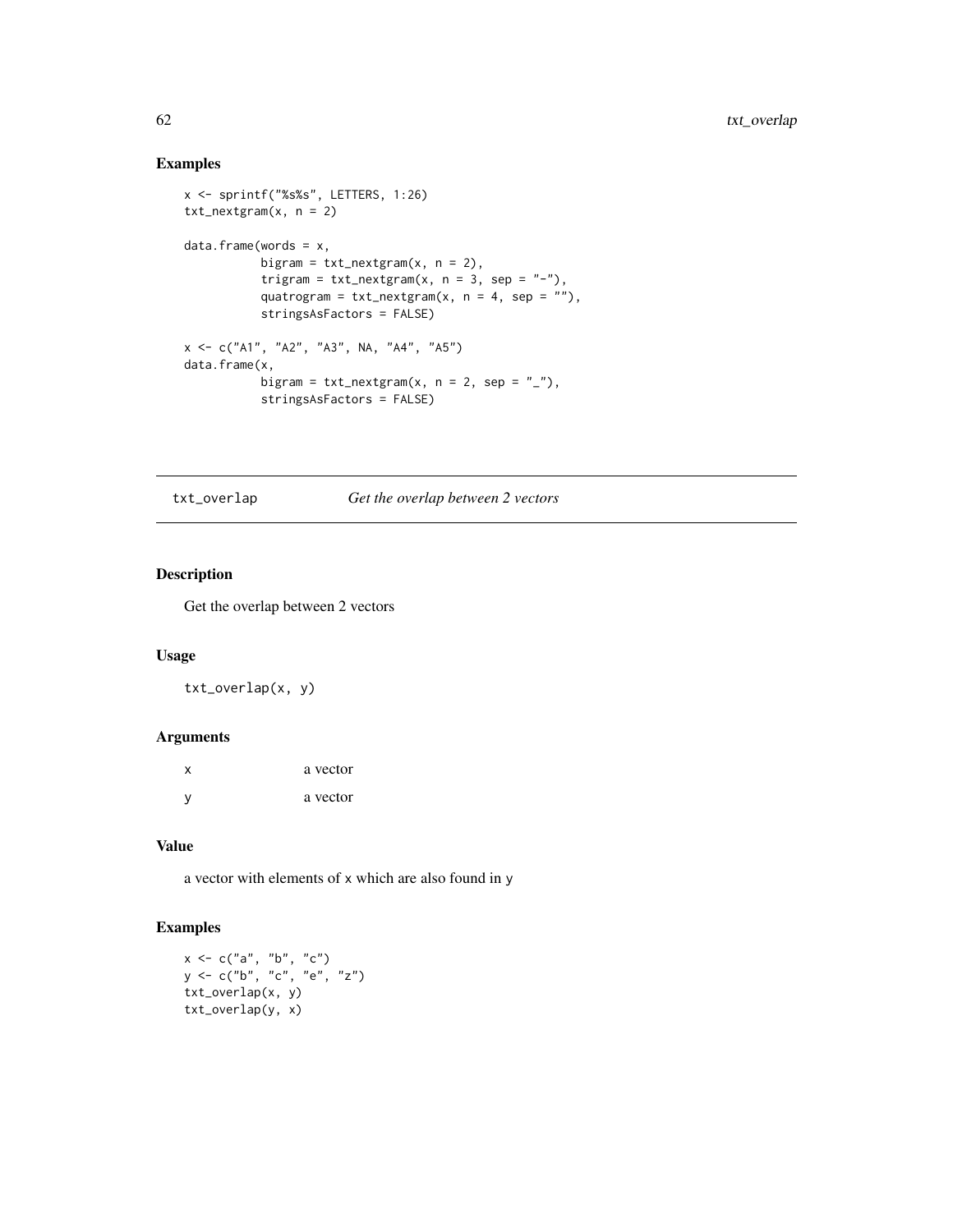<span id="page-62-0"></span>

NA friendly version for concatenating string

## Usage

 $txt\_paste(..., collapse = " ", na.rm = FALSE)$ 

### Arguments

| $\cdot$  | character vectors                                                                                                                                                                        |
|----------|------------------------------------------------------------------------------------------------------------------------------------------------------------------------------------------|
| collapse | a character string to be used to paste the vectors together. Defaults to a space: '                                                                                                      |
| na.rm    | logical, if set to TRUE, will replace NA with ". If set to FALSE, will have a<br>resulting value of NA if at least one element is NA, in a similar spirit as mean.<br>Defaults to FALSE. |

# Value

a character vector

# See Also

[paste](#page-0-0)

```
x \leq -c(1, 2, 3, NA, NA)y <- c("a", "b", "c", NA, "OK")
paste(x, y, sep = "-")txt_paste(x, y, collapse = "-", na.rm = TRUE)
txt\_paste(x, y, collapse = "-", na.rm = FALSE)x < -c(NA, 'a'', 'b'')y <- c("1", "2", NA)
z <- c("-", "*", NA)
txt_paste(x, y, z, collapse = "", na.rm = TRUE)
txt\_paste(x, y, z, "-----", collapse = "", na.rm = TRUE)txt\_paste(x, y, z, "____", collapse = "", na.rm = FALSE)
```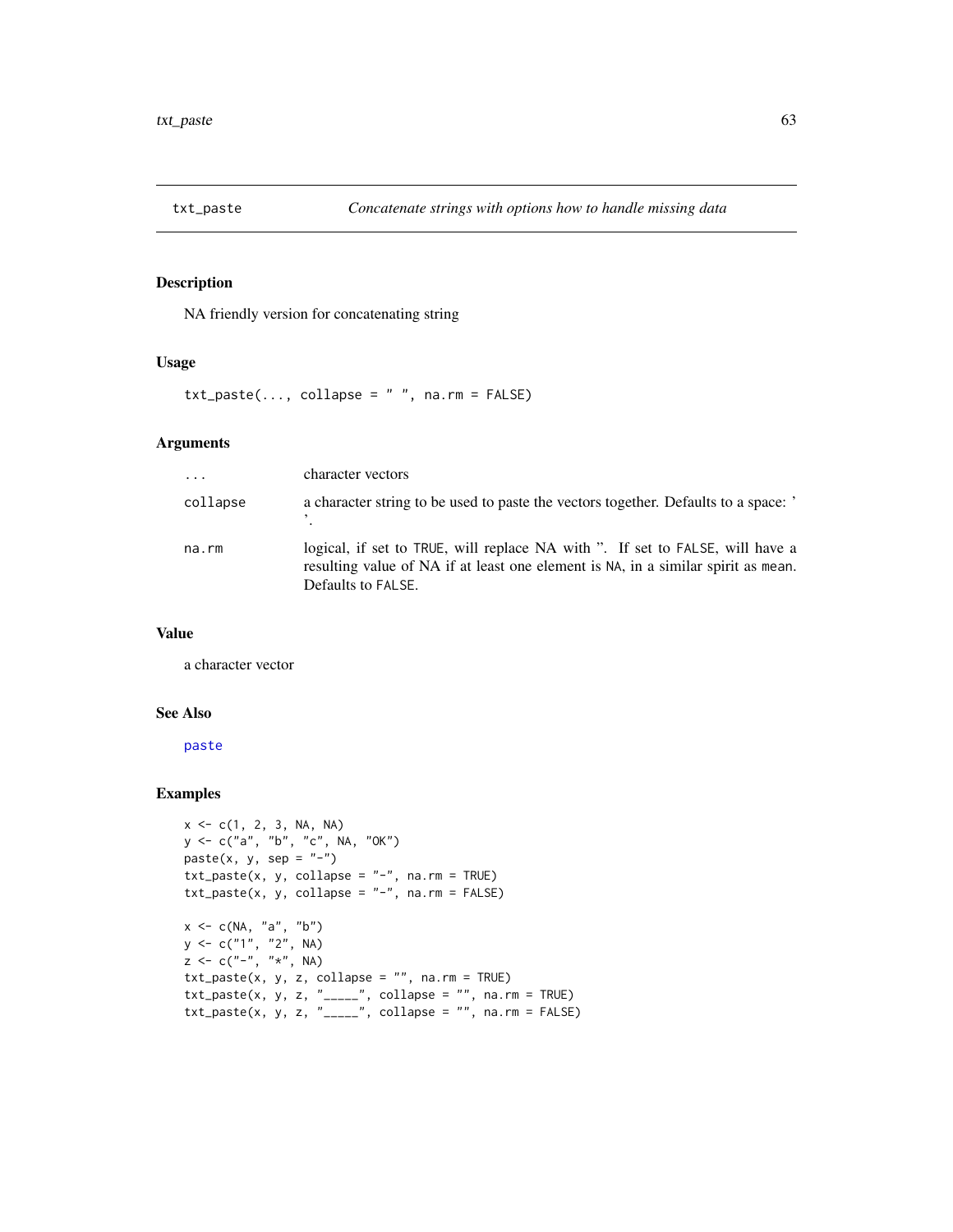<span id="page-63-0"></span>

Get the n-th previous element of a vector

## Usage

 $txt\_previous(x, n = 1)$ 

## Arguments

| a character vector where each element is just 1 term or word |
|--------------------------------------------------------------|
| an integer indicating how far to look back. Defaults to 1.   |

## Value

a character vector of the same length of x with the previous element

#### See Also

[shift](#page-0-0)

# Examples

```
x <- sprintf("%s%s", LETTERS, 1:26)
txt\_previous(x, n = 1)data.frame(word = x,
           word_previous1 = txt\_previous(x, n = 1),
           word_previous2 = txt\_previous(x, n = 2),
           stringsAsFactors = FALSE)
```

| txt_previousgram | Based on a vector with a word sequence, get n-grams (looking back- |
|------------------|--------------------------------------------------------------------|
|                  | ward)                                                              |

# Description

If you have annotated your text using [udpipe\\_annotate](#page-76-0), your text is tokenised in a sequence of words. Based on this vector of words in sequence getting n-grams comes down to looking at the previous word and the subsequent previous word andsoforth. These words can be pasted together to form an n-gram containing the second previous word, the previous word, the current word ...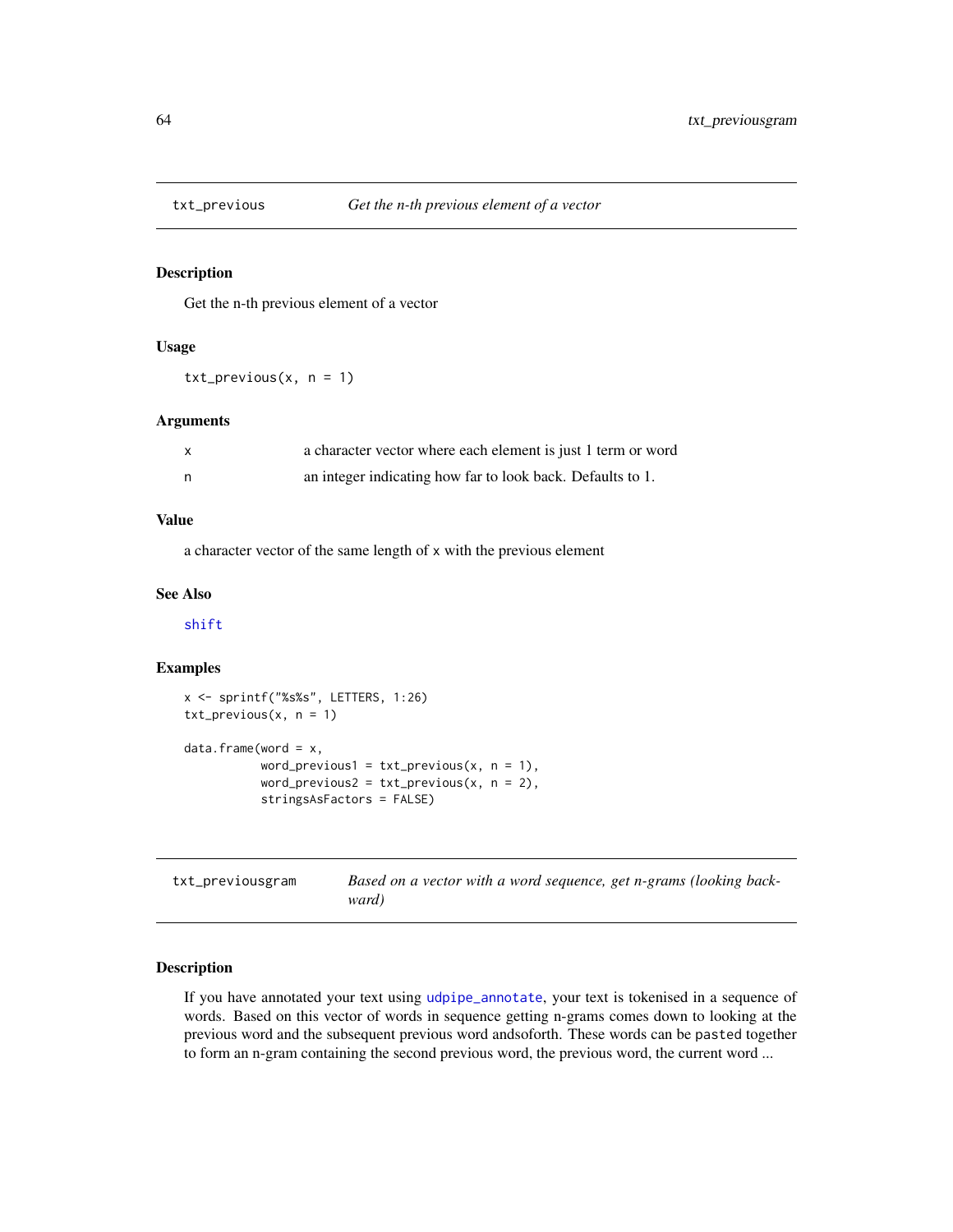# txt\_recode 65

# Usage

txt\_previousgram(x,  $n = 2$ , sep = "")

#### Arguments

| $\mathsf{x}$ | a character vector where each element is just 1 term or word                                                                                                                                                                                                         |
|--------------|----------------------------------------------------------------------------------------------------------------------------------------------------------------------------------------------------------------------------------------------------------------------|
| n            | an integer indicating the ngram. Values of 1 will keep the x, a value of 2 will<br>append the previous term to the current term, a value of 3 will append the sec-<br>ond previous term term and the previous term preceding the current term to the<br>current term |
| sep          | a character element indicating how to paste the subsequent words together                                                                                                                                                                                            |

# Value

a character vector of the same length of x with the n-grams

#### See Also

## [paste](#page-0-0), [shift](#page-0-0)

## Examples

```
x <- sprintf("%s%s", LETTERS, 1:26)
txt_previousgram(x, n = 2)
data.frame(words = x,
           bigram = txt_previousgram(x, n = 2),
           trigram = txt\_previousgram(x, n = 3, sep = "-'"),quatrogram = txt\_previousgram(x, n = 4, sep = ""),
           stringsAsFactors = FALSE)
x <- c("A1", "A2", "A3", NA, "A4", "A5")
data.frame(x,
          bigram = txt\_previousgram(x, n = 2, sep = "__"),
           stringsAsFactors = FALSE)
```
txt\_recode *Recode text to other categories*

# Description

Recode text to other categories. Values of x which correspond to from[i] will be recoded to to[i]

## Usage

```
txt_recode(x, from = c(), to = c(), na.rm = FALSE)
```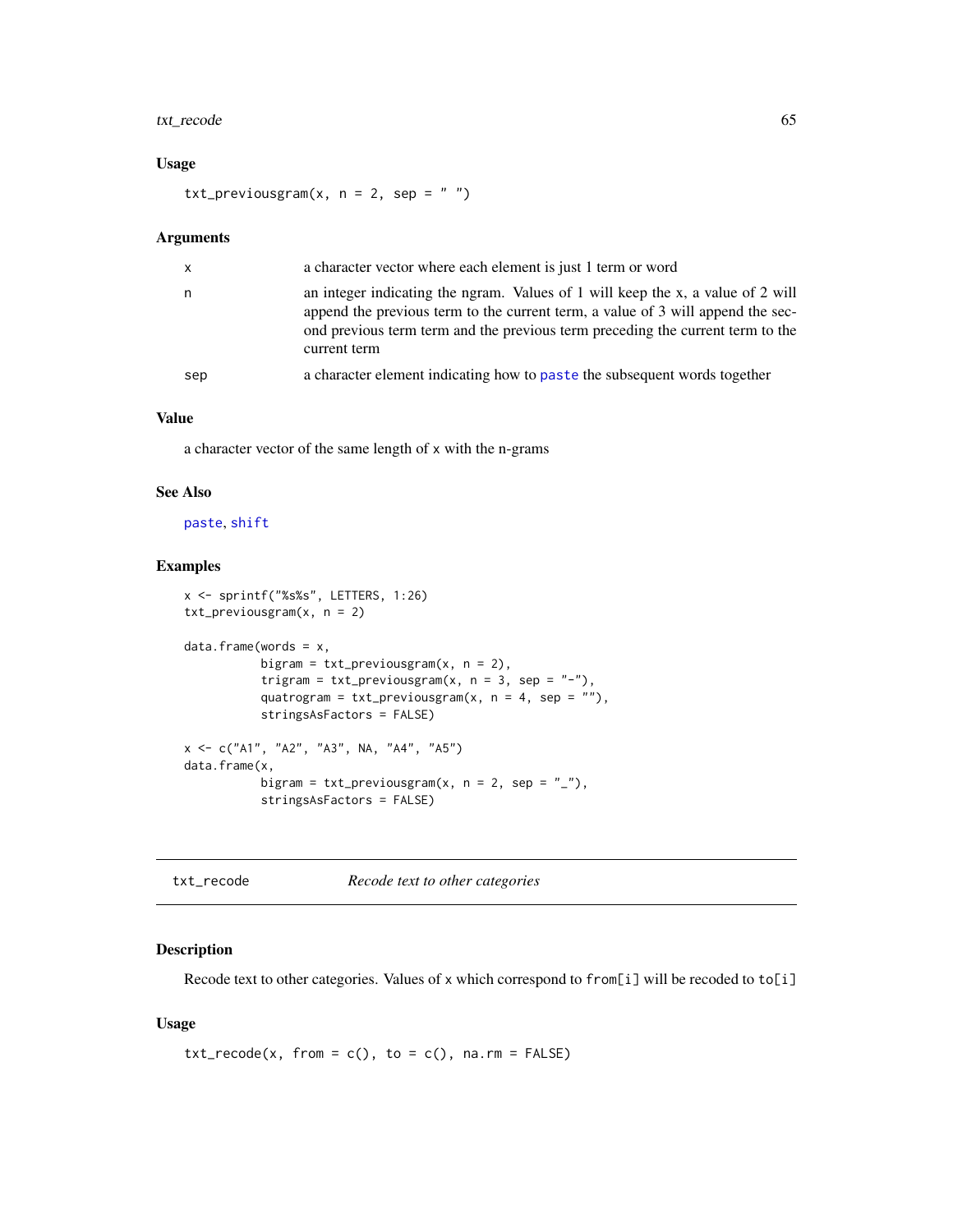#### Arguments

| $\mathsf{x}$ | a character vector                                                                                                                               |
|--------------|--------------------------------------------------------------------------------------------------------------------------------------------------|
| from         | a character vector with values of x which you want to recode                                                                                     |
| to           | a character vector with values of you want to use to recode to where you want<br>to replace values of x which correspond to from [i] to $to$ [i] |
| na.rm        | logical, if set to TRUE, will put all values of x which have no matching value in<br>from to NA. Defaults to FALSE                               |

# Value

a character vector of the same length of x where values of x which are given in from will be replaced by the corresponding element in to

## See Also

[match](#page-0-0)

# Examples

```
x \le -c("NOUN", "VERB", "NOUN", "ADV")txt_recode(x = x,from = c("VERB", "ADV"),
           to = c("conjugated verb", "adverb"))
txt_recode(x = x,from = c("VERB", "ADV");to = c("conjugated verb", "adverb"),
           na.rm = TRUE)
txt_recode(x = x,from = c("VERB", "ADV", "NOUN"),
           to = c("conjugated verb", "adverb", "noun"),
           na.rm = TRUE)
```
txt\_recode\_ngram *Recode words with compound multi-word expressions*

# Description

Replace in a character vector of tokens, tokens with compound multi-word expressions. So that c("New","York") will be c("New York",NA).

## Usage

 $txt_recode_ngram(x, compound, ngram, sep = "")$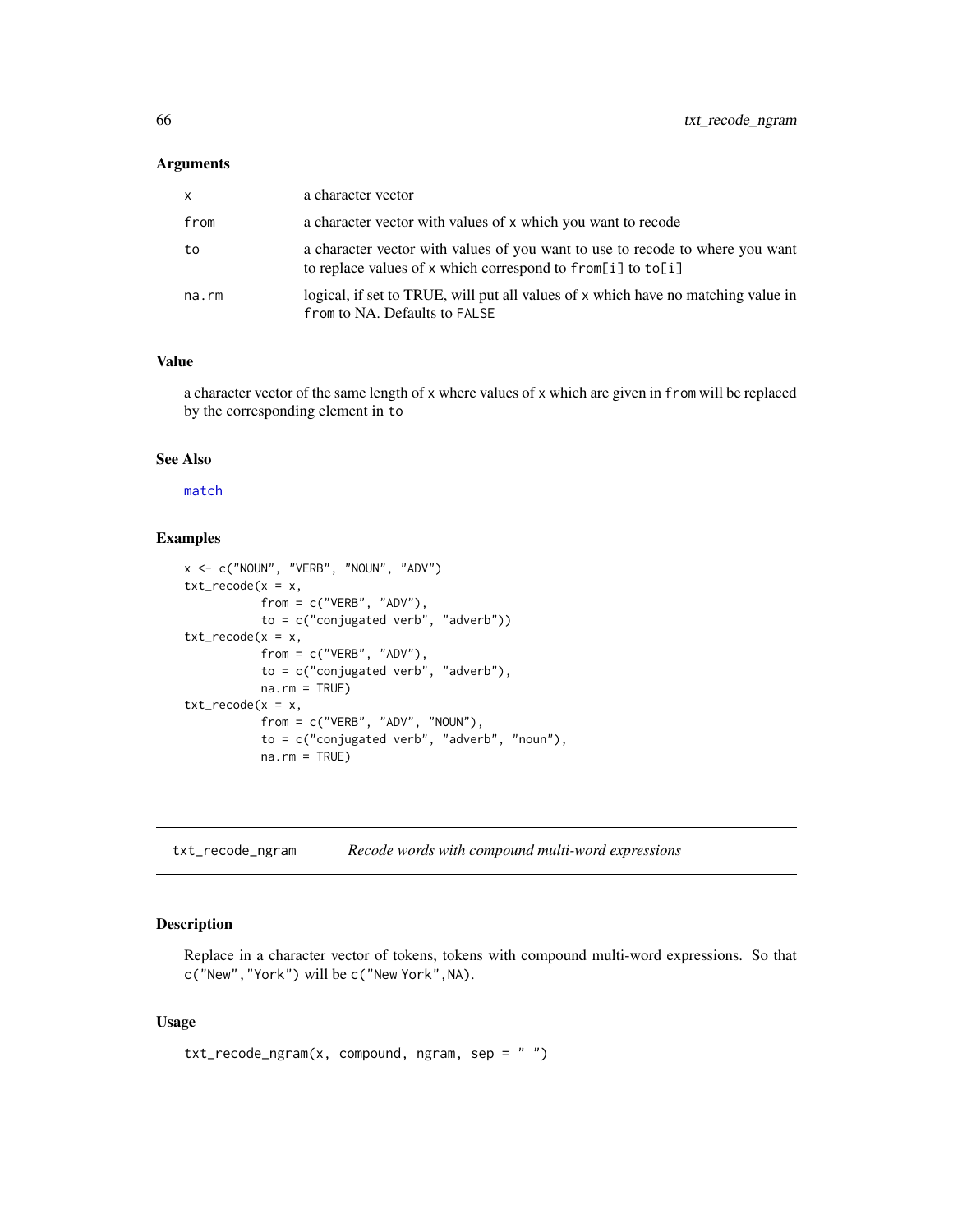#### **Arguments**

| $\mathsf{x}$ | a character vector of words where you want to replace tokens with compound<br>multi-word expressions. This is generally a character vector as returned by the<br>token column of as.data.frame(udpipe_annotate(txt))                                                                               |
|--------------|----------------------------------------------------------------------------------------------------------------------------------------------------------------------------------------------------------------------------------------------------------------------------------------------------|
| compound     | a character vector of compound words multi-word expressions indicating terms<br>which can be considered as one word. For example c('New York', 'Brussels<br>Hoofdstedelijk Gewest').                                                                                                               |
| ngram        | a integer vector of the same length as compound indicating how many terms there<br>are in the specific compound multi-word expressions given by compound, where<br>compound[i] contains ngram[i] words. So if x is c('New York', 'Brussels<br>Hoofdstedelijk Gewest'), the ngram would be $c(2,3)$ |
| sep          | separator used when the compounds were constructed by combining the words<br>together into a compound multi-word expression. Defaults to a space: ''.                                                                                                                                              |

## Value

the same character vector x where elements in x will be replaced by compound multi-word expression. If will give preference to replacing with compounds with higher ngrams if these occur. See the examples.

## See Also

[txt\\_nextgram](#page-60-0)

```
x <- c("I", "went", "to", "New", "York", "City", "on", "holiday", ".")
y \le -txt_recode_ngram(x, compound = "New York", ngram = 2, sep = "")data.frame(x, y)
keyw \le data.frame(keyword = c("New-York", "New-York-City"), ngram = c(2, 3))
y <- txt_recode_ngram(x, compound = keyw$keyword, ngram = keyw$ngram, sep = "-")
data.frame(x, y)
## Example replacing adjectives followed by a noun with the full compound word
data(brussels_reviews_anno)
x <- subset(brussels_reviews_anno, language == "nl")
keyw <- keywords_phrases(x$xpos, term = x$token, pattern = "JJNN",
                         is_regex = TRUE, detailed = FALSE)
head(keyw)
x$term <- txt_recode_ngram(x$token, compound = keyw$keyword, ngram = keyw$ngram)
head(x[, c("token", "term", "xpos")], 12)
```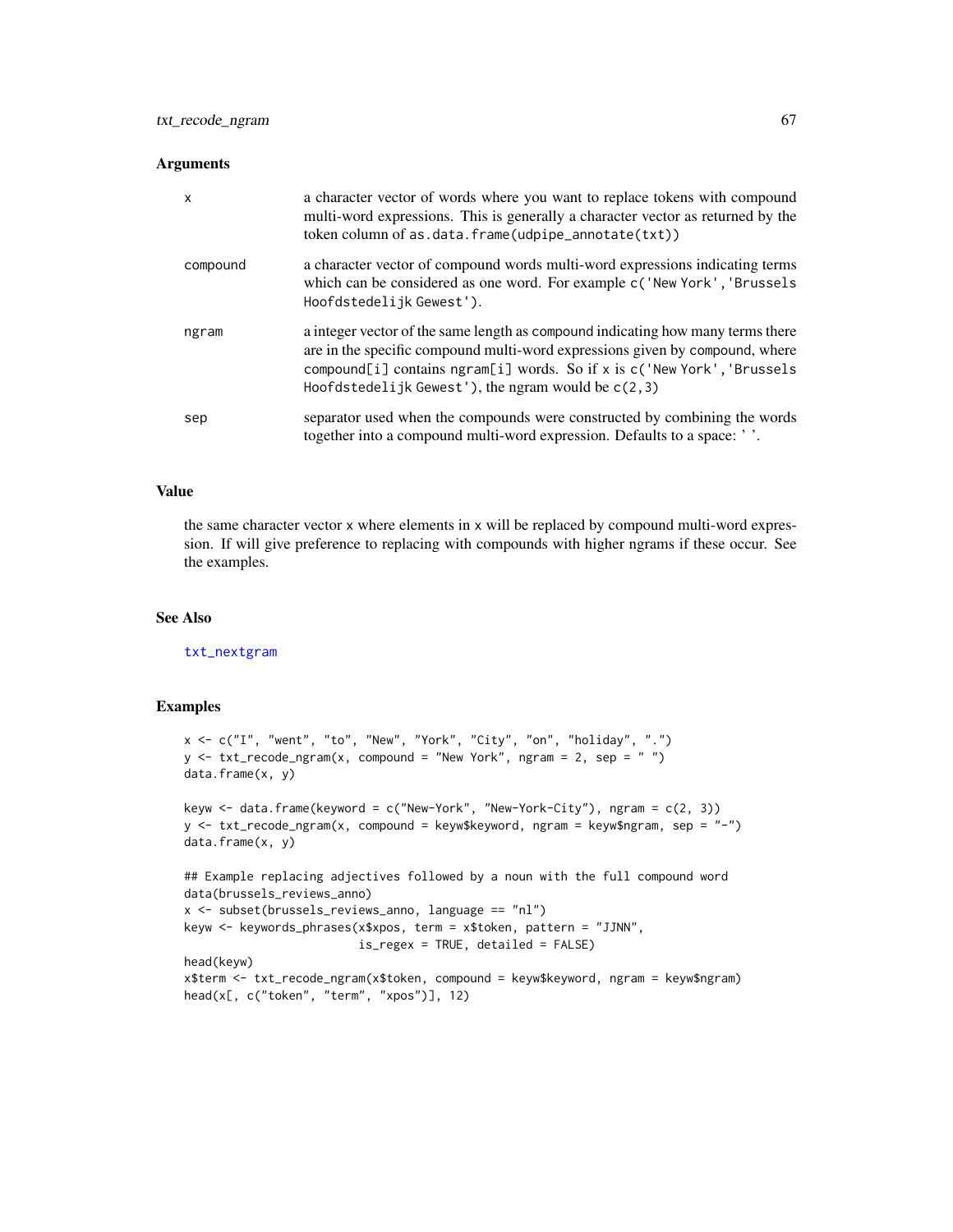<span id="page-67-0"></span>

Boilerplate function to sample one element from a vector.

## Usage

```
txt_sample(x, naexclude = TRUE, n = 1)
```
#### **Arguments**

| X.         | a vector                                                      |
|------------|---------------------------------------------------------------|
| na.exclude | logical indicating to remove NA values before taking a sample |
|            | integer indicating the number of items to sample from x       |

#### Value

one element sampled from the vector x

#### See Also

[sample.int](#page-0-0)

## Examples

```
txt_sample(c(NA, "hello", "world", NA))
```
txt\_sentiment *Perform dictionary-based sentiment analysis on a tokenised data frame*

# Description

This function identifies words which have a positive/negative meaning, with the addition of some basic logic regarding occurrences of amplifiers/deamplifiers and negators in the neighbourhood of the word which has a positive/negative meaning.

- If a negator is occurring in the neigbourhood, positive becomes negative or vice versa.
- If amplifiers/deamplifiers occur in the neigbourhood, these amplifier weight is added to the sentiment polarity score.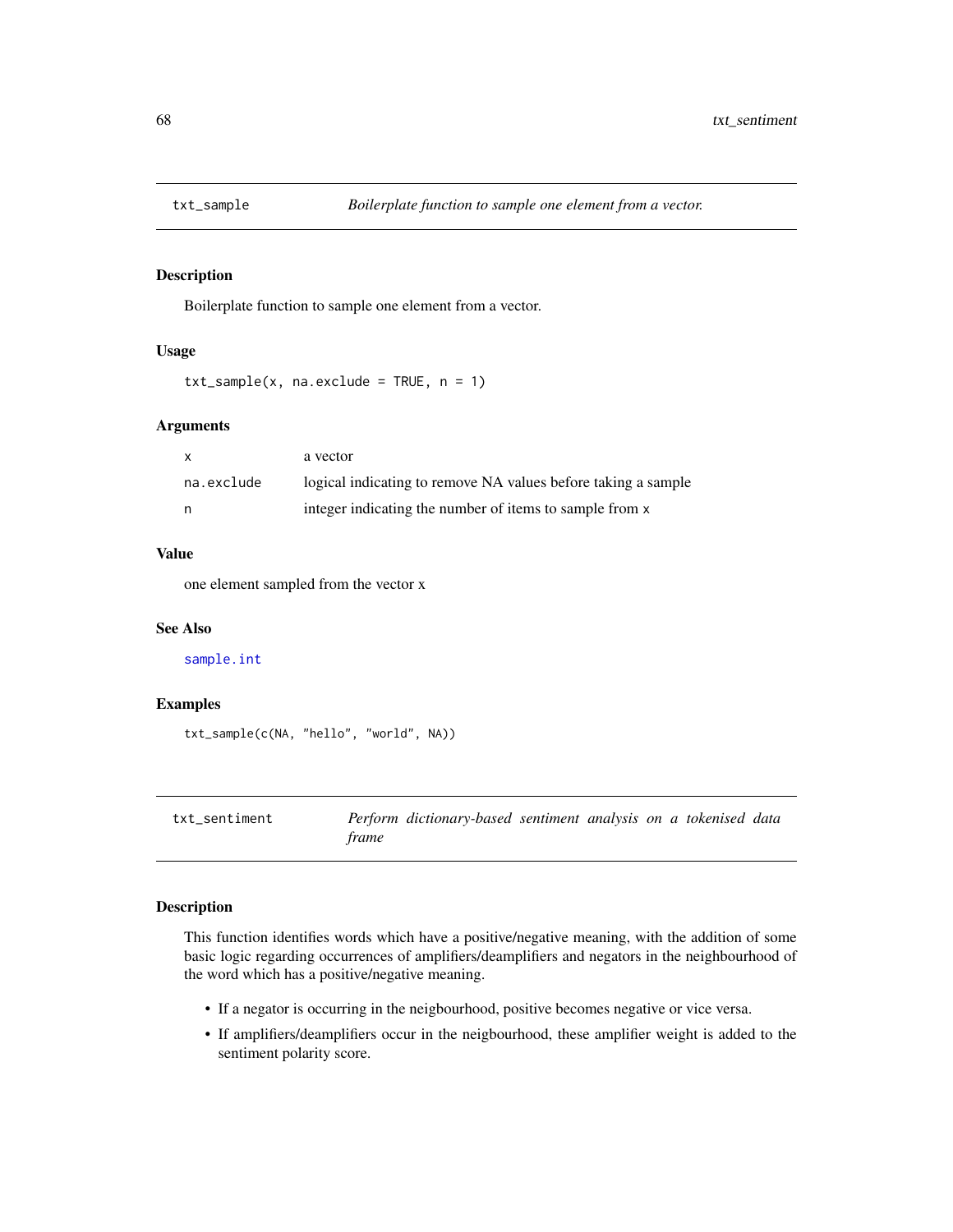# txt\_sentiment 69

This function took inspiration from qdap::polarity but was completely re-engineered to allow to calculate similar things on a udpipe-tokenised dataset. It works on a sentence level and the negator/amplification logic can not surpass a boundary defined by the PUNCT upos parts of speech tag.

Note that if you prefer to build a supervised model to perform sentiment scoring you might be interested in looking at the ruimtehol R package <https://github.com/bnosac/ruimtehol> instead.

## Usage

```
txt_sentiment(
  x,
  term = "lemma",
 polarity_terms,
 polarity_negators = character(),
 polarity_amplifiers = character(),
 polarity_deamplifiers = character(),
  amplifier_weight = 0.8,
 n_b before = 4,
 n_{a}fter = 2,
  constrain = FALSE
)
```
## Arguments

| $\times$              | a data.frame with the columns doc_id, paragraph_id, sentence_id, upos and the<br>column as indicated in term. This is exactly what udpipe returns.                                                                           |
|-----------------------|------------------------------------------------------------------------------------------------------------------------------------------------------------------------------------------------------------------------------|
| term                  | a character string with the name of a column of x where you want to apply to<br>sentiment scoring upon                                                                                                                       |
|                       | polarity_terms data.frame containing terms which have positive or negative meaning. This data<br>frame should contain the columns term and polarity where term is of type char-<br>acter and polarity can either be 1 or -1. |
| polarity_negators     |                                                                                                                                                                                                                              |
|                       | a character vector of words which will invert the meaning of the polarity_terms<br>such that -1 becomes 1 and vice versa                                                                                                     |
| polarity_amplifiers   |                                                                                                                                                                                                                              |
|                       | a character vector of words which amplify the polarity_terms                                                                                                                                                                 |
| polarity_deamplifiers |                                                                                                                                                                                                                              |
|                       | a character vector of words which deamplify the polarity_terms                                                                                                                                                               |
| amplifier_weight      |                                                                                                                                                                                                                              |
|                       | weight which is added to the polarity score if an amplifier occurs in the neigh-<br>bourhood                                                                                                                                 |
| n_before              | integer indicating how many words before the polarity_terms word one has<br>to look to find negators/amplifiers/deamplifiers to apply its logic                                                                              |
| n_after               | integer indicating how many words after the polarity_terms word one has to<br>look to find negators/amplifiers/deamplifiers to apply its logic                                                                               |
| constrain             | logical indicating to make sure the aggregated sentiment scores is between -1<br>and 1                                                                                                                                       |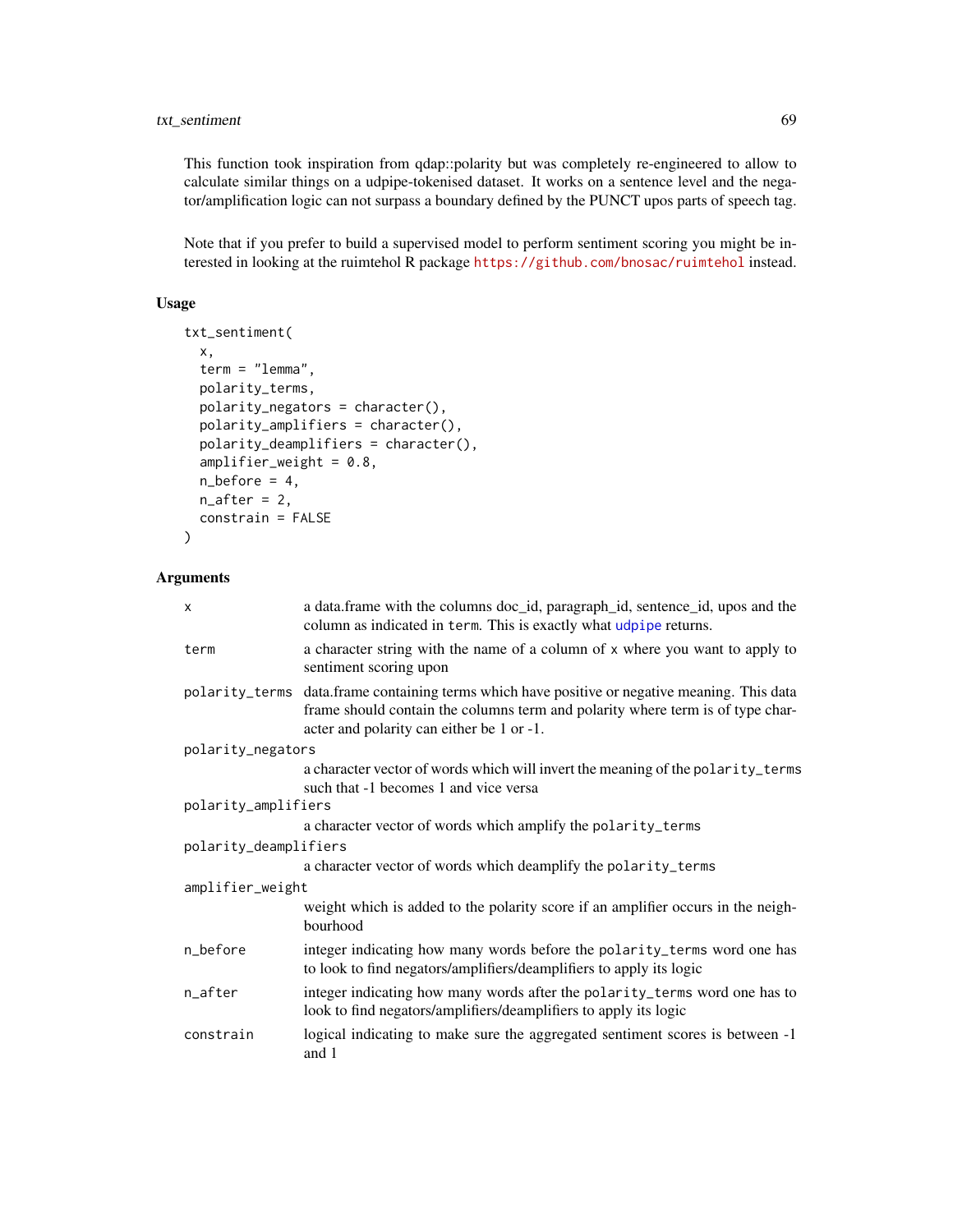#### Value

a list containing

- data: the x data.frame with 2 columns added: polarity and sentiment\_polarity.
	- The column polarity being just the polarity column of the polarity\_terms dataset corresponding to the polarity of the term you apply the sentiment scoring
	- The colummn sentiment\_polarity is the value where the amplifier/de-amplifier/negator logic is applied on.
- overall: a data.frame with one row per doc\_id containing the columns doc\_id, sentences, terms, sentiment\_polarity, terms\_positive, terms\_negative, terms\_negation and terms\_amplification providing the aggregate sentiment\_polarity score of the dataset x by doc\_id as well as the terminology causing the sentiment, the number of sentences and the number of non punctuation terms in the document.

```
x <- c("I do not like whatsoever when an R package has soo many dependencies.",
       "Making other people install java is annoying,
        as it is a really painful experience in classrooms.")
## Not run:
## Do the annotation to get the data.frame needed as input to txt_sentiment
anno <- udpipe(x, "english-gum")
```

```
## End(Not run)
anno \leq data.frame(doc_id = c(rep("doc1", 14), rep("doc2", 18)),
                   param<sub>1</sub>,<br/>sentence_id = 1,
                   lemma = c("I", "do", "not", "like", "whatsoever",
                             "when", "an", "R", "package",
                             "has", "soo", "many", "dependencies", ".",
                             "Making", "other", "people", "install",
                             "java", "is", "annoying", ",", "as",
                             "it", "is", "a", "really", "painful",
                              "experience", "in", "classrooms", "."),
                   upos = c("PRON", "AUX", "PART", "VERB", "PRON",
                             "SCONJ", "DET", "PROPN", "NOUN", "VERB",
                             "ADV", "ADJ", "NOUN", "PUNCT",
                             "VERB", "ADJ", "NOUN", "ADJ", "NOUN",
                              "AUX", "VERB", "PUNCT", "SCONJ", "PRON",
                              "AUX", "DET", "ADV", "ADJ", "NOUN",
                             "ADP", "NOUN", "PUNCT"),
                   stringsasFactors = FALSE)
scores \leq txt_sentiment(x =anno,
              term = "lemma",
              polarity_terms = data.frame(term = c("annoy", "like", "painful"),
                                          polarity = c(-1, 1, -1)),polarity_negators = c("not", "neither"),
              polarity_amplifiers = c("pretty", "many", "really", "whatsoever"),
              polarity_deamplifiers = c("slightly", "somewhat"))
scores$overall
scores$data
```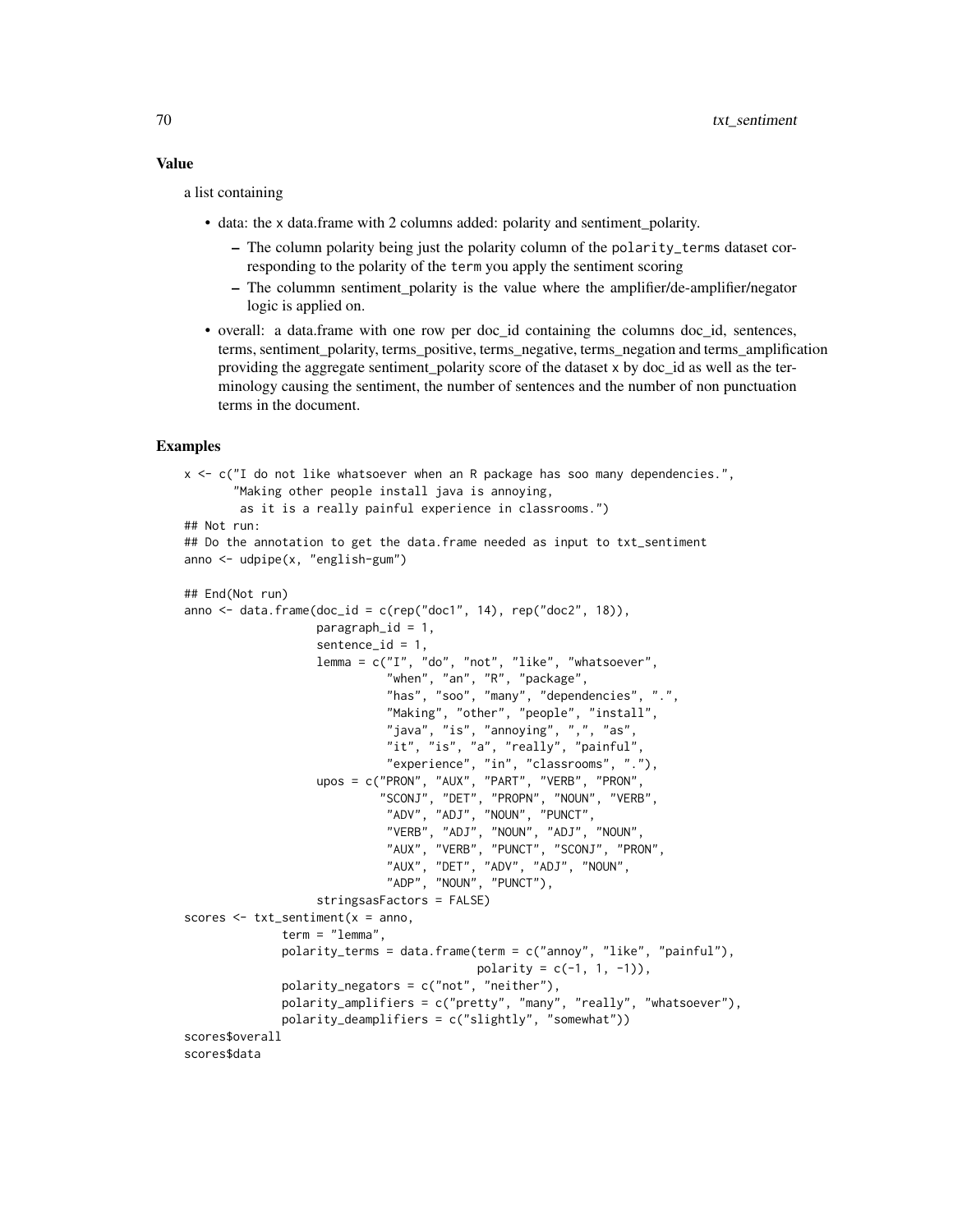#### txt\_show 71

```
scores \leq txt_sentiment(x = anno,
             term = "lemma",
             polarity_terms = data.frame(term = c("annoy", "like", "painful"),
                                         polarity = c(-1, 1, -1)),polarity_negators = c("not", "neither"),
             polarity_amplifiers = c("pretty", "many", "really", "whatsoever"),
             polarity_deamplifiers = c("slightly", "somewhat"),
             constrain = TRUE, n_b before = 4,
             n_after = 2, amplifier_weight = .8)
scores$overall
scores$data
```
txt\_show *Boilerplate function to cat only 1 element of a character vector.*

# Description

Boilerplate function to cat only 1 element of a character vector.

## Usage

txt\_show(x)

#### Arguments

x a character vector

#### Value

invisible

#### See Also

[txt\\_sample](#page-67-0)

# Examples

txt\_show(c("hello \n\n\n world", "world \n\n\n hello"))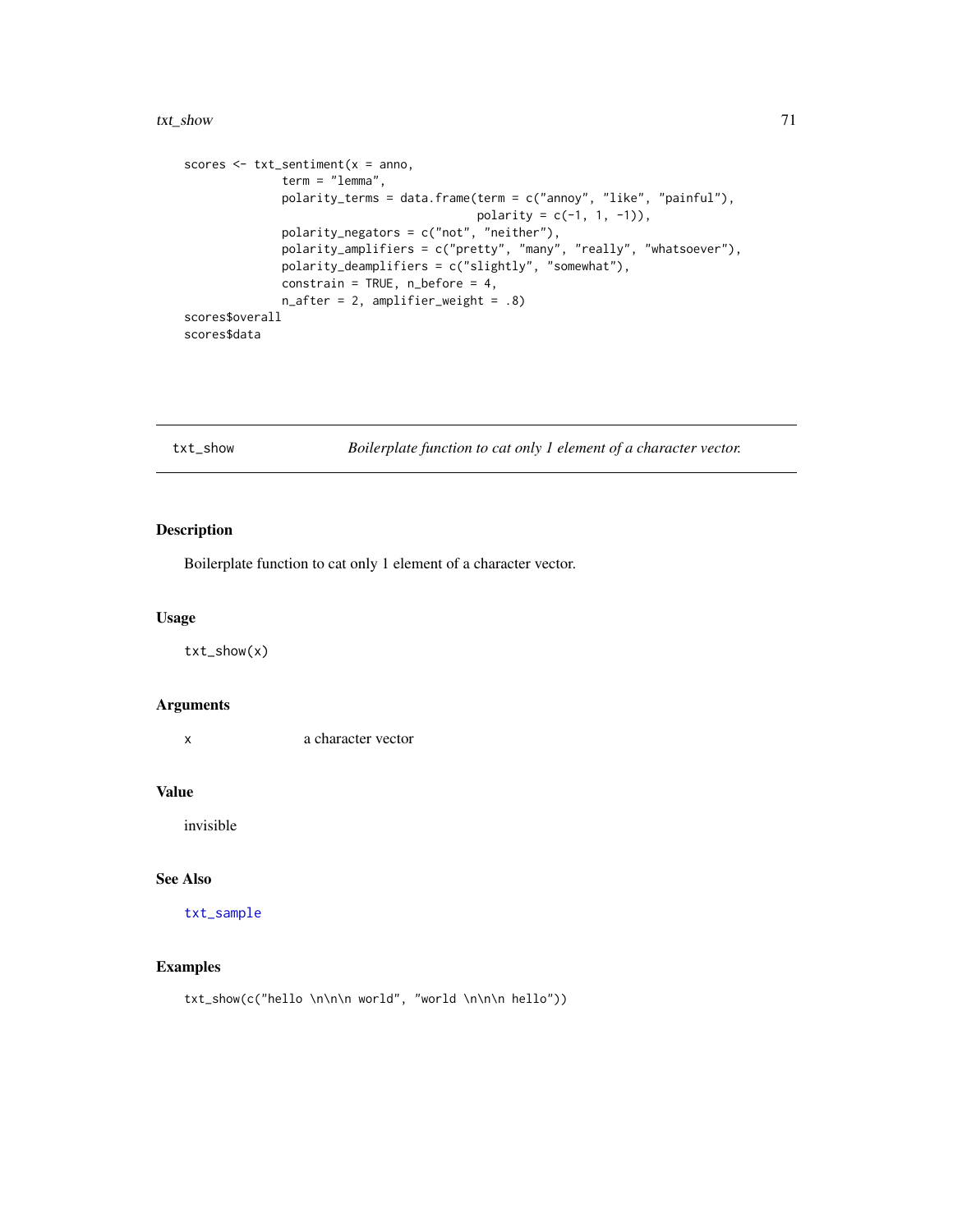This function allows to identify contiguous sequences of text which have the same label or which follow the IOB scheme.

Named Entity Recognition or Chunking frequently follows the IOB tagging scheme where "B" means the token begins an entity, "I" means it is inside an entity, "E" means it is the end of an entity and "O" means it is not part of an entity. An example of such an annotation would be 'New', 'York', 'City', 'District' which can be tagged as 'B-LOC', 'I-LOC', 'I-LOC', 'E-LOC'.

The function looks for such sequences which start with 'B-LOC' and combines all subsequent labels of the same tagging group into 1 category. This sequence of words also gets a unique identifier such that the terms 'New', 'York', 'City', 'District' would get the same sequence identifier.

## Usage

```
txt_tagsequence(x, entities)
```
## Arguments

| $\mathsf{x}$ | a character vector of categories in the sequence of occurring (e.g. B-LOC, I-<br>LOC, I-PER, B-PER, O, O, B-PER)                                                                                 |
|--------------|--------------------------------------------------------------------------------------------------------------------------------------------------------------------------------------------------|
| entities     | a list of groups, where each list element contains                                                                                                                                               |
|              | • start: A length 1 character string with the start element identifying a se-<br>quence start. E.g. 'B-LOC'                                                                                      |
|              | • labels: A character vector containing all the elements which are considered<br>being part of a same labelling sequence, including the starting element. E.g.<br>$c('B-LOC', 'I-LOC', 'E-LOC')$ |
|              | The list name of the group defines the label that will be assigned to the entity. If<br>entities is not provided each possible value of x is considered an entity. See<br>the examples.          |

## Value

a list with elements entity\_id and entity where

- entity is a character vector of the same length as x containing entities , constructed by recoding x to the names of names(entities)
- entity\_id is an integer vector of the same length as x containing unique identifiers identfying the compound label sequence such that e.g. the sequence 'B-LOC', 'I-LOC', 'I-LOC', 'E-LOC' (New York City District) would get the same entity\_id identifier.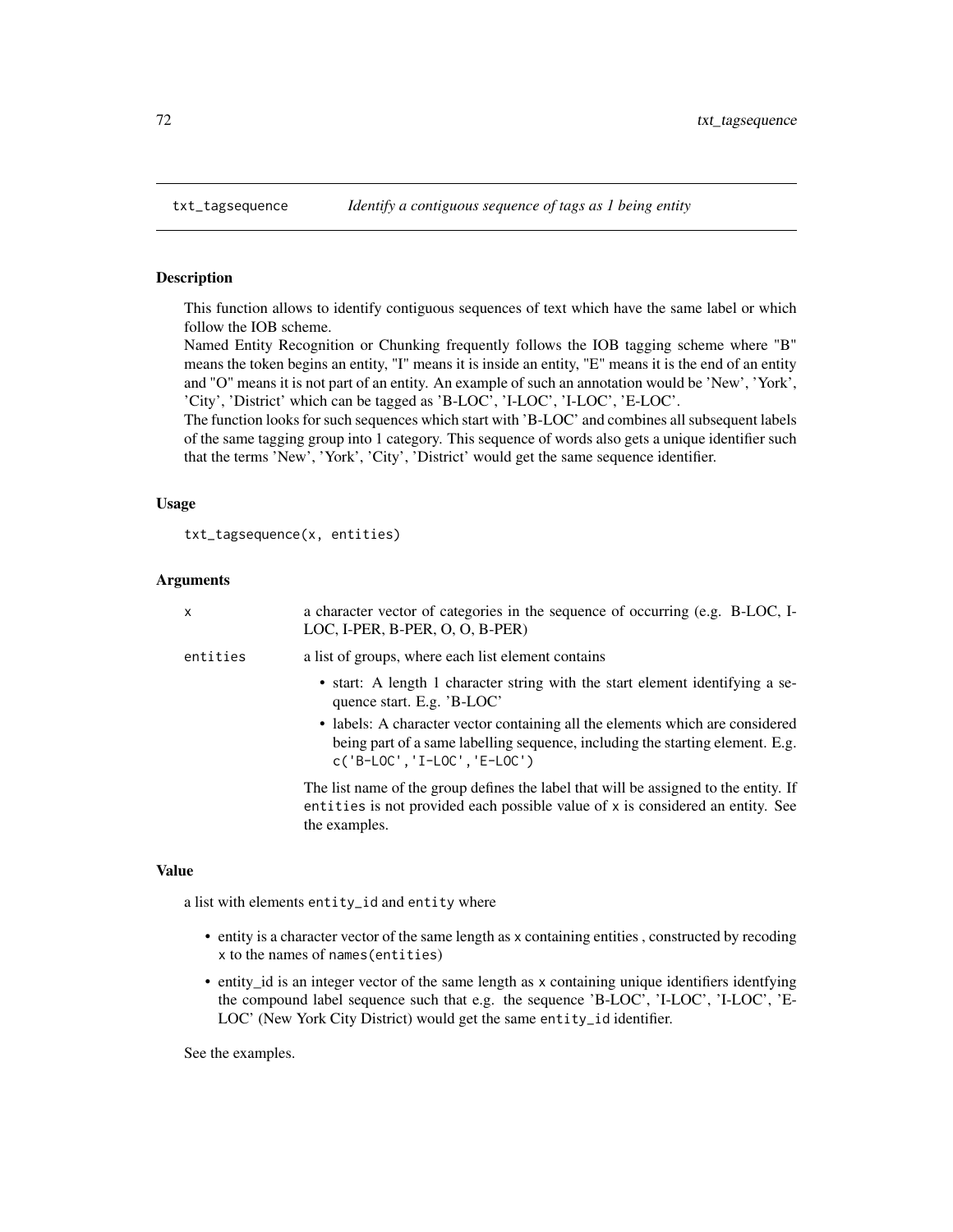#### <span id="page-72-0"></span>udpipe 73

## Examples

```
x <- data.frame(
  token = c("The", "chairman", "of", "the", "Nakitoma", "Corporation",
           "Donald", "Duck", "went", "skiing",
            "in", "the", "Niagara", "Falls"),
 upos = c("DET", "NOUN", "ADP", "DET", "PROPN", "PROPN",
           "PROPN", "PROPN", "VERB", "VERB",
           "ADP", "DET", "PROPN", "PROPN"),
 label = c("O", "O", "O", "O", "B-ORG", "I-ORG",
            "B-PERSON", "I-PERSON", "O", "O",
            "O", "O", "B-LOCATION", "I-LOCATION"), stringsAsFactors = FALSE)
x[, c("sequence_id", "group")] <- txt_tagsequence(x$upos)
x
##
## Define entity groups following the IOB scheme
## and combine B-LOC I-LOC I-LOC sequences as 1 group (e.g. New York City)
groups <- list(
Location = list(start = "B-LOC", labels = c("B-LOC", "I-LOC", "E-LOC")),
Organisation = list(start = "B-ORG", labels = c("B-ORG", "I-ORG", "E-ORG")),
Person = list(start = "B-PER", labels = c("B-PER", "I-PER", "E-PER")),
Misc = list(start = "B-MISC", labels = c("B-MISC", "I-MISC", "E-MISC")))
x[, c("entity_id", "entity")] <- txt_tagsequence(x$label, groups)
x
```
udpipe *Tokenising, Lemmatising, Tagging and Dependency Parsing of raw text in TIF format*

## Description

Tokenising, Lemmatising, Tagging and Dependency Parsing of raw text in TIF format

#### Usage

```
udpipe(x, object, parallel.cores = 1L, parallel.chunksize, ...)
```
#### Arguments

| I<br>٦ |  |  |
|--------|--|--|
|        |  |  |
|        |  |  |
|        |  |  |

either

- a character vector: The character vector contains the text you want to tokenize, lemmatise, tag and perform dependency parsing. The names of the character vector indicate the document identifier.
- a data.frame with columns doc\_id and text: The text column contains the text you want to tokenize, lemmatise, tag and perform dependency parsing. The doc id column indicate the document identifier.
- a list of tokens: If you have already a tokenised list of tokens and you want to enrich it by lemmatising, tagging and performing dependency parsing. The names of the list indicate the document identifier.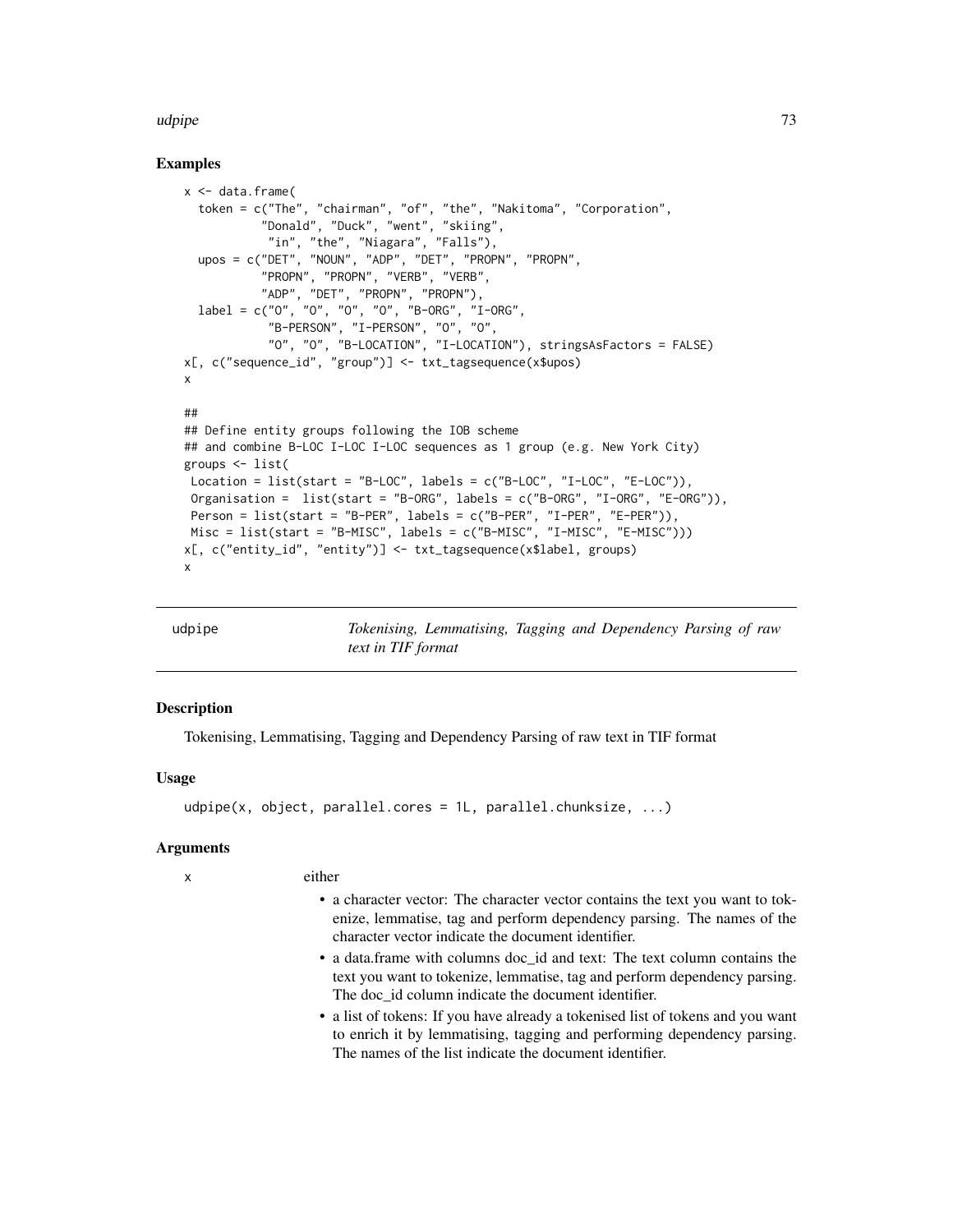<span id="page-73-0"></span>

|                    |        | All text data should be in UTF-8 encoding                                                                                                                                                                                                                                                                                                                                                                                                                                                                                                                                                                                                                                                                                                                                                                                                                                                                                                                     |
|--------------------|--------|---------------------------------------------------------------------------------------------------------------------------------------------------------------------------------------------------------------------------------------------------------------------------------------------------------------------------------------------------------------------------------------------------------------------------------------------------------------------------------------------------------------------------------------------------------------------------------------------------------------------------------------------------------------------------------------------------------------------------------------------------------------------------------------------------------------------------------------------------------------------------------------------------------------------------------------------------------------|
|                    | object | either an object of class udpipe_model as returned by udpipe_load_model, the<br>path to the file on disk containing the udpipe model or the language as defined<br>by udpipe_download_model. If the language is provided, it will download the<br>model using udpipe_download_model.                                                                                                                                                                                                                                                                                                                                                                                                                                                                                                                                                                                                                                                                          |
|                    |        | parallel. cores integer indicating the number of parallel cores to use to speed up the annotation.<br>Defaults to 1 (use only 1 single thread).<br>If more than 1 is specified, it uses parallel::mclapply (unix) or parallel::clusterApply<br>(windows) to run annotation in parallel. In order to do this on Windows it runs<br>first parallel::makeCluster to set up a local socket cluster, on unix it just uses<br>forking to parallelise the annotation.<br>Only set this if you have more than 1 CPU at disposal and you have large amount<br>of data to annotate as setting up a parallel backend also takes some time plus an-<br>notations will run in chunks set by parallel. chunksize and for each parallel<br>chunk the udpipe model will be loaded which takes also some time.<br>If parallel. cores is bigger than 1 and object is of class udpipe_model, it<br>will load the corresponding file from the model again in each parallel chunk. |
| parallel.chunksize |        |                                                                                                                                                                                                                                                                                                                                                                                                                                                                                                                                                                                                                                                                                                                                                                                                                                                                                                                                                               |
|                    |        | integer with the size of the chunks of text to be annotated in parallel. If not<br>provided, defaults to the size of x divided by parallel.cores. Only used in<br>case parallel. cores is bigger than 1.                                                                                                                                                                                                                                                                                                                                                                                                                                                                                                                                                                                                                                                                                                                                                      |
|                    | .      | other elements to pass on to udpipe_annotate and udpipe_download_model                                                                                                                                                                                                                                                                                                                                                                                                                                                                                                                                                                                                                                                                                                                                                                                                                                                                                        |
|                    |        |                                                                                                                                                                                                                                                                                                                                                                                                                                                                                                                                                                                                                                                                                                                                                                                                                                                                                                                                                               |

#### Value

a data.frame with one row per doc\_id and term\_id containing all the tokens in the data, the lemma, the part of speech tags, the morphological features and the dependency relationship along the tokens. The data.frame has the following fields:

- doc\_id: The document identifier.
- paragraph\_id: The paragraph identifier which is unique within each document.
- sentence\_id: The sentence identifier which is unique within each document.
- sentence: The text of the sentence of the sentence\_id.
- start: Integer index indicating in the original text where the token starts. Missing in case of tokens part of multi-word tokens which are not in the text.
- end: Integer index indicating in the original text where the token ends. Missing in case of tokens part of multi-word tokens which are not in the text.
- term\_id: A row identifier which is unique within the doc\_id identifier.
- token\_id: Token index, integer starting at 1 for each new sentence. May be a range for multiword tokens or a decimal number for empty nodes.
- token: The token.
- lemma: The lemma of the token.
- upos: The universal parts of speech tag of the token. See [https://universaldependencies.](https://universaldependencies.org/format.html) [org/format.html](https://universaldependencies.org/format.html)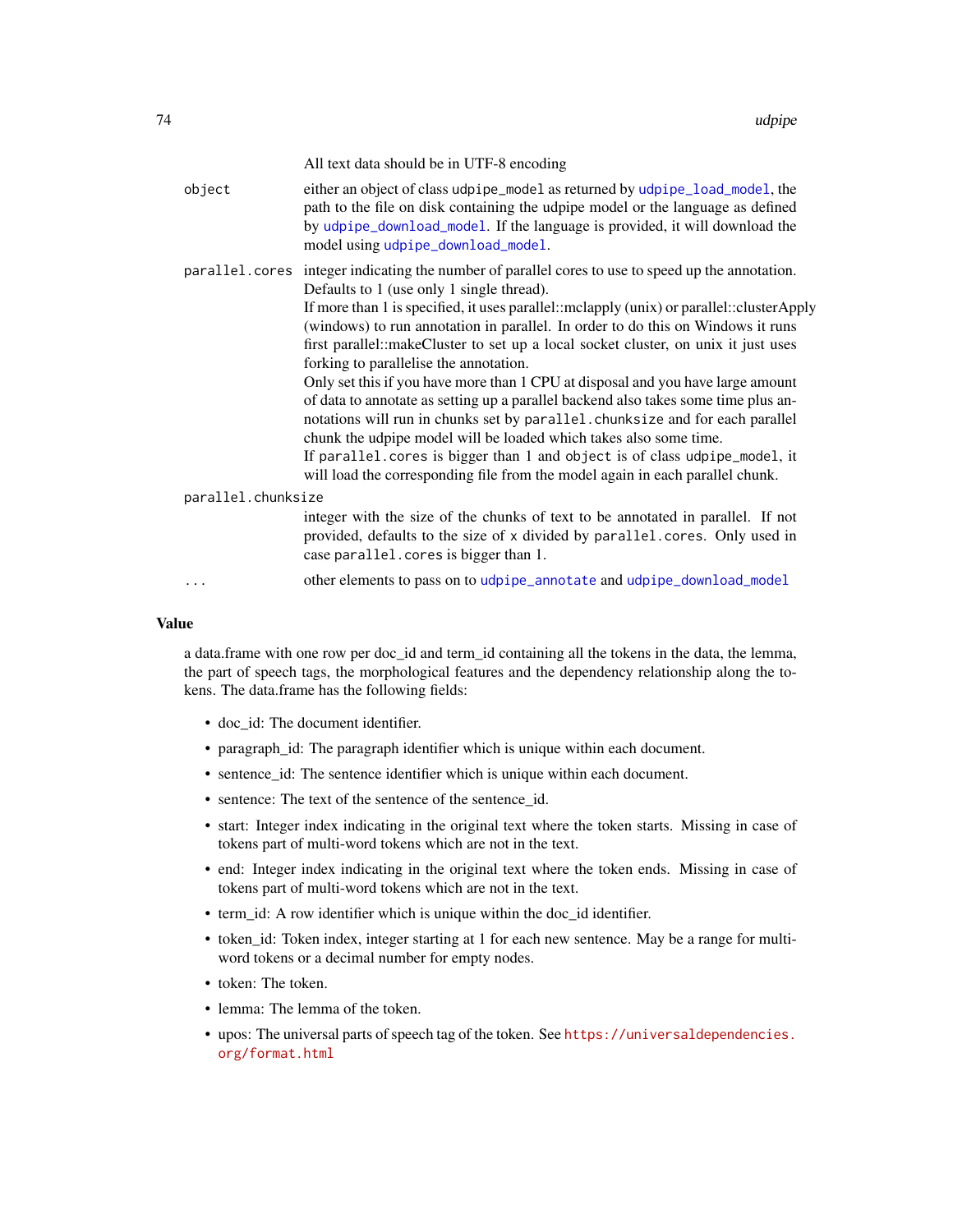#### <span id="page-74-0"></span>udpipe 75

- xpos: The treebank-specific parts of speech tag of the token. See [https://universaldepende](https://universaldependencies.org/format.html)ncies. [org/format.html](https://universaldependencies.org/format.html)
- feats: The morphological features of the token, separated by |. See [https://universaldepend](https://universaldependencies.org/format.html)encies. [org/format.html](https://universaldependencies.org/format.html)
- head\_token\_id: Indicating what is the token\_id of the head of the token, indicating to which other token in the sentence it is related. See [https://universaldependencies.org/format.](https://universaldependencies.org/format.html) [html](https://universaldependencies.org/format.html)
- dep\_rel: The type of relation the token has with the head token id. See [https://universalde](https://universaldependencies.org/format.html)pendencies. [org/format.html](https://universaldependencies.org/format.html)
- deps: Enhanced dependency graph in the form of a list of head-deprel pairs. See [https:](https://universaldependencies.org/format.html) [//universaldependencies.org/format.html](https://universaldependencies.org/format.html)
- misc: SpacesBefore/SpacesAfter/SpacesInToken spaces before/after/inside the token. Used to reconstruct the original text. See <https://ufal.mff.cuni.cz/udpipe/1/users-manual>

The columns paragraph id, sentence id, term id, start, end are integers, the other fields are character data in UTF-8 encoding.

#### References

<https://ufal.mff.cuni.cz/udpipe>, [https://lindat.mff.cuni.cz/repository/xmlui/hand](https://lindat.mff.cuni.cz/repository/xmlui/handle/11234/1-2364)le/ [11234/1-2364](https://lindat.mff.cuni.cz/repository/xmlui/handle/11234/1-2364), <https://universaldependencies.org/format.html>

## See Also

[udpipe\\_load\\_model](#page-85-0), [as.data.frame.udpipe\\_connlu](#page-2-0), [udpipe\\_download\\_model](#page-79-0), [udpipe\\_annotate](#page-76-0)

#### Examples

```
model <- udpipe_download_model(language = "dutch-lassysmall")
if(!model$download_failed){
ud_dutch <- udpipe_load_model(model)
## Tokenise, Tag and Dependency Parsing Annotation. Output is in CONLL-U format.
txt <- c("Dus. Godvermehoeren met pus in alle puisten,
 zei die schele van Van Bukburg en hij had nog gelijk ook.
 Er was toen dat liedje van tietenkonttieten kont tieten kontkontkont,
 maar dat hoefden we geenseens niet te zingen.
 Je kunt zeggen wat je wil van al die gesluierde poezenpas maar d'r kwam wel
 een vleeswarenwinkel onder te voorschijn van heb je me daar nou.
 En zo gaat het maar door.",
  "Wat die ransaap van een academici nou weer in z'n botte pan heb gehaald mag
 Joost in m'n schoen gooien, maar feit staat boven water dat het een gore
  vieze vuile ransaap is.")
names(txt) <- c("document_identifier_1", "we-like-ilya-leonard-pfeiffer")
##
## TIF tagging: tag if x is a character vector, a data frame or a token sequence
##
```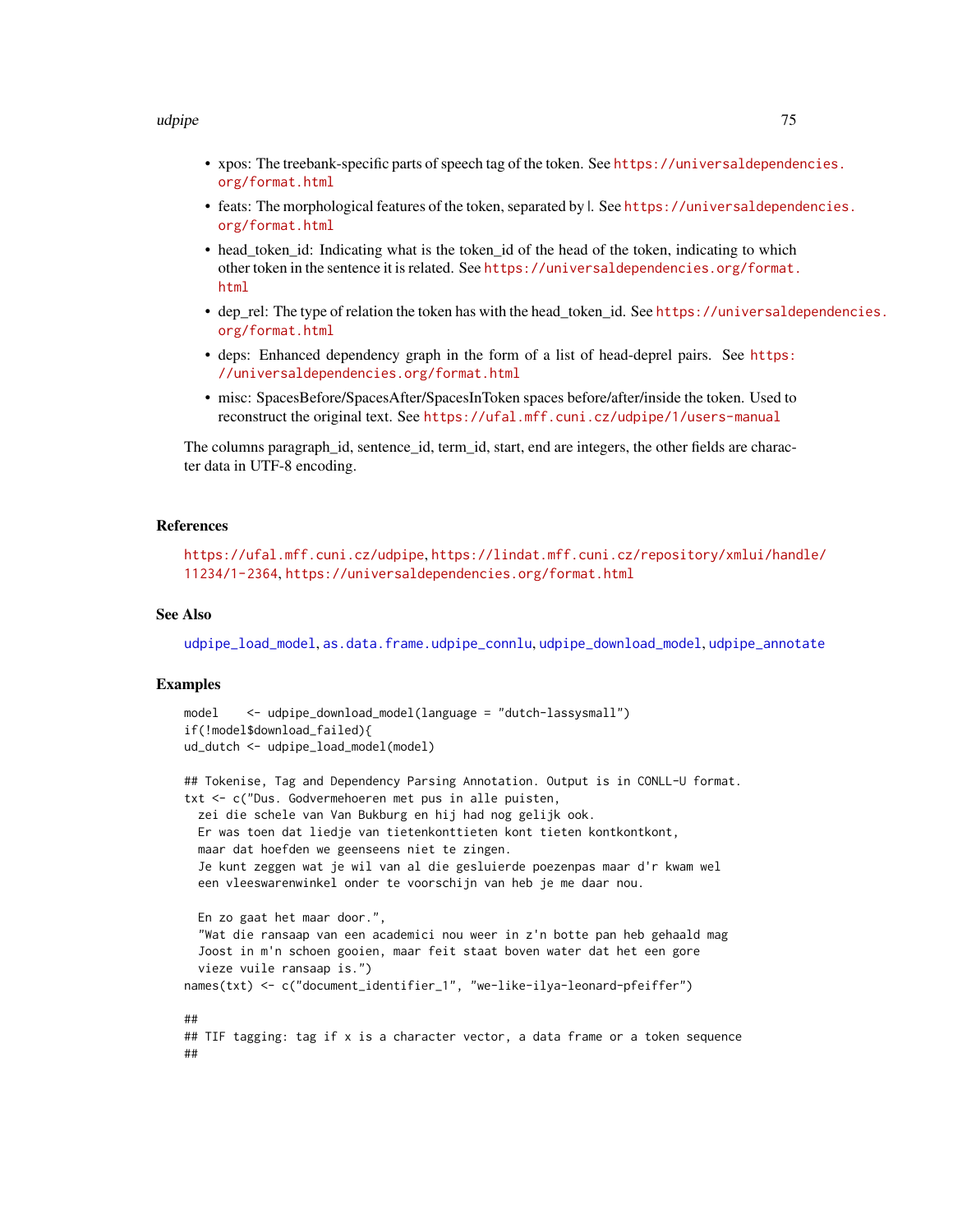```
x \leq -\text{udpipe}(\text{txt}, \text{object} = \text{ud}_\text{dutch})x <- udpipe(data.frame(doc_id = names(txt), text = txt, stringsAsFactors = FALSE),
            object = ud_dutch)x <- udpipe(strsplit(txt, "[[:space:][:punct:][:digit:]]+"),
            object = ud_dutch)## You can also directly pass on the language in the call to udpipe
x <- udpipe("Dit werkt ook.", object = "dutch-lassysmall")
x \le - udpipe(txt, object = "dutch-lassysmall")
x <- udpipe(data.frame(doc_id = names(txt), text = txt, stringsAsFactors = FALSE),
            object = "dutch-lassysmall")
x <- udpipe(strsplit(txt, "[[:space:][:punct:][:digit:]]+"),
            object = "dutch-lassysmall")
}
## cleanup for CRAN only - you probably want to keep your model if you have downloaded it
if(file.exists(model$file_model)) file.remove(model$file_model)
```

```
udpipe_accuracy Evaluate the accuracy of your UDPipe model on holdout data
```
## Description

Get precision, recall and F1 measures on finding words / sentences / upos / xpos / features annotation as well as UAS and LAS dependency scores on holdout data in conllu format.

#### Usage

```
udpipe_accuracy(
  object,
  file_conllu,
  tokenizer = c("default", "none"),
  tagger = c("default", "none"),
  parser = c("default", "none")
\lambda
```
### Arguments

| object      | an object of class udpipe_model as returned by udpipe_load_model         |
|-------------|--------------------------------------------------------------------------|
| file conllu | the full path to a file on disk containing holdout data in conllu format |
| tokenizer   | a character string of length 1, which is either 'default' or 'none'      |
| tagger      | a character string of length 1, which is either 'default' or 'none'      |
| parser      | a character string of length 1, which is either 'default' or 'none'      |

## Value

a list with 3 elements

- accuracy: A character vector with accuracy metrics.
- error: A character string with possible errors when calculating the accuracy metrics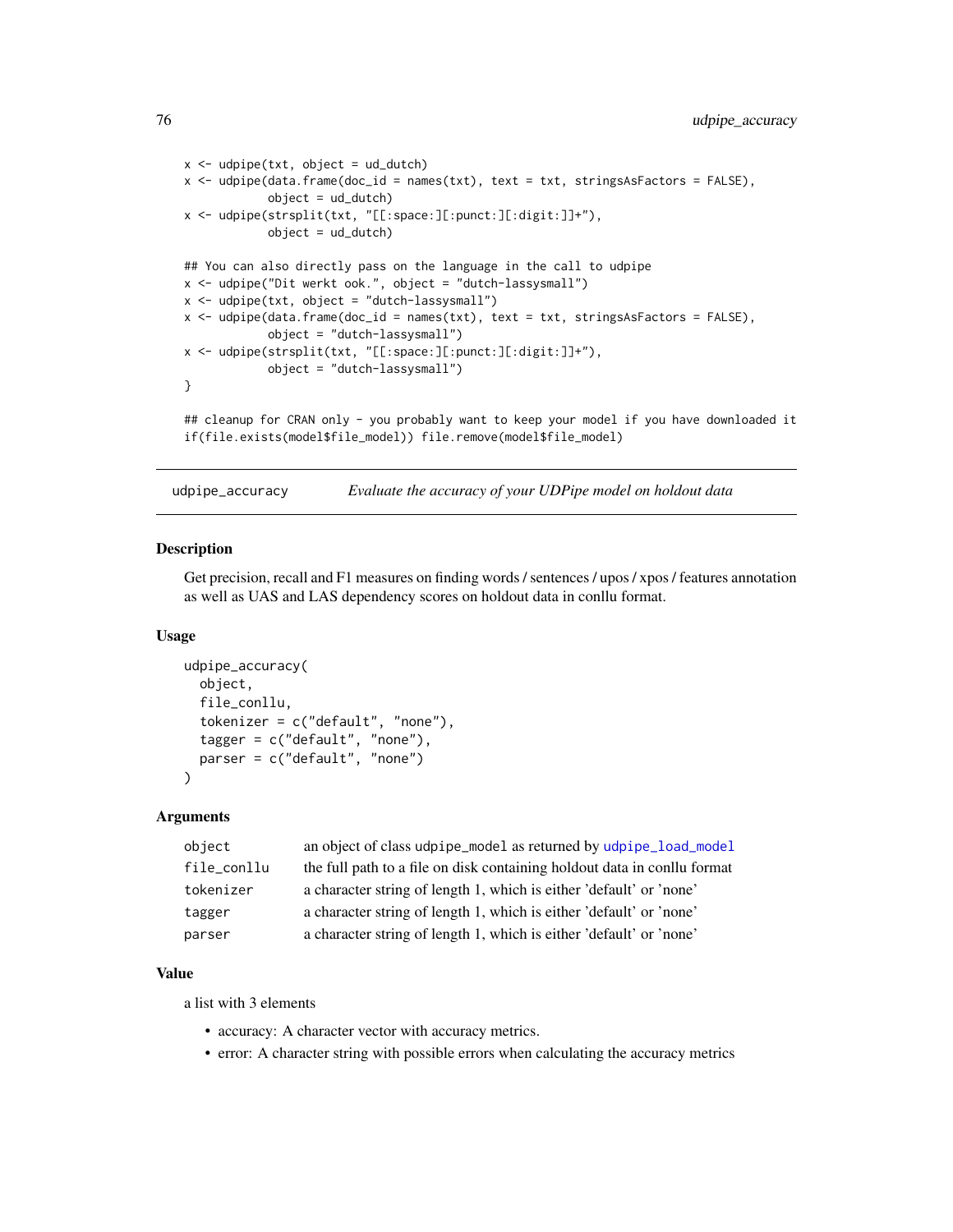## <span id="page-76-1"></span>udpipe\_annotate 77

#### References

<https://ufal.mff.cuni.cz/udpipe>, <https://universaldependencies.org/format.html>

#### See Also

[udpipe\\_load\\_model](#page-85-0)

## Examples

```
model <- udpipe_download_model(language = "dutch-lassysmall")
if(!model$download_failed){
ud_dutch <- udpipe_load_model(model$file_model)
file_conllu <- system.file(package = "udpipe", "dummydata", "traindata.conllu")
metrics <- udpipe_accuracy(ud_dutch, file_conllu)
metrics$accuracy
metrics <- udpipe_accuracy(ud_dutch, file_conllu,
                           tokenizer = "none", tagger = "default", parser = "default")
metrics$accuracy
metrics <- udpipe_accuracy(ud_dutch, file_conllu,
                           tokenizer = "none", tagger = "none", parser = "default")
metrics$accuracy
metrics <- udpipe_accuracy(ud_dutch, file_conllu,
                          tokenizer = "default", tagger = "none", parser = "none")
metrics$accuracy
}
```
## cleanup for CRAN only - you probably want to keep your model if you have downloaded it if(file.exists(model\$file\_model)) file.remove(model\$file\_model)

<span id="page-76-0"></span>

| udpipe_annotate | Tokenising, Lemmatising, Tagging and Dependency Parsing Annota- |
|-----------------|-----------------------------------------------------------------|
|                 | <i>tion of raw text</i>                                         |

#### Description

Tokenising, Lemmatising, Tagging and Dependency Parsing Annotation of raw text

### Usage

```
udpipe_annotate(
  object,
  x,
  doc_id = paste("doc", seq_along(x), sep = ""),tokenizer = "tokenizer",
  tagger = c("default", "none"),
  parser = c("default", "none"),
  trace = FALSE,
```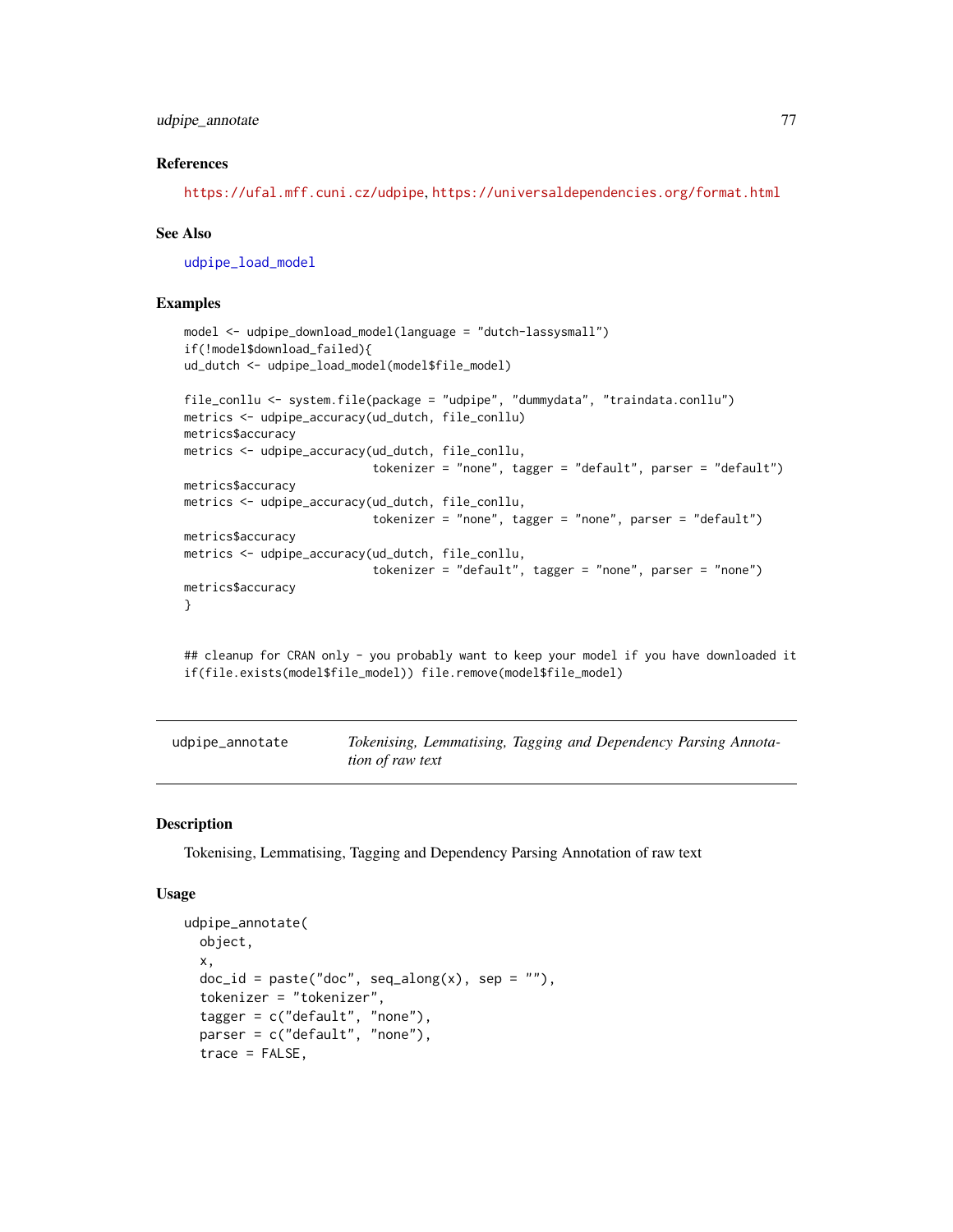... )

# Arguments

| object       | an object of class udpipe_model as returned by udpipe_load_model                                                                                                                                                                                                                                                                                                                                                                        |
|--------------|-----------------------------------------------------------------------------------------------------------------------------------------------------------------------------------------------------------------------------------------------------------------------------------------------------------------------------------------------------------------------------------------------------------------------------------------|
| $\mathsf{x}$ | a character vector in UTF-8 encoding where each element of the character vector<br>contains text which you like to tokenize, tag and perform dependency parsing.                                                                                                                                                                                                                                                                        |
| $doc_id$     | an identifier of a document with the same length as x. This should be a character<br>vector. doc_id[i] corresponds to x[i].                                                                                                                                                                                                                                                                                                             |
| tokenizer    | a character string of length 1, which is either 'tokenizer' (default udpipe tokeni-<br>sation) or a character string with more complex tokenisation options as speci-<br>fied in https://ufal.mff.cuni.cz/udpipe/1/users-manual in which case<br>tokenizer should be a character string where the options are put after each<br>other using the semicolon as separation.                                                                |
| tagger       | a character string of length 1, which is either 'default' (default udpipe POS tag-<br>ging and lemmatisation) or 'none' (no POS tagging and lemmatisation needed)<br>or a character string with more complex tagging options as specified in https:<br>//ufal.mff.cuni.cz/udpipe/1/users-manual in which case tagger should<br>be a character string where the options are put after each other using the semi-<br>colon as separation. |
| parser       | a character string of length 1, which is either 'default' (default udpipe depen-<br>dency parsing) or 'none' (no dependency parsing needed) or a character string<br>with more complex parsing options as specified in https://ufal.mff.cuni.<br>cz/udpipe/1/users-manual in which case parser should be a character string<br>where the options are put after each other using the semicolon as separation.                            |
| trace        | A non-negative integer indicating to show progress on the annotation. If positive<br>it prints out a message before each trace number of elements of x for which<br>annotation is to be executed, allowing you to see how much of the text is already<br>annotated. Defaults to FALSE (no progress shown).                                                                                                                              |
| $\cdots$     | currently not used                                                                                                                                                                                                                                                                                                                                                                                                                      |

## Value

a list with 3 elements

- x: The x character vector with text.
- conllu: A character vector of length 1 containing the annotated result of the annotation flow in CONLL-U format. This format is explained at [https://universaldependencies.org/](https://universaldependencies.org/format.html) [format.html](https://universaldependencies.org/format.html)
- error: A vector with the same length of x containing possible errors when annotating x

#### References

```
https://ufal.mff.cuni.cz/udpipe, https://lindat.mff.cuni.cz/repository/xmlui/handle/
11234/1-2364, https://universaldependencies.org/format.html
```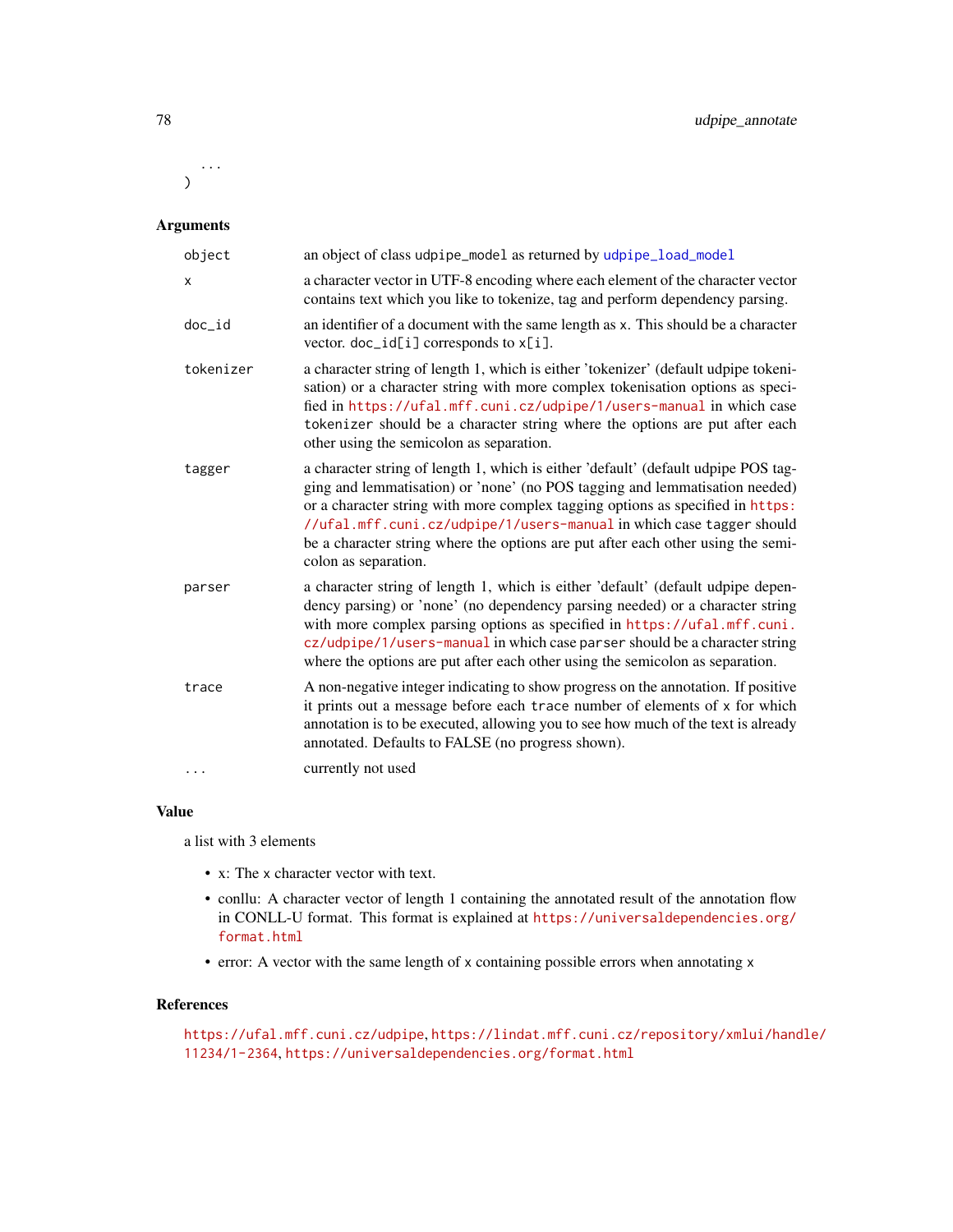## <span id="page-78-0"></span>udpipe\_annotate 79

#### See Also

[udpipe\\_load\\_model](#page-85-0), [as.data.frame.udpipe\\_connlu](#page-2-0)

#### Examples

```
model <- udpipe_download_model(language = "dutch-lassysmall")
if(!model$download_failed){
ud_dutch <- udpipe_load_model(model$file_model)
## Tokenise, Tag and Dependency Parsing Annotation. Output is in CONLL-U format.
txt <- c("Dus. Godvermehoeren met pus in alle puisten,
 zei die schele van Van Bukburg en hij had nog gelijk ook.
 Er was toen dat liedje van tietenkonttieten kont tieten kontkontkont,
 maar dat hoefden we geenseens niet te zingen.
 Je kunt zeggen wat je wil van al die gesluierde poezenpas maar d'r kwam wel
 een vleeswarenwinkel onder te voorschijn van heb je me daar nou.
 En zo gaat het maar door.",
  "Wat die ransaap van een academici nou weer in z'n botte pan heb gehaald mag
 Joost in m'n schoen gooien, maar feit staat boven water dat het een gore
 vieze vuile ransaap is.")
x \leq - udpipe_annotate(ud_dutch, x = txt)
cat(x$conllu)
as.data.frame(x)
## Only tokenisation
x \le - udpipe_annotate(ud_dutch, x = txt, tagger = "none", parser = "none")
as.data.frame(x)
## Only tokenisation and POS tagging + lemmatisation, no dependency parsing
x <- udpipe_annotate(ud_dutch, x = txt, tagger = "default", parser = "none")
as.data.frame(x)
## Only tokenisation and dependency parsing, no POS tagging nor lemmatisation
x <- udpipe_annotate(ud_dutch, x = tx, tagger = "none", parser = "default")
as.data.frame(x)
## Provide doc_id for joining and identification purpose
x <- udpipe_annotate(ud_dutch, x = txt, doc_id = c("id1", "feedbackabc"),
                     tagger = "none", parser = "none", trace = TRUE)
as.data.frame(x)
## Mark on encodings: if your data is not in UTF-8 encoding, make sure you convert it to UTF-8
## This can be done using iconv as follows for example
udpipe_annotate(ud_dutch, x = iconv('Ik drink melk bij mijn koffie.', to = "UTF-8"))
}
```
## cleanup for CRAN only - you probably want to keep your model if you have downloaded it if(file.exists(model\$file\_model)) file.remove(model\$file\_model)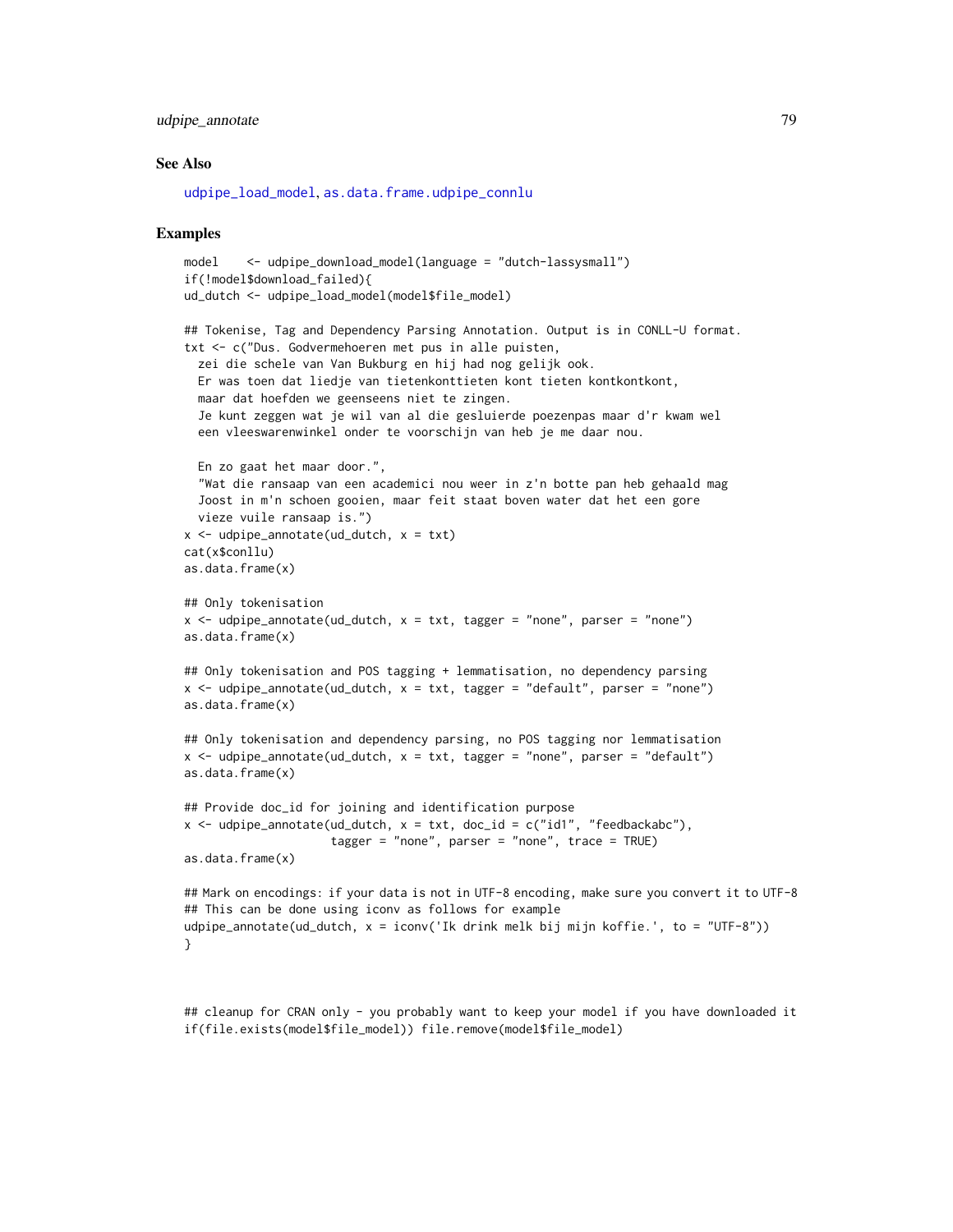<span id="page-79-2"></span><span id="page-79-1"></span>udpipe\_annotation\_params

*List with training options set by the UDPipe community when building models based on the Universal Dependencies data*

## Description

In order to show the settings which were used by the UDPipe community when building the models made available when using [udpipe\\_download\\_model](#page-79-0), the tokenizer settings used for the different treebanks are shown below, so that you can easily use this to retrain your model directly on the corresponding UD treebank which you can download at http://universaldependencies.org/#ud-treebanks.

More information on how the models provided by the UDPipe community have been built are available at <https://lindat.mff.cuni.cz/repository/xmlui/handle/11234/1-2364>

#### References

<https://lindat.mff.cuni.cz/repository/xmlui/handle/11234/1-2364>

#### Examples

```
data(udpipe_annotation_params)
str(udpipe_annotation_params)
## settings of the tokenizer
head(udpipe_annotation_params$tokenizer)
## settings of the tagger
subset(udpipe_annotation_params$tagger, language_treebank == "nl")
## settings of the parser
udpipe_annotation_params$parser
```
<span id="page-79-0"></span>udpipe\_download\_model *Download an UDPipe model provided by the UDPipe community for a specific language of choice*

#### Description

Ready-made models for 65 languages trained on 101 treebanks from [https://universaldependenc](https://universaldependencies.org/)ies. [org/](https://universaldependencies.org/) are provided to you. Some of these models were provided by the UDPipe community. Other models were build using this R package. You can either download these models manually in order to use it for annotation purposes or use udpipe\_download\_model to download these models for a specific language of choice. You have the following options: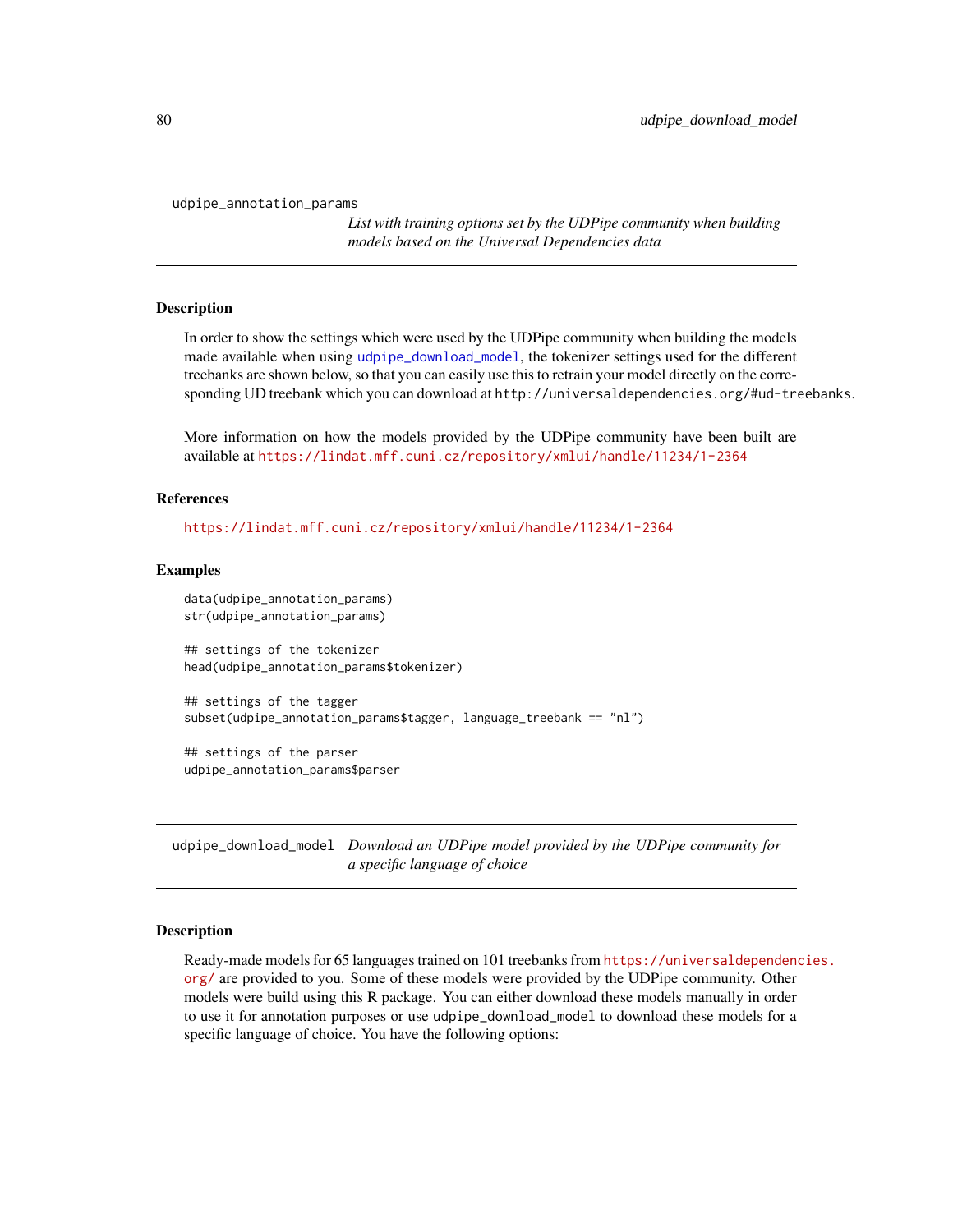#### Usage

```
udpipe_download_model(
 language = c("afrikaans-afribooms", "ancient_greek-perseus", "ancient_greek-proiel",
  "arabic-padt", "armenian-armtdp", "basque-bdt", "belarusian-hse", "bulgarian-btb",
   "buryat-bdt", "catalan-ancora", "chinese-gsd", "chinese-gsdsimp",
  "classical_chinese-kyoto", "coptic-scriptorium", "croatian-set", "czech-cac",
    "czech-cltt", "czech-fictree", "czech-pdt", "danish-ddt", "dutch-alpino",
  "dutch-lassysmall", "english-ewt", "english-gum", "english-lines", "english-partut",
  "estonian-edt", "estonian-ewt", "finnish-ftb", "finnish-tdt", "french-gsd",
    "french-partut", "french-sequoia", "french-spoken", "galician-ctg",
   "galician-treegal", "german-gsd", "german-hdt", "gothic-proiel", "greek-gdt",
  "hebrew-htb", "hindi-hdtb", "hungarian-szeged", "indonesian-gsd", "irish-idt",
   "italian-isdt", "italian-partut", "italian-postwita", "italian-twittiro",
    "italian-vit", "japanese-gsd", "kazakh-ktb", "korean-gsd", "korean-kaist",
   "kurmanji-mg", "latin-ittb", "latin-perseus", "latin-proiel", "latvian-lvtb",
   "lithuanian-alksnis", "lithuanian-hse", "maltese-mudt", "marathi-ufal",
    "north_sami-giella", "norwegian-bokmaal", "norwegian-nynorsk",
    "norwegian-nynorsklia", "old_church_slavonic-proiel", "old_french-srcmf",
  "old_russian-torot", "persian-seraji", "polish-lfg", "polish-pdb", "polish-sz",
  "portuguese-bosque", "portuguese-br", "portuguese-gsd", "romanian-nonstandard",
  "romanian-rrt", "russian-gsd", "russian-syntagrus", "russian-taiga", "sanskrit-ufal",
    "scottish_gaelic-arcosg", "serbian-set", "slovak-snk", "slovenian-ssj",
    "slovenian-sst", "spanish-ancora", "spanish-gsd", "swedish-lines",
  "swedish-talbanken", "tamil-ttb", "telugu-mtg", "turkish-imst", "ukrainian-iu",
  "upper_sorbian-ufal", "urdu-udtb", "uyghur-udt", "vietnamese-vtb", "wolof-wtb"),
 model\_dir = getwd(),
 udpipe_model_repo = c("jwijffels/udpipe.models.ud.2.5",
    "jwijffels/udpipe.models.ud.2.4", "jwijffels/udpipe.models.ud.2.3",
  "jwijffels/udpipe.models.ud.2.0", "jwijffels/udpipe.models.conll18.baseline",
    "bnosac/udpipe.models.ud"),
 overwrite = TRUE,
  ...
```
## **Arguments**

)

language a character string with a Universal Dependencies treebank which was used to build the model. Possible values are:

> afrikaans-afribooms, ancient\_greek-perseus, ancient\_greek-proiel, arabic-padt, armenian-armtdp, basque-bdt, belarusian-hse, bulgarian-btb, buryat-bdt, catalanancora, chinese-gsd, chinese-gsdsimp, coptic-scriptorium, croatian-set, czechcac, czech-cltt, czech-fictree, czech-pdt, danish-ddt, dutch-alpino, dutch-lassysmall, english-ewt, english-gum, english-lines, english-partut, estonian-edt, finnishftb, finnish-tdt, french-gsd, french-partut, french-sequoia, french-spoken, galicianctg, galician-treegal, german-gsd, german-hdt, gothic-proiel, greek-gdt, hebrewhtb, hindi-hdtb, hungarian-szeged, indonesian-gsd, irish-idt, italian-isdt, italianpartut, italian-postwita, italian-twittiro, japanese-gsd, kazakh-ktb, korean-gsd, korean-kaist, kurmanji-mg, latin-ittb, latin-perseus, latin-proiel, latvian-lvtb, lithuanian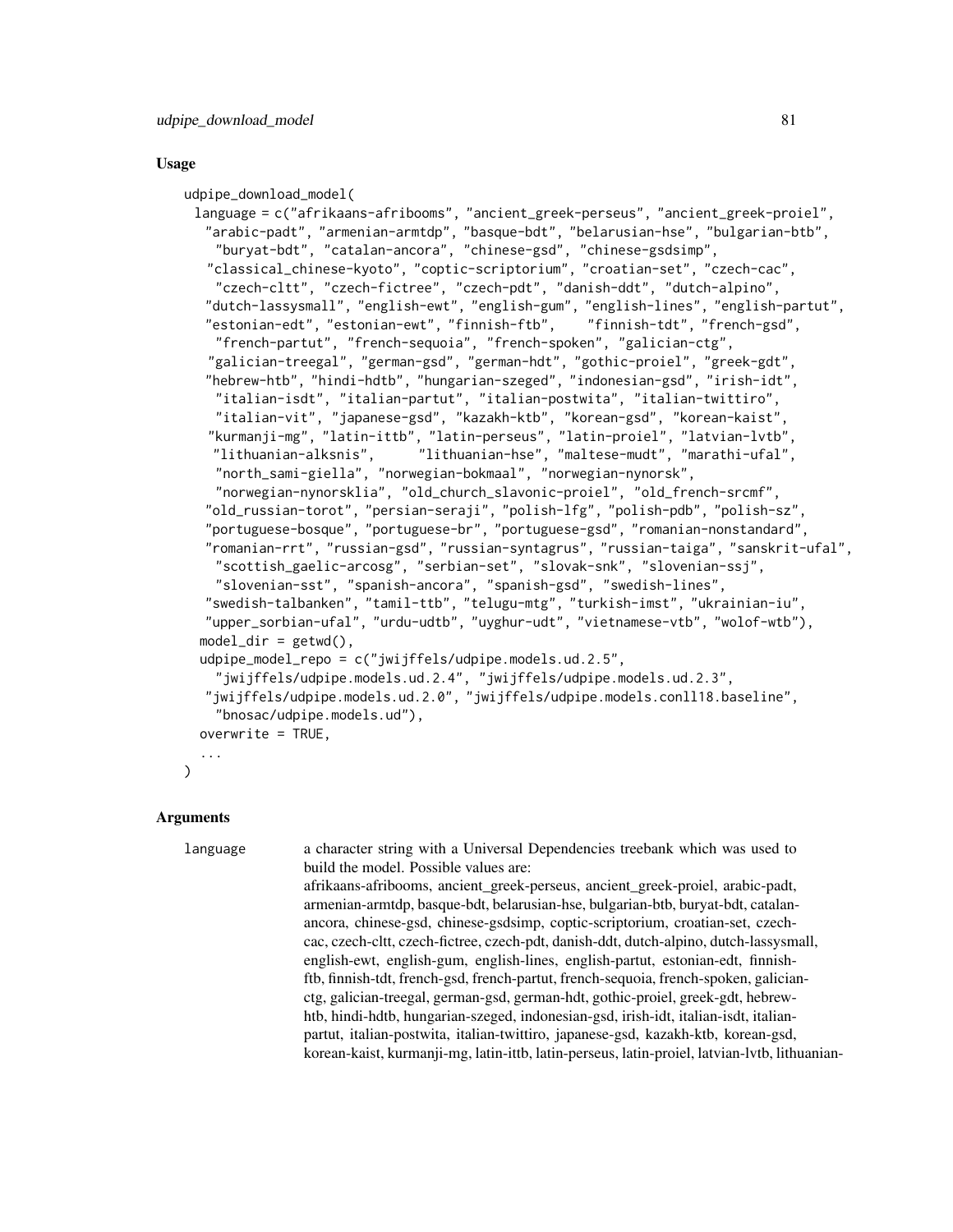hse, maltese-mudt, marathi-ufal, north\_sami-giella, norwegian-bokmaal, norwegiannynorsk, norwegian-nynorsklia, old\_church\_slavonic-proiel, old\_french-srcmf, persian-seraji, polish-lfg, polish-sz, portuguese-bosque, portuguese-br, portuguesegsd, romanian-nonstandard, romanian-rrt, russian-gsd, russian-syntagrus, russiantaiga, sanskrit-ufal, scottish\_gaelic-arcosg, serbian-set, slovak-snk, slovenianssj, slovenian-sst, spanish-ancora, spanish-gsd, swedish-lines, swedish-talbanken, tamil-ttb, telugu-mtg, turkish-imst, ukrainian-iu, upper\_sorbian-ufal, urdu-udtb, uyghur-udt, vietnamese-vtb

|                   | Each language should have a treebank extension (e.g. english-ewt, russian-<br>syntagrus, dutch-alpino, ). If you do not provide a treebank extension (e.g.<br>only english, russian, dutch), the function will use the default treebank of that<br>language as was used in Universal Dependencies up to version 2.1.                                                                                                                                                                                                                                                                                                                                                                                                                                                                                                                                                                                                                                                                                  |
|-------------------|-------------------------------------------------------------------------------------------------------------------------------------------------------------------------------------------------------------------------------------------------------------------------------------------------------------------------------------------------------------------------------------------------------------------------------------------------------------------------------------------------------------------------------------------------------------------------------------------------------------------------------------------------------------------------------------------------------------------------------------------------------------------------------------------------------------------------------------------------------------------------------------------------------------------------------------------------------------------------------------------------------|
| model_dir         | a path where the model will be downloaded to. Defaults to the current working<br>directory                                                                                                                                                                                                                                                                                                                                                                                                                                                                                                                                                                                                                                                                                                                                                                                                                                                                                                            |
| udpipe_model_repo |                                                                                                                                                                                                                                                                                                                                                                                                                                                                                                                                                                                                                                                                                                                                                                                                                                                                                                                                                                                                       |
|                   | location where the models will be downloaded from. Either 'jwijffels/udpipe.models.ud.2.5',<br>'jwijffels/udpipe.models.ud.2.4', 'jwijffels/udpipe.models.ud.2.3', 'jwijffels/udpipe.models.ud.2.0',<br>'jwijffels/udpipe.models.conll18.baseline' or 'bnosac/udpipe.models.ud'.<br>Defaults to 'jwijffels/udpipe.models.ud.2.5'.                                                                                                                                                                                                                                                                                                                                                                                                                                                                                                                                                                                                                                                                     |
|                   | • 'bnosac/udpipe.models.ud' contains models mainly released under the CC-<br>BY-SA license constructed on Universal Dependencies 2.1 data, and some<br>models released under the GPL-3 and LGPL-LR license<br>• 'jwijffels/udpipe.models.ud.2.5' contains models released under the CC-<br>BY-NC-SA license constructed on Universal Dependencies 2.5 data<br>• 'jwijffels/udpipe.models.ud.2.4' contains models released under the CC-<br>BY-NC-SA license constructed on Universal Dependencies 2.4 data<br>• 'jwijffels/udpipe.models.ud.2.3' contains models released under the CC-<br>BY-NC-SA license constructed on Universal Dependencies 2.3 data<br>• 'jwijffels/udpipe.models.ud.2.0' contains models released under the CC-<br>BY-NC-SA license constructed on Universal Dependencies 2.0 data<br>• 'jwijffels/udpipe.models.conll18.baseline' contains models released under<br>the CC-BY-NC-SA license constructed on Universal Dependencies 2.2 data<br>for the 2018 conll shared task |
|                   | See the Details section for further information on which languages are available<br>in each of these repositories.                                                                                                                                                                                                                                                                                                                                                                                                                                                                                                                                                                                                                                                                                                                                                                                                                                                                                    |
| overwrite         | logical indicating to overwrite the file if the file was already downloaded. De-<br>faults to TRUE indicating it will download the model and overwrite the file if the<br>file already existed. If set to FALSE, the model will only be downloaded if it does<br>not exist on disk yet in the model_dir folder.                                                                                                                                                                                                                                                                                                                                                                                                                                                                                                                                                                                                                                                                                       |
| $\cdots$          | currently not used                                                                                                                                                                                                                                                                                                                                                                                                                                                                                                                                                                                                                                                                                                                                                                                                                                                                                                                                                                                    |

#### Details

The function allows you to download the following language models based on your setting of argument udpipe\_model\_repo: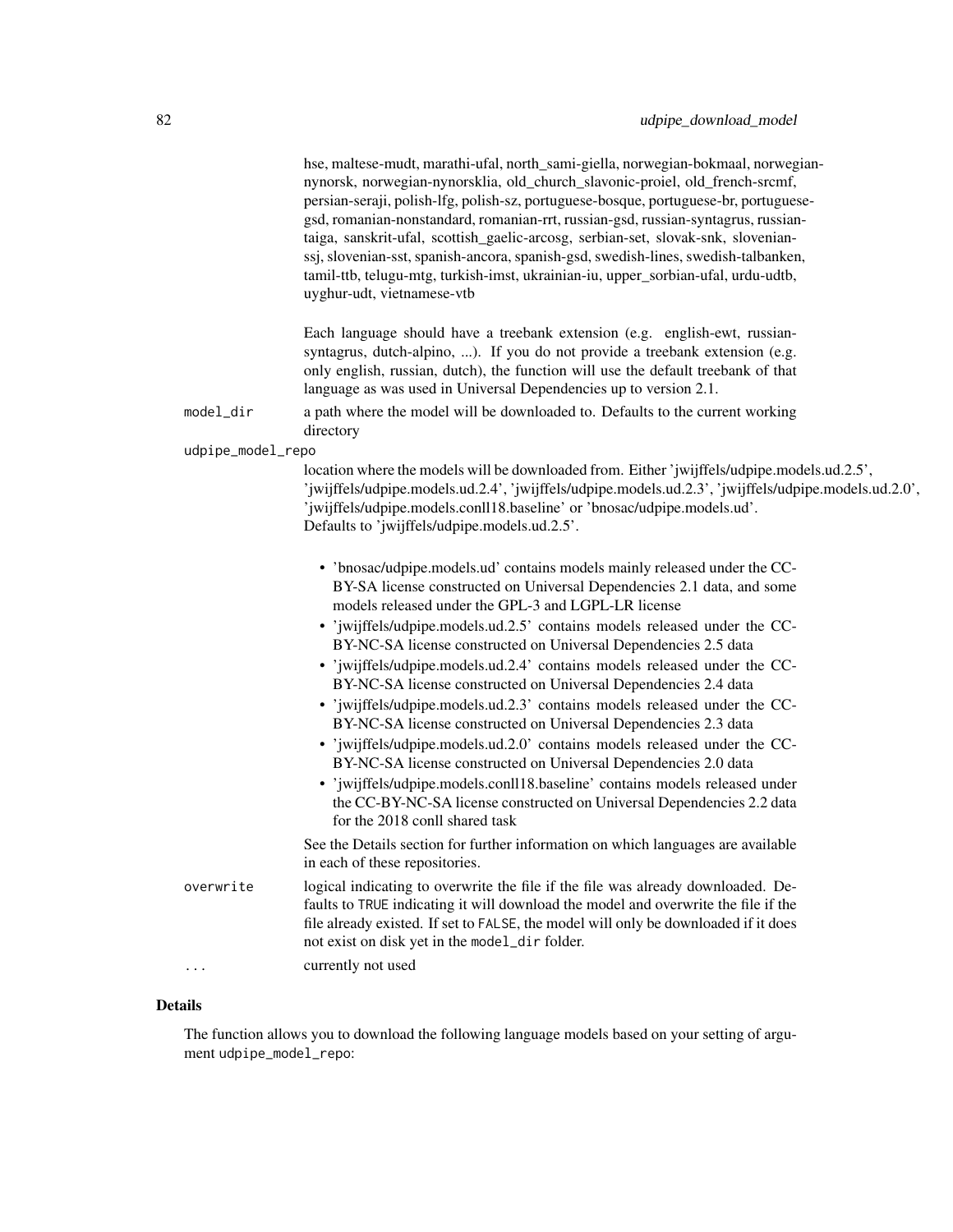- 'jwijffels/udpipe.models.ud.2.5': [https://github.com/jwijffels/udpipe.models.ud.2.](https://github.com/jwijffels/udpipe.models.ud.2.5) [5](https://github.com/jwijffels/udpipe.models.ud.2.5)
	- UDPipe models constructed on data from Universal Dependencies 2.5
	- languages-treebanks: afrikaans-afribooms, ancient\_greek-perseus, ancient\_greek-proiel, arabic-padt, armenian-armtdp, basque-bdt, belarusian-hse, bulgarian-btb, catalan-ancora, chinese-gsd, chinese-gsdsimp, classical\_chinese-kyoto, coptic-scriptorium, croatian-set, czech-cac, czech-cltt, czech-fictree, czech-pdt, danish-ddt, dutch-alpino, dutch-lassysmall, english-ewt, english-gum, english-lines, english-partut, estonian-edt, estonian-ewt, finnishftb, finnish-tdt, french-gsd, french-partut, french-sequoia, french-spoken, galician-ctg, galician-treegal, german-gsd, german-hdt, gothic-proiel, greek-gdt, hebrew-htb, hindihdtb, hungarian-szeged, indonesian-gsd, irish-idt, italian-isdt, italian-partut, italian-postwita, italian-twittiro, italian-vit, japanese-gsd, korean-gsd, korean-kaist, latin-ittb, latin-perseus, latin-proiel, latvian-lvtb, lithuanian-alksnis, lithuanian-hse, maltese-mudt, marathi-ufal, north\_sami-giella, norwegian-bokmaal, norwegian-nynorsk, norwegian-nynorsklia, old\_church\_slavonicproiel, old\_french-srcmf, old\_russian-torot, persian-seraji, polish-lfg, polish-pdb, portuguesebosque, portuguese-gsd, romanian-nonstandard, romanian-rrt, russian-gsd, russian-syntagrus, russian-taiga, scottish\_gaelic-arcosg, serbian-set, slovak-snk, slovenian-ssj, sloveniansst, spanish-ancora, spanish-gsd, swedish-lines, swedish-talbanken, tamil-ttb, telugu-mtg, turkish-imst, ukrainian-iu, urdu-udtb, uyghur-udt, vietnamese-vtb, wolof-wtb
	- license: CC-BY-SA-NC
- 'jwijffels/udpipe.models.ud.2.4': [https://github.com/jwijffels/udpipe.models.ud.2.](https://github.com/jwijffels/udpipe.models.ud.2.4) [4](https://github.com/jwijffels/udpipe.models.ud.2.4)
	- UDPipe models constructed on data from Universal Dependencies 2.4
	- languages-treebanks: afrikaans-afribooms, ancient\_greek-perseus, ancient\_greek-proiel, arabic-padt, armenian-armtdp, basque-bdt, belarusian-hse, bulgarian-btb, catalan-ancora, chinese-gsd, classical\_chinese-kyoto, coptic-scriptorium, croatian-set, czech-cac, czechcltt, czech-fictree, czech-pdt, danish-ddt, dutch-alpino, dutch-lassysmall, english-ewt, english-gum, english-lines, english-partut, estonian-edt, estonian-ewt, finnish-ftb, finnishtdt, french-gsd, french-partut, french-sequoia, french-spoken, galician-ctg, galician-treegal, german-gsd, gothic-proiel, greek-gdt, hebrew-htb, hindi-hdtb, hungarian-szeged, indonesiangsd, irish-idt, italian-isdt, italian-partut, italian-postwita, italian-vit, japanese-gsd, koreangsd, korean-kaist, latin-ittb, latin-perseus, latin-proiel, latvian-lvtb, lithuanian-alksnis, lithuanian-hse, maltese-mudt, marathi-ufal, north\_sami-giella, norwegian-bokmaal, norwegiannynorsk, norwegian-nynorsklia, old\_church\_slavonic-proiel, old\_french-srcmf, old\_russiantorot, persian-seraji, polish-lfg, polish-pdb, portuguese-bosque, portuguese-gsd, romaniannonstandard, romanian-rrt, russian-gsd, russian-syntagrus, russian-taiga, serbian-set, slovaksnk, slovenian-ssj, slovenian-sst, spanish-ancora, spanish-gsd, swedish-lines, swedishtalbanken, tamil-ttb, telugu-mtg, turkish-imst, ukrainian-iu, urdu-udtb, uyghur-udt, vietnamesevtb, wolof-wtb
	- license: CC-BY-SA-NC
- 'jwijffels/udpipe.models.ud.2.3': [https://github.com/jwijffels/udpipe.models.ud.2.](https://github.com/jwijffels/udpipe.models.ud.2.3) [3](https://github.com/jwijffels/udpipe.models.ud.2.3)
	- UDPipe models constructed on data from Universal Dependencies 2.3
	- languages-treebanks: afrikaans-afribooms, ancient\_greek-perseus, ancient\_greek-proiel, arabic-padt, armenian-armtdp, basque-bdt, belarusian-hse, bulgarian-btb, catalan-ancora, chinese-gsd, coptic-scriptorium, croatian-set, czech-cac, czech-cltt, czech-fictree, czechpdt, danish-ddt, dutch-alpino, dutch-lassysmall, english-ewt, english-gum, english-lines,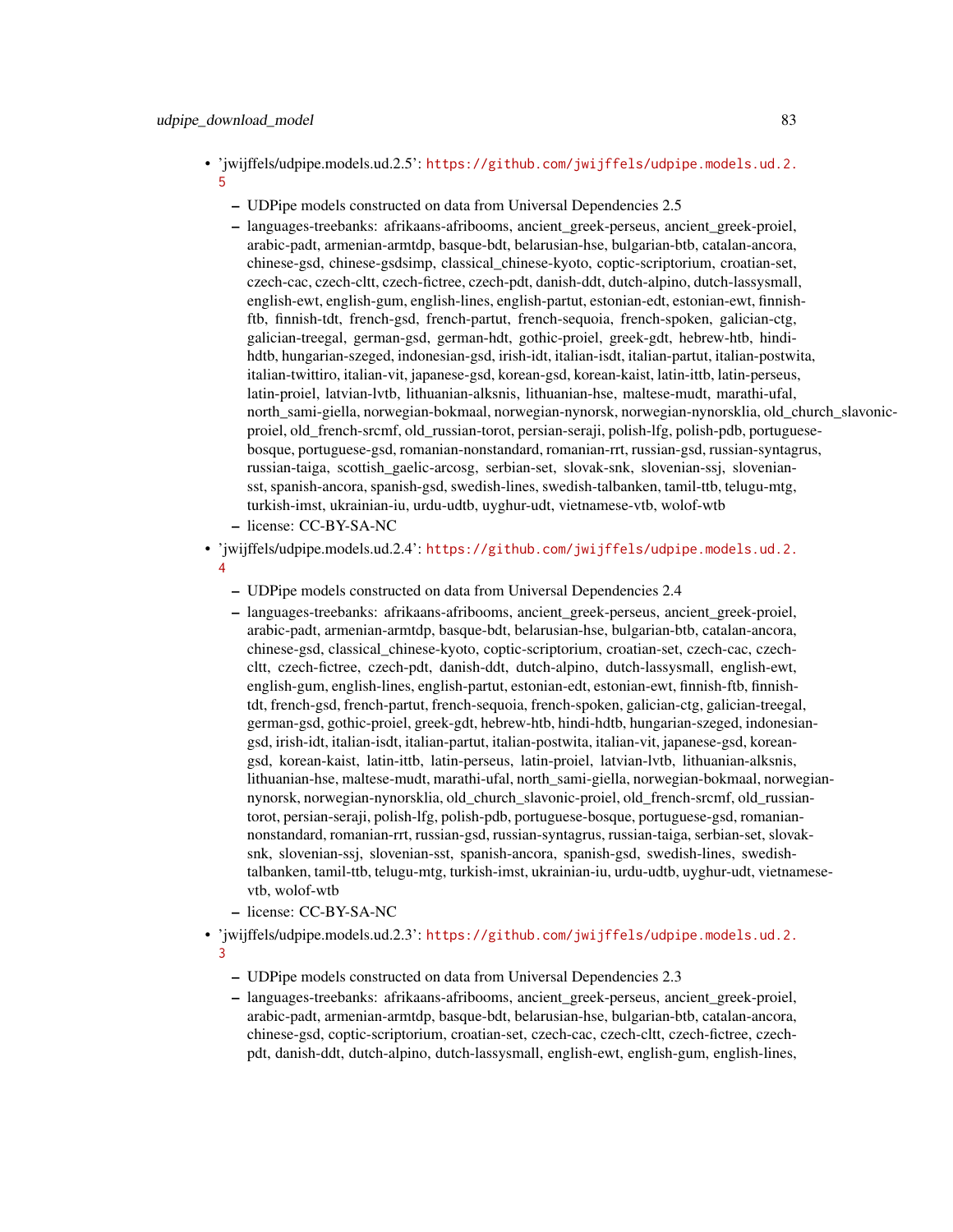english-partut, estonian-edt, finnish-ftb, finnish-tdt, french-gsd, french-partut, frenchsequoia, french-spoken, galician-ctg, galician-treegal, german-gsd, gothic-proiel, greekgdt, hebrew-htb, hindi-hdtb, hungarian-szeged, indonesian-gsd, irish-idt, italian-isdt, italianpartut, italian-postwita, japanese-gsd, korean-gsd, korean-kaist, latin-ittb, latin-perseus, latin-proiel, latvian-lvtb, lithuanian-hse, maltese-mudt, marathi-ufal, north\_sami-giella, norwegian-bokmaal, norwegian-nynorsk, norwegian-nynorsklia, old\_church\_slavonic-proiel, old\_french-srcmf, persian-seraji, polish-lfg, polish-sz, portuguese-bosque, portuguesegsd, romanian-nonstandard, romanian-rrt, russian-gsd, russian-syntagrus, russian-taiga, serbian-set, slovak-snk, slovenian-ssj, slovenian-sst, spanish-ancora, spanish-gsd, swedishlines, swedish-talbanken, tamil-ttb, telugu-mtg, turkish-imst, ukrainian-iu, urdu-udtb, uyghur-udt, vietnamese-vtb

- license: CC-BY-SA-NC
- 'jwijffels/udpipe.models.ud.2.0': [https://github.com/jwijffels/udpipe.models.ud.2.](https://github.com/jwijffels/udpipe.models.ud.2.0) [0](https://github.com/jwijffels/udpipe.models.ud.2.0)
	- UDPipe models constructed on data from Universal Dependencies 2.0
	- languages-treebanks: ancient\_greek-proiel, ancient\_greek, arabic, basque, belarusian, bulgarian, catalan, chinese, coptic, croatian, czech-cac, czech-cltt, czech, danish, dutchlassysmall, dutch, english-lines, english-partut, english, estonian, finnish-ftb, finnish, french-partut, french-sequoia, french, galician-treegal, galician, german, gothic, greek, hebrew, hindi, hungarian, indonesian, irish, italian, japanese, kazakh, korean, latin-ittb, latin-proiel, latin, latvian, lithuanian, norwegian-bokmaal, norwegian-nynorsk, old\_church\_slavonic, persian, polish, portuguese-br, portuguese, romanian, russian-syntagrus, russian, sanskrit, slovak, slovenian-sst, slovenian, spanish-ancora, spanish, swedish-lines, swedish, tamil, turkish, ukrainian, urdu, uyghur, vietnamese
	- license: CC-BY-SA-NC
- 'jwijffels/udpipe.models.conll18.baseline': [https://github.com/jwijffels/udpipe.mode](https://github.com/jwijffels/udpipe.models.conll18.baseline)ls. [conll18.baseline](https://github.com/jwijffels/udpipe.models.conll18.baseline)
	- UDPipe models constructed on data from Universal Dependencies 2.2
	- languages-treebanks: afrikaans-afribooms, ancient\_greek-perseus, ancient\_greek-proiel, arabic-padt, armenian-armtdp, basque-bdt, bulgarian-btb, buryat-bdt, catalan-ancora, chinesegsd, croatian-set, czech-cac, czech-fictree, czech-pdt, danish-ddt, dutch-alpino, dutchlassysmall, english-ewt, english-gum, english-lines, estonian-edt, finnish-ftb, finnish-tdt, french-gsd, french-sequoia, french-spoken, galician-ctg, galician-treegal, german-gsd, gothic-proiel, greek-gdt, hebrew-htb, hindi-hdtb, hungarian-szeged, indonesian-gsd, irishidt, italian-isdt, italian-postwita, japanese-gsd, kazakh-ktb, korean-gsd, korean-kaist, kurmanjimg, latin-ittb, latin-perseus, latin-proiel, latvian-lvtb, mixed, north\_sami-giella, norwegianbokmaal, norwegian-nynorsk, norwegian-nynorsklia, old\_church\_slavonic-proiel, old\_frenchsrcmf, persian-seraji, polish-lfg, polish-sz, portuguese-bosque, romanian-rrt, russian-syntagrus, russian-taiga, serbian-set, slovak-snk, slovenian-ssj, slovenian-sst, spanish-ancora, swedishlines, swedish-talbanken, turkish-imst, ukrainian-iu, upper\_sorbian-ufal, urdu-udtb, uyghurudt, vietnamese-vtb
	- license: CC-BY-SA-NC
- 'bnosac/udpipe.models.ud': <https://github.com/bnosac/udpipe.models.ud>
	- UDPipe models constructed on data from Universal Dependencies 2.1
	- This repository contains models build with this R package on open data from Universal Dependencies 2.1 which allows for commercial usage. The license of these models is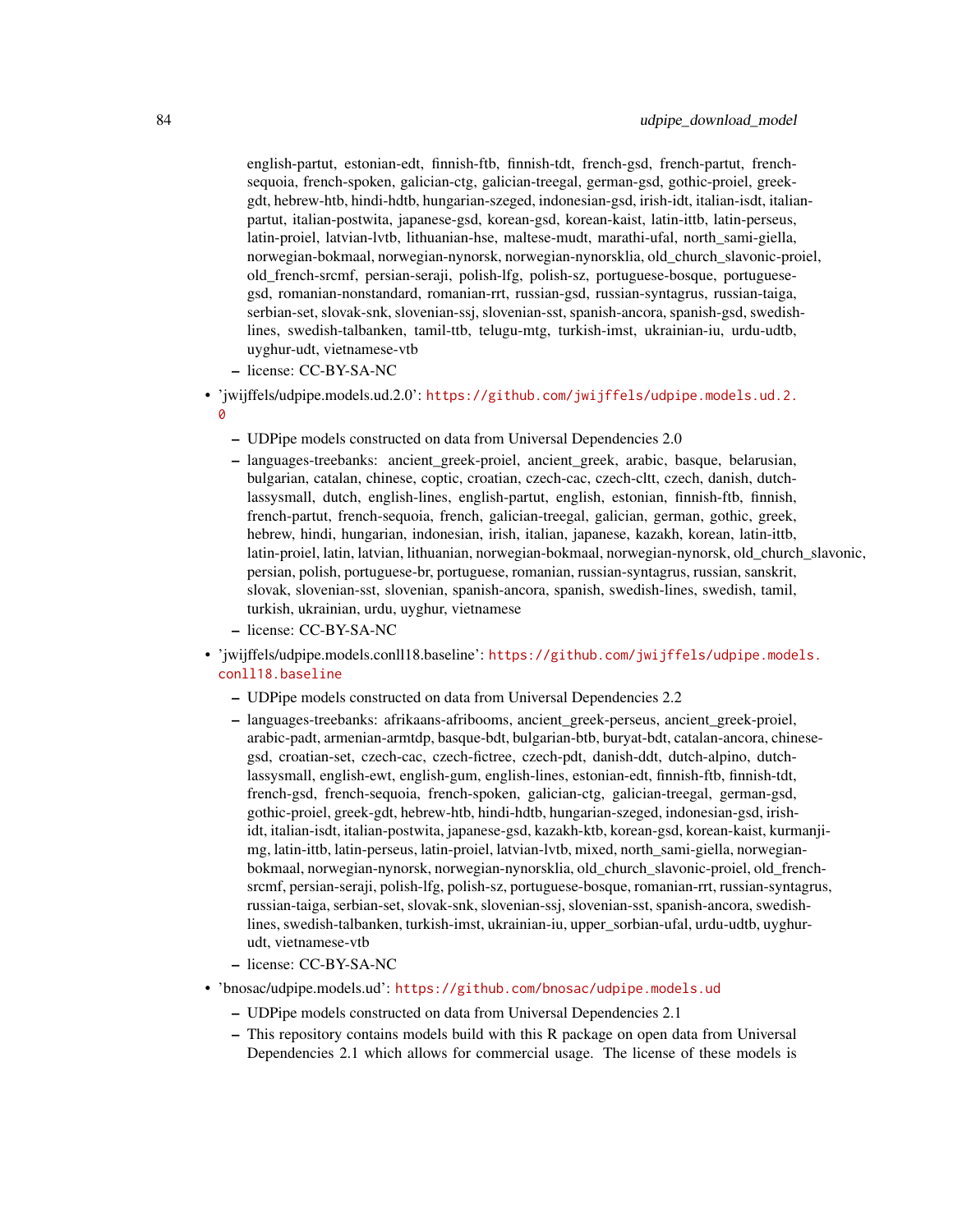<span id="page-84-0"></span>mostly CC-BY-SA. Visit that github repository for details on the licenses of the language of your choice. And contact www.bnosac.be if you need support on these models or require models tuned to your needs.

- languages-treebanks: afrikaans, croatian, czech-cac, dutch, english, finnish, french-sequoia, irish, norwegian-bokmaal, persian, polish, portuguese, romanian, serbian, slovak, spanishancora, swedish
- license: license is treebank-specific but mainly CC-BY-SA and GPL-3 and LGPL-LR
- If you need to train models yourself for commercial purposes or if you want to improve models, you can easily do this with [udpipe\\_train](#page-87-0) which is explained in detail in the package vignette.

Note that when you download these models, you comply to the license of your specific language model.

#### Value

A data.frame with 1 row and the following columns:

- language: The language as provided by the input parameter language
- file\_model: The path to the file on disk where the model was downloaded to
- url: The URL where the model was downloaded from
- download\_failed: A logical indicating if the download has failed or not due to internet connectivity issues
- download\_message: A character string with the error message in case the downloading of the model failed

#### References

<https://ufal.mff.cuni.cz/udpipe>, [https://github.com/jwijffels/udpipe.models.ud.2.](https://github.com/jwijffels/udpipe.models.ud.2.5) [5](https://github.com/jwijffels/udpipe.models.ud.2.5), <https://github.com/jwijffels/udpipe.models.ud.2.4>, [https://github.com/jwijffels](https://github.com/jwijffels/udpipe.models.ud.2.3)/ [udpipe.models.ud.2.3](https://github.com/jwijffels/udpipe.models.ud.2.3), <https://github.com/jwijffels/udpipe.models.conll18.baseline> <https://github.com/jwijffels/udpipe.models.ud.2.0>, [https://github.com/bnosac/udpi](https://github.com/bnosac/udpipe.models.ud)pe. [models.ud](https://github.com/bnosac/udpipe.models.ud)

## See Also

[udpipe\\_load\\_model](#page-85-0)

#### Examples

```
## Not run:
```
- $x \leq$  udpipe\_download\_model(language = "dutch-alpino")
- x <- udpipe\_download\_model(language = "dutch-lassysmall")
- x <- udpipe\_download\_model(language = "russian")
- x <- udpipe\_download\_model(language = "french")
- x <- udpipe\_download\_model(language = "english-partut")
- x <- udpipe\_download\_model(language = "english-ewt")
- x <- udpipe\_download\_model(language = "german-gsd")
- x <- udpipe\_download\_model(language = "spanish-gsd")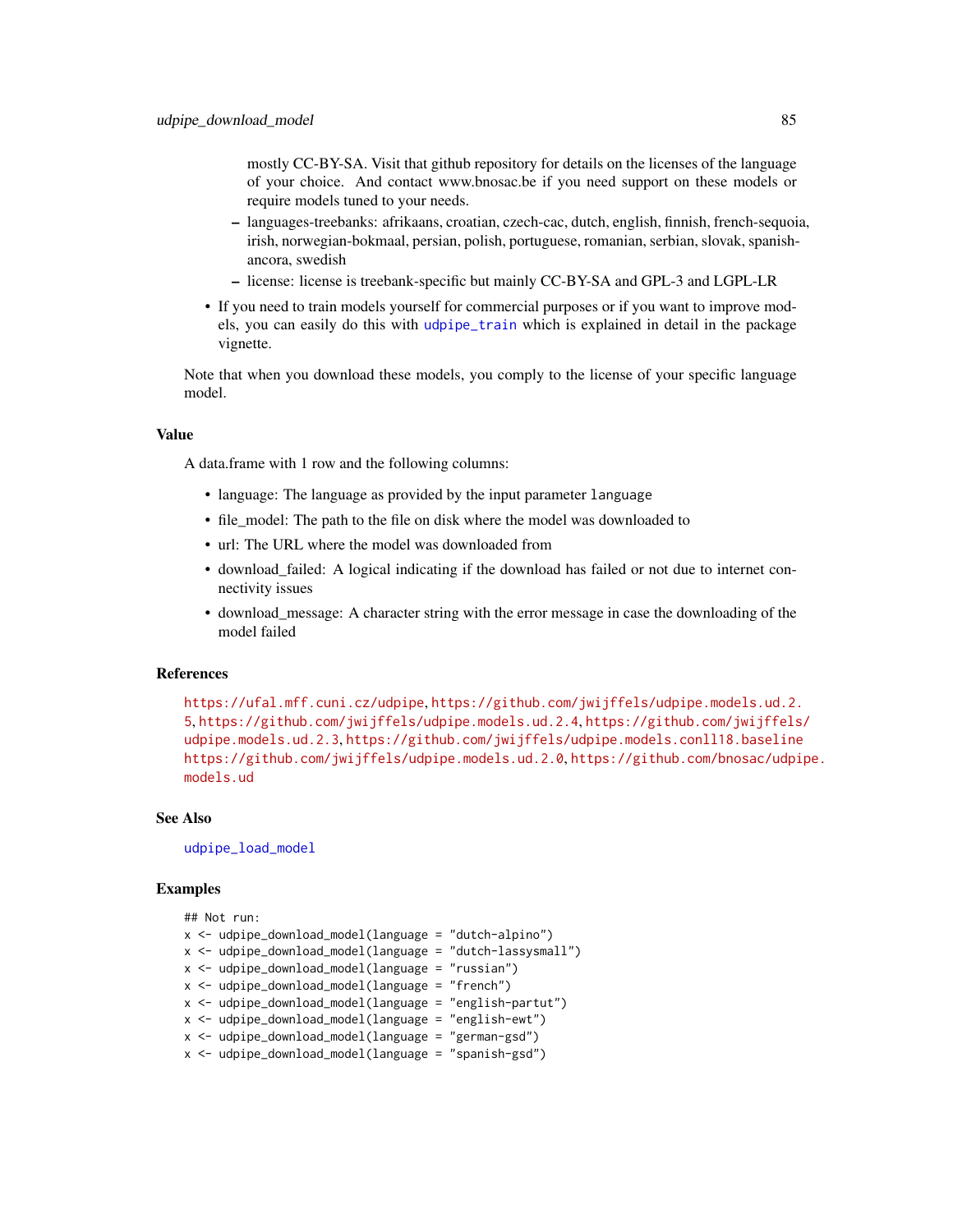```
x \le - udpipe_download_model(language = "spanish-gsd", overwrite = FALSE)
x <- udpipe_download_model(language = "dutch-alpino",
                           udpipe_model_repo = "jwijffels/udpipe.models.ud.2.5")
x <- udpipe_download_model(language = "dutch-alpino",
                           udpipe_model_repo = "jwijffels/udpipe.models.ud.2.4")
x <- udpipe_download_model(language = "dutch-alpino",
                           udpipe_model_repo = "jwijffels/udpipe.models.ud.2.3")
x <- udpipe_download_model(language = "dutch-alpino",
                           udpipe_model_repo = "jwijffels/udpipe.models.ud.2.0")
x <- udpipe_download_model(language = "english", udpipe_model_repo = "bnosac/udpipe.models.ud")
x <- udpipe_download_model(language = "dutch", udpipe_model_repo = "bnosac/udpipe.models.ud")
x <- udpipe_download_model(language = "afrikaans", udpipe_model_repo = "bnosac/udpipe.models.ud")
x <- udpipe_download_model(language = "spanish-ancora",
                           udpipe_model_repo = "bnosac/udpipe.models.ud")
x <- udpipe_download_model(language = "dutch-ud-2.1-20180111.udpipe",
                           udpipe_model_repo = "bnosac/udpipe.models.ud")
x <- udpipe_download_model(language = "english",
                         udpipe_model_repo = "jwijffels/udpipe.models.conll18.baseline")
## End(Not run)
x <- udpipe_download_model(language = "sanskrit",
                           udpipe_model_repo = "jwijffels/udpipe.models.ud.2.0",
                           model\_dir = tempdir()x
## cleanup for CRAN
if(file.exists(x$file_model)) file.remove(x$file_model)
```
<span id="page-85-0"></span>udpipe\_load\_model *Load an UDPipe model*

#### Description

Load an UDPipe model so that it can be use in [udpipe\\_annotate](#page-76-0)

#### Usage

```
udpipe_load_model(file)
```
## Arguments

file full path to the model or the value returned by a call to [udpipe\\_download\\_model](#page-79-0)

#### Value

An object of class udpipe\_model which is a list with 2 elements

- file: The path to the model as provided by file
- model: An Rcpp-generated pointer to the loaded model which can be used in [udpipe\\_annotate](#page-76-0)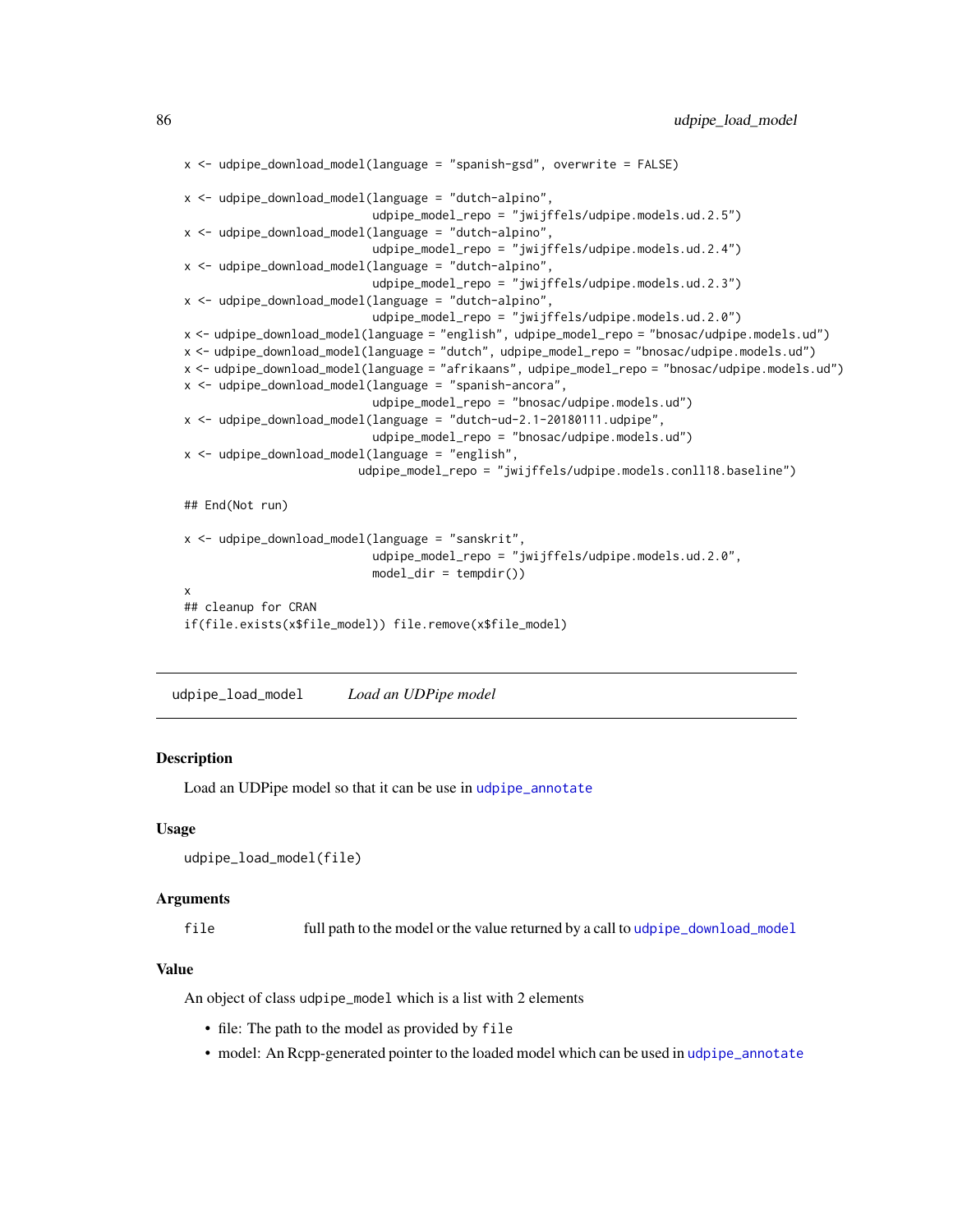## <span id="page-86-0"></span>References

<https://ufal.mff.cuni.cz/udpipe>

## See Also

[udpipe\\_annotate](#page-76-0), [udpipe\\_download\\_model](#page-79-0), [udpipe\\_train](#page-87-0)

## Examples

```
## Not run:
x <- udpipe_download_model(language = "dutch-lassysmall")
x$file_model
ud_english <- udpipe_load_model(x$file_model)
x <- udpipe_download_model(language = "english")
x$file_model
ud_english <- udpipe_load_model(x$file_model)
x <- udpipe_download_model(language = "hebrew")
x$file_model
ud_hebrew <- udpipe_load_model(x$file_model)
## End(Not run)
x <- udpipe_download_model(language = "dutch-lassysmall", model_dir = tempdir())
x$file_model
if(!x$download_failed){
  ud_dutch <- udpipe_load_model(x$file_model)
}
## cleanup for CRAN
if(file.exists(x$file_model)) file.remove(x$file_model)
```
udpipe\_read\_conllu *Read in a CONLL-U file as a data.frame*

## Description

Read in a CONLL-U file as a data.frame

## Usage

```
udpipe_read_conllu(file)
```
#### Arguments

file a connection object or a character string with the location of the file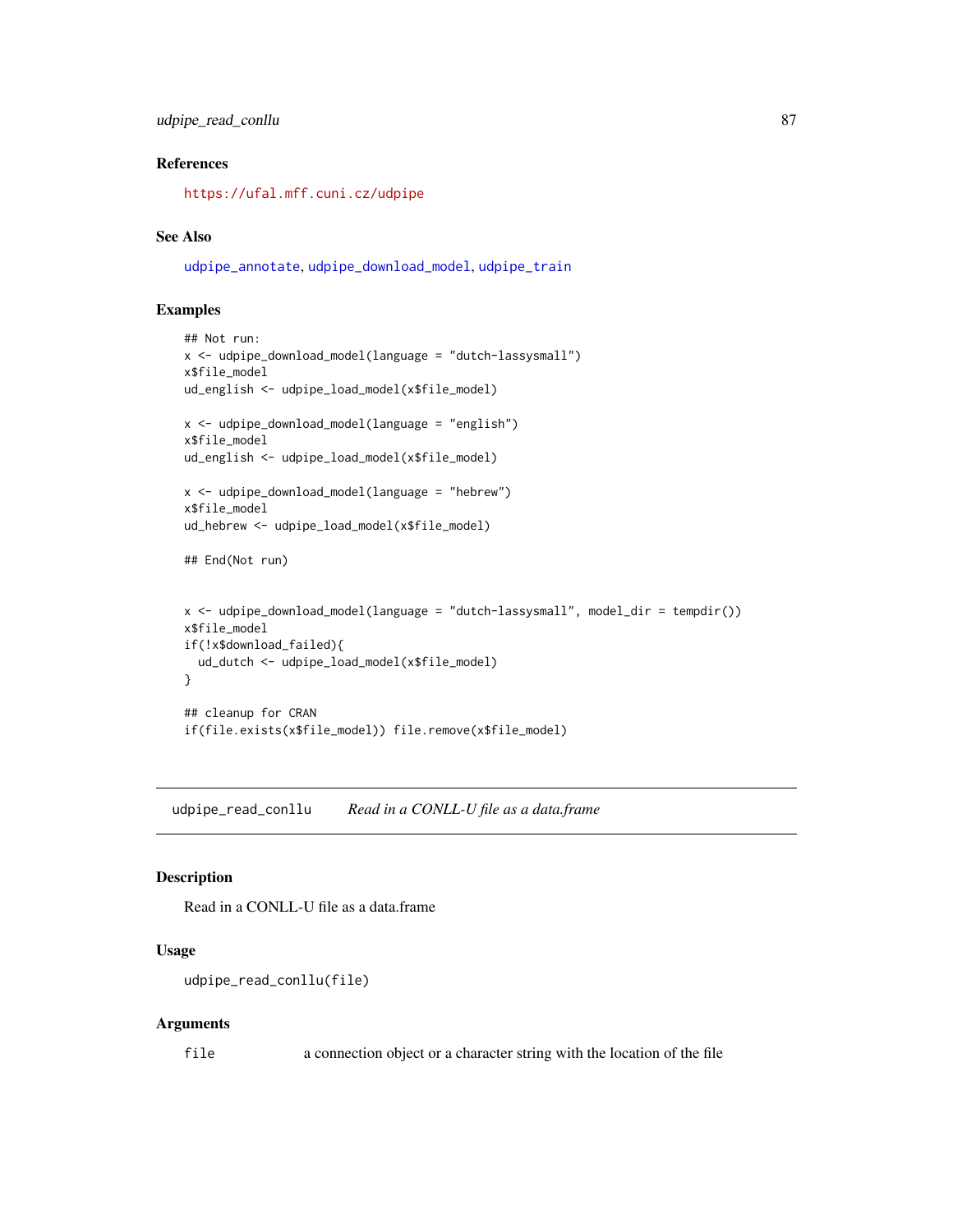#### <span id="page-87-1"></span>Value

a data.frame with columns doc id, paragraph id, sentence id, sentence, token id, token, lemma, upos, xpos, feats, head\_token\_id, deprel, dep\_rel, misc

#### Examples

```
file_conllu <- system.file(package = "udpipe", "dummydata", "traindata.conllu")
x <- udpipe_read_conllu(file_conllu)
head(x)
```
<span id="page-87-0"></span>udpipe\_train *Train a UDPipe model*

#### Description

Train a UDPipe model which allows to do Tokenization, Parts of Speech Tagging, Lemmatization and Dependency Parsing or a combination of those.

This function allows you to build models based on data in in CONLL-U format as described at <https://universaldependencies.org/format.html>. At the time of writing open data in CONLL-U format for more than 50 languages are available at [https://universaldependencies.](https://universaldependencies.org) [org](https://universaldependencies.org). Most of these are distributed under the CC-BY-SA licence or the CC-BY-NC-SA license.

This function allows to build annotation tagger models based on these data in CONLL-U format, allowing you to have your own tagger model. This is relevant if you want to tune the tagger to your needs or if you don't want to use ready-made models provided under the CC-BY-NC-SA license as shown at [udpipe\\_load\\_model](#page-85-0)

## Usage

```
udpipe_train(
  file = file.path(getwd(), "my_annotator.udpipe"),
  files_conllu_training,
  files_conllu_holdout = character(),
  annotation_tokenizer = "default",
  annotation_tagger = "default",
  annotation_parser = "default"
)
```
#### Arguments

file full path where the model will be saved. The model will be stored as a binary file which [udpipe\\_load\\_model](#page-85-0) can handle. Defaults to 'my\_annotator.udpipe' in the current working directory.

files\_conllu\_training

a character vector of files in CONLL-U format used for training the model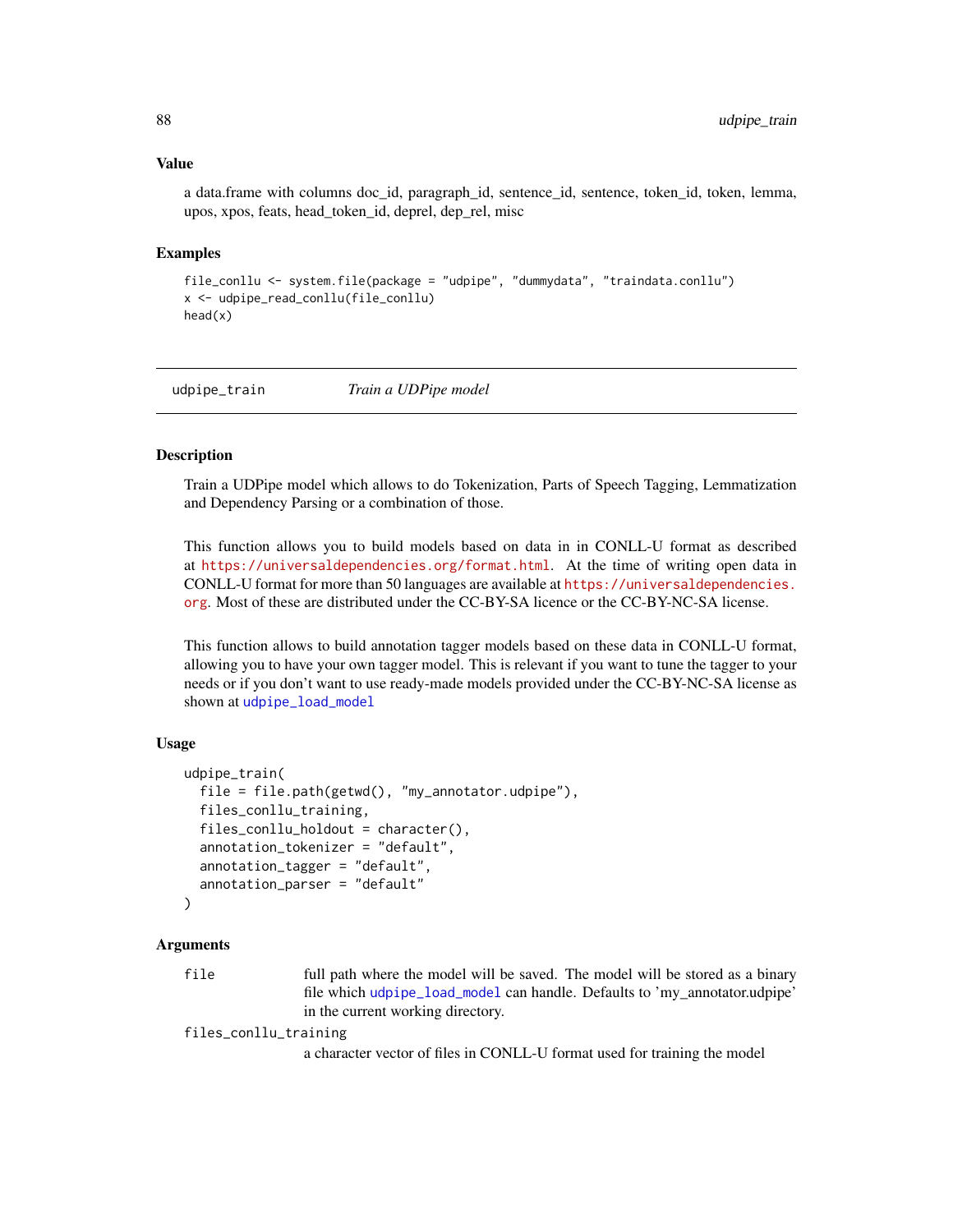#### udpipe\_train 89

files\_conllu\_holdout

a character vector of files in CONLL-U format used for holdout evalution of the model. This argument is optional.

#### annotation\_tokenizer

a string containing options for the tokenizer. This can be either 'none' or 'default' or a list of options as mentioned in the UDPipe manual. See the vignette vignette("udpipe-train",package = "udpipe") or go directly to [https://](https://ufal.mff.cuni.cz/udpipe/1/users-manual#model_training_tokenizer) [ufal.mff.cuni.cz/udpipe/1/users-manual#model\\_training\\_tokenizer](https://ufal.mff.cuni.cz/udpipe/1/users-manual#model_training_tokenizer) for a full description of the options or see the examples below. Defaults to 'default'. If you specify 'none', the model will not be able to perform tokenization.

annotation\_tagger

a string containing options for the pos tagger and lemmatiser. This can be either 'none' or 'default' or a list of options as mentioned in the UDPipe manual. See the vignette vignette("udpipe-train",package = "udpipe") or go directly to [https://ufal.mff.cuni.cz/udpipe/1/users-manual#model\\_training\\_](https://ufal.mff.cuni.cz/udpipe/1/users-manual#model_training_tagger) [tagger](https://ufal.mff.cuni.cz/udpipe/1/users-manual#model_training_tagger) for a full description of the options or see the examples below. Defaults to 'default'. If you specify 'none', the model will not be able to perform POS tagging or lemmatization.

#### annotation\_parser

a string containing options for the dependency parser. This can be either 'none' or 'default' or a list of options as mentioned in the UDPipe manual. See the vignette vignette("udpipe-train",package = "udpipe") or go directly to [https://ufal.mff.cuni.cz/udpipe/1/users-manual#model\\_training\\_parser](https://ufal.mff.cuni.cz/udpipe/1/users-manual#model_training_parser) for a full description of the options or see the examples below. Defaults to 'default'. If you specify 'none', the model will not be able to perform dependency parsing.

#### Details

In order to train a model, you need to provide files which are in CONLL-U format in argument files\_conllu\_training. This can be a vector of files or just one file. If you do not have your own CONLL-U files, you can download files for your language of choice at [https://universaldepende](https://universaldependencies.org)ncies. [org](https://universaldependencies.org).

At the time of writing open data in CONLL-U format for 50 languages are available at [https:](https://universaldependencies.org) [//universaldependencies.org](https://universaldependencies.org), namely for: ancient\_greek, arabic, basque, belarusian, bulgarian, catalan, chinese, coptic, croatian, czech, danish, dutch, english, estonian, finnish, french, galician, german, gothic, greek, hebrew, hindi, hungarian, indonesian, irish, italian, japanese, kazakh, korean, latin, latvian, lithuanian, norwegian, old\_church\_slavonic, persian, polish, portuguese, romanian, russian, sanskrit, slovak, slovenian, spanish, swedish, tamil, turkish, ukrainian, urdu, uyghur, vietnamese.

## Value

A list with elements

- file: The path to the model, which can be used in udpipe\_load\_model
- annotation\_tokenizer: The input argument annotation\_tokenizer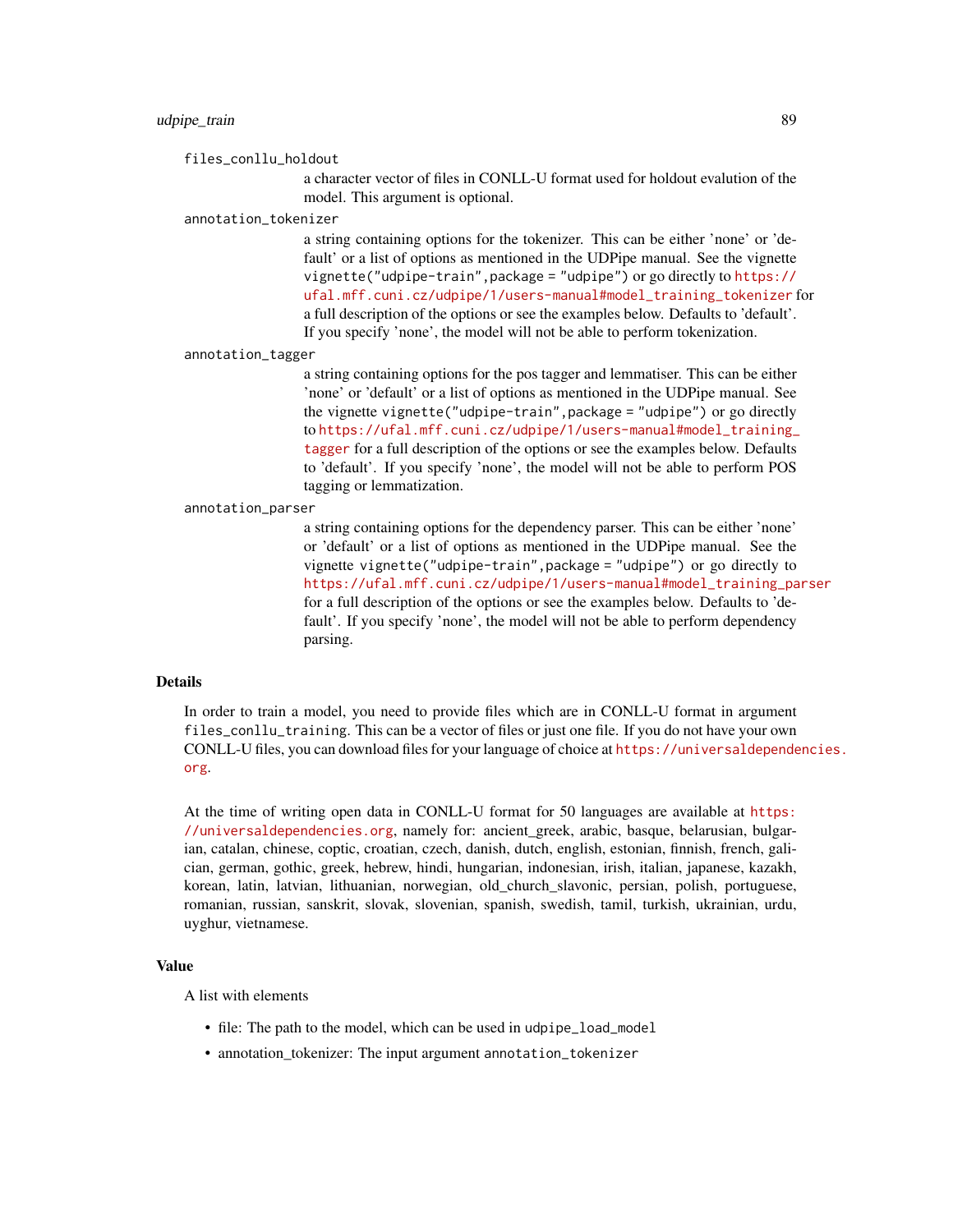- <span id="page-89-0"></span>• annotation\_tagger: The input argument annotation\_tagger
- annotation\_parser: The input argument annotation\_parser
- errors: Messages from the UDPipe process indicating possible errors for example when passing the wrong arguments to the annotation\_tokenizer, annotation\_tagger or annotation\_parser

#### References

<https://ufal.mff.cuni.cz/udpipe/1/users-manual>

## See Also

[udpipe\\_annotation\\_params](#page-79-1), [udpipe\\_annotate](#page-76-0), [udpipe\\_load\\_model](#page-85-0), [udpipe\\_accuracy](#page-75-0)

#### Examples

```
## You need to have a file on disk in CONLL-U format, taking the toy example file put in the package
file_conllu <- system.file(package = "udpipe", "dummydata", "traindata.conllu")
file_conllu
cat(head(readLines(file_conllu), 3), sep="\n")
## Not run:
##
## This is a toy example showing how to build a model, it is not a good model whatsoever,
## because model building takes more than 5 seconds this model is saved also in
## the file at system.file(package = "udpipe", "dummydata", "toymodel.udpipe")
##
m <- udpipe_train(file = "toymodel.udpipe", files_conllu_training = file_conllu,
 annotation_tokenizer = list(dimension = 16, epochs = 1, batch_size = 100, dropout = 0.7),
 annotation_tagger = list(iterations = 1, models = 1,
     provide_xpostag = 1, provide_lemma = 0, provide_feats = 0,
     guesser_suffix_rules = 2, guesser_prefix_min_count = 2),
 annotation_parser = list(iterations = 2,
   embedding_upostag = 20, embedding_feats = 20, embedding_xpostag = 0, embedding_form = 50,
     embedding_lemma = 0, embedding_deprel = 20, learning_rate = 0.01,
     learning_rate_final = 0.001, 12 = 0.5, hidden_layer = 200,
     batch_size = 10, transition_system = "projective", transition_oracle = "dynamic",
     structured_interval = 10))
```
## End(Not run)

```
file_model <- system.file(package = "udpipe", "dummydata", "toymodel.udpipe")
ud_toymodel <- udpipe_load_model(file_model)
x <- udpipe_annotate(object = ud_toymodel, x = "Ik ging deze morgen naar de bakker brood halen.")
x \leftarrow as.data-frame(x)
```
##

## The above was a toy example showing how to build a model, if you want real-life scenario's ## look at the training parameter examples given below and train it on your CONLL-U file ##

## Example training arguments used for the models available at udpipe\_download\_model data(udpipe\_annotation\_params)

head(udpipe\_annotation\_params\$tokenizer)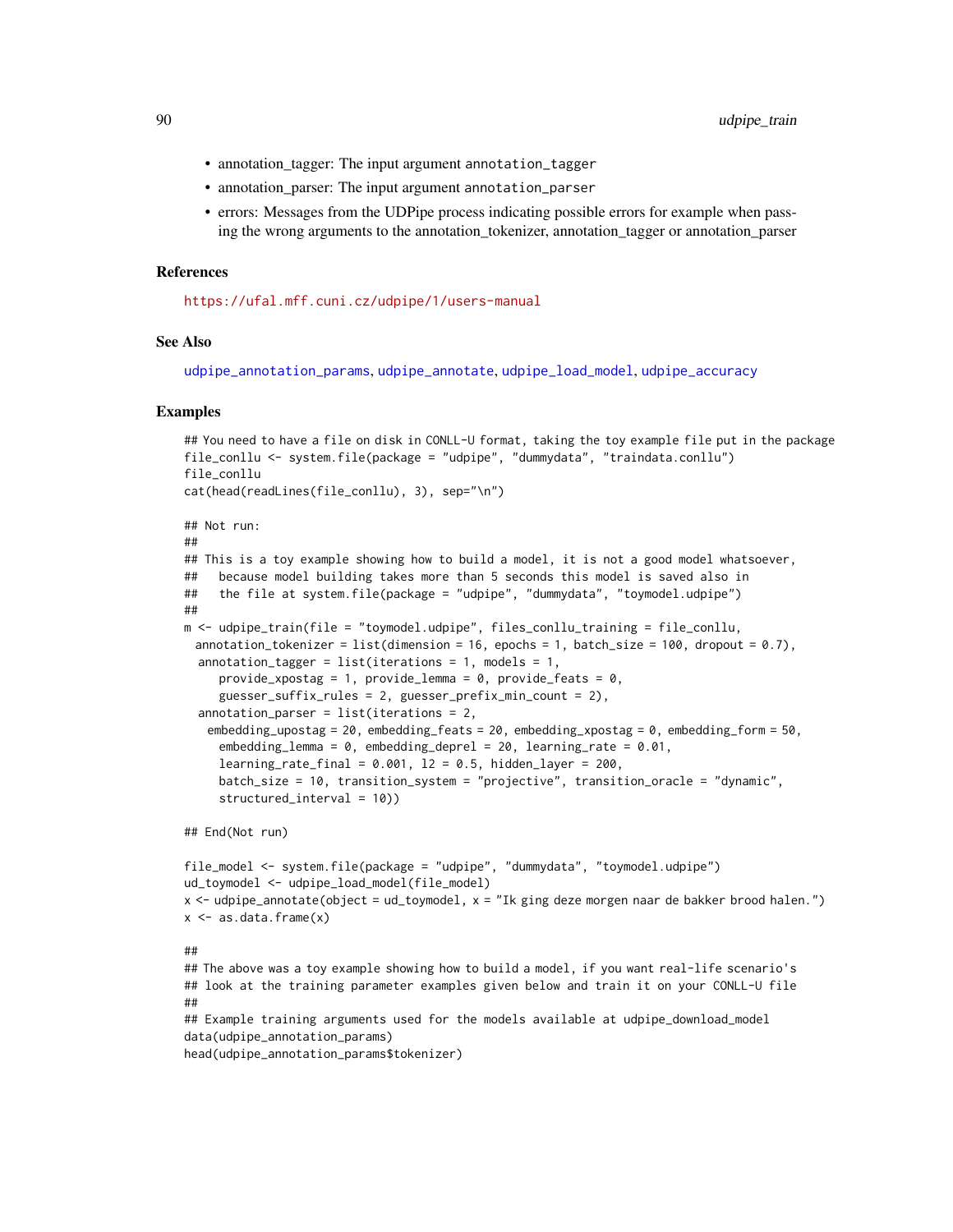```
head(udpipe_annotation_params$tagger)
head(udpipe_annotation_params$parser)
## Not run:
## More details in the package vignette:
vignette("udpipe-train", package = "udpipe")
```

```
## End(Not run)
```
unique\_identifier *Create a unique identifier for each combination of fields in a data frame*

# **Description**

Create a unique identifier for each combination of fields in a data frame. This unique identifier is unique for each combination of the elements of the fields. The generated identifier is like a primary key or a secondary key on a table. This is just a small wrapper around [frank](#page-0-0)

## Usage

unique\_identifier(x, fields, start\_from = 1L)

## Arguments

| x          | a data frame                                                |
|------------|-------------------------------------------------------------|
| fields     | a character vector of columns from x                        |
| start from | integer number indicating to start from that number onwards |

#### Value

an integer vector of the same length as the number of rows in x containing the unique identifier

## Examples

```
data(brussels_reviews_anno)
x <- brussels_reviews_anno
x$doc_sent_id <- unique_identifier(x, fields = c("doc_id", "sentence_id"))
head(x, 15)range(x$doc_sent_id)
x$doc_sent_id <- unique_identifier(x, fields = c("doc_id", "sentence_id"), start_from = 10)
head(x, 15)range(x$doc_sent_id)
```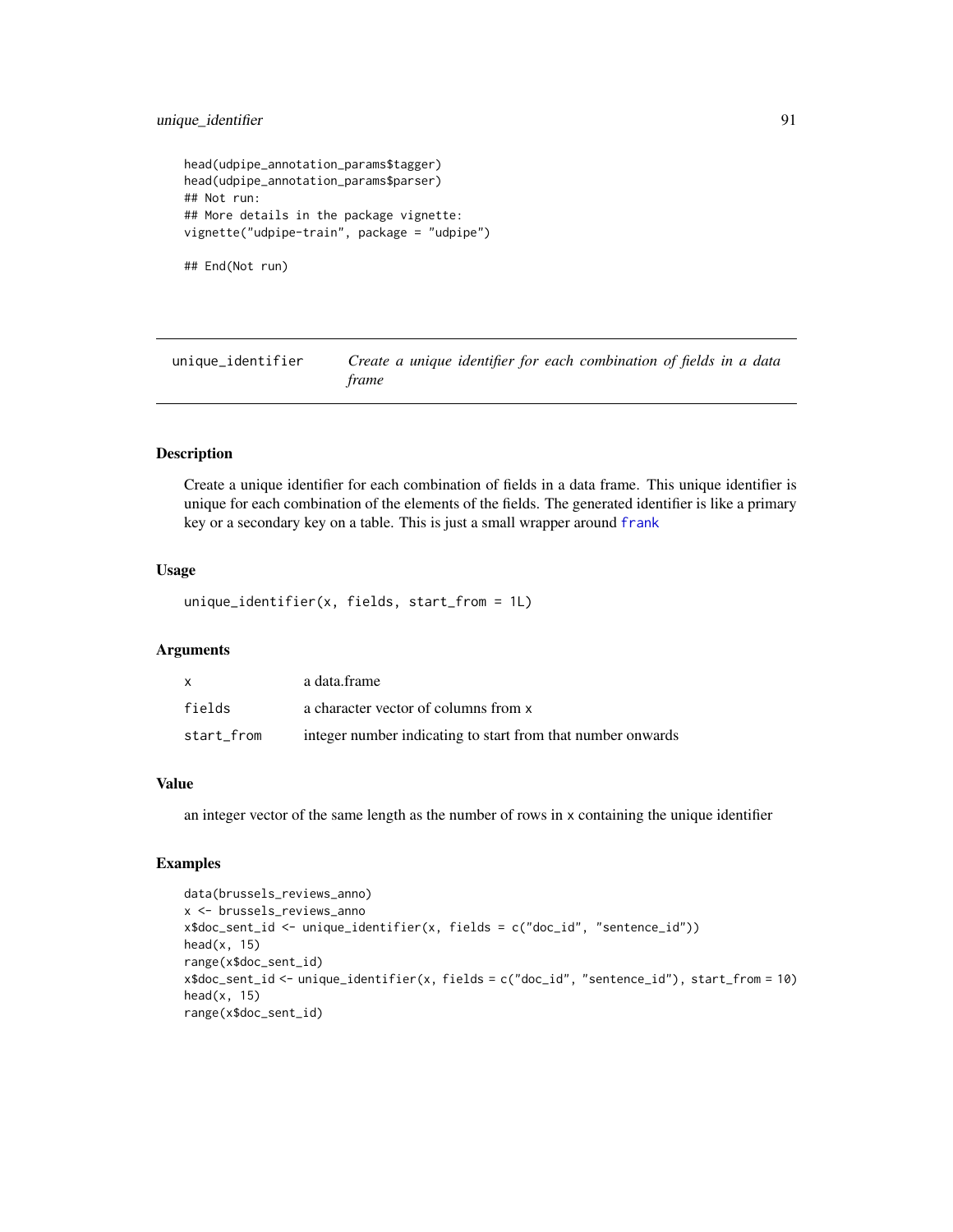<span id="page-91-0"></span>

## Description

Create a data.frame from a list of tokens.

## Usage

```
unlist_tokens(x)
```
## Arguments

x a list where the list elements are character vectors of tokens

#### Value

the data of x converted to a data.frame. This data.frame has columns doc\_id and token where the doc\_id is taken from the list names of x and token contains the data of x

## Examples

```
x <- setNames(c("some text here", "hi there understand this?"), c("a", "b"))
x \leftarrow \text{strsplit}(x, \text{ split} = "")x
unlist_tokens(x)
```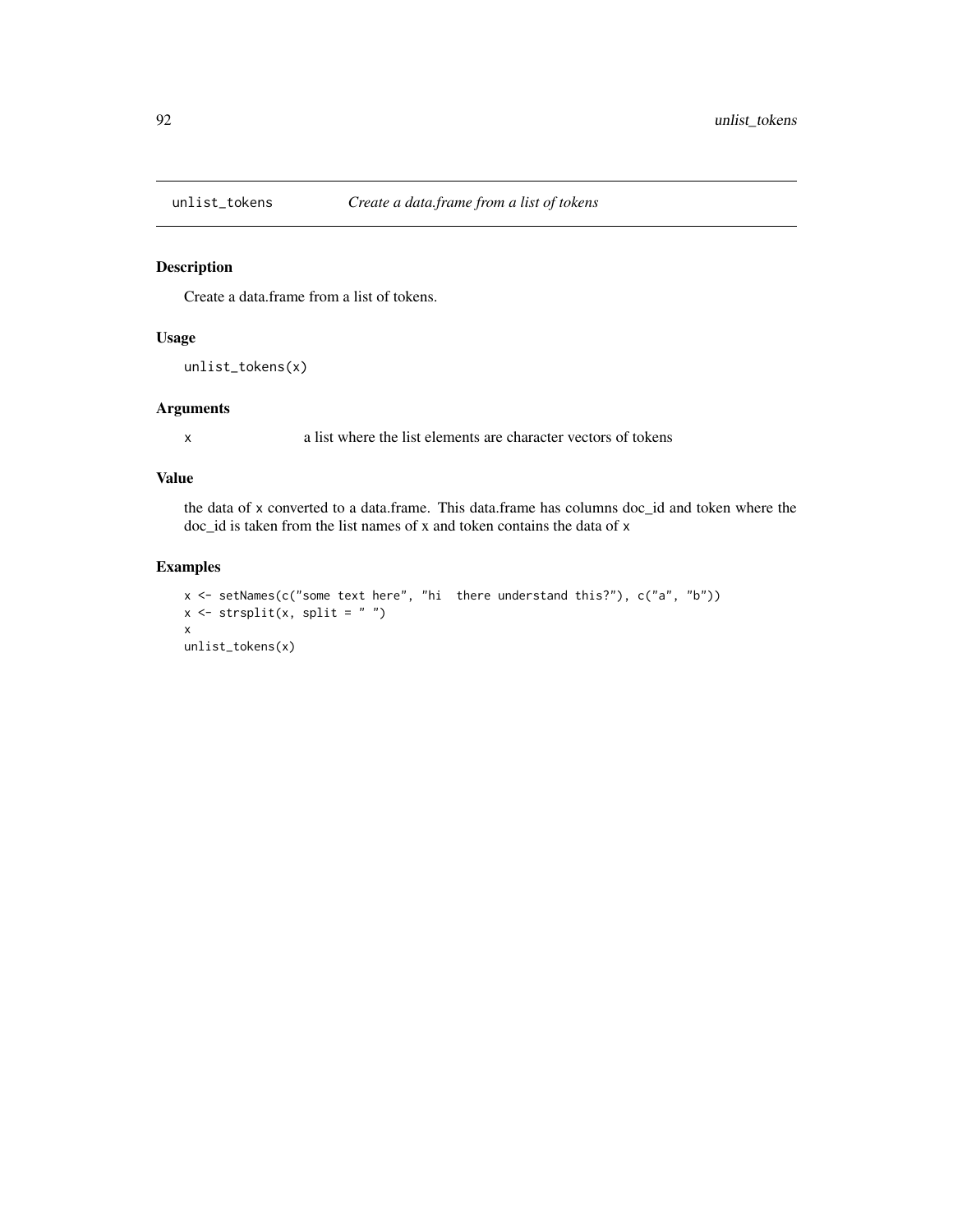# **Index**

&,logical,syntaxrelation-method *(*syntaxrelation-class*)*, [53](#page-52-0) &,syntaxrelation,logical-method *(*syntaxrelation-class*)*, [53](#page-52-0) all, *[58,](#page-57-0) [59](#page-58-0)* any, *[58](#page-57-0)* as.data.frame.udpipe\_connlu, [3,](#page-2-1) *[75](#page-74-0)*, *[79](#page-78-0)* as.matrix.cooccurrence, [4](#page-3-0) as\_conllu, [5](#page-4-0) as\_cooccurrence, [7](#page-6-0) as\_fasttext, [7](#page-6-0) as\_phrasemachine, [8,](#page-7-0) *[46](#page-45-0)* as\_word2vec, [9](#page-8-0) brussels\_listings, [10,](#page-9-0) *[11](#page-10-0)* brussels\_reviews, *[10,](#page-9-0) [11](#page-10-0)*, [11](#page-10-0) brussels\_reviews\_anno, *[10,](#page-9-0) [11](#page-10-0)*, [11,](#page-10-0) *[12](#page-11-0)* brussels\_reviews\_w2v\_embeddings\_lemma\_nl, [12](#page-11-0) cbind, *[27](#page-26-0)* cbind\_dependencies, [13](#page-12-0) cbind\_morphological, [14](#page-13-0) chisq.test, *[28,](#page-27-0) [29](#page-28-0)* collocation *(*keywords\_collocation*)*, [43](#page-42-0) cooccurrence, *[4,](#page-3-0) [5](#page-4-0)*, [16](#page-15-0) document\_term\_frequencies, [19,](#page-18-0) *[22,](#page-21-0) [23](#page-22-0)* document\_term\_frequencies\_statistics, [21](#page-20-0) document\_term\_matrix, [22,](#page-21-0) *[25–](#page-24-0)[27](#page-26-0)*, *[29–](#page-28-0)[31](#page-30-0)*, *[33](#page-32-0)[–40](#page-39-0)*, *[42](#page-41-0)* dtm\_align, [25](#page-24-0) dtm\_bind, [27](#page-26-0) dtm\_cbind *(*dtm\_bind*)*, [27](#page-26-0) dtm\_chisq, [28](#page-27-0) dtm\_colsums, [30](#page-29-0) dtm\_conform, [31](#page-30-0) dtm\_cor, [33](#page-32-0)

dtm\_rbind *(*dtm\_bind*)*, [27](#page-26-0) dtm\_remove\_lowfreq, [34](#page-33-0) dtm\_remove\_sparseterms, [35](#page-34-0) dtm\_remove\_terms, [36](#page-35-0) dtm\_remove\_tfidf, [37](#page-36-0) dtm\_reverse, [38](#page-37-0) dtm\_rowsums *(*dtm\_colsums*)*, [30](#page-29-0) dtm\_sample, [39](#page-38-0) dtm\_svd\_similarity, [40](#page-39-0) dtm\_tfidf, [42](#page-41-0)

frank, *[91](#page-90-0)*

gregexpr, *[57](#page-56-0)* grepl, *[55](#page-54-0)*, *[58,](#page-57-0) [59](#page-58-0)*

keywords\_collocation, [43](#page-42-0) keywords\_phrases, [45](#page-44-0) keywords\_rake, [47](#page-46-0)

## match, *[66](#page-65-0)*

```
paste, 49, 54, 56, 61, 63, 65
paste.data.frame, 49, 52, 53
phrases, 9
phrases (keywords_phrases), 45
predict.LDA (predict.LDA_VEM), 50
predict.LDA_Gibbs (predict.LDA_VEM), 50
predict.LDA_VEM, 50
```
## rbind, *[27](#page-26-0)*

sample.int, *[68](#page-67-0)* shift, *[56](#page-55-0)*, *[61](#page-60-0)*, *[64,](#page-63-0) [65](#page-64-0)* sparseMatrix, *[23](#page-22-0)* strsplit, *[53](#page-52-0)* strsplit.data.frame, *[49](#page-48-0)*, [52](#page-51-0) sum, *[58](#page-57-0)* syntaxpatterns *(*syntaxpatterns-class*)*, [53](#page-52-0) syntaxpatterns-class, [53](#page-52-0)